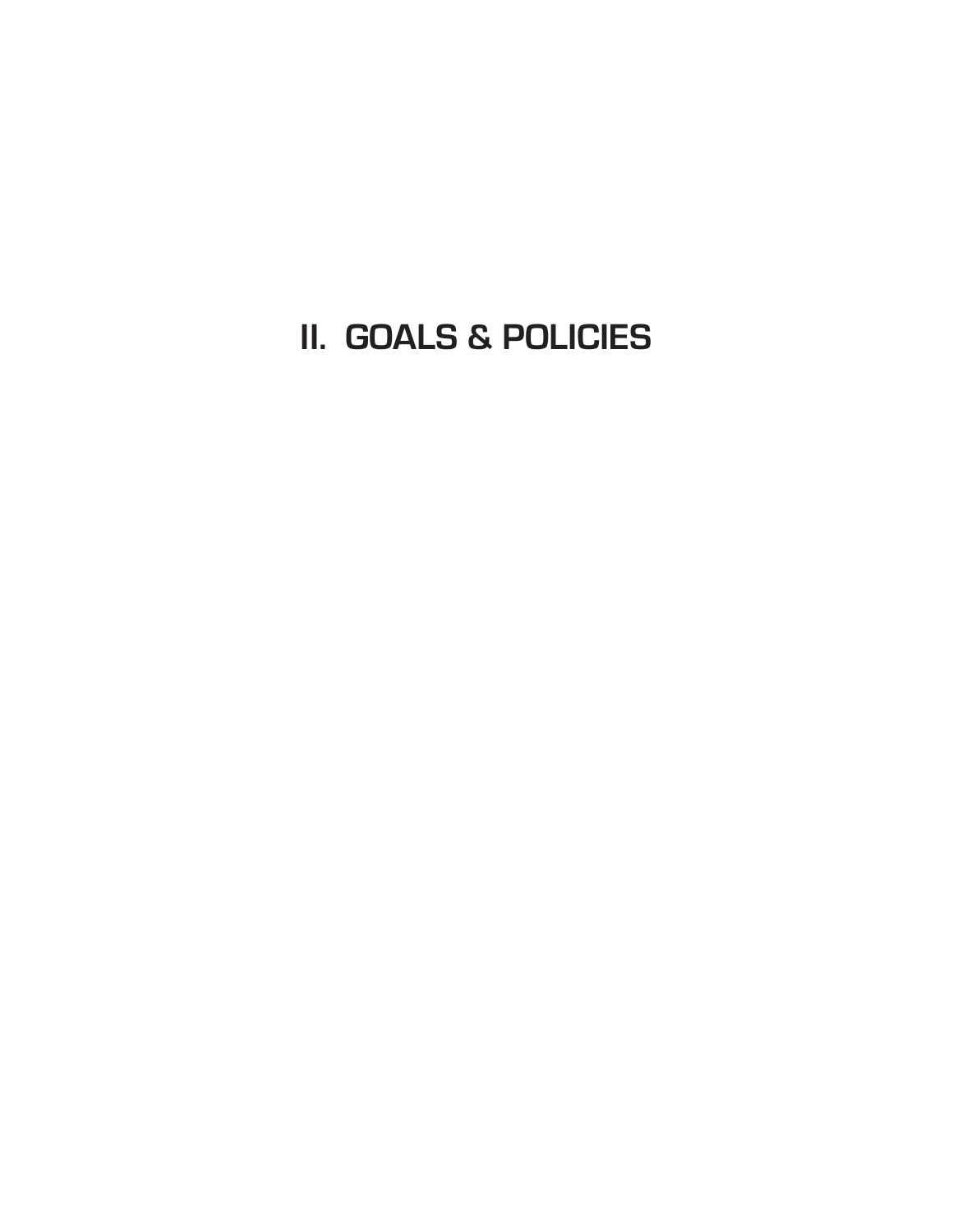# **A. SUMMARY AND INTENT**

Section one describes the evolution of Albuquerque and Bernalillo County. The metropolitan area is one of the fastest growing cities in the southwest as a consequence of its climatic, environmental, economic and cultural assets. The rapid growth and development has instituted many changes in the community which was once a small, sleepy, cluster of agricultural villages. The many advantages which growth and development have brought also carries some liabilities discussed in the previous section.

Section two contains the goals and policies. The Goals and Policies are based in the lessons of the past while looking to the future so that the citizens and their representatives in local government can build a better and brighter future for City and County residents. They rationalize the complex relationship between seemingly diverse issues. They relate issues to the community's long-term preservation and development strategy. They provide the framework by which diverse efforts can be synthesized to achieve complimentary development. The goals and policies are the yardstick for evaluating all significant public and private development proposals. They are the means by which individuals and local government officials will guide the pace, intensity, and direction of the metropolitan area's growth. The goals and policies are the citizens stated aspirations for a better community which they can use to direct Albuquerque and Bernalillo County's conservation and growth.

The Plan's Land Use objectives aim at integrating areas of different character, inter-mixed with the open space network. A Plan map (Figures 30  $\&$  31) delineates areas most suitable for urban development, and those which should remain more rural in character. Land use policies should be applied interactively with those of environmental protection/heritage conservation and community resource management. As land use decisions are made, air and water quality, noise, waste handling, cultural and visual resources and effects of change must be evaluated. Likewise, it is important to minimize the costs of new growth to public services, transportation and energy use, and to maximize its benefits in terms of housing opportunity, human services, education, public safety, and economic development.

The Plan's Open Space network embraces major natural features-mesas, mountains, volcanoes, and the river-and ties them together though a trail system following drainage easements. The network includes many areas unsuited for urban development because of natural constraints such as unstable soils or excessive slope. The network's developable portions should limit land use intensities, densities and carefully be integrated into the open space system.

Reserve Area lands, formerly Private Grazing Areas in the 1975 Plan, are generally located far beyond existing developed areas. They include much of the land area west of the volcanoes and that of the southeast and southwest mesas. The vast mesa tracts will serve as a "reserve" for long range future development. If the lands are permitted to develop, they should become Reserve Area planned communities with public service costs negotiated between the City and the developer. Similar to other Plan areas, Reserve Area development will respect natural features while preserving resources. Each new community should provide employment, shopping, and recreation opportunities which preclude sprawl development and traffic congestion problems.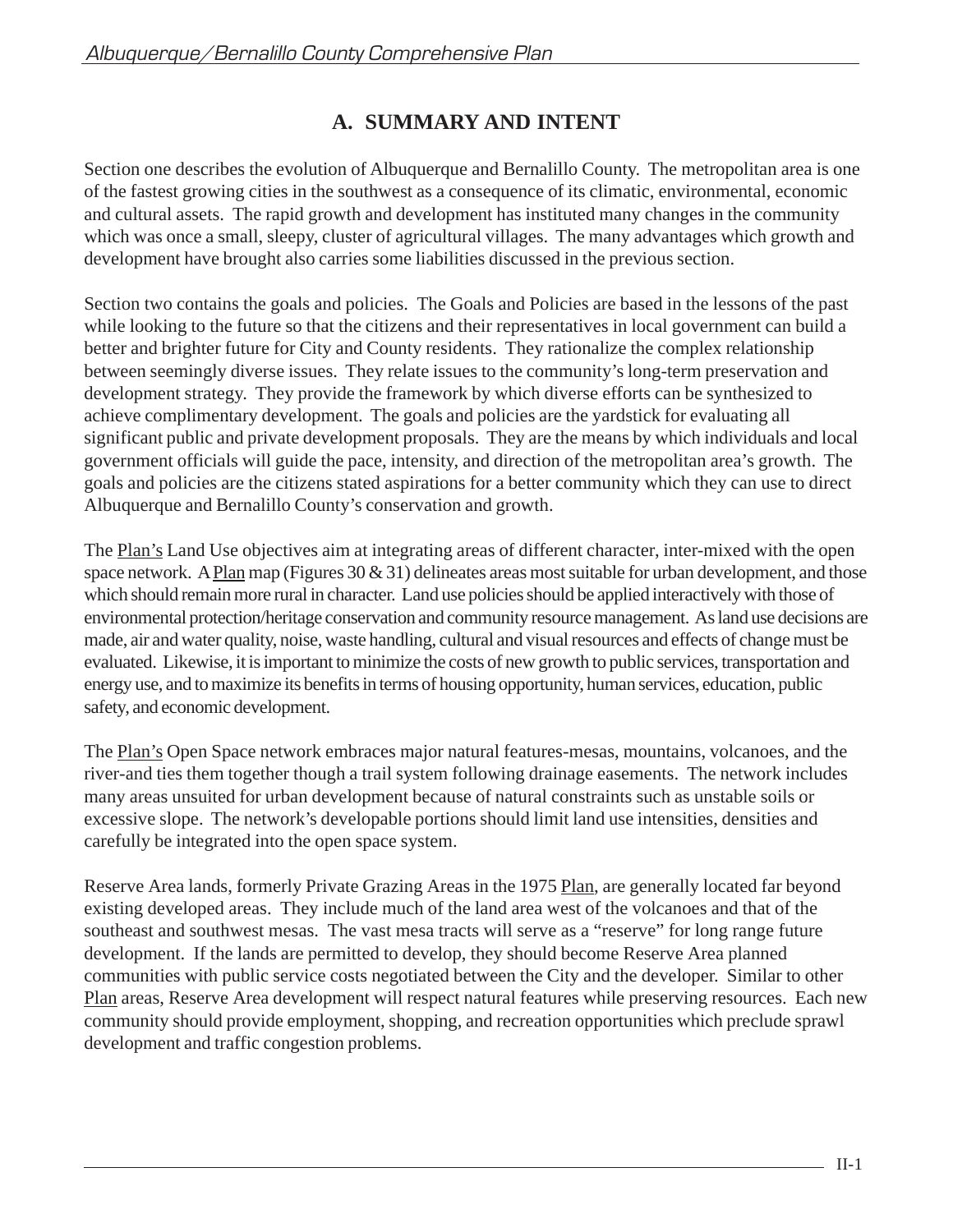Rural Areas are appropriate for low intensity land use along with the possibility of a limited number of high quality planned communities. The Plan seeks to enhance rural character and maintain large tracts for agricultural or scenic open space use. These areas (with the Reserve Areas) shape the metropolitan area by marking the end of continuous urbanization. New commercial or industrial development should be limited to either small neighborhood-scale shopping centers or local "cottage" industries, except where part of sensitively designed planned communities compatible with the rural character of the surrounding area and capacities of the environment and infrastructure.

Semi-Urban Areas include portions of the north and south valley and North Albuquerque Acres. These areas contain important natural and cultural features that should be considered in development plans. The soil, topography and drainage conditions affect development in Semi-Urban Areas and portions have strong ties to agriculture. Development should reflect the distinct geographic, economic, and cultural setting of the Semi-Urban Areas.

Urban Area development includes growth and redevelopment in the Central Urban, Established Urban, and Developing Urban Areas. The Central Urban Area, formerly Redeveloping Urban in the 1975 Plan, contains older neighborhoods that have the highest revitalization priority. These areas are the focus of efforts to enhance their unique position at Albuquerque's historic center. Infill development in the Established Urban Area is encouraged to be sensitive to existing neighborhoods. Developing Area growth is to be programmed through sector plans that provide for orderly growth in these fringe areas.

As growth and physical change occurs throughout the metropolitan area, and as trends and policy objectives change with time, analysis developed through Plan monitoring and implementation or through lower rank plans may justify recommending boundary modifications to any of the Plan's development areas; such justification would have to be clear and strong, meeting requisite standards specified in this Plan and its adopting resolutions.

Environmental Protection and Heritage Conservation outlines issues, solutions and strategies for preserving environmental, cultural, and archaeologic and historical assets in the area and represents the community's growing concern for preservation and enhancement of unique cultural features.

Air quality policies support standards which measure air quality. Emphasis in air quality improvement is placed on reducing automobile generated pollutants through provision of travel alternatives; thoughtful placement of employment and services; and traffic engineering techniques to minimize unnecessary traffic delays. The Transportation and Transit and the Energy policies also addresses the importance of reducing automobile use.

Water quality addresses hazardous wastes, septic systems, and solid waste problems. The Plan proposes a coordinated water management program and a "total systems" approach to water management. Solid waste policies stress techniques for landfill design and management, waste recycling, and management of unregulated wastes that may be hazardous to public health.

Policies concerning noise are part of this 1988 Plan, addressing concerns for the impact of noise on nearby land uses. The mitigation measures will help avoid future noise/landuse conflicts.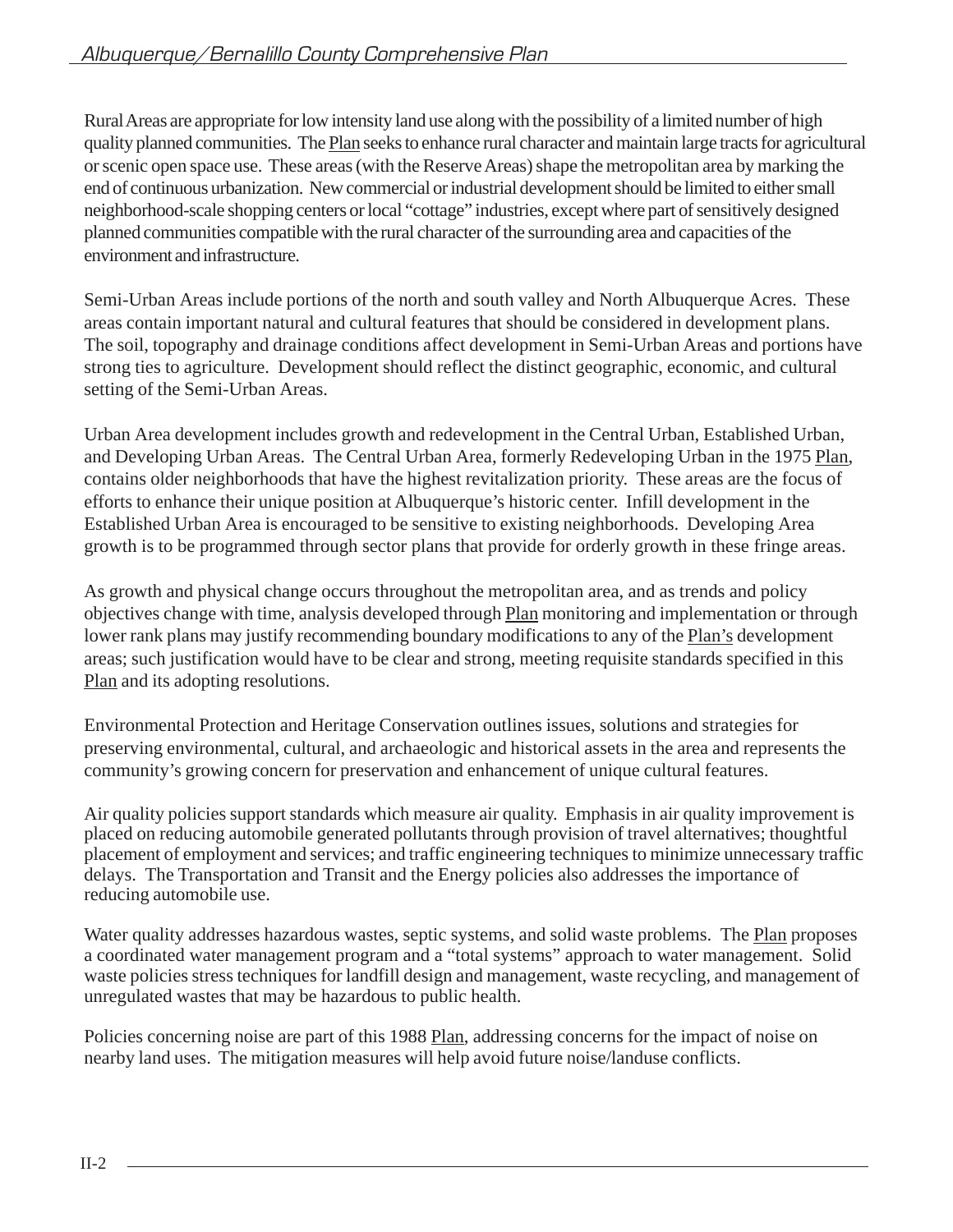Historic and archaeological resources, and Cultural Traditions and the Arts are also part of this section of the 1988 Plan. These policies underscore the importance of our cultural heritage. Policies stress identification, awareness, and resource protection for the area's historic, archaeologic, and cultural traditions. The developed landscape addresses design and placement of buildings, roadways and landscaping and the importance of these in the visual environment.

The Plan's Goals and Policies Section third part is Community Resource Management. This part addresses a range of areawide concerns including the placement and rehabilitation of City water, sewer, storm drainage, and transportation services. Policies address the need to balance new public service extension with existing system maintenance and rehabilitation. Long range regional planning will be necessary to effectively manage the above resources and systems.

Water management examines water conservation measures, water rights, and acknowledgment of its finite nature. Energy management covers efficient use of alternative energy sources such as solar, wind, solid waste, and geothermal power. Transportation system efficiency and alternative travel methods fall under this section.

Transportation and transit policies address the need for a balanced travel system. Transportation affects energy management and air quality problems and are addressed by those policies as well. Transportation constraints, planning and design, and mitigation measures should be incorporated into subsequent roadway plans.

Housing policies propose quality housing for all income groups. Employment and business recruitment are addressed in Economic Development, which advocates policies supporting local industry and business development, promotion of tourism, and maintenance of sound local government fiscal position. Education issues, public service facility location, police and fire services, are addressed in the Education, Human Service, and Public Safety parts of Section two.

Section two (goals and policies section) with its several topics outlines the policies, programs, and possible techniques by which the community can reach its objectives. It is designed not only to resolve conflicts and guide development and preservation, but also to encourage neighborhoods to determine their priorities and plan their future within the context of overall community goals and policies. The framework is flexible, designed to accommodate future changes and needs for the area's population, environment, economy, culture and social composition.

Section three, Monitoring and Implementation, recognizes that future conditions will undoubtedly necessitate Comprehensive Plan amendments. To meet changing conditions and new priorities, the goals and policies will be subject to a biennial review.\* It will help both the community and local government officials determine if the course they have set for building a better community is being realized. The construction, implementation and maintenance of the community's goals and policies is our legacy of the future.

\*The Biennial Review proposed in this Plan (1988, as subsequently amended) has been replaced by the Progress Indicators Report.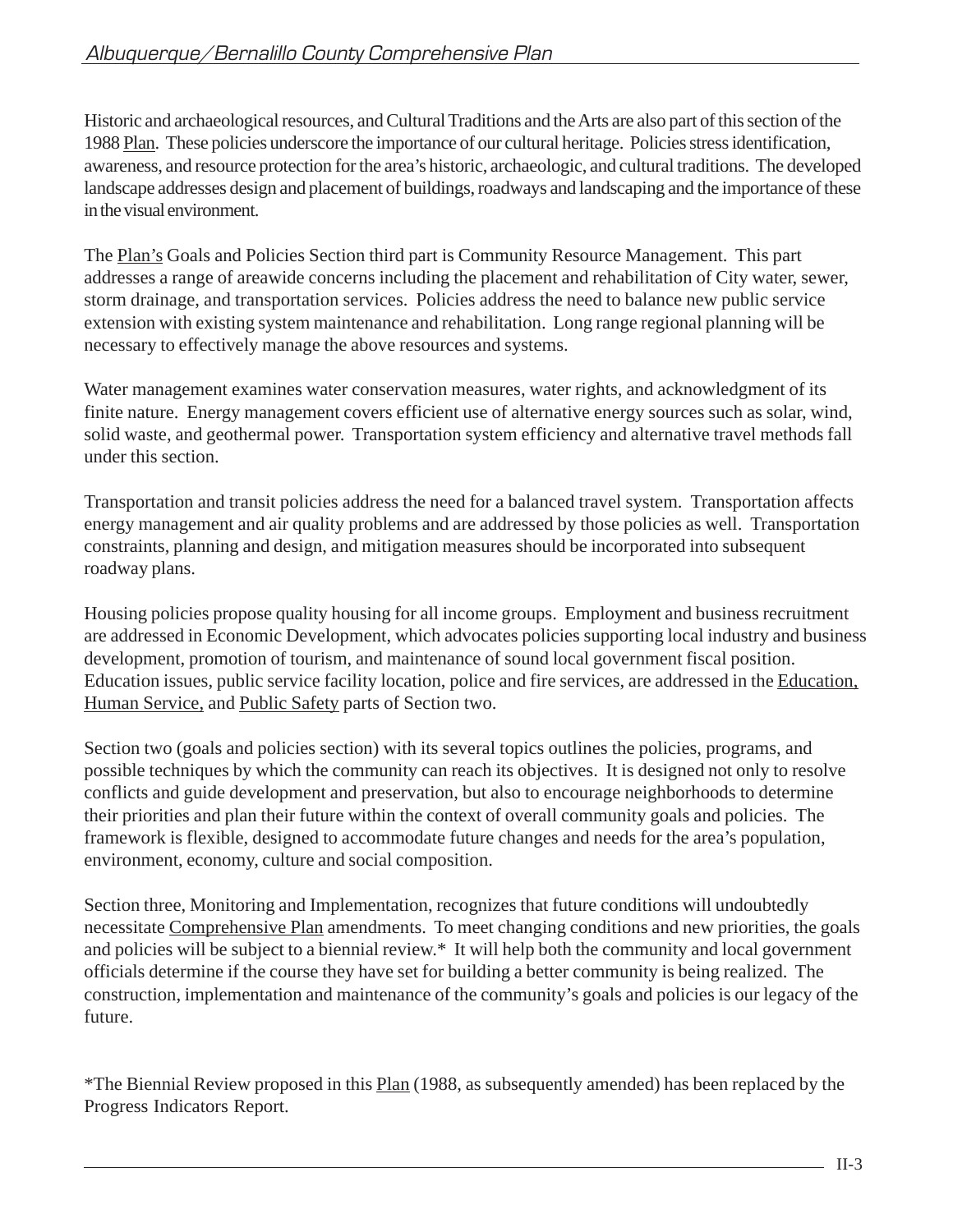# **B. LAND USE**

# **1. OPEN SPACE NETWORK**

**The Goal is to provide visual relief from urbanization and to offer opportunities for education, recreation, cultural activities, and conservation of natural resources by setting aside Major Public Open Space, parks, trail corridors, and open areas throughout the Comprehensive Plan area.**

# **Policy a**

**Open space lands and waters shall be acquired or regulated as appropriate to serve one or more of the following specific purposes:**

- **Conservation of natural resources and environmental features**
- **Provision of opportunities for outdoor education and recreation**
- **Shaping of the urban form**
- **Conservation of archaeological resources**
- **Provision of trail corridors**
- **Protection of the public from natural hazards**

- 1) Prepare a rank two open space and outdoor recreation management plan which identifies appropriate strategies for protection and appropriate use of open space.
- 2) Establish a Major Public Open Space register within the open space plan which will:
	- List all lands and waters which are proposed as Major Public Open Space.
	- Record the purposes to be served by each Major Public Open Space area to guide acquisition and management.
	- Establish strategies, requirements, and guidelines for acquisition, preservation, development, use, and management of each area.
- 3) Investigate use of an open space dedication ordinance or new revenue sources for open space acquisition such as real estate transfer tax or building permit fees.
- 4) Consider use of density bonuses or other incentives for easements or dedication of open space.
- 5) Continue public acquisition of unpurchased lands surrounding the volcanic cinder cones and contiguous, critical portions of the basalt flow presently in private ownership.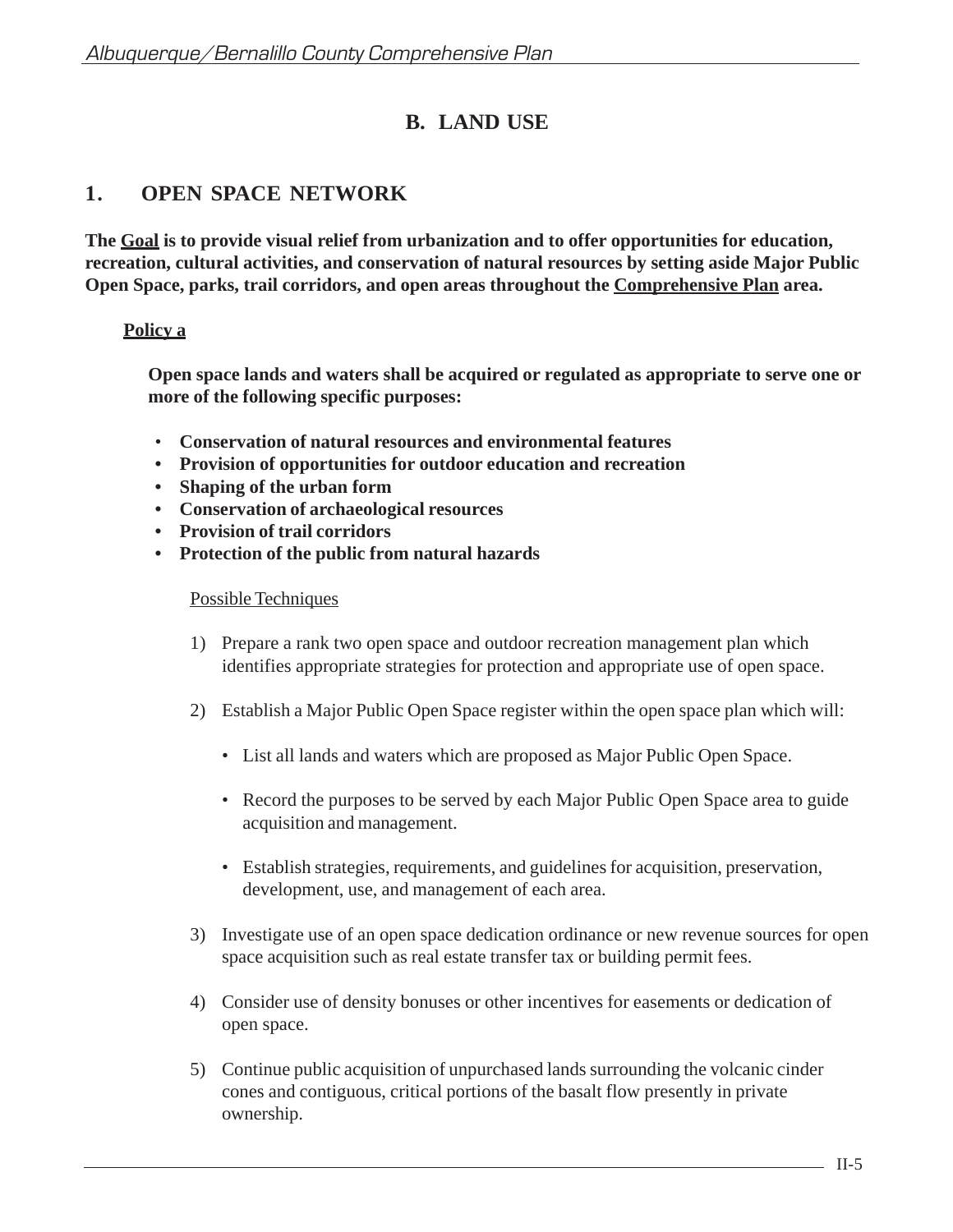- 6) Pursue agreements between City, County, State, and possibly Federal agencies to preserve State-owned sections of the basalt flow for public use.
- 7) Incorporate critical site acquisition into major public facilities plans.
- 8) Investigate the possibility of undertaking a joint City and County Open Space effort.

# **Policy b**

**Access to the Rio Grande, bosque, and surrounding river lands should be carefully designed to provide entry to those portions suitable for recreational, scientific and educational purposes, while controlling access in other more sensitive areas to preserve the natural wildlife habitat and maintain essential watershed management and drainage functions.**

## Possible Techniques

- 1) Use the Rio Grande Valley State Park Management Plan.
- 2) Integrate irrigation, water conservation, drainage and flood control functions with ecological preservation and recreational purposes.
- 3) Ensure that the design and construction of future river crossings are sensitive to the bosque's natural environment, river functions, and valley land uses.
- 4) Protect lands adjacent to the river by assuring compatible land uses; acquire adjacent lands suitable for recreation uses and provide links to the river and bosque.
- 5) Plan and develop a water related recreation area which integrates the Zoo, Tingley Lagoon, San Gabriel Park, and a botanical garden with links to Old Town.

# **Policy c**

# **Development in or adjacent to the proposed Open Space network shall be compatible with open space purposes.**

- 1) Modify ordinances to require the conduct slope, soil condition, and/or other appropriate surveys to determine open space property lines and site management.
- 2) Utilize special zoning standards to guide development of lands within or adjacent to the Open Space network.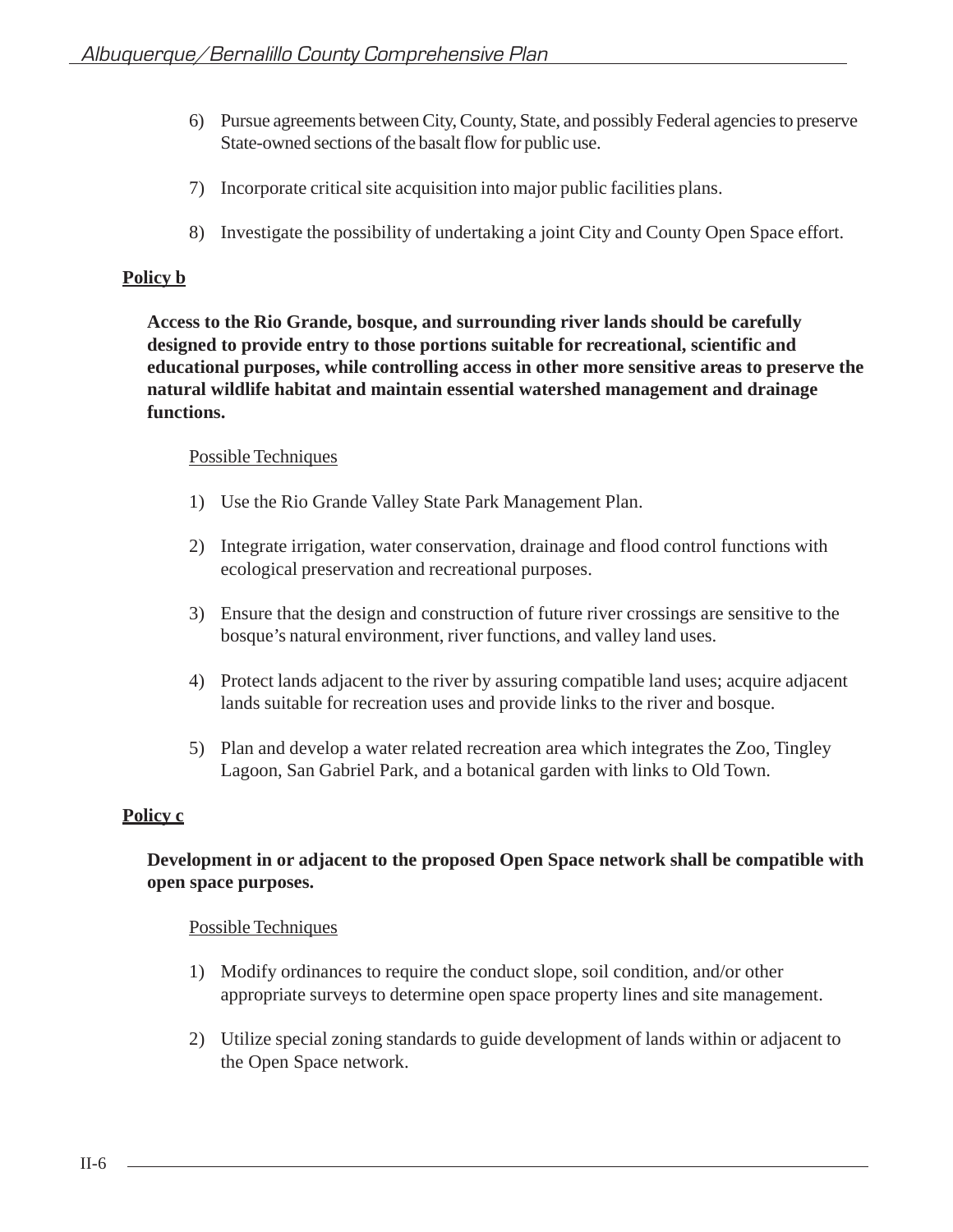- 3) Require adequate setbacks to protect sensitive areas.
- 4) Use scenic easements to protect critical open space views.

# **Policy d**

# **The City and County shall preserve the volcanoes, key portions of the basalt flow, and the escarpment as part of the Open Space network.**

# Possible Techniques

- 1) Continue public acquisition of unpurchased sites.
- 2) Negotiate for scenic and/or recreational easements along the escarpment.
- 3) Arrange agreements between City, County, and State to preserve the area.
- 4) Incorporate mitigation into plans for any major public facility.
- 5) Implement development standards in the Escarpment Plan.

# **Policy e**

**The Sandia foothills, where ever slopes exceed 10 percent, shall be acquired or regulated as appropriate to protect such areas from detrimental and incompatible public and private activities.**

- 1) Continue to acquire land above the slope demarcation line in the Sandia Foothills Area Plan.
- 2) Enforce development standards in the Sandia Foothills Area Plan.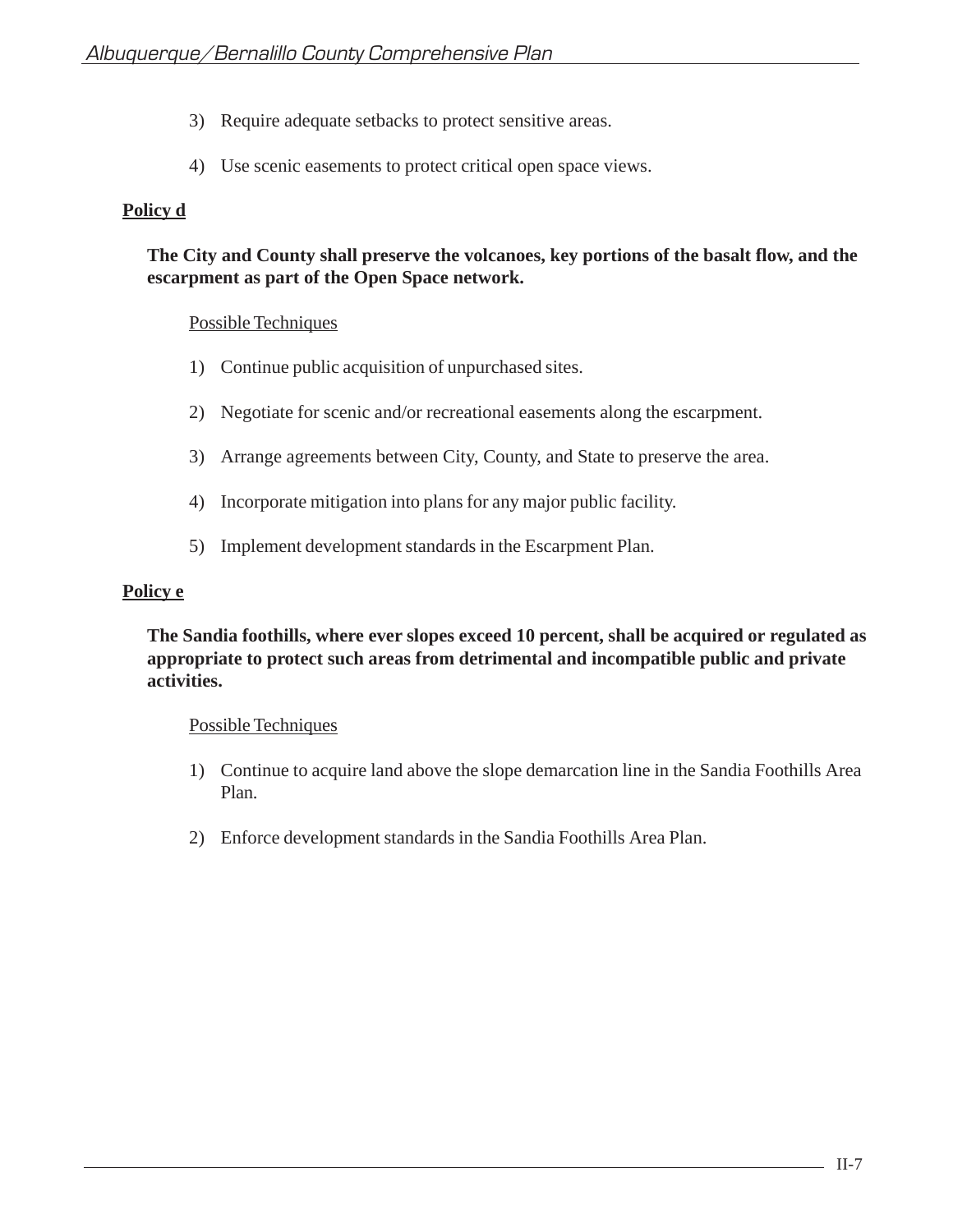# **Policy f**

**A multi-purpose network of open areas and trail corridors along arroyos and appropriate ditches shall be created. Trail corridors shall be acquired, regulated, or appropriately managed to protect natural features, views, drainage and other functions or to link other areas within the Open Space network.**

- 1) Incorporate a multiple use concept for suitable arroyos and irrigation ditches into corridor, sector, and site development plans.
- 2) Control development that would inhibit drainage or open space purposes of arroyos.
- 3) Obtain adequate right-of-way for multiple use of designated arroyos in developing areas and coordinate design between the public and private sectors through subdivision and site development plan processes.
- 4) Require planning and construction of pedestrian, equestrian, and bicycle crossings where designated arroyos and ditches intersect major streets and highways as a component of transportation projects.
- 5) Identify trail corridors through rank three corridor and sector development plans to be dedicated by the Subdivision Ordinance. Fund trails and associated public amenities through Capital Implementation Program bond issues, and other financing methods.
- 6) Investigate use of ditch/acequia easements or rights-of-way for open space purposes. Coordinate planning efforts with property owners adjacent to irrigation ditch system and the Middle Rio Grande Conservancy District.
- 7) Work with all public agencies and the State legislature to ensure that vacated irrigation ditch rights-of-way or easements are retained as part of the Open Space network.
- 8) Institute safety measures along irrigation ditches before inclusion in any multi-purpose network.
- 9) Work with the private sector to establish motorized recreational vehicle areas separate from the pedestrian, equestrian, and bicycle-oriented trail corridors and Open Space network.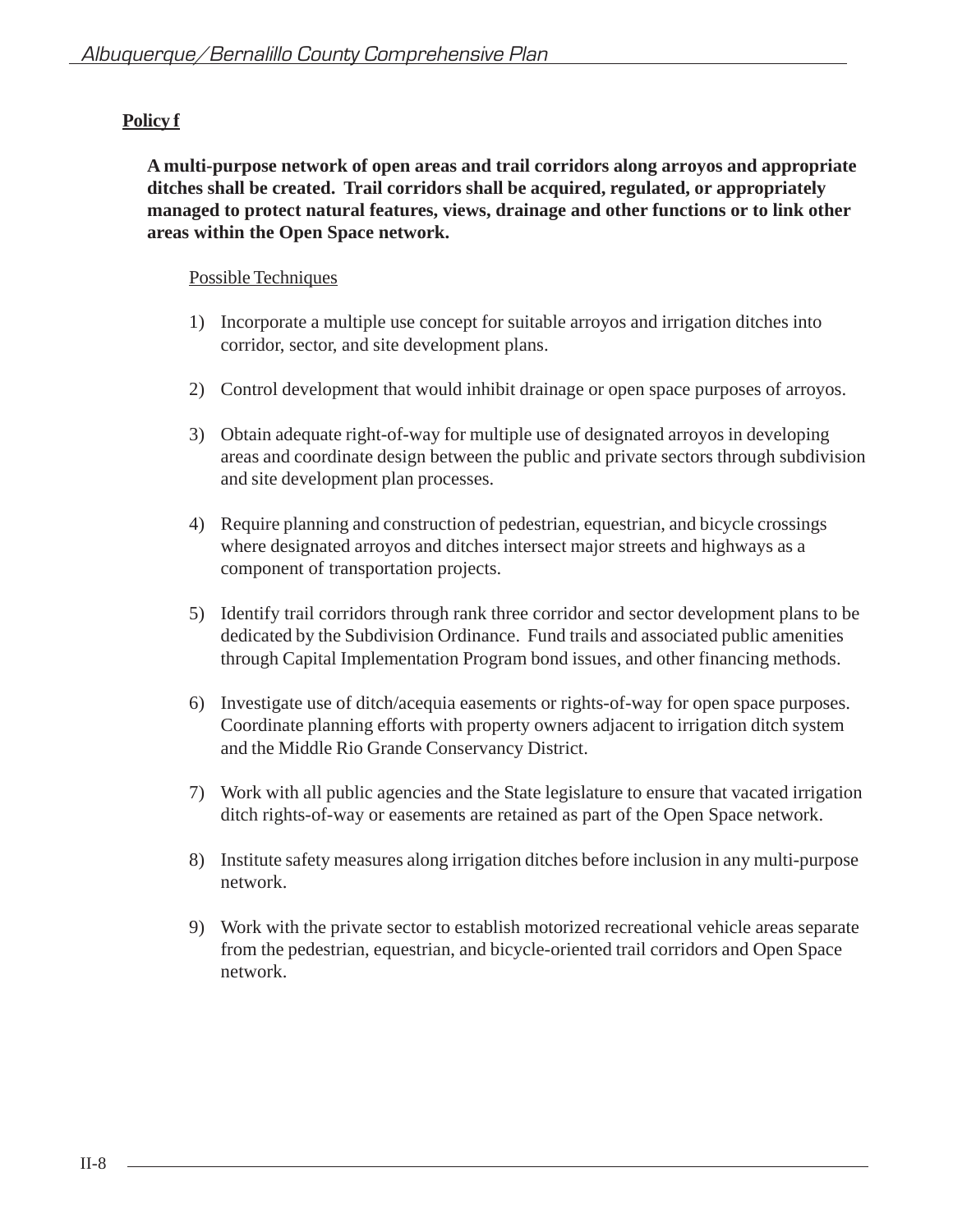# **Policy g**

# **Planning and implementation of a system of neighborhood parks and community open areas shall be undertaken to meet a range of needs at different scales.**

# Possible Techniques

- 1) Prepare Park Planning and Development Guidelines.
- 2) Amend Park Dedication Policy to be consistent with the Park Planning and Development Guidelines.
- 3) Establish administrative procedures for joint school/park site planning; give Capital Improvements Program priority to developing existing park/school sites.
- 4) Continue to require dedication of parkland in proportion to population density.
- 5) Encourage developers to design, develop, and maintain dedicated parks.
- 6) Update park development fees periodically to facilitate park development.
- 7) Acquire, develop, and maintain conveniently located major regional parks suitable for large scale events.
- 8) Use Capital Improvements Program and general fund allocations for parks and park maintenance and examine alternative methods of financing parks and park maintenance.

# **Policy h**

# **Developing areas shall have neighborhood parks and open areas located to serve the population of the area.**

- 1) Encourage planned area developments which reserve larger areas of shared open space through clustering of houses and other innovative design techniques.
- 2) Encourage private recreational, educational, or resource production in designated open areas (e.g. riding stables, golf courses, crop raising, grazing, and neighborhood maintained open areas).
- 3) Develop strategies for managing open areas.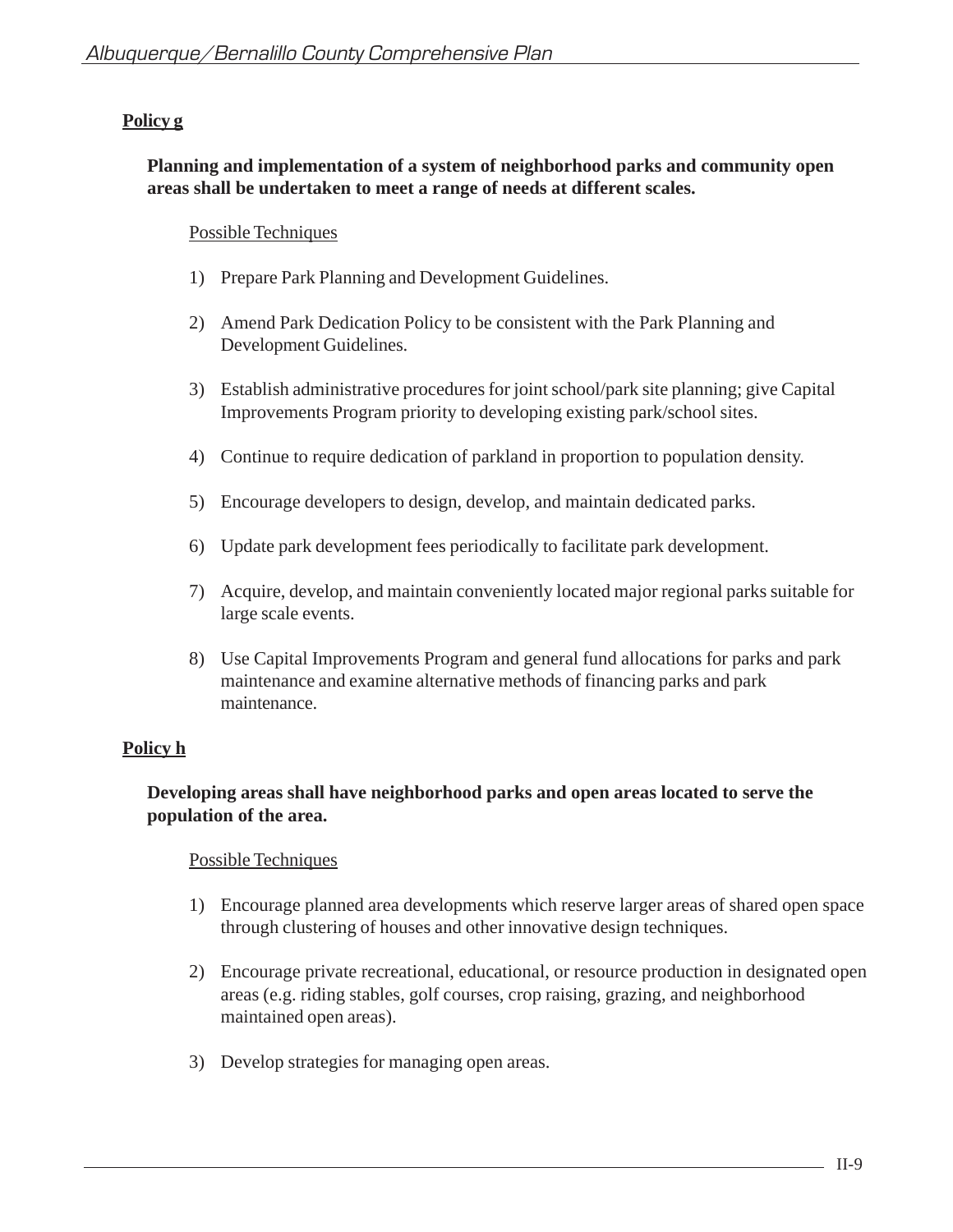# **Policy i**

**The design of parks and other open areas shall incorporate the following criteria:**

- **Multi-functional use of resources and compatible facilities.**
- **Maintenance and landscaping appropriate to the location, function, public expectations and intensity of use.**
- **Integration into residential design for easy accessibility and orientation to encourage use.**
- **Lighting, site design, or other methods to minimize vandalism.**
- **Connections between other Open Space network areas and public facilities.**

# Possible Techniques

- 1) Continue to develop joint facilities such as park/school sites.
- 2) Include a wide variety of recreational resources in park design.
- 3) Experiment with various types of native vegetation.
- 4) Use natural drainage and infiltration facilities to irrigate parks, golf courses, and open areas.
- 5) Continue to utilize durable drought tolerant lawn grass in high use areas.
- 6) Orient new subdivisions adjacent to the Open Space network toward the open area as a focal point for pedestrian and recreational activity.
- 7) Integrate pedestrian, equestrian, and bicycle circulation with open areas and park areas.
- 8) Encourage clustered housing development which sets aside shared open areas.

# **Policy j**

# **Design of neighborhood open areas should tie into other open spaces, where appropriate, to create an Open Space network.**

# Possible Techniques

1) Achieve through planning and subdivision procedures.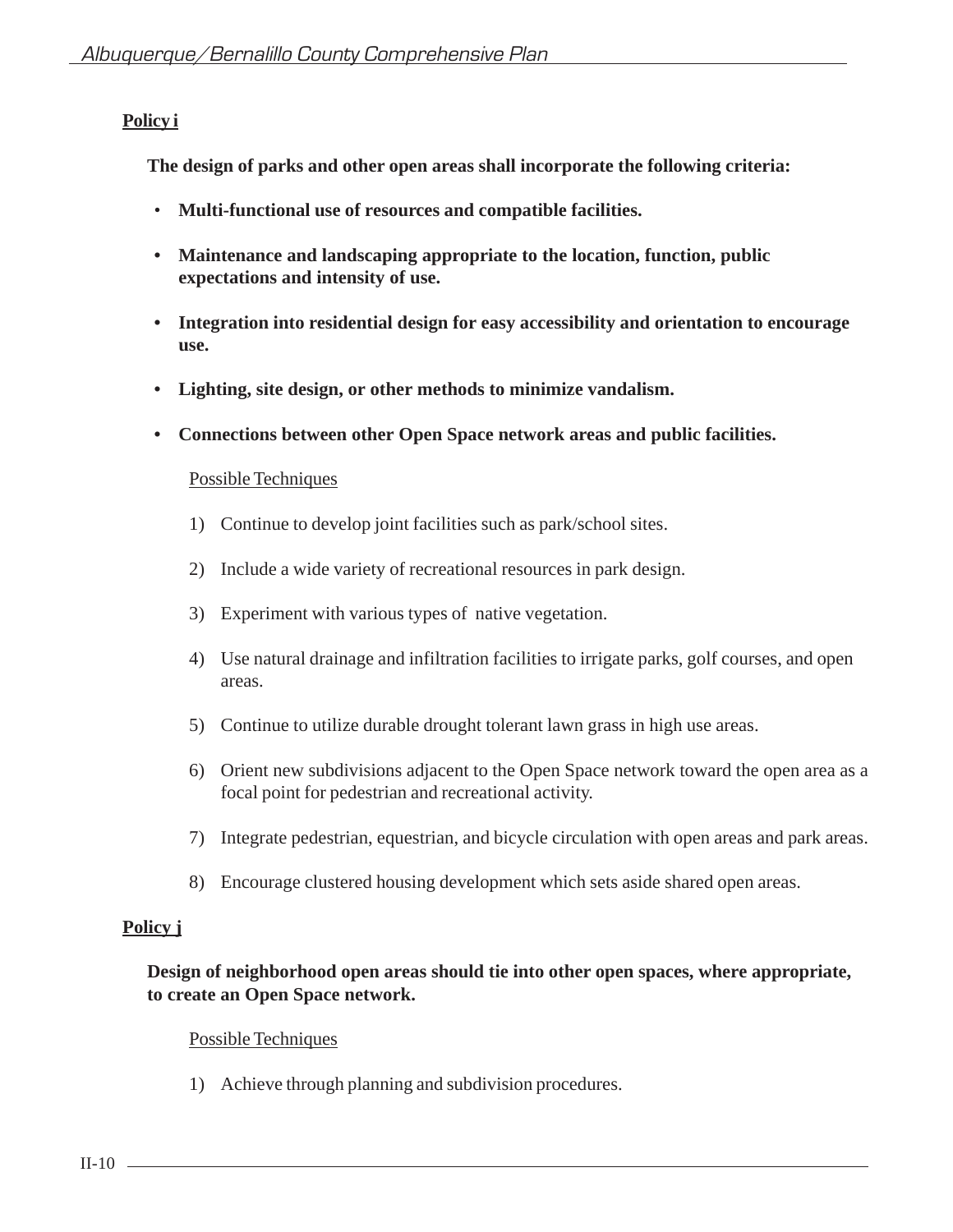# **2. RESERVE AREA**

**The Goal is to allow opportunity for future development of high quality, mixed-use, largely selfsufficient planned communities, bounded by permanent open-space, in appropriate outlying areas, and to protect the non-urban development areas as Rural unless such planned communities are developed.**

# **Policy a**

**A proportion of new growth may be accommodated in new planned communities in Reserve Areas. Such communities should meet the following guidelines.**

- **Political unification with the central urban government.**
- **Substantial self-sufficiency in provision of employment, goods, and public services, with at least one community center; normally, there shall be adequate jobs and housing in the planned community to support the concept of self-sufficiency; within the planned community, housing should correspond to employment opportunities as to its quantity, type and price, and location.**
- **Negotiated sharing of service costs by the developer and the local government, with water, sewer and street systems installed to meet City requirements: planned communities shall not be a net expense to local governments.**
- **Transit/paratransit capability to provide service within the planned community and to connect with other urban areas.**
- **Designate portions of the Open Space network to distinguish the new community from ultimate Developing Urban Area development; dedication of open space adequate to a clear sense of separation from the Plan's contiguous Urban Area.**
- **Variety in economic levels and types of housing within carefully planned areas to ensure capability.**
- **Contiguous acreage sufficient to meet the above guidelines.**

- 1) Establish land use mix, quantity, and location of each planned community through master planning.
- 2) Preserve planned community open areas by land acquisition.
- 3) Prepare environmental, fiscal and economic analyses that demonstrate development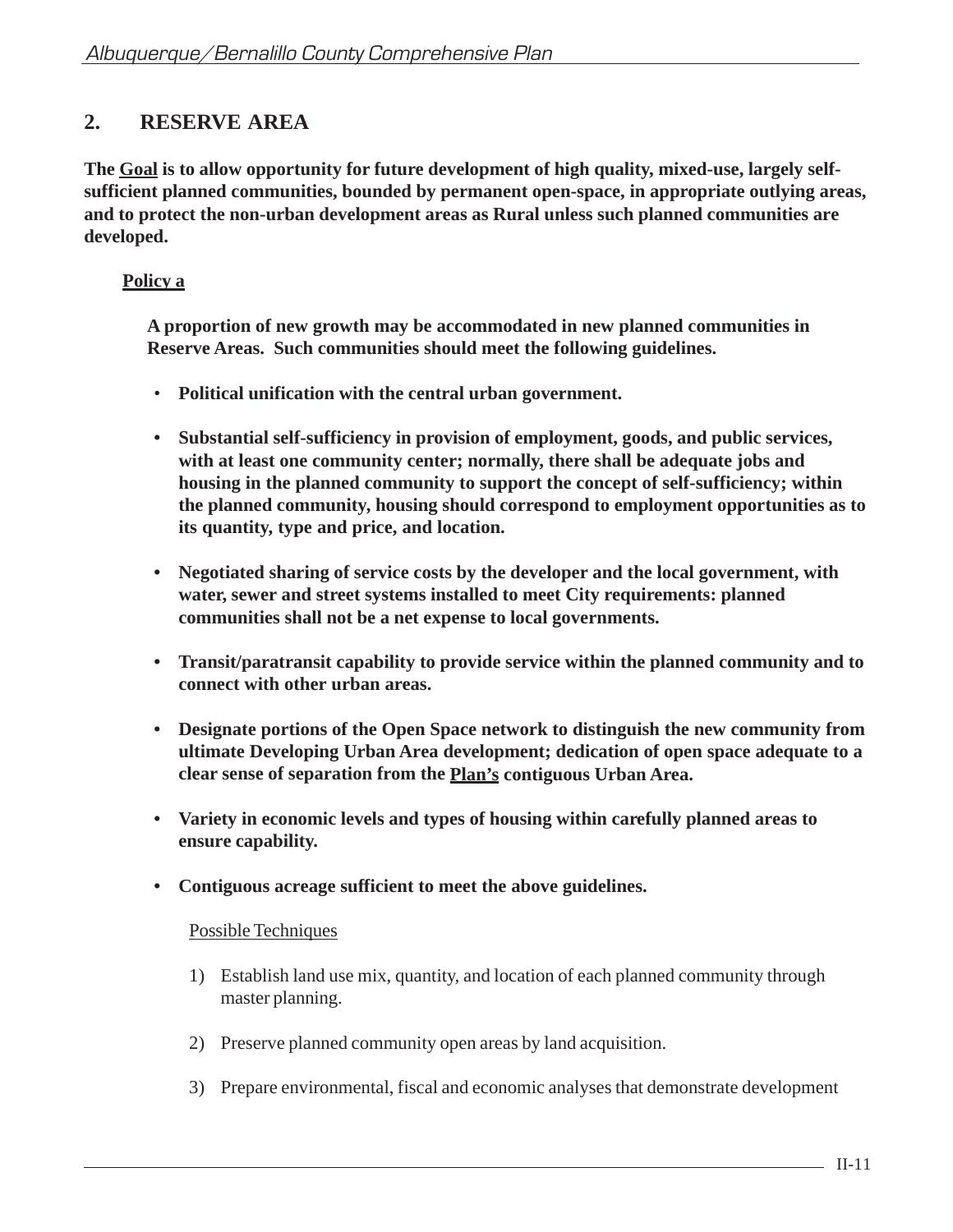feasibility and plan phasing. Establish boundaries by submitting a plan for each planned community project.

- 4) Phase planned communities with respect to the City's Capital Improvements Programs, Utility Extension policy, and regional economic justification and impacts.
- 5) If balanced employment was not available within the planned community at the end of a phase, it would create a rebuttable presumption that no more residences should be approved until the level of employment was achieved.

# **Policy b**

**Overall gross density shall not exceed three dwelling units per acre, and density transfer (clustering) shall be used to accomplish appropriate urban densities in planned communities while ensuring an open space network within and around them. Within this overall density policy, housing densities and land use mix, open space, infrastructure size and location, and other public services and facilities are to be prescribed through rank two plans or rank three plans.**

- **Transfer of development rights to local government shall ensure the permanency of the pattern.**
- **Land which is already in public ownership (whether fee or easement), including Indian lands, is not considered in calculating density, but all other land is counted.**
- **A carrying capacity analysis of each planned community area will identify constraints and opportunities presented by environmental, historical, cultural, archaeological and infrastructure factors.**
	- 1) Develop master plans with land owners; implement through zoning, and other local land use regulations and utility policies.
	- 2) Negotiate schedules within each master plan or as part of pre-annexation agreements between the City and planned community developers for sharing infrastructure costs.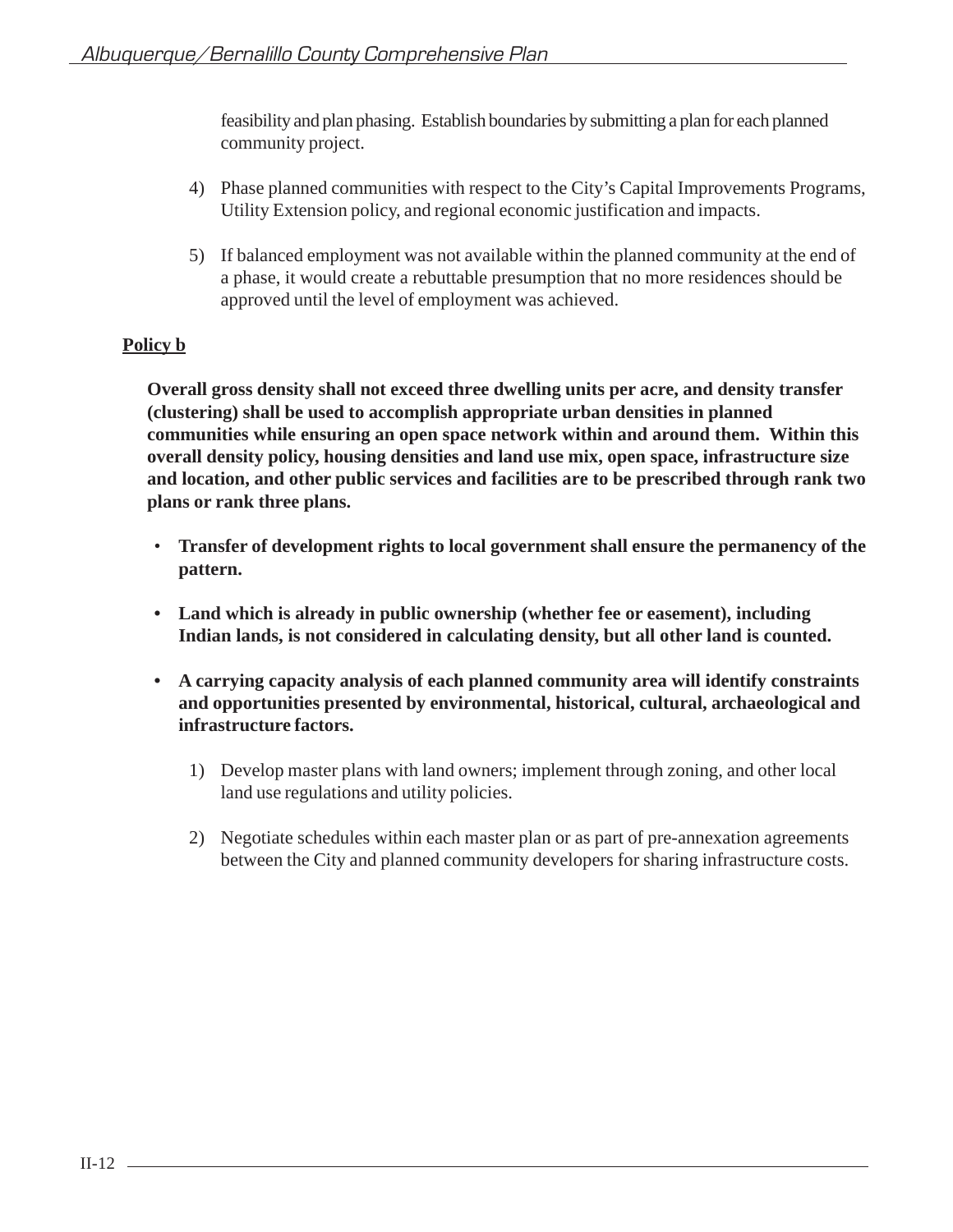# **Policy c**

**Development within Reserve Areas shall take place either in accordance with an approved planned community master plan (up to three dwelling units per acre), or in accordance with the standards applicable to Rural Areas.**

# Possible Techniques

- 1) Zone County Reserve Area land from one to twenty acres per dwelling unit based on environmental characteristics.
- 2) When annexing Reserve Areas without a planned community master plan, establish a low intensity holding zone (e.g. 5 acres/d.u.).
- 3) Annex and establish City zoning to allow more intensive development only upon acceptance of a planned community master plan; implement land use, design requirements, and other stipulations.
- 4) Include performance clauses in the City Subdivision Ordinance and the site development plan development regulations of the Zoning Code which invalidates plans if construction has not begun within a specified period of time.

# **Policy d**

**A planned community master plan approved in accordance with this section and more specific development criteria shall serve to implement the Comprehensive Plan. A planned community master plan shall not be approved if it fails to demonstrate its own sense of place, self-sufficiency, environmental sensitivity, separation from the contiguous Albuquerque urban area by permanent open space and the provision of infrastructure which is not a net expense to the local government(s).**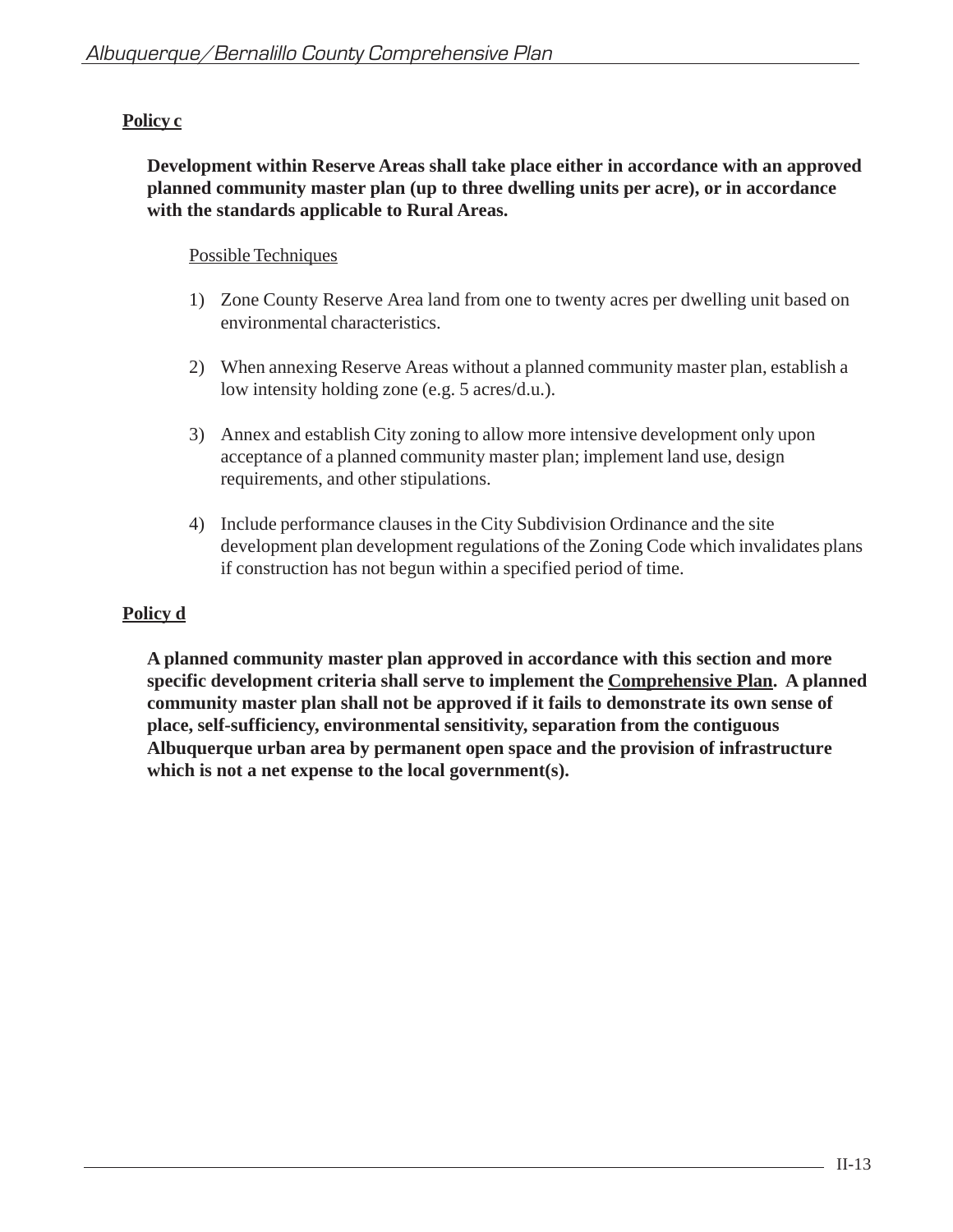# **3. RURAL AREA**

**The Goal is to maintain the separate identity of Rural Areas as alternatives to urbanization by guiding development compatible with their open character, natural resources, and traditional settlement patterns.**

# **Policy a**

**Rural Areas as shown by a Plan map shall generally retain their rural character with development consisting primarily of ranches, farms and single-family homes on large lots; higher density development may occur at appropriate locations - within rural villages or planned communities. Overall gross densities shall not exceed one dwelling unit per acre.**

- **Rural Area density patterns shall be more specifically defined through lower rank plans.**
- **Higher density development must provide local government with property rights ensuring appropriate overall-area gross density.**
- **Each higher density area is to be controlled by site development plan and is to be located well away from other such higher density areas.**
- **Small "rural villages" should contain compact housing areas usually no more than 100 dwellings - with very few stores to serve the village.**
- **Planned communities will follow the Reserve Area policies concerning such communities, except:**

**Lower gross density requirements;**

**The automatic requirement for unified urban government; and**

**In the East Mountain area, the average net density of permanent residential areas will be urban, the exact density to be determined by lower ranking plans, not this Plan.**

**• New rural villages and planned communities will be approved only if all public infrastructure needed primarily to serve the proposed areas is provided at the cost of the developers.**

- 1) Map agricultural zone districts on land qualifying for greenbelt tax status.
- 2) Prepare and adopt area plans specifying appropriate density patterns; implement through the Zoning and Subdivision Ordinances.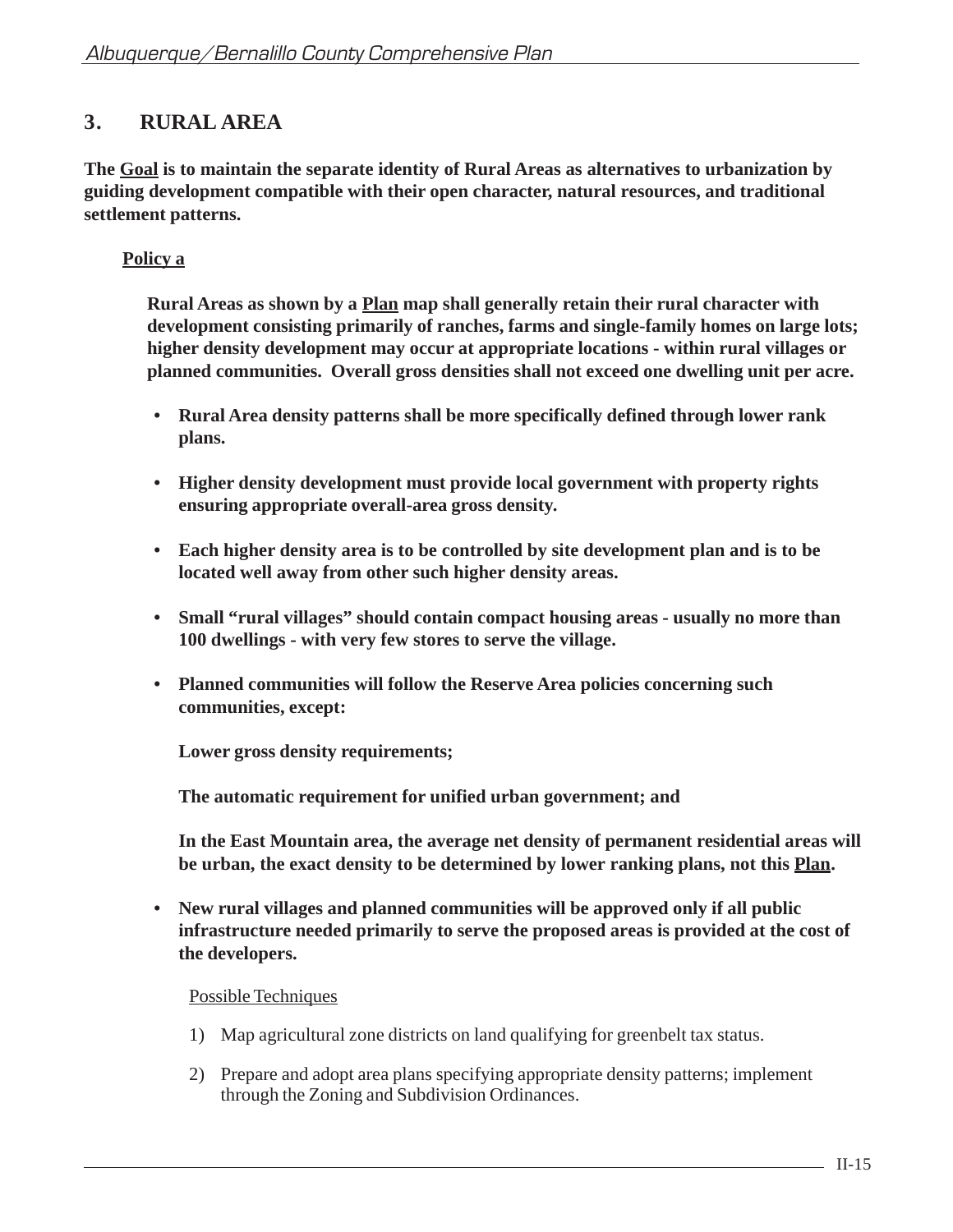- 3) Use county zones which limit development densities to between 1 to 20 acres per dwelling unit based on land carrying capacity.
- 4) Provide incentives for development of cluster housing sensitive to natural constraints and adjacent development.
- 5) Consider extensions of City public services and facilities to Rural Areas only where:

Public health and safety are threatened and there is no safe alternative; or

A planned community is approved and being developed, for which extension of certain services and facilities is economically feasible and environmentally sound; or

The extension is part of an adopted policy of metropolitan area service.

- 6) Monitor development through a comprehensive data base.
- 7) Determine, through the rank two planning process, where Rural Area boundaries may be altered to reflect existing and planned conditions.
- 8) Include performance clauses in the Subdivision and the Zoning Ordinances which invalidates plans if construction has not begun within a specified period of time.

# **Policy b**

**Development in Rural Areas shall be compatible with natural resource capacities, including water availability and soil capacity, community and regional goals, and shall include trail corridors where appropriate.**

- 1) Develop design criteria for use in development review to minimize adverse environmental effects of development (e.g. require terracing and roads parallel to contours on steep slopes).
- 2) Develop and adopt area and sector plans specifying guidelines based on resource characteristics and unique community concerns and opportunities; implement through Zoning and Subdivision Ordinances.
- 3) Ensure compatible development and density through review and possible revision of the county Zoning and Subdivision ordinances.
- 4) Encourage and support development of community water and waste systems consistent with protecting the resource base and water quality.
- 5) Amend the Subdivision Ordinances to require dedication of designated trail corridors.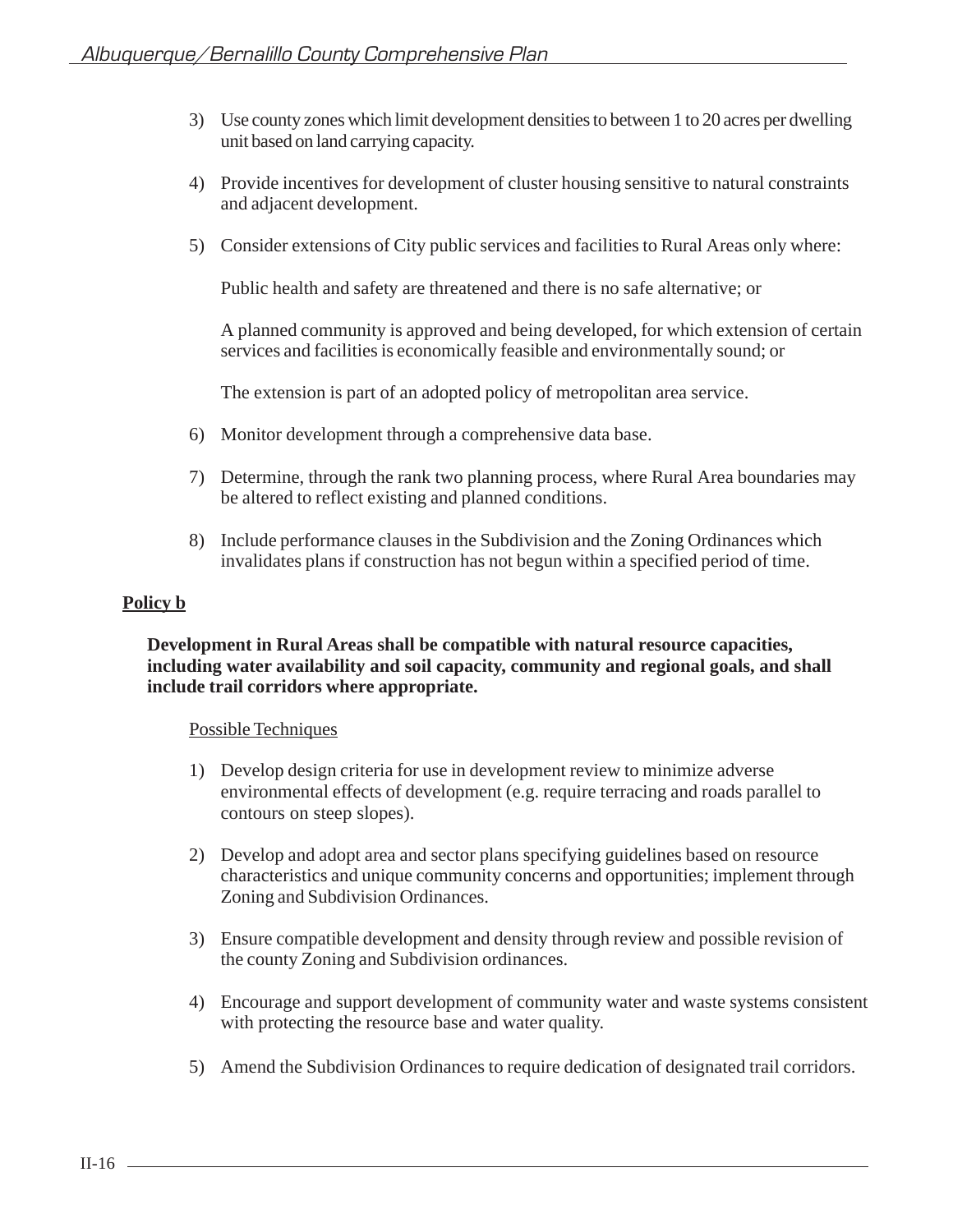# **Policy c**

# **Development shall be carefully controlled in floodplains and valley areas where flood danger, high water table, soils and air inversions inhibit extensive urbanization.**

# Possible Techniques

- 1) Apply flood hazard ordinance.
- 2) Map low density zoning districts in environmentally sensitive areas.
- 3) Use agricultural and greenbelt easements, land banks, land trusts, and voluntary agricultural districts.

# **Policy d**

# **Land which is suitable for agriculture shall be maintained to the extent feasible in agricultural production and discouraged from non-agricultural development.**

- 1) Apply flood hazard ordinance.
- 2) Use Greenbelt Law where applicable.
- 3) Support cooperative type farmers market at which growers can sell produce.
- 4) Investigate the voluntary preservation of agricultural land and associated uses.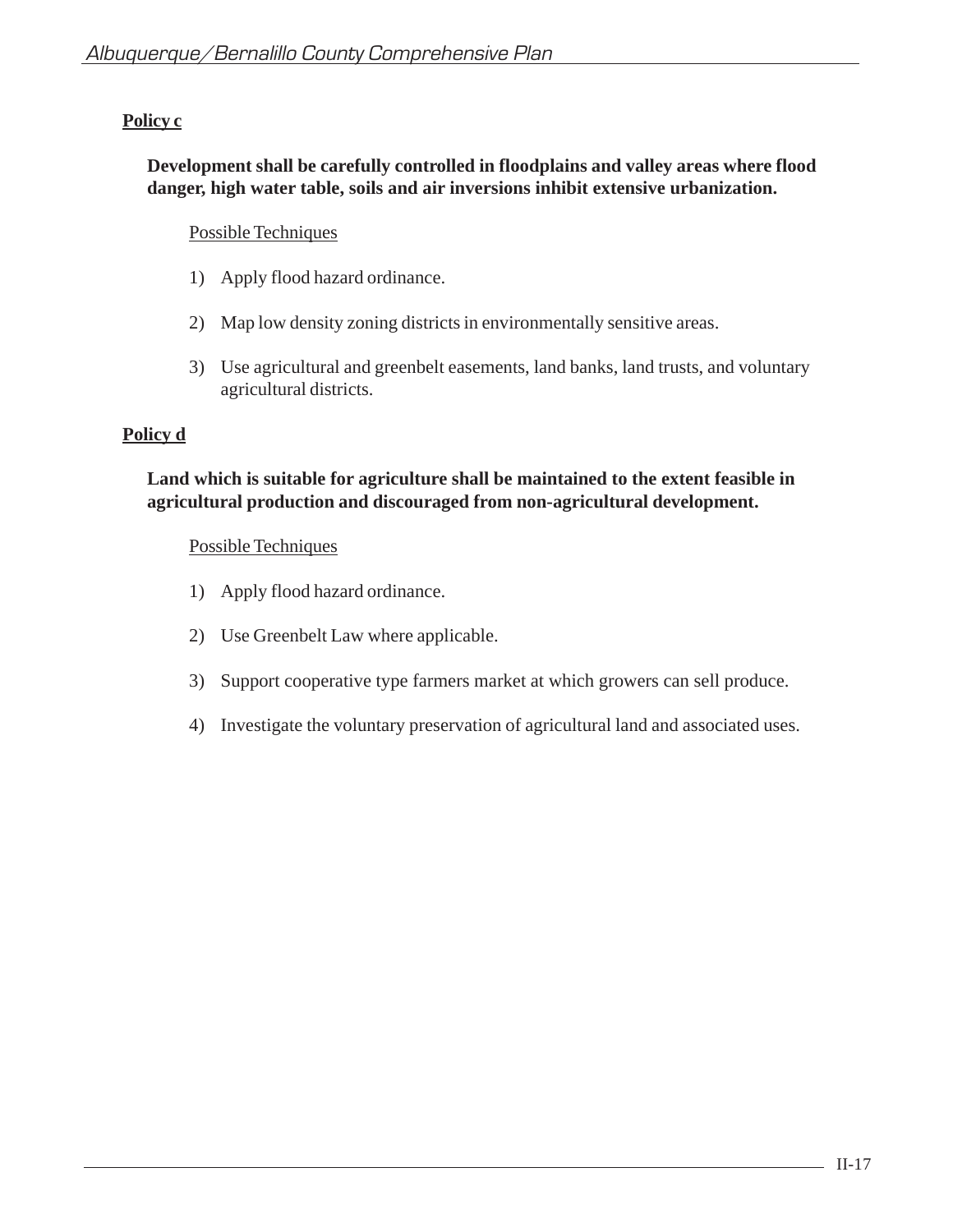# **Policy e**

**The following policies shall guide development of inhabited rural settlements of a distinctive historic and cultural character:**

- **Existing buildings and spaces determined to be of significant local, State, and/or National interest should be maintained and integrated as viable elements of the community.**
- **New rural development shall be sensitive to existing historic, cultural and economic patterns.**

# Possible Techniques

- 1) Encourage programs to develop building skills and use local materials as part of economic revitalization of historic villages in mountain and valley areas.
- 2) Investigate methods of funding revitalization of rural settlements.
- 3) Identify areas having a distinctive historic character for potential historic district designation.

# **Policy f**

**Development shall be carefully controlled in the East Mountain Area to prevent environmental deterioration, and be compatible with the resource base and natural recreational and scenic assets.**

- 1) Use the East Mountain area plan; implement through zoning and subdivision processes.
- 2) Coordinate with the U.S. Forest Service and other governmental agencies in planning compatible development.
- 3) Consider extensions of public services/facilities to the East Mountain Area only where public health and safety are threatened.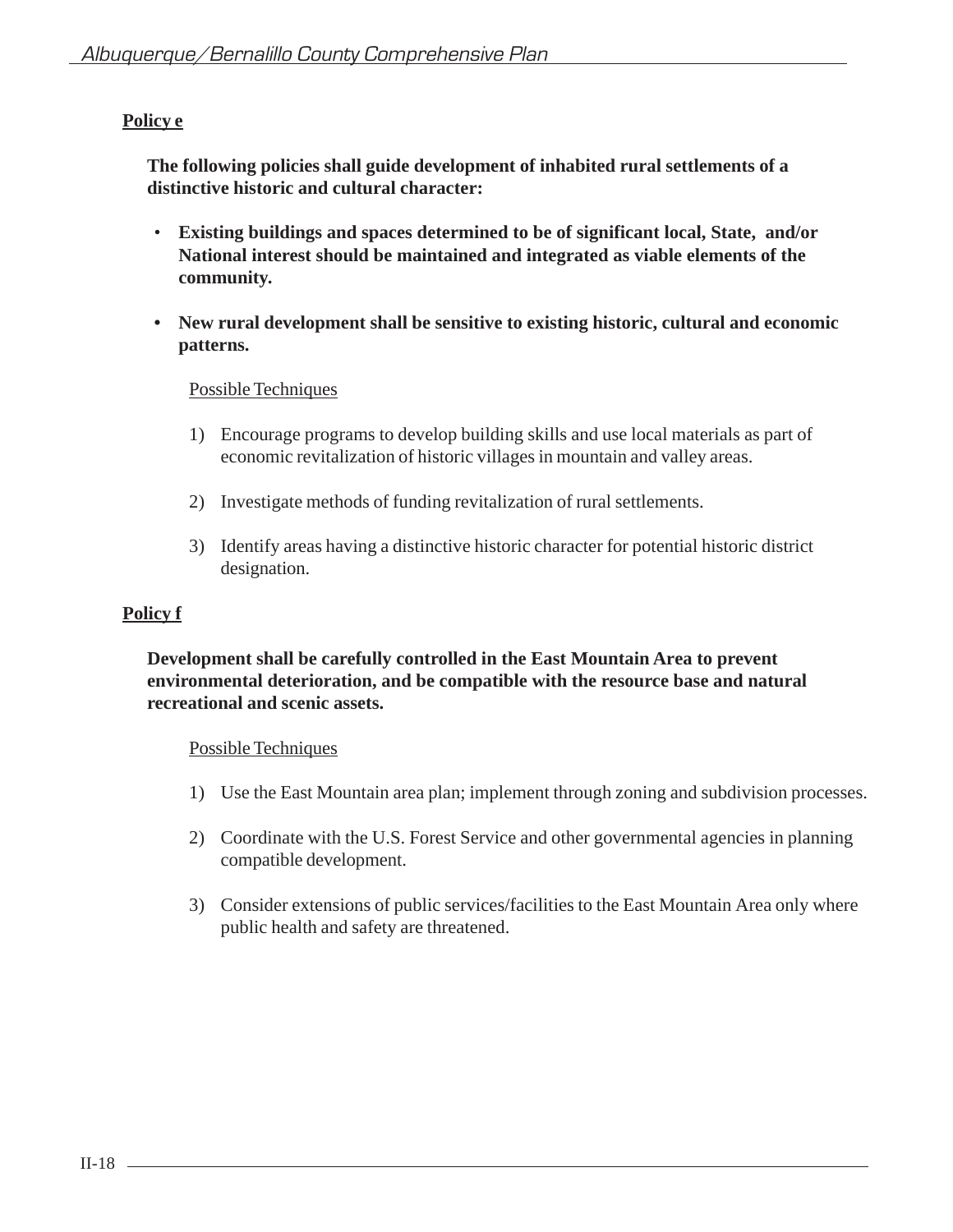# **Policy g**

**The following policies shall guide industrial and commercial development in Rural Areas:**

- **Small-scale, local industries which employ few people and may sell products on the same premises are the most desirable industrial use.**
- **Mineral extraction should be discouraged in highly scenic or prime recreational, agricultural or residential areas.**
- **Where mineral extraction and industrial development occurs, noise and pollution levels should be regulated and restoration of the land should be required.**
- **Neighborhood and/or community-scale rather than regional-scale commercial centers are appropriate for rural areas. Strip commercial development should be discouraged and, instead, commercial development should be clustered at major intersections and within designated mountain and valley villages.**

- 1) Map appropriate zones to control location of commercial and industrial uses.
- 2) Coordinate compliance between the County Zoning Ordinance and its environmental health department regulations.
- 3) Use City and County Zoning Ordinances to require buffering of residences and other sensitive uses in Rural Areas from environmental impacts of commercial and industrial activities.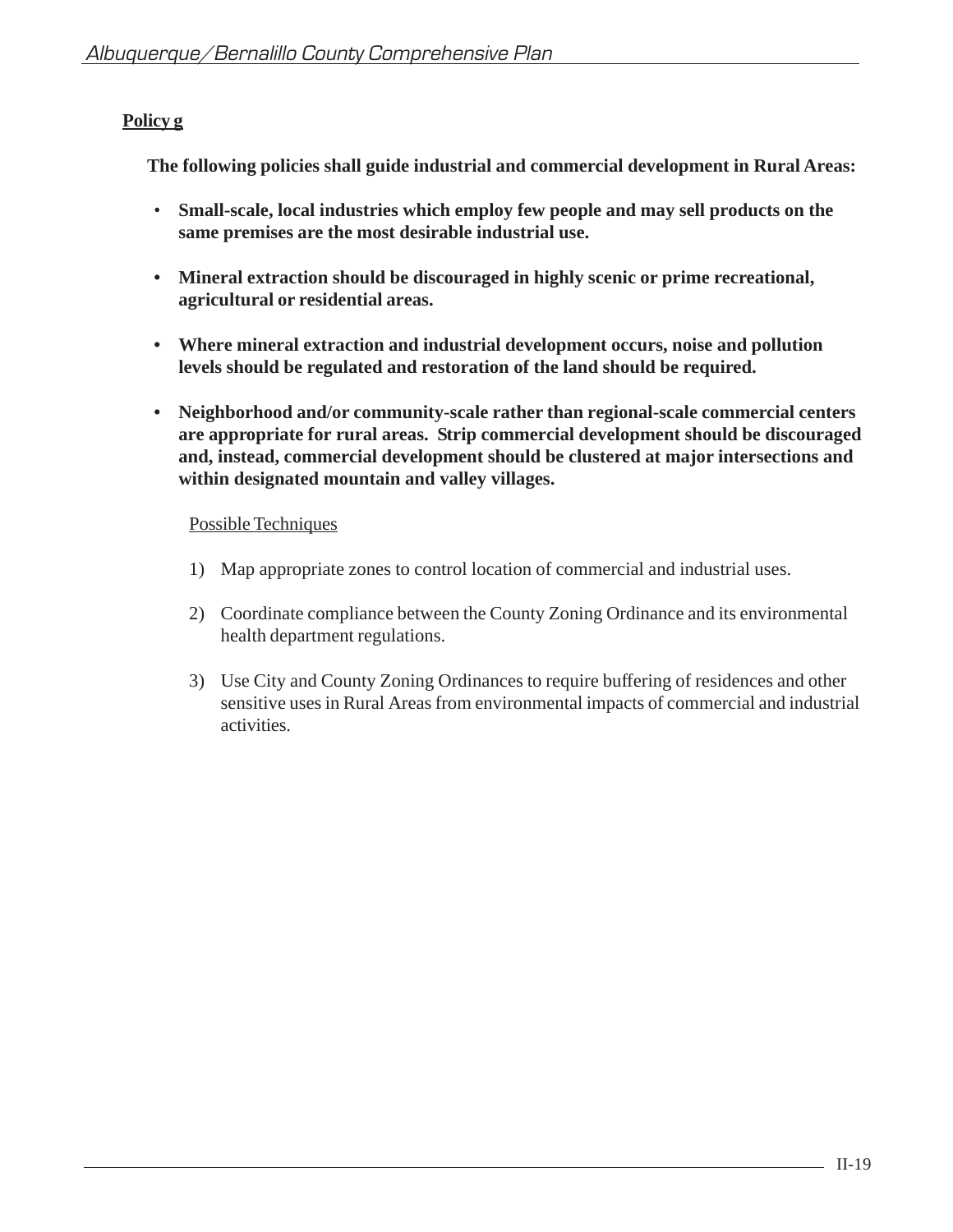# **4. SEMI-URBAN AREA**

**The Goal is to maintain the character and identity of the Semi-Urban areas which have environmental, social or cultural conditions limiting urban land uses.**

# **Policy a**

**Development within the Semi-Urban area shown by a Plan map shall be consistent with development limitations imposed by topography, soil conditions, groundwater quality, agricultural potential, flood potential, scenic qualities, recreation potential and existing development; overall gross density shall be up to 3 dwelling units per acre.**

- 1) Adopt performance standards to minimize impacts of development on soil stability, air and water quality, and on agricultural land.
- 2) Develop and adopt area and sector development plans to protect local resources and community values.
- 3) Ensure compatible development and density requirements through a comprehensive land development code and/or the City and the County Zoning Codes.
- 4) Implement City and County Floodplain Ordinances.
- 5) Develop a recreational trail system with efficient public access along appropriate arroyos and irrigation ditches.
- 6) Provide incentives for clustered housing development.
- 7) Use the Capital Implementation Program to implement development objectives.
- 8) Investigate use of fees on new development to help maintain a City/County major open space acquisition fund.
- 9) Monitor development through a comprehensive data base.
- 10) Amend the Subdivision Ordinance to include performance clauses which invalidates plans if construction has not begun within a specified period of time.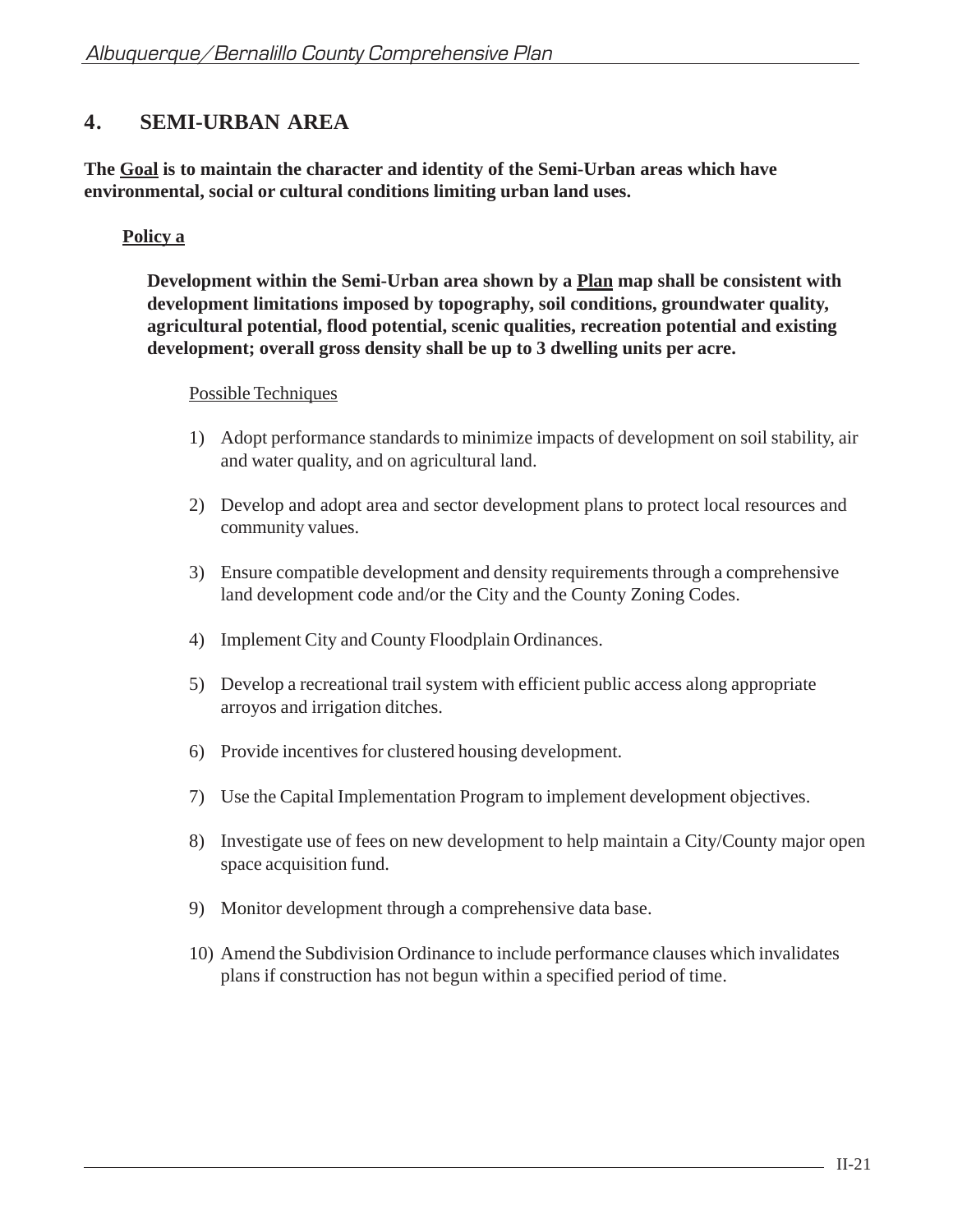# **Policy b**

**Development in Semi-Urban areas shall include trail corridors, where appropriate, and shall be compatible with economic policies and historical and socio-cultural values, and shall maintain and integrate existing and new buildings and spaces of local significance into the community.**

# Possible Techniques

- 1) Investigate use of development criteria for Semi-Urban areas which incorporate historic and cultural community values.
- 2) Identify areas having a distinct historic or cultural character for potential historic district designation.
- 3) Guide development through area and sector development plans, facilities plans, and the Subdivision and Zoning Ordinances.

# **Policy c**

**The following policies shall govern industrial and commercial development in Semi-Urban areas:**

- **Neighborhood-scale rather than regional-scale commercial centers are appropriate.**
- **Strip commercial development is discouraged in favor of clustered commercial development.**
- **Mixed-use areas should protect residential uses in the area, while offering a variety of local employment opportunities.**
- **Mineral extraction should be discouraged in highly scenic or prime recreational, agricultural, or residential areas.**
	- 1) Require detailed performance standards through a comprehensive land development code or City and County Zoning Ordinances.
	- 2) Guide location through area plans and control intensity of uses through the Zoning Ordinance.
	- 3) Protect existing vegetation and otherwise promote sensitive transition/integration with landscaping requirements of residential and recreational uses.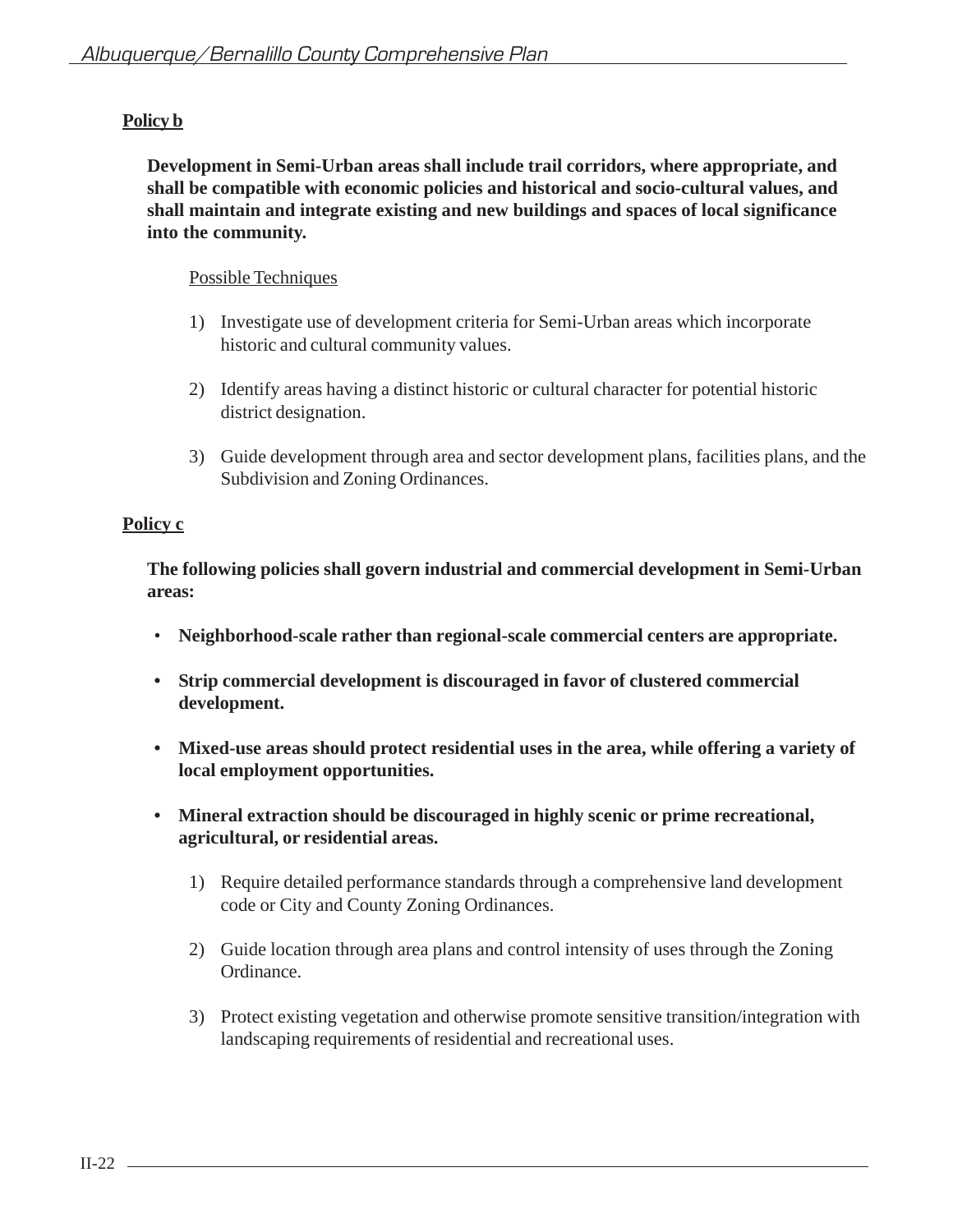# **5. DEVELOPING AND ESTABLISHED URBAN AREAS**

**The Goal is to create a quality urban environment which perpetuates the tradition of identifiable, individual but integrated communities within the metropolitan area and which offers variety and maximum choice in housing, transportation, work areas, and life styles, while creating a visually pleasing built environment.**

# **Policy a**

**The Developing Urban and Established Urban Areas as shown by the Plan map shall allow a full range of urban land uses, resulting in an overall gross density up to 5 dwelling units per acre.**

- 1) Develop and adopt area and sector development plans stating density patterns.
- 2) Control through Zoning Ordinance performance standards or possibly through a Land Development Code.
- 3) Control through zoning and subdivision review processes.
- 4) Achieve by annexation and utility provision (see also Goal section C-1 Service Provision)
- 5) Achieve by public/private cooperation in preparing area and/or sector development plans.
- 6) Assess fees on new development to help maintain a major open space acquisition fund.
- 7) Include performance clauses in the Subdivision and the Zoning Ordinance which invalidates plans if construction has not begun within a specified period of time.
- 8) Monitor zone map amendment requests by sub-areas; prepare annual review of development trends.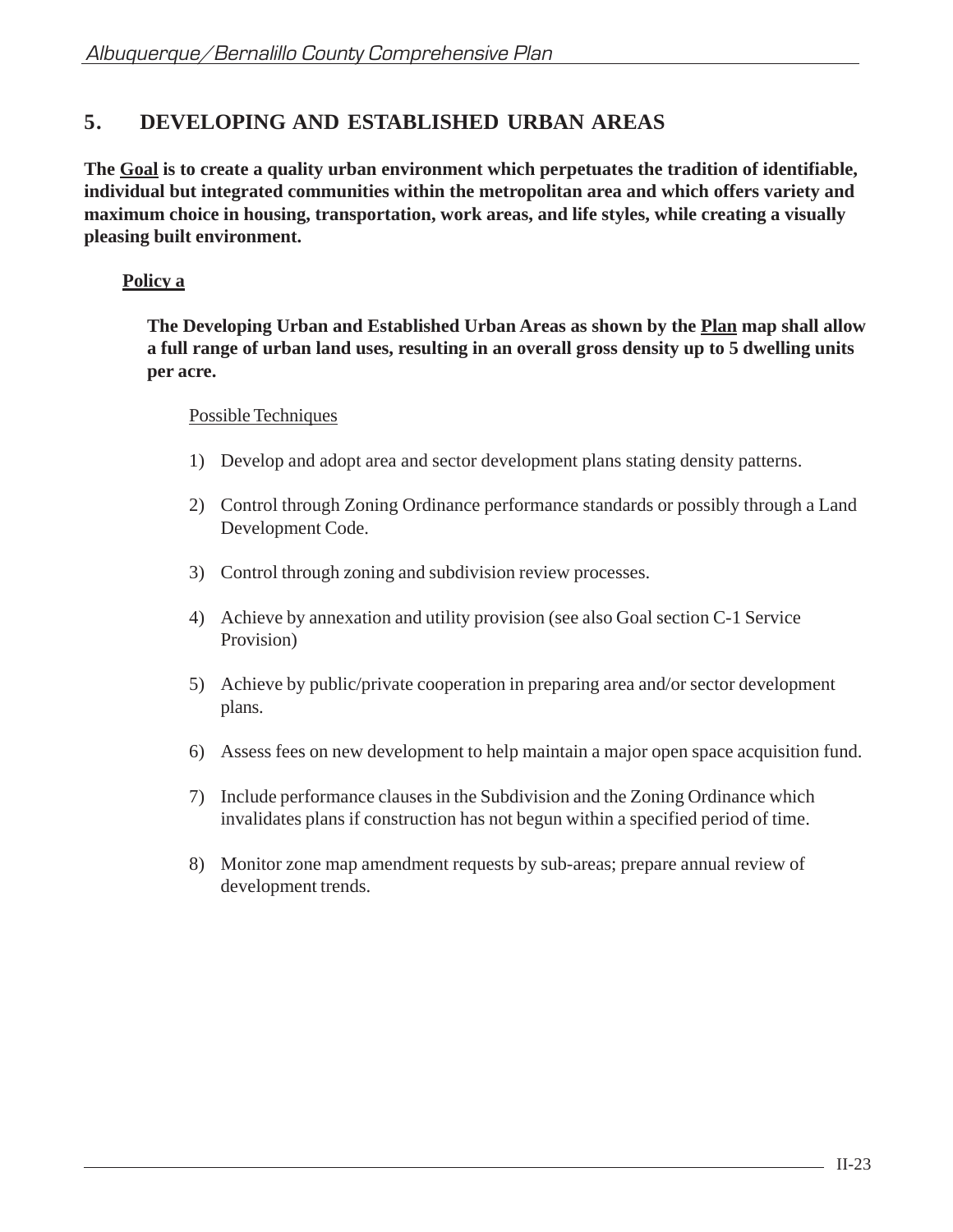# **Policy b**

**Developing Urban Areas shall be subject to special requirements for low-density holding zones to allow for sector planning, special design treatments, and phasing of infrastructure in keeping with capital improvements priorities.**

# Possible Techniques

- 1) Use land development regulations including annexation, zoning, and sector planning to achieve appropriate density patterns and design.
- 2) Condition extension of services upon satisfactory compliance with land development regulations.

# **Policy c**

**Where needed to guide more detailed planning, major portions of the Established Urban Area and Developing Urban Area and adjacent Plan map areas shall be formed into districts for rank two area planning which should use the following process:**

- **Determine boundaries for each area plan based upon design character, social and cultural identity, and visual and environmental features.**
- **Determine content of each area plan based upon needs analysis, including but not limited to characteristics, conditions, trends and opportunities in land use, the built and visual environment, and social and economic environment.**
- **Determine development potential of each plan area in keeping with density objectives of the Comprehensive Plan.**
- **Determine activity center appropriateness and character for each area in coordination with the areawide Activity Centers implementation planning program.**

- 1) Calculate potential number of dwelling units per area based upon vacant land and absorption rates, zoning, and applicable Comprehensive Plan policies.
- 2) Calculate volume of non-residential activity per area based upon vacant land and absorption rates, zoning, and applicable Comprehensive Plan policies.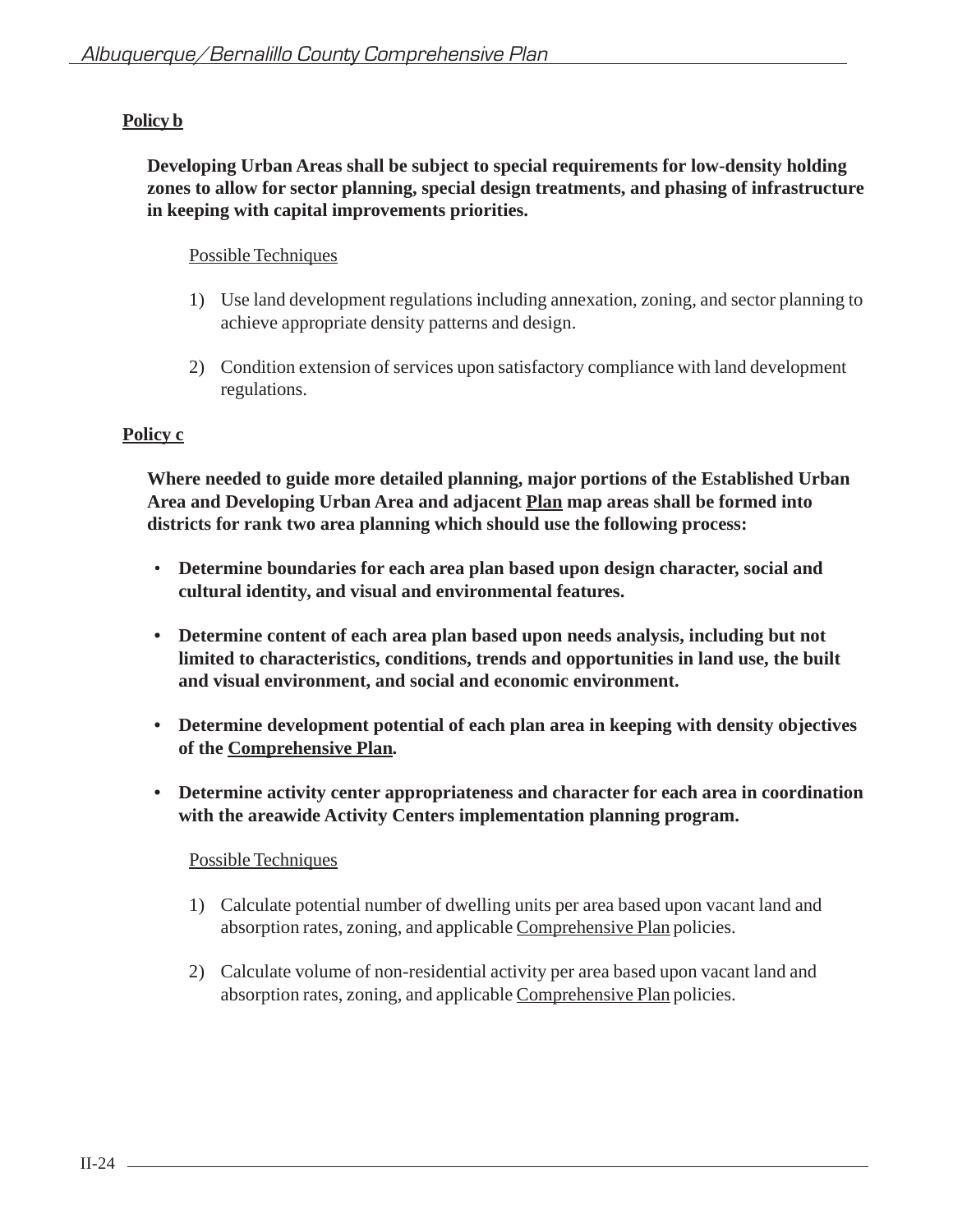# **Policy d**

**The location, intensity, and design of new development shall respect existing neighborhood values, natural environmental conditions and carrying capacities, scenic resources, and resources of other social, cultural, recreational concern.**

- 1) Use environmental impact analysis and design criteria in the development review process for infrastructure development and for building siting and design.
- 2) Specify development guidelines based on local environmental characteristics and community values in sector and area plans; implement through Comprehensive Land Development Code or traditional zoning, subdivision, and development review process.
- 3) Assist area property owners, neighborhood groups, and developers, (by negotiation and public education) in achieving, with coordination and harmony of development plans.
- 4) Assist appropriate development through public or public/private efforts when private development is not feasible (title problems, old platting).
- 5) Use special assessment districts, issuance of public revenue bonds, tax increment financing, and/or tax incentives for improvements where public funds are unavailable for optimum protection of resources or provision of amenities.
- 6) Shape and manage development by:
	- low density zoning districts
	- controlling water rights
	- subdivision and re-subdivision
	- cluster development
	- Greenbelt Law
- 7) Monitor development through a comprehensive data base.
- 8) Consider a Zoning Ordinance amendment to specify that carrying capacity studies should accompany development applications in environmentally sensitive areas of the city and county designated Developing Urban or Established Urban.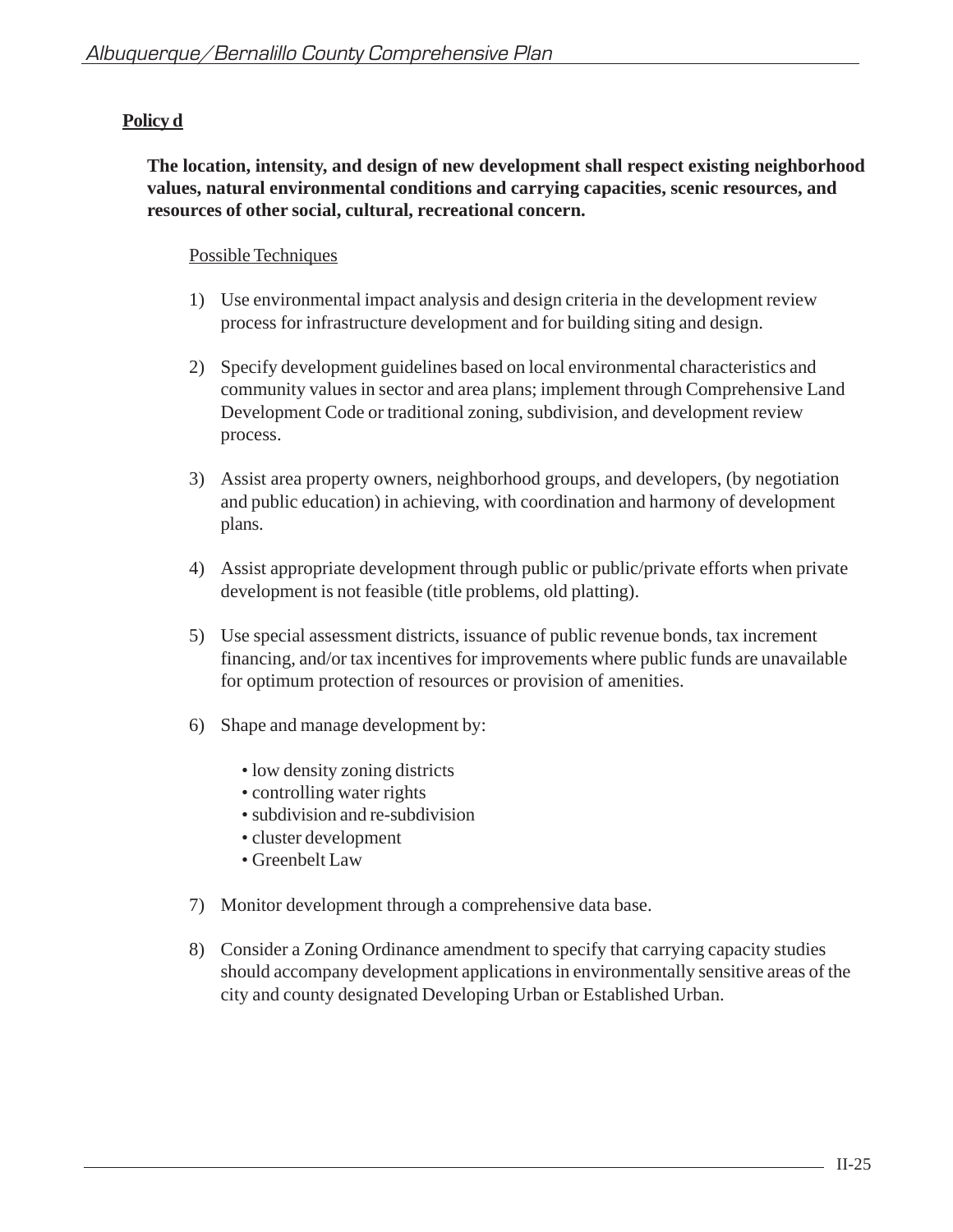# **Policy e**

# **New growth shall be accommodated through development in areas where vacant land is contiguous to existing or programmed urban facilities and services and where the integrity of existing neighborhoods can be ensured.**

## Possible Techniques

- 1) Identify and remove unnecessary obstacles to appropriate infill development.
- 2) Identify incentives for inducing infill in appropriate areas through sub-area analysis and more efficient administration.
- 3) Consistently appraise vacant land at current market value.
- 4) Consider use of differential taxation of land and improvements.
- 5) Investigate means to encourage public/private cooperation to promote infill development.

# **Policy f**

# **Clustering of homes to provide larger shared open areas and houses oriented towards pedestrian or bikeways shall be encouraged.**

#### Possible Techniques

- 1) Guide through sector plans.
- 2) Implement through zoning and subdivision processes.
- 3) Identify incentives (e.g. density bonuses) potentially sponsored by local government.

# **Policy g**

## **Development shall be carefully designed to conform to topographical features and include trail corridors in the development where appropriate.**

- 1) Guide through sector and area plans.
- 2) Implement through Zoning and Subdivision Ordinances.
- 3) Implement the Bikeways Master Plan.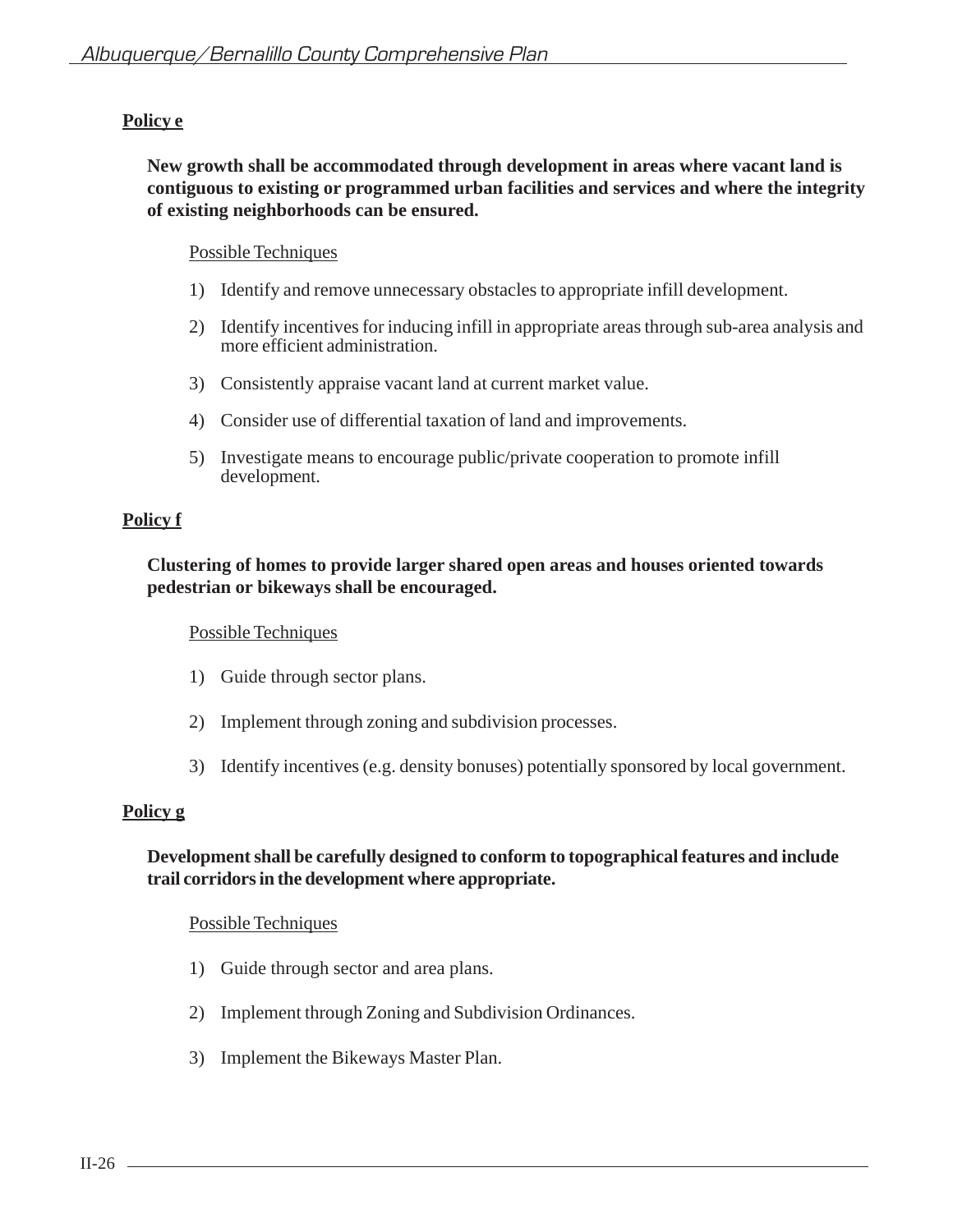# **Policy h**

**Higher density housing is most appropriate in the following situations:**

- **In designated Activity Centers.**
- **In areas with excellent access to the major street network.**
- **In areas where a mixed density pattern is already established by zoning or use, where it is compatible with existing area land uses and where adequate infrastructure is or will be available.**
- **In areas now predominantly zoned single-family only where it comprises a complete block face and faces onto similar or higher density development; up to 10 dwelling units per net acre.**
- **In areas where a transition is needed between single-family homes and much more intensive development: densities will vary up to 30 dwelling units per net acre according to the intensity of development in adjacent areas.**

**(See also Activity Center Policy 7.b page II-39.)**

#### Possible Techniques

- 1) Control through the Zoning and Subdivision Ordinances.
- 2) Explore direct (e.g. public investment) and indirect (e.g. zoning regulations) approaches to promoting higher density development in appropriate areas.

# **Policy i**

**Employment and service uses shall be located to complement residential areas and shall be sited to minimize adverse effects of noise, lighting, pollution, and traffic on residential environments.**

- 1) Achieve by Zoning and Subdivision Ordinances.
- 2) Consider use of performance zoning.
- 3) Prepare an Activity Center Implementation Plan.
- 4) Include industrial site location as a component of the Comprehensive Plan is economic development element.
- 5) Provide opportunity for neighborhood review and comment on site plans by notifying recognized neighborhood associations of site plan proposals in accordance with the City Neighborhood Recognition Ordinance 92.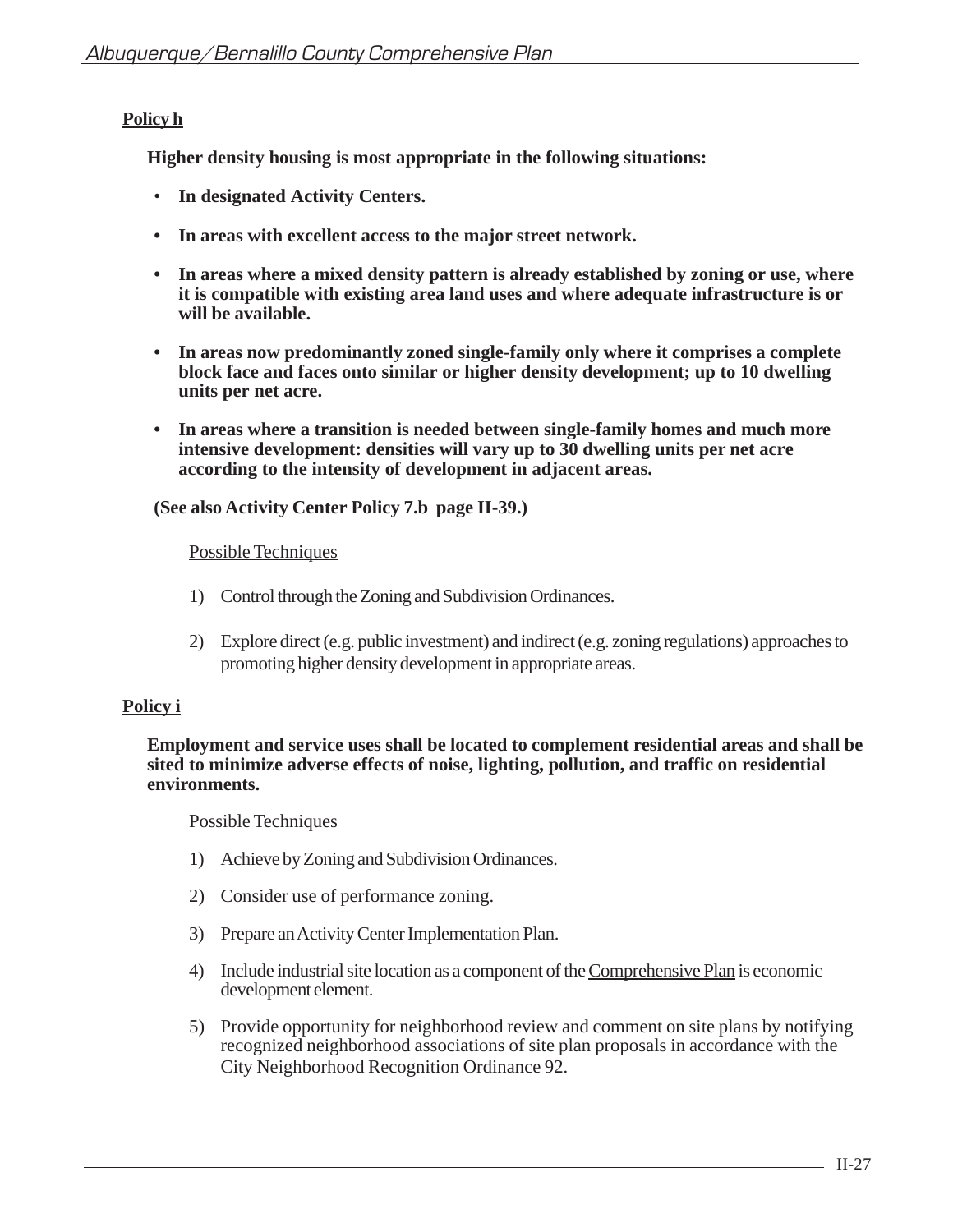# **Policy j**

**Where new commercial development occurs, it should generally be located in existing commercially zoned areas as follows:**

- **In small neighborhood-oriented centers provided with pedestrian and bicycle access within reasonable distance of residential areas for walking or bicycling.**
- **In larger area-wide shopping centers located at intersections of arterial streets and provided with access via mass transit; more than one shopping center should be allowed at an intersection only when transportation problems do not result.**
- **In free-standing retailing and contiguous storefronts along streets in older neighborhoods.**

# Possible Techniques

- 1) Limit extension of strip zoning.
- 2) Control through sector plans, zoning and platting process.
- 3) Coordinate with transportation and transit planning.
- 4) Monitor zoning and zone change requests by sub-area; prepare annual review of commercial development trends.

# **Policy k**

# **Land adjacent to arterial streets shall be planned to minimize harmful effects of traffic; livability and safety of established residential neighborhoods shall be protected in transportation planning and operation.**

- 1) Amend City Zoning Ordinance to improve lot configuration requirements for sites adjacent to arterial streets to prevent conflicts between private driveways and arterial traffic.
- 2) Employ street tree planting, barriers, buffering, and other landscaping methods to minimize effect of traffic on adjacent uses; achieve by Zoning Ordinance site development plan review.
- 3) Use noise impact analysis for noise-sensitive uses proposed adjacent to arterial streets; analyze projected traffic and noise impacts of proposed street widening and similar projects upon adjacent neighborhoods and mitigate accordingly.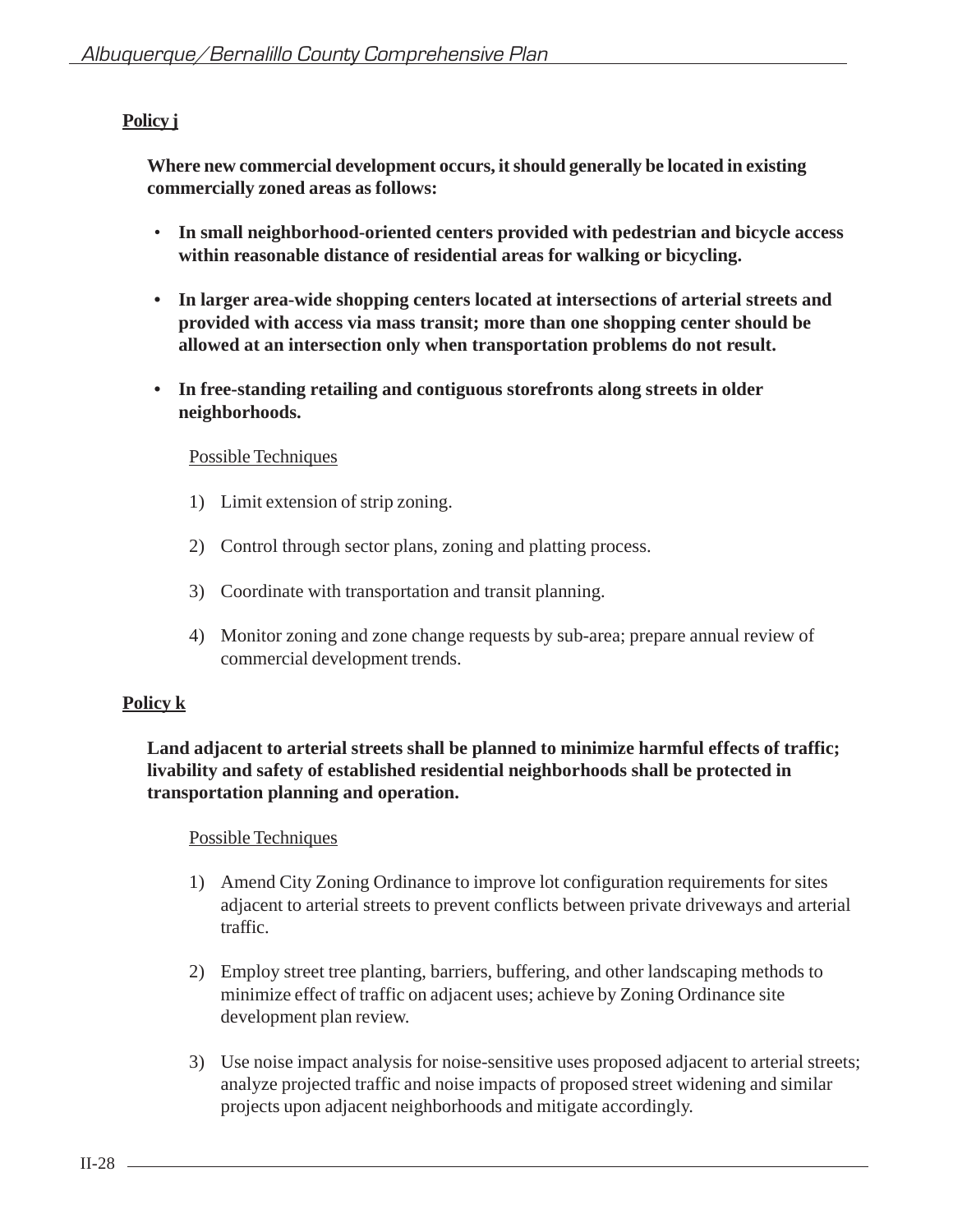# **Policy l**

# **Quality and innovation in design shall be encouraged in all new development; design shall be encouraged which is appropriate to the Plan area.**

# Possible Techniques

- 1) Achieve through sector plans, and Zoning Ordinance.
- 2) Establish design awards.
- 3) Review development regulations to identify and minimize those which may restrict design innovation and quality.
- 4) Consider incentives (e.g. density bonuses) to encourage good design/amenities.

## **Policy m**

# **Urban and site design which maintains and enhances unique vistas and improves the quality of the visual environment shall be encouraged.**

## Possible Techniques

- 1) Improve Zoning Ordinance and Subdivision Ordinance design standards, and apply design through their site design review processes.
- 2) Design public facilities (including buildings, parks, plazas, utilities, bridges, streets, stadiums, and airports) with respect for environmental and visual qualities.

# **Policy n**

# **Areas prematurely subdivided and having problems with multiple ownership, platting, inadequate right-of-way, or drainage should be reassembled or sector planned before annexation and service extension is assured.**

- 1) Bring land holders and private developers together to replan and re-subdivide problem areas.
- 2) Provide public reassembly assistance.
- 3) Resolve platting problems before extending urban public facilities.
- 4) Re-zone for low density until acceptable re-subdivision is proposed.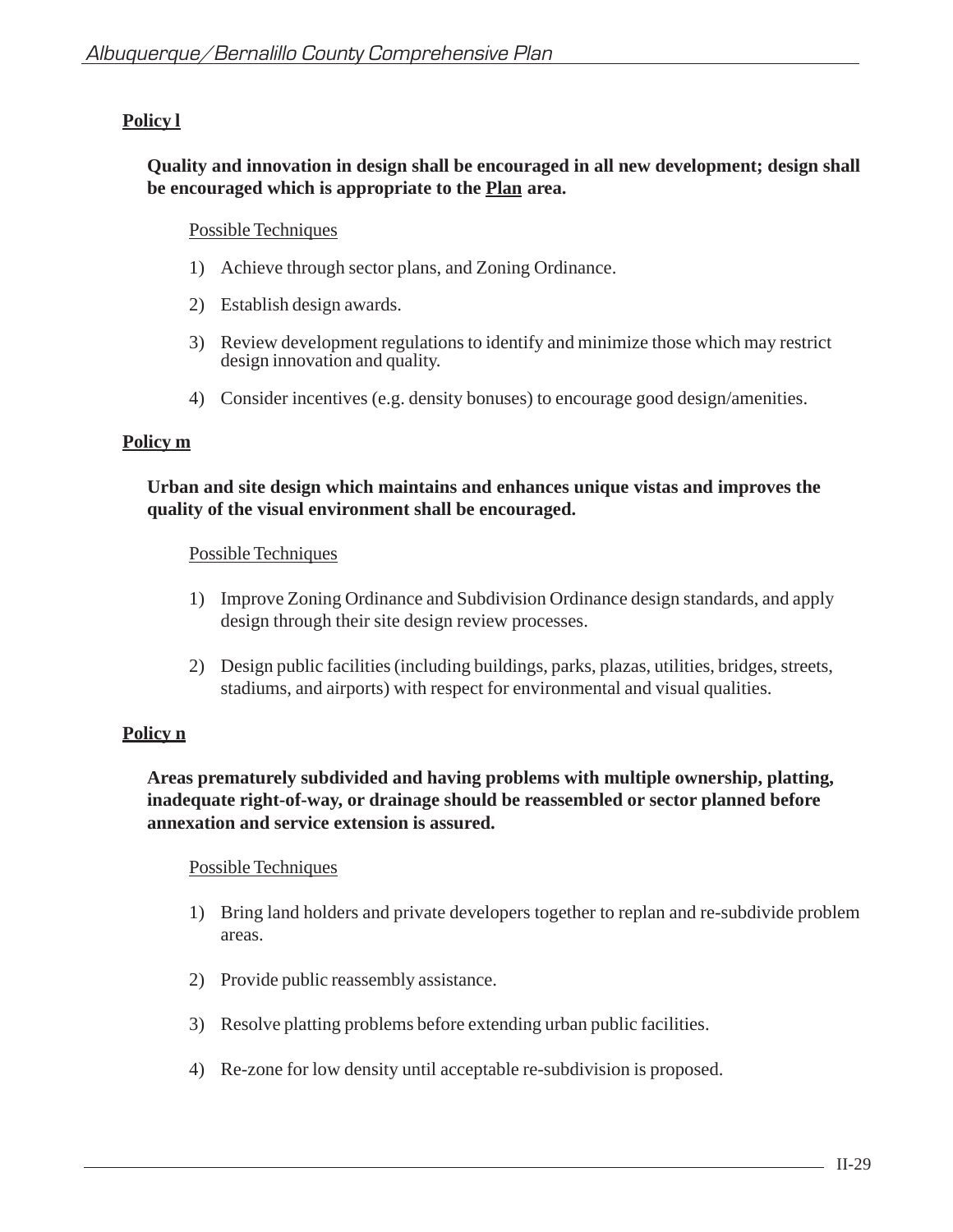# **Policy o**

# **Redevelopment and rehabilitation of older neighborhoods in the Established Urban Area shall be continued and strengthened.**

- 1) Relate redevelopment planning to the Comprehensive Plan's economic development strategy.
- 2) Prioritize redevelopment efforts consistent with the Comprehensive Plan.
- 3) Prepare neighborhood improvement plans emphasizing active implementation programs.
- 4) Address all facets of neighborhood economic development including business development, job creation, historic preservation, and commercial revitalization within a neighborhood context with a strong emphasis on citizen participation.
- 5) Initiate three-way partnerships between private interests, the City, and neighborhood residents to achieve neighborhood redevelopment objectives.
- 6) Develop local funding methods, such as tax increment and public improvement districts, to replace declining Federal revenues.
- 7) Introduce mixed-use concepts as a means of strengthening residential markets.
- 8) Initiate and provide assistance to neighborhood based private non-profit organizations as a means of implementing redevelopment objectives.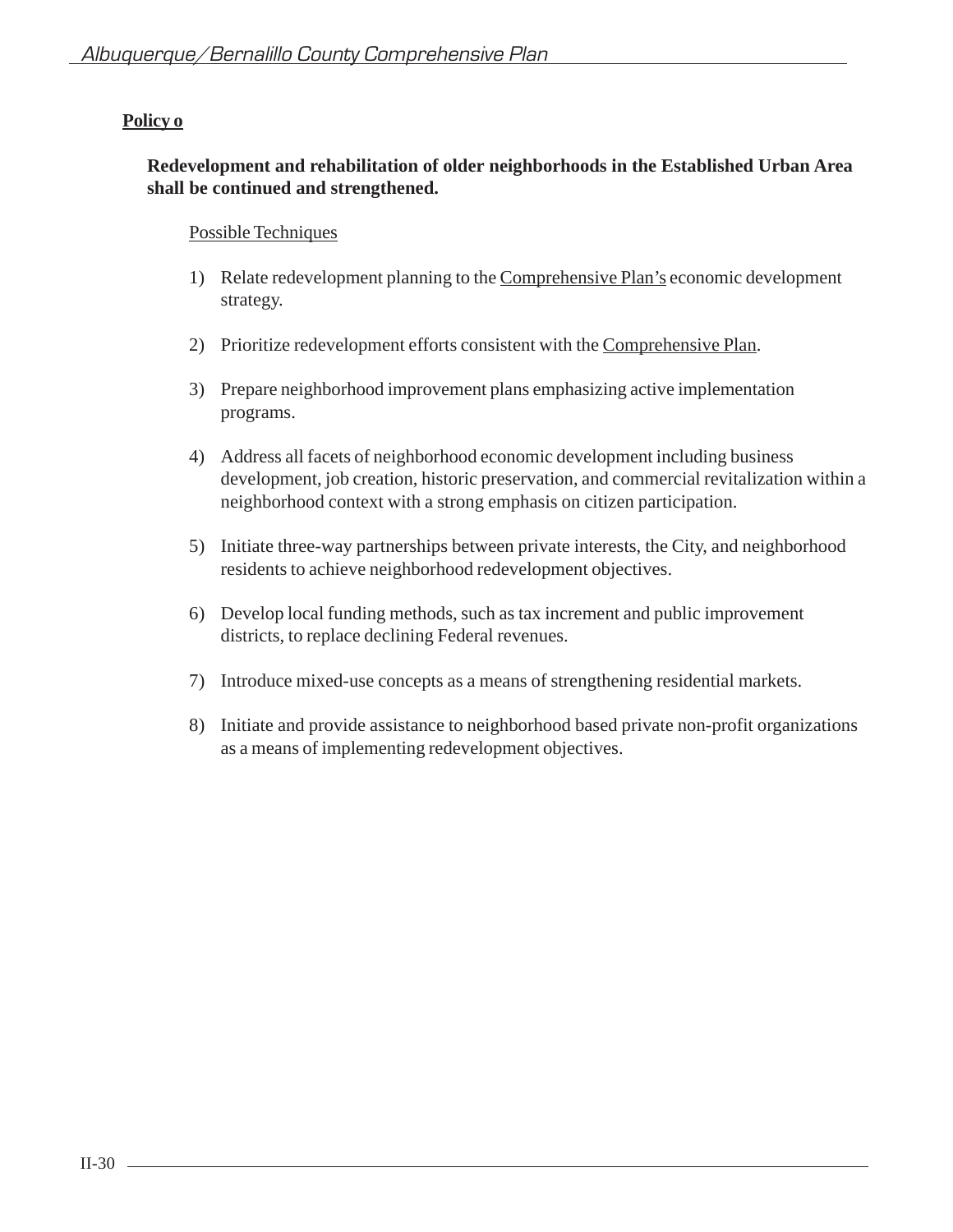# **Policy p**

# **Cost-effective redevelopment techniques shall be developed and utilized.**

- 1) Provide practicable redevelopment assistance not requiring direct City financial participation.
- 2) Emphasize private investment as a primary means to achieve redevelopment objectives.
- 3) Organize and prioritize redevelopment efforts on the basis of need and redevelopment opportunities.
- 4) Support redevelopment projects which will stimulate additional private investment.
- 5) Establish coordinated public-private investment strategies.
- 6) Provide project assistance at a level appropriate to need.
- 7) Strengthen capacities for negotiating the City's interest in public-private ventures.
- 8) Develop methods for the City to share in development benefits resulting from direct City participation in redevelopment projects.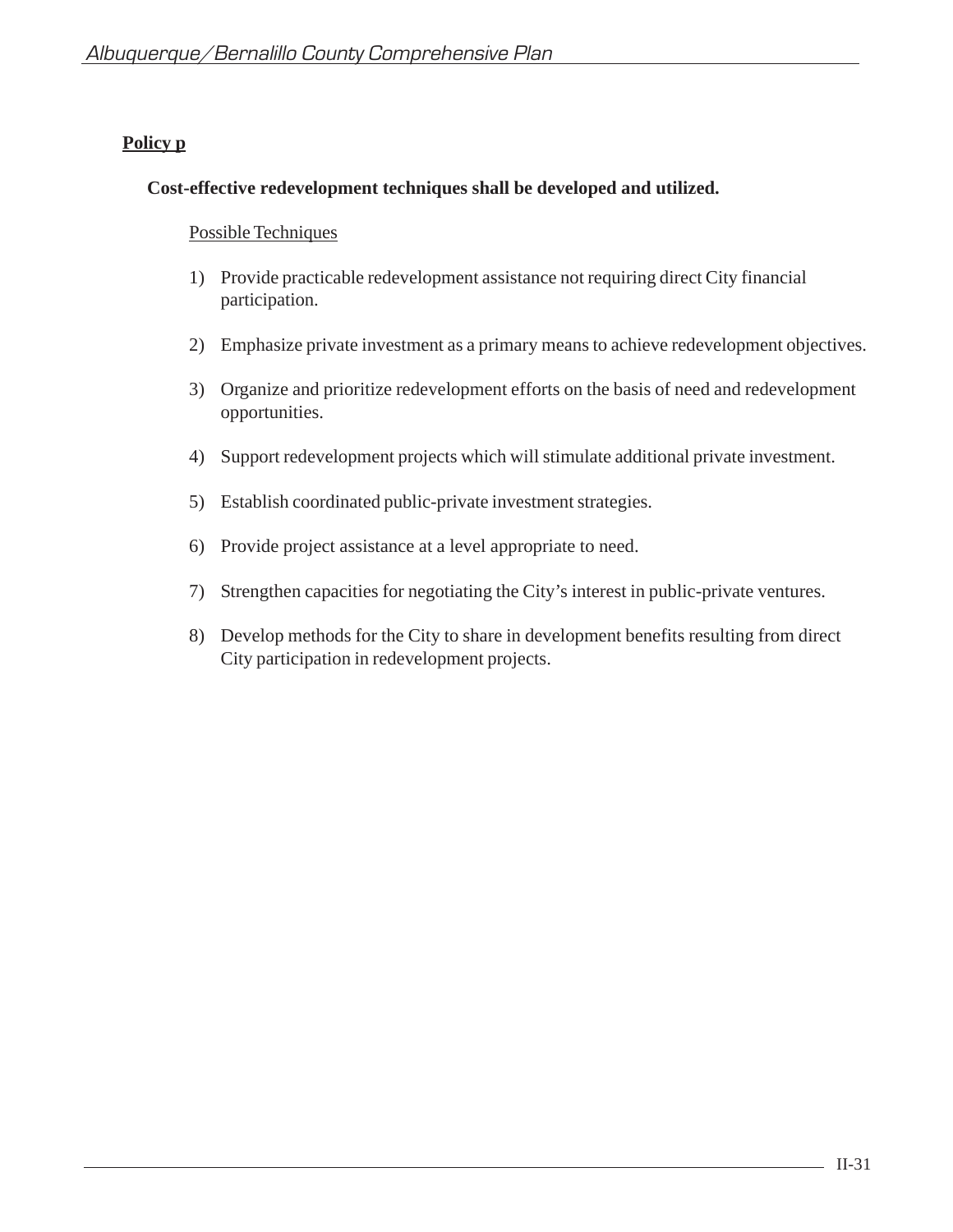# **6. CENTRAL URBAN AREA\***

**The Goal is to promote the Central Urban Area as a focus for arts, cultural, and public facilities/ activities while recognizing and enhancing the character of its residential neighborhoods and its importance as the historic center of the City.**

# **Policy a**

# **New public, cultural, and arts facilities should be located in the Central Urban area and existing facilities preserved.**

# Possible Techniques

- 1) Design an analytical method to address boundary modification and sites.
- 2) Encourage public/private partnerships and cooperative efforts; initially target redevelopment tools and strategies to this area.
- 3) Support efforts to promote a cultural corridor along which cultural activities are located.

# **Policy b**

# **Upgrading efforts in neighborhoods within the Central Urban Area should be continued and expanded and linkages created between residential areas and cultural/arts/recreation facilities.**

- 1) Address area-wide opportunities and issues by the Capital Implementation Program.
- 2) Target Capital Implementation Program funds and special expenditures (i.e. Urban Enhancement Trust Funds) toward added amenities.
- 3) Program the construction of area-specific pedestrian, bike, and transit amenities.
- \*NOTE: The Central Urban Area is a portion of the Established Urban Area and as such is subject to policies of section II.B.5. as well as to those listed here. Development intensities in the Central Urban Area should generally be higher than in other portions of Established Urban.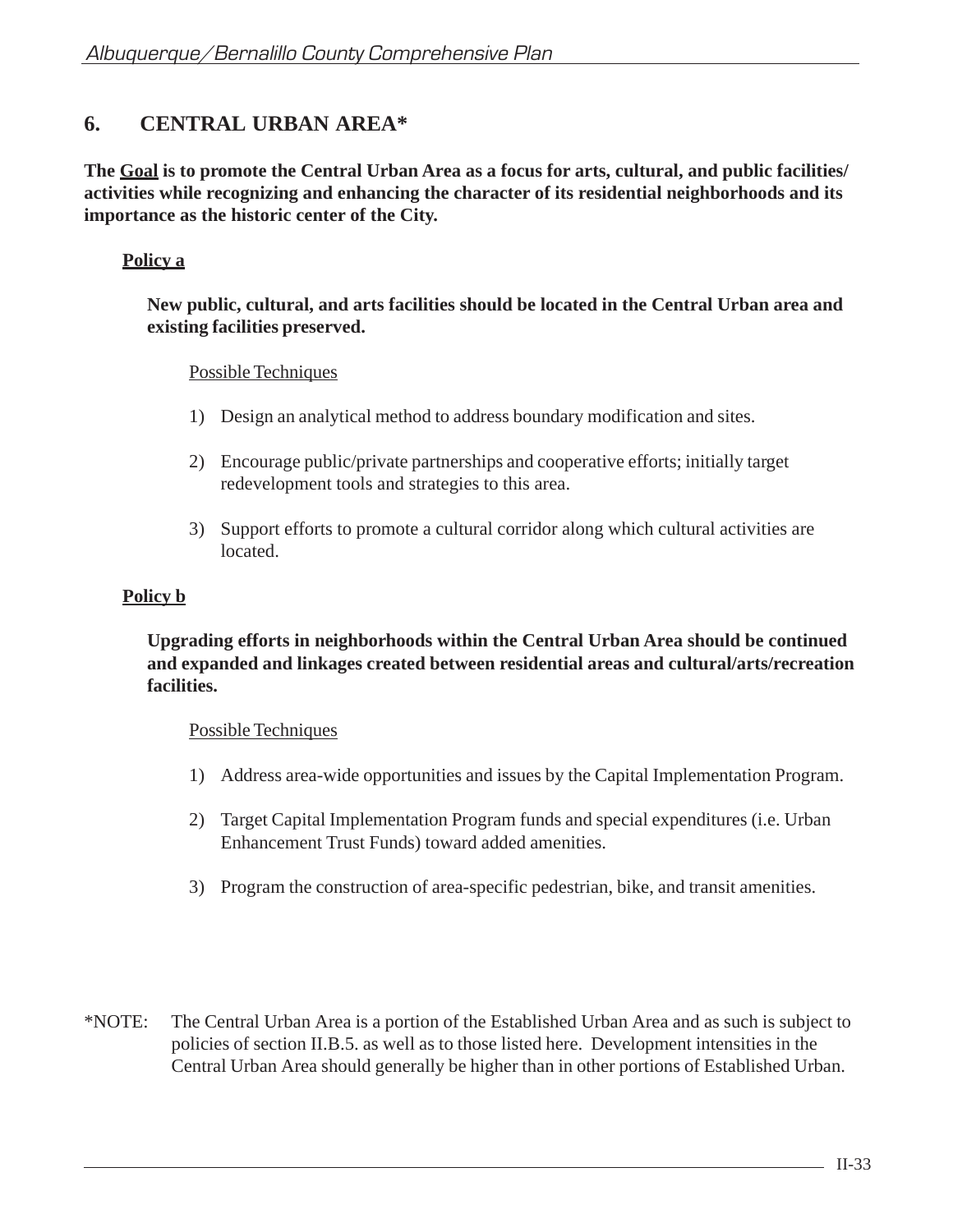# **7. ACTIVITY CENTERS**

**The Goal is to expand and strengthen concentrations of moderate and high-density mixed land use and social/economic activities which reduce urban sprawl, auto travel needs, and service costs, and which enhance the identity of Albuquerque and its communities.**

# **Policy a**

**Existing and proposed Activity Centers are designated by a Comprehensive Plan map\* where appropriate to help shape the built environment in a sustainable development pattern, create mixed use concentrations of interrelated activities that promote transit and pedestrian access both to and within the Activity Center, and maximize cost-effectiveness of City services. Each Activity Center will undergo further analysis that will identify design elements, appropriate uses, transportation service, and other details of implementation. The following table specifies policy objectives for each type.**

Possible Techniques for Implementing Activity Centers

- 1) Review Zoning and other ordinances for revisions necessary to facilitate private development and redevelopment of mixed-use concentrations of housing and employment that supports transit and pedestrian activity.
- 2) Develop prototype plans that integrate and illustrate details of ideal land use, site design, neighborhood interface, public right-of-way features for the Plan's Major and Community Activity Centers.
- 3) Form an inter-agency team to devise ways of evaluating land use intensity changes in designated Activity Centers which must occur for the City to rebuild streets with Major Transit or Enhanced Transit characteristics.
- 4) Develop (with the private sector) a balanced program of regulations and incentives designed to put more jobs near housing concentrations, to target growth to Activity Centers and corridors by priority, and to encourage and support Business Improvement Districts in those most committed to achieving the characteristics identified in the above Activity Centers policies.
- 5) Review all development standards and ordinances and identify obstacles to achieving the pedestrian and transit orientation necessary in Activity Centers and in transit corridors; develop modifications which facilitate walking and transit use in areas of suitable land use.
- 6) Identify all funding mechanisms e.g. Capital Improvement Programs, Metropolitan Transportation Program, Metropolitan Redevelopment Area Funds, a development impact fee system — and their potential as implementation tools and incentives for development of Activity Centers, by priority.

**\* Boundaries of Activity Centers shown on Figure 30 are not official, but merely indicate where non-residential use and/or Zoning meet the edge of residential use and/or Zoning, and where interrelated activities exist within walking distance of one another.**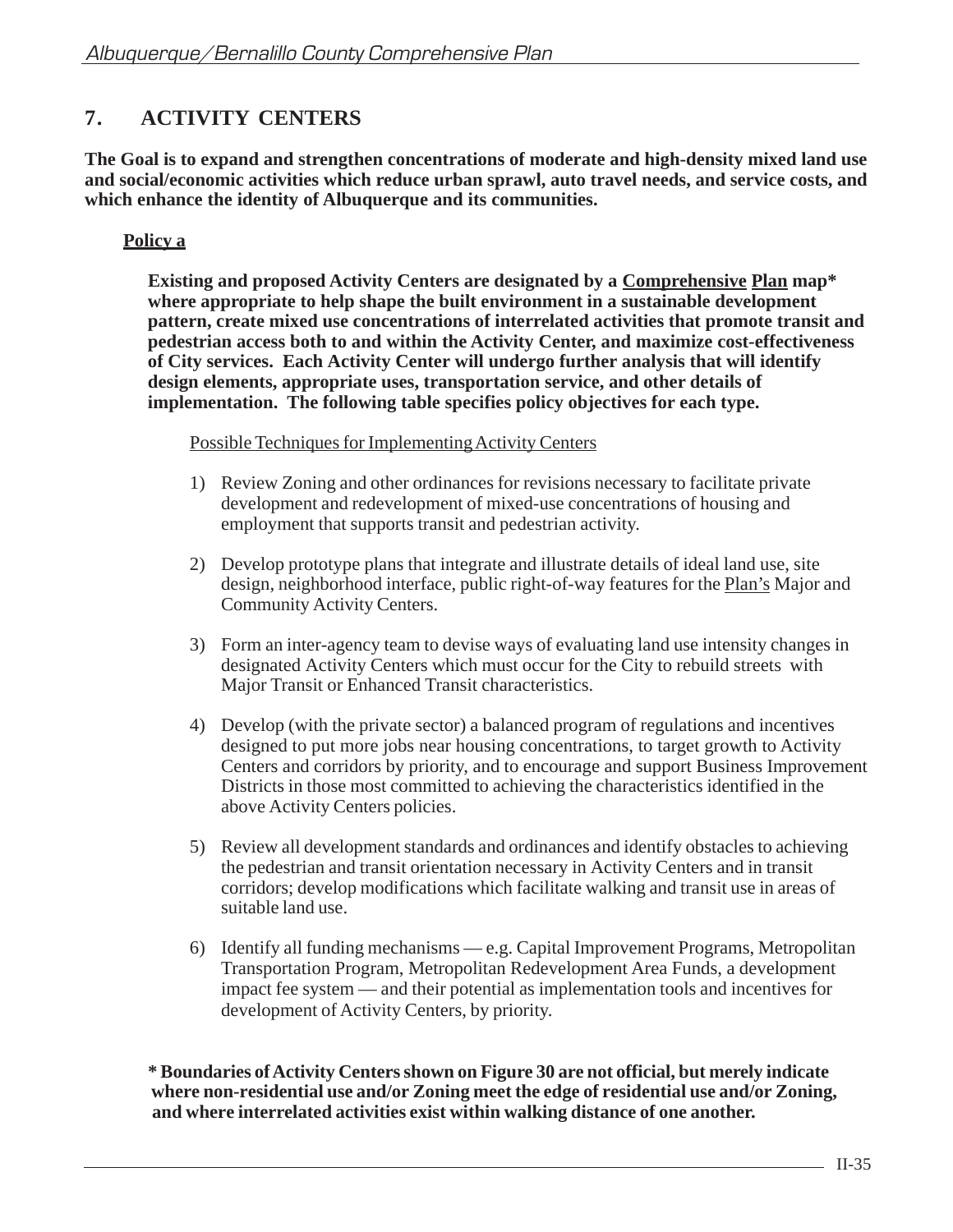|                                                                                                                                | <b>Neighborhood Activity Center</b>                                                                                                                                                                                                                                                                                                                                                                                                                                                              | <b>Community Activity Center</b>                                                                                                                                                                                                                                                                                                                                                                                                                                                                                                                                                                                             | <b>Major Activity Center</b>                                                                                                                                                                                                                                                                                                                                                                                                                                                                                                                                                        | <b>Specialty Activity Center</b>                                                                                                                                                                                                                                                                                                                                                                                                                      | <b>Rural Village Center</b>                                                                                                                                                                                                                                                                            |
|--------------------------------------------------------------------------------------------------------------------------------|--------------------------------------------------------------------------------------------------------------------------------------------------------------------------------------------------------------------------------------------------------------------------------------------------------------------------------------------------------------------------------------------------------------------------------------------------------------------------------------------------|------------------------------------------------------------------------------------------------------------------------------------------------------------------------------------------------------------------------------------------------------------------------------------------------------------------------------------------------------------------------------------------------------------------------------------------------------------------------------------------------------------------------------------------------------------------------------------------------------------------------------|-------------------------------------------------------------------------------------------------------------------------------------------------------------------------------------------------------------------------------------------------------------------------------------------------------------------------------------------------------------------------------------------------------------------------------------------------------------------------------------------------------------------------------------------------------------------------------------|-------------------------------------------------------------------------------------------------------------------------------------------------------------------------------------------------------------------------------------------------------------------------------------------------------------------------------------------------------------------------------------------------------------------------------------------------------|--------------------------------------------------------------------------------------------------------------------------------------------------------------------------------------------------------------------------------------------------------------------------------------------------------|
| <b>Purpose:</b>                                                                                                                | Provides for the daily service of convenience<br>goods & personal services for the<br>surrounding neighborhoods. It serves as the<br>social and recreational focal point for the<br>surrounding neighborhoods and is accessible<br>from all surrounding residential<br>developments.                                                                                                                                                                                                             | Provides the primary focus for the entire<br>community sub-area with a higher<br>concentration and greater variety of<br>commercial and entertainment uses in<br>conjunction with community-wide services,<br>civic land uses, employment, and the most<br>intense land uses within the community<br>sub-area.                                                                                                                                                                                                                                                                                                               | Provides the most highly concentrated locations<br>of commercial, service and employment uses in<br>conjunction with area-wide needs.                                                                                                                                                                                                                                                                                                                                                                                                                                               | Provides locations for unique attractions serving<br>local, regional and statewide needs.                                                                                                                                                                                                                                                                                                                                                             | Provides a location for the daily goods and<br>service needs of surrounding rural<br>communities. It should include pedestrian<br>and non-motorized travel amenities such as<br>sidewalks or trails, depending on area<br>character and respecting its history.                                        |
| <b>Service/Market Area:</b>                                                                                                    | ideally up to .5 mile walking distance<br>serves 15,000 population<br>in a larger driving service area                                                                                                                                                                                                                                                                                                                                                                                           | up to 3 miles<br>serves population of 30,000+                                                                                                                                                                                                                                                                                                                                                                                                                                                                                                                                                                                | serves the entire metropolitan population and<br>beyond                                                                                                                                                                                                                                                                                                                                                                                                                                                                                                                             | serves the entire population of the metro<br>area; draws some users from around New<br>Mexico and nationally                                                                                                                                                                                                                                                                                                                                          | surrounding rural communities                                                                                                                                                                                                                                                                          |
| <b>Access:</b><br>- street designation<br>- modes of travel                                                                    | located on local or collector streets<br>least auto dependent<br>active pedestrian and bicycle connections<br>should be provided to all adjacent<br>neighborhoods, schools, and parks<br>convenient transit services should be<br>connected with community-wide and<br>regional transit development                                                                                                                                                                                              | very accessible by automobile<br>located on minor & major arterial streets<br>should provide main hub connecting to<br>regional transit system<br>community-wide trail network should<br>provide access to center<br>the interior of the center should be very<br>accommodating to the pedestrian, even<br>within the predominantly off-street<br>parking areas                                                                                                                                                                                                                                                              | accessible by all modes of travel, including<br>pedestrians and bikes<br>located at major roadways and/or major<br>transit stops/transfer points<br>served by on street and off-street parking;<br>structures encouraged<br>major street intersections designed to facilitate<br>pedestrian<br>transit connections                                                                                                                                                                                                                                                                  | accessible by all modes of travel, depending<br>on nature of uses<br>located on or easily accessible to major<br>roadways<br>served mainly by off-street parking                                                                                                                                                                                                                                                                                      | accessible by vehicle, located on an arterial<br>street<br>should afford opportunity to walk safely<br>from one use to another, proximate use<br>on same side of roadway<br>pedestrian and non-motorized travel<br>amenities                                                                           |
| <b>Land Uses:</b>                                                                                                              | Core Area: 5-15 acres<br>minimum noxious impacts to sensitive<br>adjacent uses<br><b>EXAMPLE OF TYPICAL USES:</b><br>convenience grocery, dry cleaners, gift<br>shop, deli<br>public and quasi-public uses (branch<br>library, post office, police, fire, etc.)<br>garden offices<br>Neighborhood Service Area<br>daycare center<br>apartments, townhouses, patio homes and<br>shop houses<br>elementary school                                                                                  | Core Area: $15-60$ acres + adjacent<br>contributing uses<br><b>EXAMPLE OF TYPICAL USES:</b><br>low-rise office<br>public & quasi-public uses (e.g. post<br>office, library)<br>entertainment (restaurants, theaters, etc.)<br>hotel/motel<br>shelter care<br>medical facilities<br>education facilities<br>large religious institutions<br>medium density residential<br>middle/high school<br>senior housing<br>community or senior center<br>park-and-ride facility under certain<br>conditions                                                                                                                            | Area: 300 acres or more<br>land uses typical in modern commercial,<br>office, and technology centers, including<br>medium to high density residential in sensitive<br>relationship to employment<br>transition from intense core to surrounding<br>residential neighborhoods<br><b>EXAMPLE OF USES:</b><br>- mid & high rise office<br>- hotels<br>- major cultural, entertainment uses<br>regional & corporate offices<br>retail; service<br>technology/light manufacturing<br>- higher education facilities<br>public & quasi-public uses<br>- medium to high density residential | Area: Up to several hundred acres, depending<br>on nature of uses<br><b>EXAMPLES OF USES:</b><br>unique, large-scale recreational attractions<br>major air transportation hub<br>supporting retail and service uses (e.g.<br>restaurants gift shops, administrative<br>offices)                                                                                                                                                                       | Area: several acres, depending on use/mix<br><b>EXAMPLES OF USES:</b><br>grocery<br>service station<br>post office or other civic use<br>restaurant<br>office<br>retail and service uses<br>residential                                                                                                |
| Scale:<br>a. platting<br>b. buildings (size, massing,<br>height, intensity, setbacks)<br>c. parking<br>d. pedestrian amenities | a. walkable from one side to another; fine<br>grain/small parcels<br><b>b.</b> 1-2 story; small buildings close or<br>touching each other, is transparent;<br>windows toward street buildings oriented<br>to street<br>c. on-street parking is encouraged; "teaser"<br>parking; park once; bicycle parking is<br>required<br>d. intimate outdoor seating should be<br>provided by individual businesses for<br>informal gathering (depends on business)<br>at or near pedestrian paths/sidewalks | a. Some larger parcels, but heavily<br>punctuated with fine grain, smaller<br>parcels; very walkable<br><b>b.</b> 2-3 story; moderate floor area ratios<br>$(.3 \text{ to } 1.0)$ ; connections between<br>buildings and to sidewalks; more than<br>one façade; buildings separate off-street<br>parking from the street<br>c. predominantly off-street parking; site<br>circulation plan is important to avoid<br>conflict between pedestrian and auto;<br>parking in lots or structures; pedestrian<br>paths between parking & bldg.; bicycle<br>parking is encouraged<br>d. public plaza/open space should be<br>provided | a. mixed small and large parcels<br><b>b.</b> 3 story and higher; floor area ratios of $1.0$<br>and larger; connections between buildings<br>and to sidewalks; buildings close or touching<br>in more urban of centers<br>c. on-street and off-street parking; opportunity<br>for park-and-ride; structured parking<br>encouraged<br>d. larger scale plazas and paths; greater<br>opportunity for public-private partnership in<br>creating public spaces                                                                                                                           | <b>a.</b> typically one large parcel, but may be<br>broken up by multiple buildings<br><b>b.</b> buildings and related facilities may be of any<br>height, appropriate to use and size<br>c. predominantly off-street surface parking;<br>site circulation plan should avert conflict<br>between pedestrian movement and vehicles<br>d. interior of center should be very<br>accommodating to the pedestrian, even<br>within off-street parking areas | a. platting varies with use<br><b>b.</b> 1-2 story buildings in scale with<br>surrounding rural character & market<br>c. off-street parking per use; might be<br>shared<br>d. should afford opportunity for pedestrians<br>to walk from one use to another,<br>especially when on same side of highway |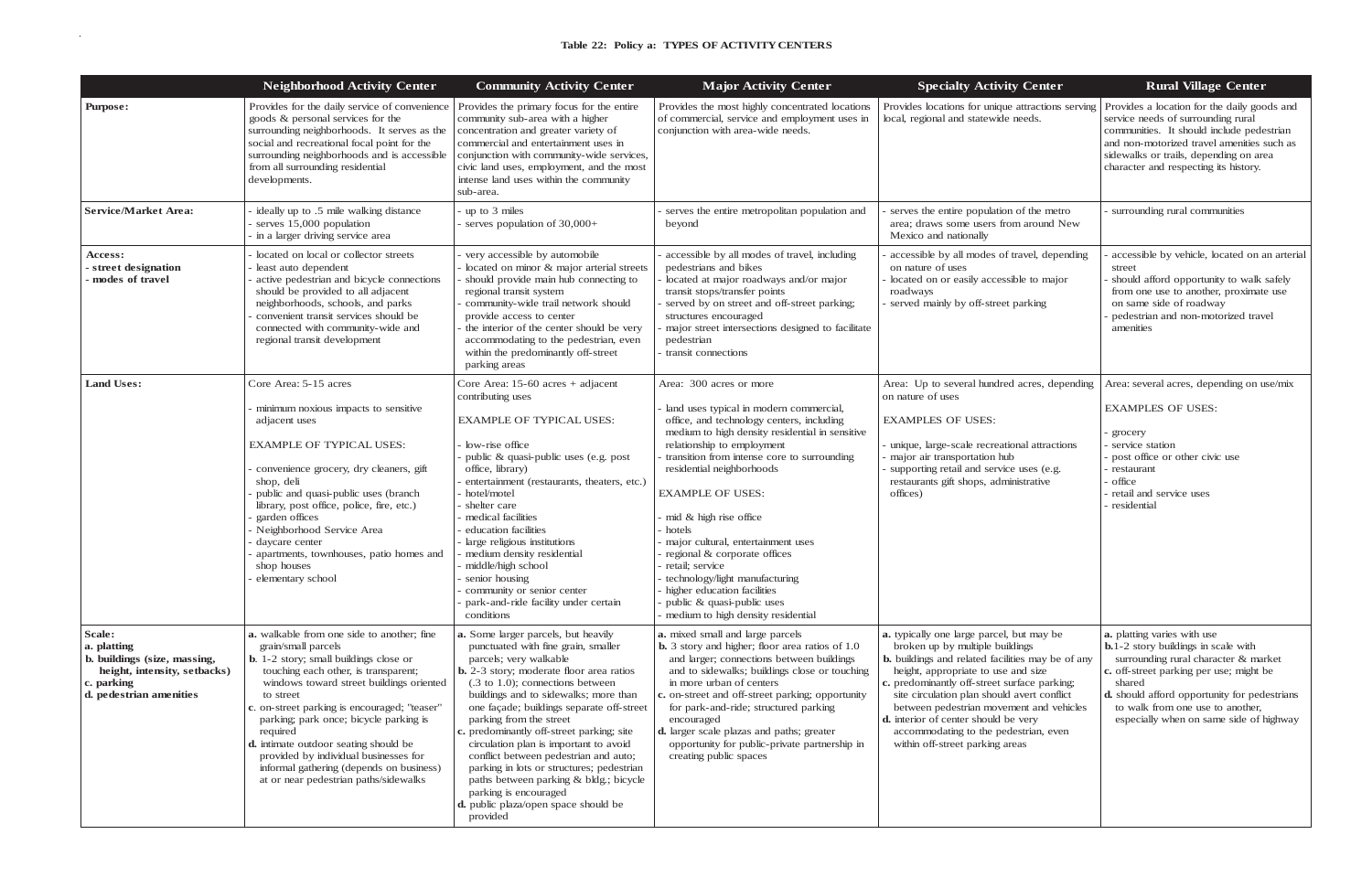# **Policy b**

**Net densities above 30 dwelling units per acre should generally be within Major Activity Centers; lower net densities in areas surrounding all types of Activity Centers will serve as a transition to residential neighborhoods.**

# **Policy c**

**Structures whose height, mass or volume would be significantly larger than any others in their surroundings shall be located only in Major Activity Centers to provide for visual variety and functional diversity in the metropolitan area while preserving pleasing vistas and solar access.**

# **Policy d**

**Size, functional diversity, and supporting market area are the primary determinants for designation as an Activity Center. Smaller Activity Centers serving surrounding neighborhoods may be developed, but are not designated or mapped.**

# **Policy e**

**New Activity Centers may be designated and added to the Comprehensive Plan through local government review and approval based upon the following criteria:**

- **The proposed Activity Center's potential for shaping the built environment, consistent with policies of the Comprehensive Plan.**
- **Market potential for concentrating activities to higher than average intensities, and potential for promoting infill of vacant land inside the existing urban services boundary.**
- **Appropriateness of the proposed Activity Center, including location relative to the market area and access/connections including transit service potential.**
- **Fiscal impact of the proposed Activity Center on City government and the private sector.**
- **Compatibility of the proposed Activity Center with surrounding neighborhoods.**
- **Capacity and availability of public services such as transportation, water, and sewer systems to support the Activity Center as proposed.**
- **Environmental impact of the proposed Activity Center.**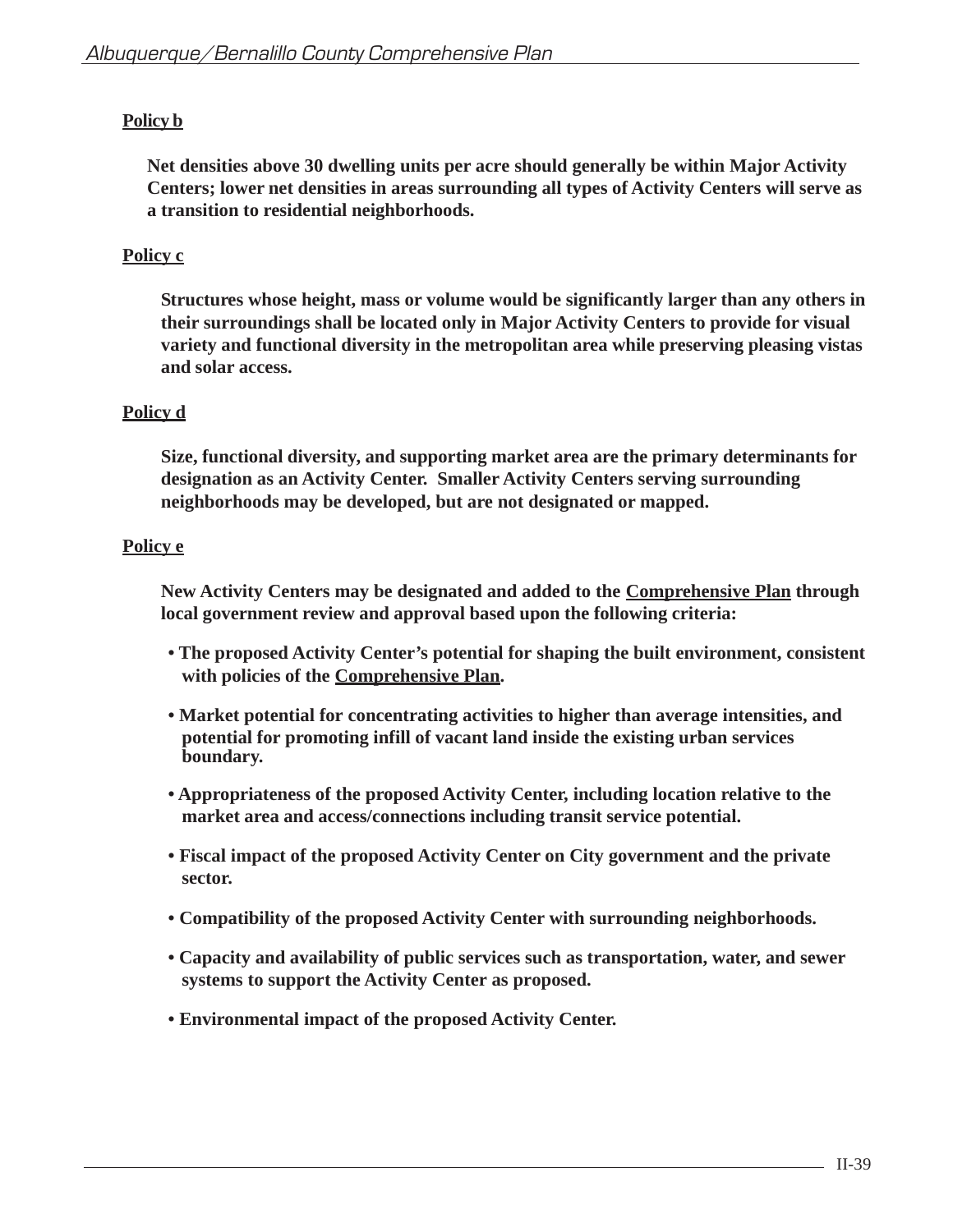# **Policy f**

**The most intense uses in Activity Centers shall be located away from nearby low-density residential development and shall be buffered from those residential uses by a transition area of less intensive development.**

# **Policy g**

**Activity Center locations shown on a Comprehensive Plan map, and their predominate uses in accordance with their unique roles and expected needs of the community, shall be developed in accordance with more specific sub-area planning efforts.**

# **Policy h**

**Changing zoning to commercial, industrial or office uses for areas outside the designated Activity Centers is discouraged.**

# **Policy i**

**Multi-unit housing is an appropriate use in Neighborhood, Community and Major Activity Centers.**

# **Policy j**

**The City will structure capital expenditures and land use regulations in support of creating multi-use Activity Centers, and will promote ongoing public/private cooperation necessary for private market conditions that support the development and functioning of Activity Centers.**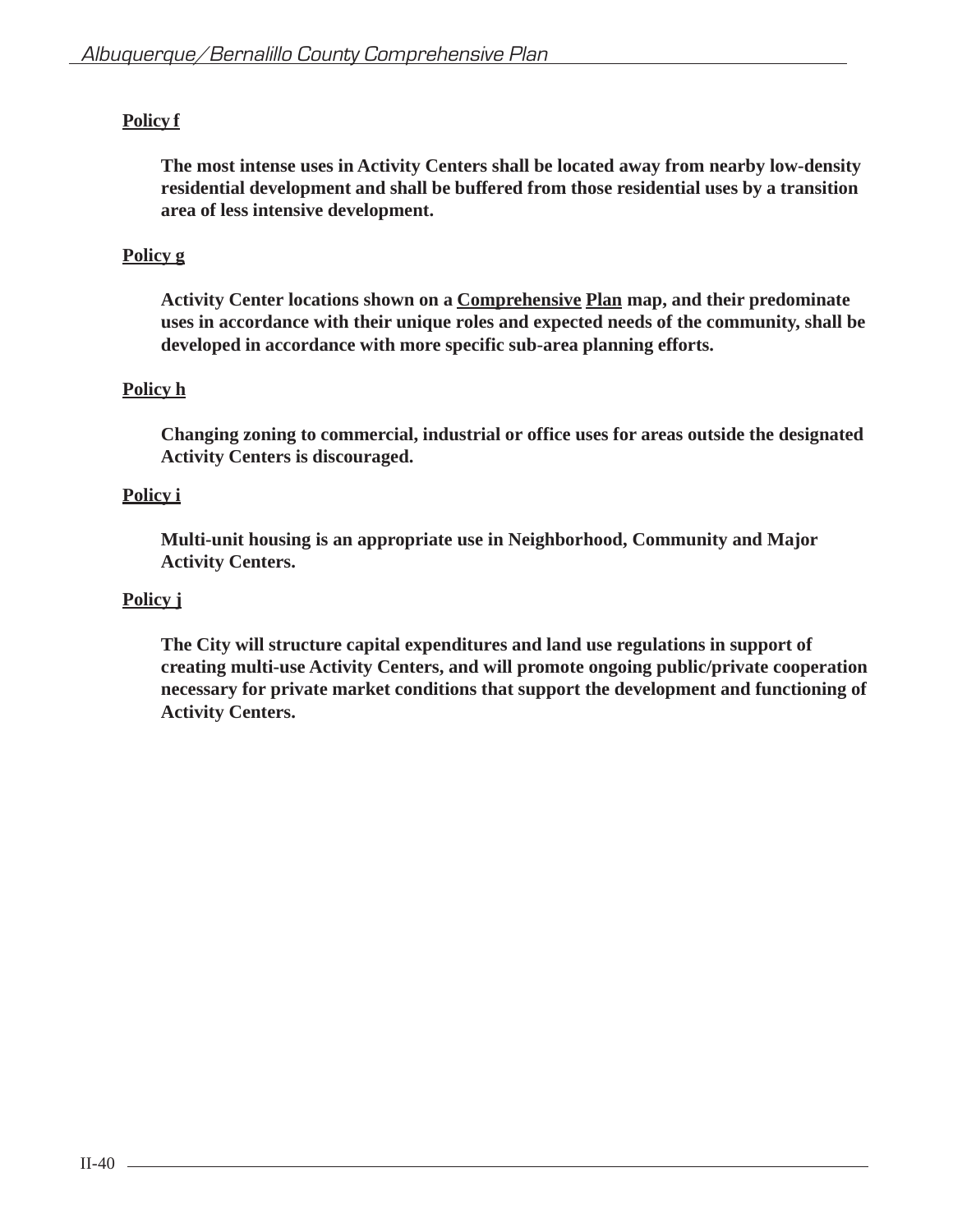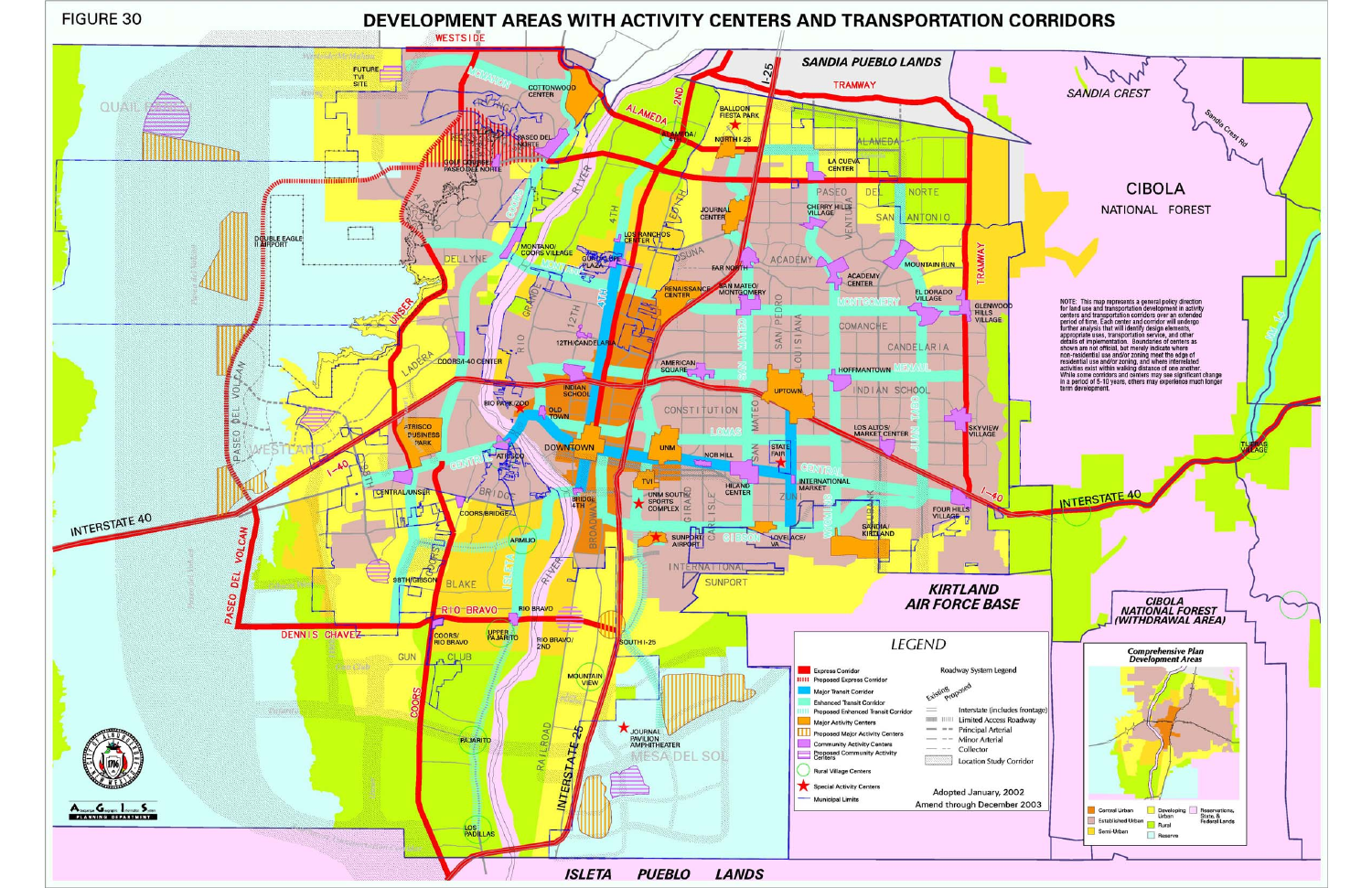FIGURE 31

# **DEVELOPMENT AREAS**

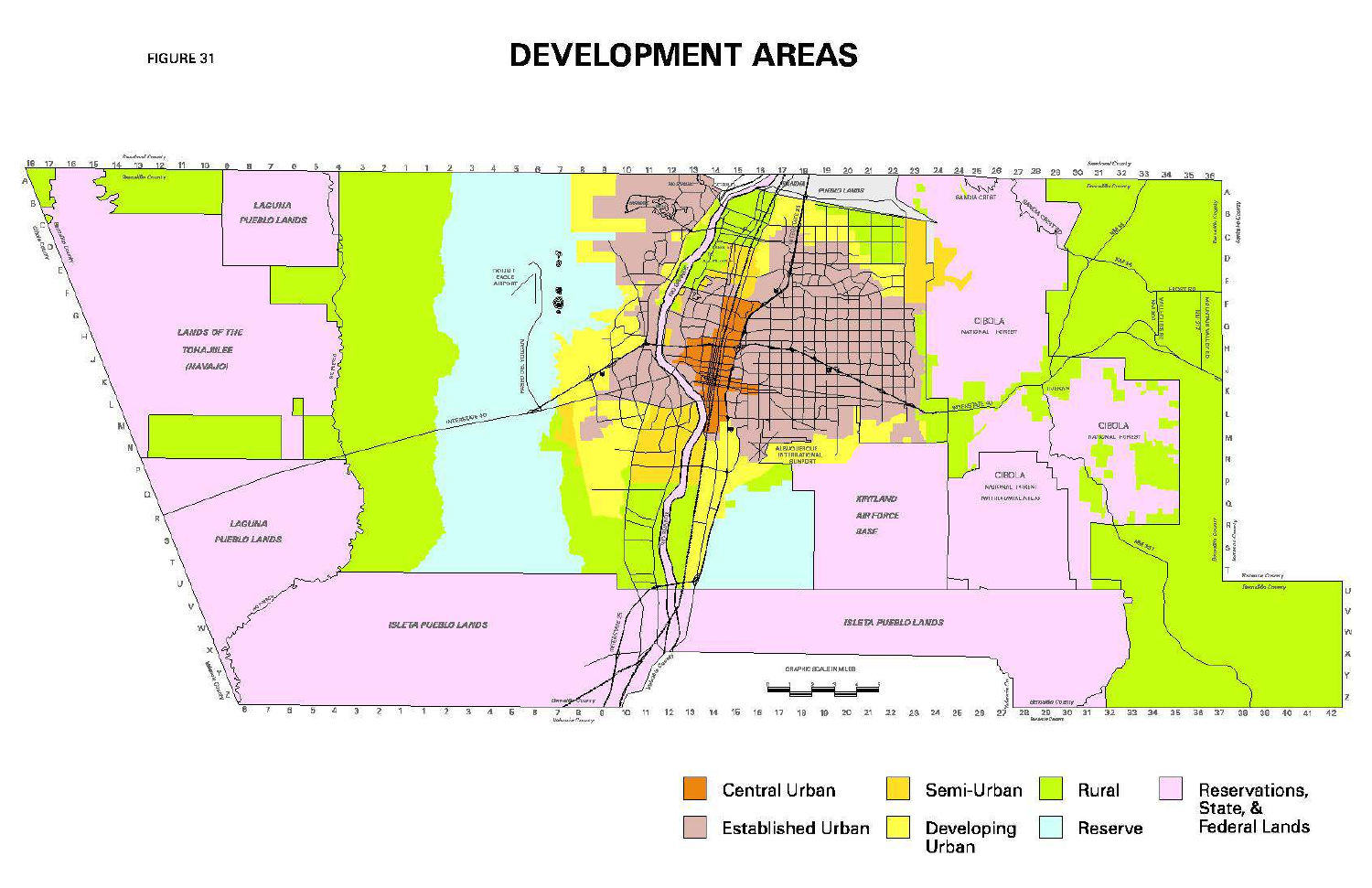# **C. ENVIRONMENTAL PROTECTION AND HERITAGE CONSERVATION**

# **1. AIR QUALITY**

**The Goal is to improve air quality to safeguard public health and enhance the quality of life.**

# **Policy a**

### **Air quality shall be improved through the enforcement of air quality standards to safeguard public health and welfare.**

## Possible Techniques

- 1) Request the Air Pollution Control Division and the Albuquerque/Bernalillo County Air Quality Control Board to review and revise emissions standards where necessary.
- 2) Continue developing a comprehensive air quality monitoring network to determine if standards are being attained and to assess growth impacts on air quality.

# **Policy b**

**Automobile travel's adverse effects on air quality shall be reduced through a balanced land use/transportation system that promotes the efficient placement of housing, employment and services.**

- 1) Improve coordination between transportation, land use and facility planning.
- 2) Encourage mixed use and infill development, where appropriate, which integrates residential, commercial and industrial uses for a better employment-housing balance.
- 3) Develop performance standards using local air quality criteria and modeling, to minimize development's adverse effects upon air quality.
- 4) Include air quality as a consideration in site development review.
- 5) Require traffic and air quality analyses for rank three and large development site plans to identify potential air quality problems and mitigation measures.
- 6) Stage development to match the road network and transit system capacity.
- 7) Develop guidelines to identify plans and projects requiring air quality impact analyses.
- 8) Reduce traffic generation by minimizing travel distance to work and maximizing public transit or industry sponsored transportation.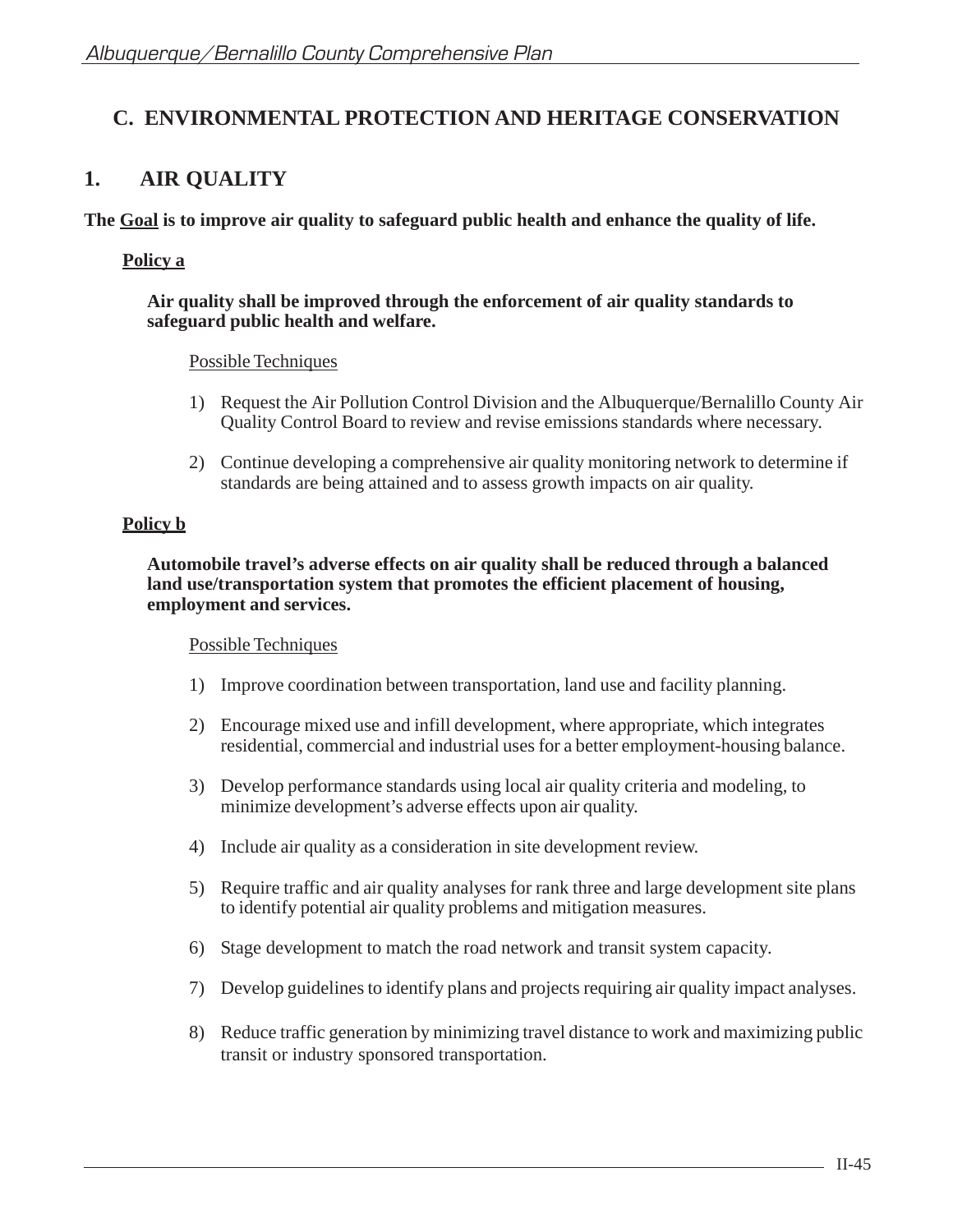# **Traffic engineering techniques shall be improved to permit achievement and maintenance of smooth traffic flow at steady, moderate speeds.**

## Possible Techniques

- 1) Expand the City's synchronized, computer controlled traffic signal system.
- 2) Post speed limits for smooth traffic flow in areas having computer synchronized lights.
- 3) Undertake special traffic circulation improvement programs in areas of heavy traffic concentration.
- 4) Continue to coordinate traffic flow improvement programs through the urban transportation planning process.
- 5) Require analysis for traffic effects upon streets and major intersections.
- 6) Reduce off-street parking requirements in Activity Centers and in other areas adequately served by transit.

## **Policy d**

# **Air quality shall be protected by providing a balanced circulation system that encourages mass transit use and alternative means of transportation while providing sufficient roadway capacity to meet mobility and access needs.**

- 1) Continue to encourage use of park and ride facilities, car/vanpools and other paratransit alternatives through employee and employer education, media publicly, higher parking rates, and reduced parking requirements.
- 2) Encourage public and private employers to adopt staggered work hours and/or compressed work weeks where feasible.
- 3) Develop a transportation systems management plan requiring all major development to mitigate adverse traffic and air quality effects by incorporating trip reduction measures into all development plans.
- 4) Encourage bicycle use for commuter and shopping trips as well as for recreation.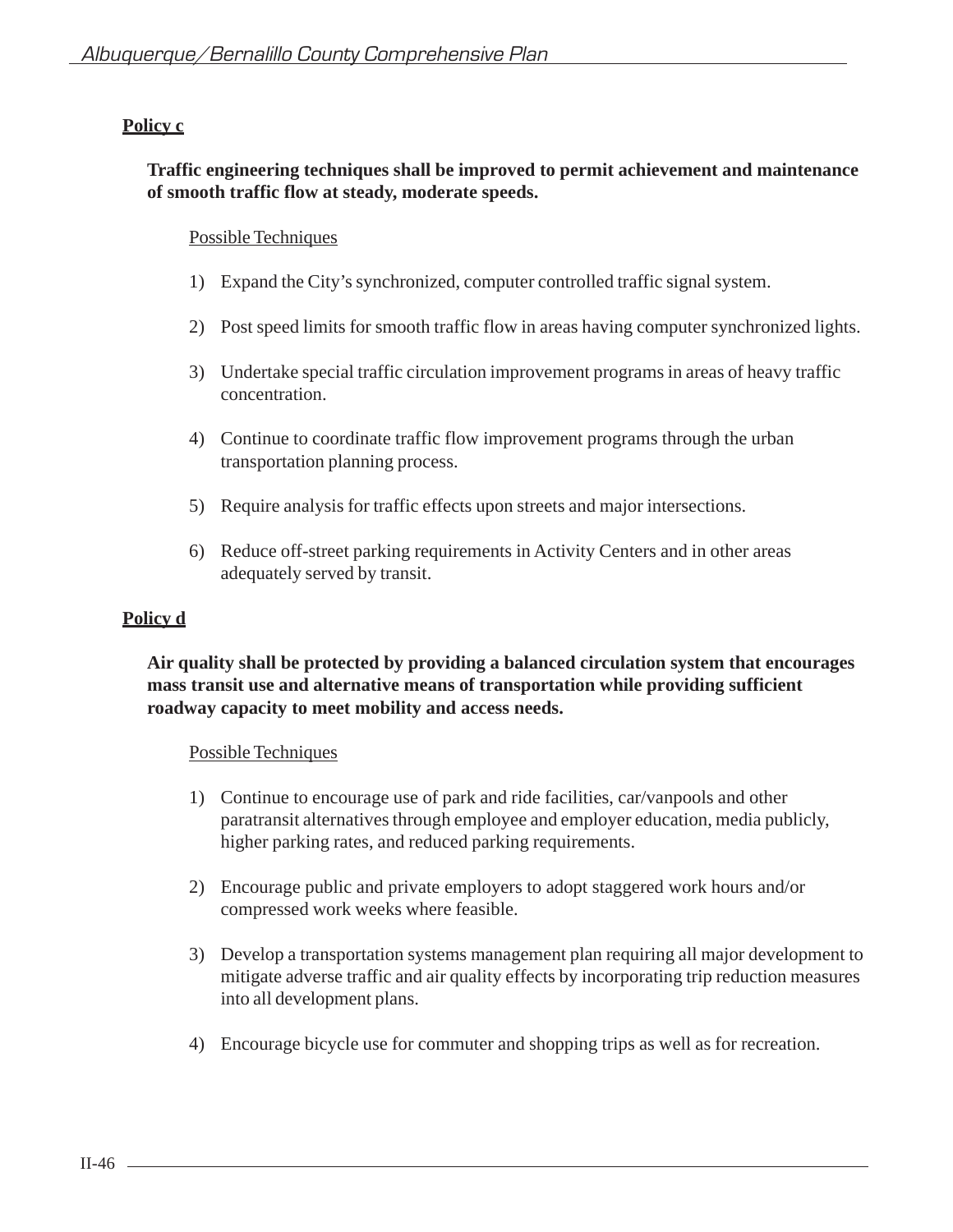# **Policy e**

## **Motor vehicle emissions and their adverse effects shall be minimized.**

## Possible Techniques

- 1) Establish appropriate emission standards by model year groupings for gasoline powered vehicles of 10,000 lbs. or less gross vehicle weight and require these vehicles to pass an emissions test every other year.
- 2) Enforce the vehicle idling ordinance and regulate, through the Zoning Ordinance, drive through uses that encourage vehicle idling.
- 3) Sample and monitor the lead content in unleaded gasoline distributed in Bernalillo County until leaded gasoline is phased out.

# **Policy f**

# **Hydrocarbon emissions from gasoline handling processes shall be minimized.**

## Possible Techniques

1) Require installation of vapor recovery systems on all gasoline facilities in Bernalillo County when pollution levels, as determined by ambient air monitoring, warrant additional regulation.

# **Policy g**

## **Pollution from particulates shall be minimized.**

- 1) Request the Air Pollution Control Division and the Albuquerque/Bernalillo County Air Quality Control Board review and revise, where necessary, the local standards for airborne particulate matter.
- 2) Establish special districts to treat or pave existing unpaved roads. Finance special districts through community development block grants, tax increment financing, general revenue sharing or other funding mechanisms.
- 3) Use vegetation, landscaping and other erosion control techniques to minimize dust emissions especially from construction sites.
- 4) Modify the Development Process Manual to expand requirements for top soil disturbance permits and dust control plans for excavations greater than 3/4 acre; monitor and strictly enforce the existing regulations regarding airborne particulates.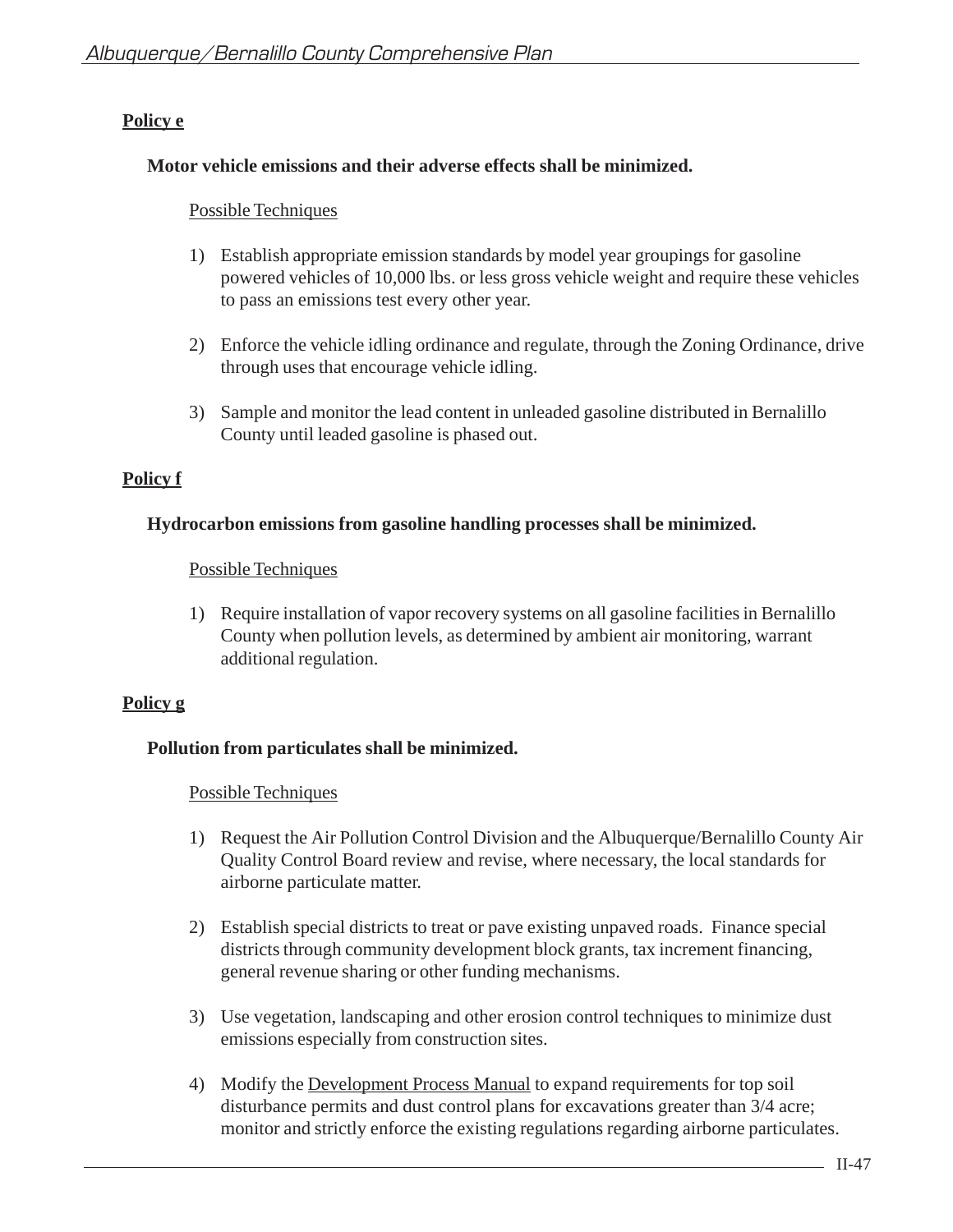- 5) Develop a smoking vehicle ordinance to address both diesel and gasoline powered vehicles.
- 6) Request the Air Pollution Control Division and the Albuquerque/Bernalillo County Air Quality Control Board develop and adopt certification standards for new low emission wood stoves and regulations to control the sale and installation of non-conforming woodburning devices.
- 7) Develop a residential wood burning strategy to regulate construction or installation of new woodburining devices.
- 8) Encourage installation of catalytic retrofits for existing woodburning devices and investigate incentives to encourage new construction or remodeling without fireplaces or wood stoves.
- 9) Intensify enforcement efforts to prevent open burning of trash and use of incinerators.

# **Policy h**

# **During air stagnation episodes, activities which contribute to air pollution shall be reduced to the lowest level possible.**

## Possible Techniques

- 1) Use visual displays and media announcements to elicit public cooperation in reducing use of vehicles and woodburning devices.
- 2) Develop guidelines to issue air pollution alerts which request limited use of residential fireplace and wood stove burning during air stagnation episodes.
- 3) Update the Emergency Action Plan.

## **Policy i**

# **Air quality considerations shall be integrated into zoning and land use decisions to prevent new air quality/land use conflicts.**

- 1) Prevent land use/air quality conflicts by using industrial revenue bonds, annexation, utility extension, industrial zoning, and manpower recruitment and training programs to assist locating industry to appropriate areas.
- 2) Develop a location policy to minimize air quality impacts of traffic and industrial sources on sensitive land uses such as residences; achieve through the Zoning Code.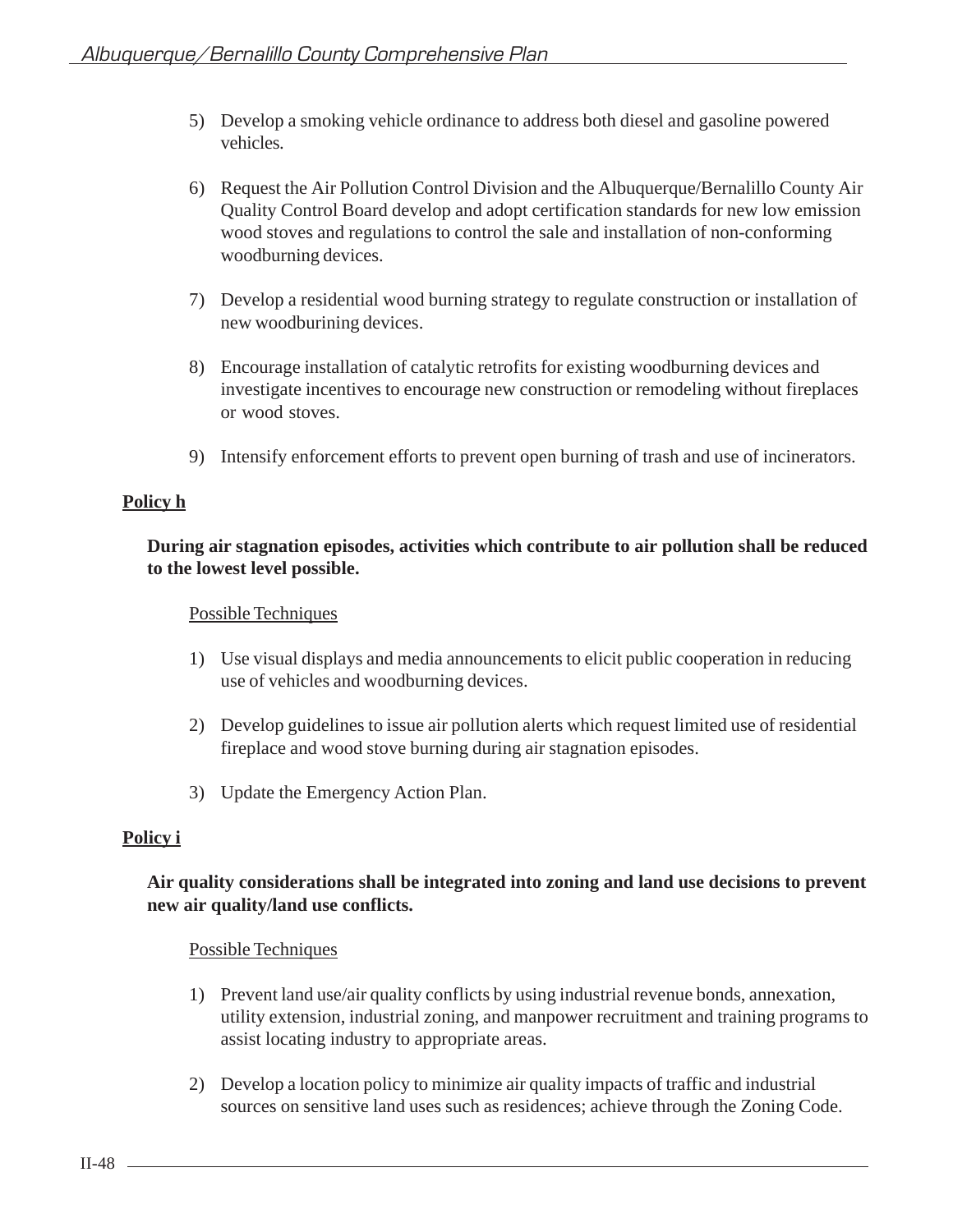# **Policy j**

# **Levels of indoor pollution shall be reduced.**

## Possible Techniques

1) Inform the public about indoor pollutants, assist in monitoring them.

# **Policy k**

## **Citizens shall be protected from toxic air emissions.**

# Possible Techniques

1) Develop an air toxics program to inventory existing sources of toxic emissions and assess the air quality effects of existing and future industries.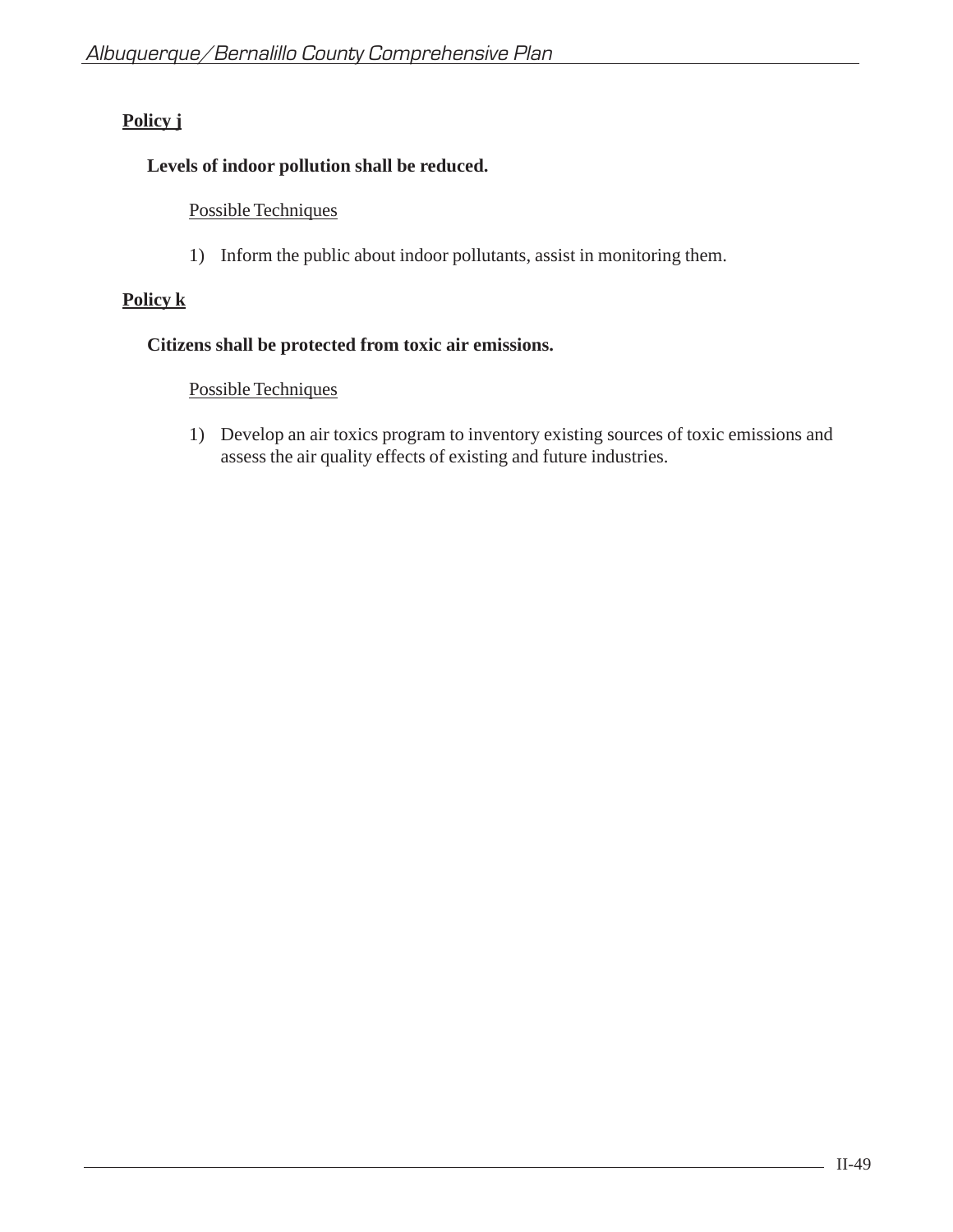# **2. WATER QUALITY\***

# **The Goal is to maintain a dependable, quality supply of water for the urbanized area's needs.**

## **Policy a**

## **Minimize the potential for contaminants to enter the community water supply.**

## Possible Techniques

- 1) Investigate the need for treatment and adopt any appropriate treatment techniques to remove hazardous substances from drinking water; increase the cost of water, if necessary, to install treatment capabilities.
- 2) Systematically monitor and analyze groundwater for contaminants at various locations and depths in the aquifer.
- 3) Develop and implement a leak detection monitoring and installation program for underground storage tanks, in cooperation with the State Environmental Improvement Division.
- 4) Develop and implement a program for preventing hazardous substances from entering the aquifer and the water supply system.

# **Policy b**

# **Water quality degradation resulting from on-site liquid waste disposal systems shall be minimized.**

## Possible Techniques

- 1) Extend municipal (or community) water and sanitary sewer systems to outlying areas in accordance with other local government policies to minimize potential adverse effects upon shallow groundwater.
- 2) Ensure the installation of adequate waste treatment facilities where the municipal system is not available. Monitor installation or expansion by:
	- improving coordination among agencies which issue permits for private wells and individual liquid waste disposal systems.
	- continuing to permit installation of on-site waste disposal systems only in areas which meet or exceed minimum requirements as defined in the State Environmental Improvement Board's regulations and relevant local ordinances.

**\*See Appendix E**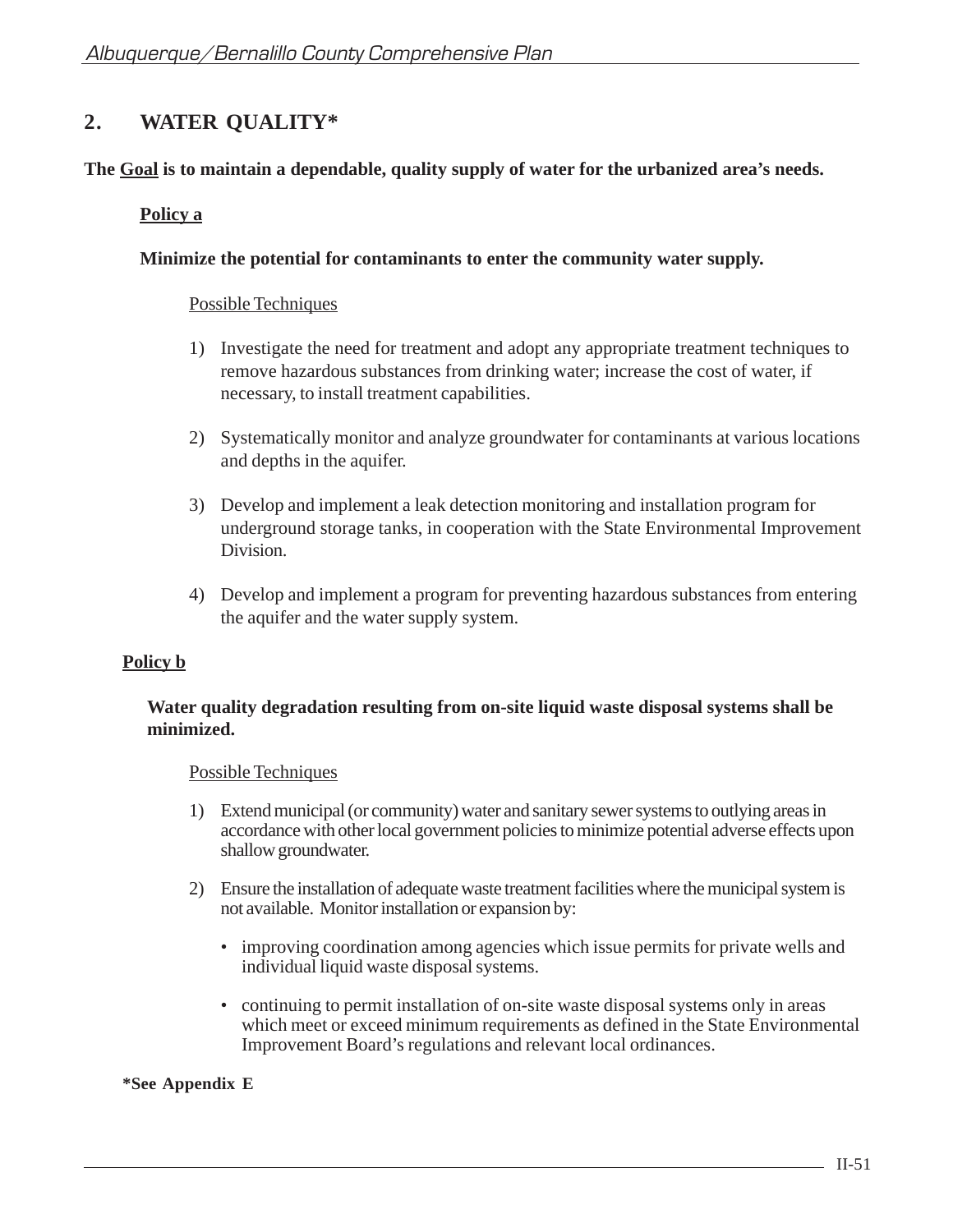- discouraging new residential and industrial development using private wells and on site liquid waste disposal systems in areas of poor water quality and poor liquid waste disposal capacity; require centralized secondary sewage treatment facilities for development in such areas.
- 4) Site any private liquid waste disposal facilities close to master plan lines where feasible, enabling connection to City sanitary sewer lines when they are extended.
- 5) Systematically monitor groundwater at various locations and depths for relevant parameters to identify problem areas.

## **Water quality contamination resulting from solid waste disposal shall be minimized.**

- 1) Select landfill sites with appropriate geologic and soil characteristics and sufficient clearance to groundwater which will prevent groundwater contamination.
- 2) Use impermeable liners with leachate collection and treatment system in landfills which lack adequate natural groundwater protection.
- 3) Establish a groundwater monitoring program at landfills to permit the early detection of any groundwater degradation which may occur.
- 4) Minimize storm water runoff into and out of landfill sites.
- 5) Inspect sanitary landfill sites for proper management.
- 6) Prevent illegal dumping.
- 7) Develop alternatives to land disposal of solid waste.
- 8) Site future landfills away from drainage channels and natural water courses.
- 9) Prevent the disposal of hazardous waste in municipal or County solid waste landfills.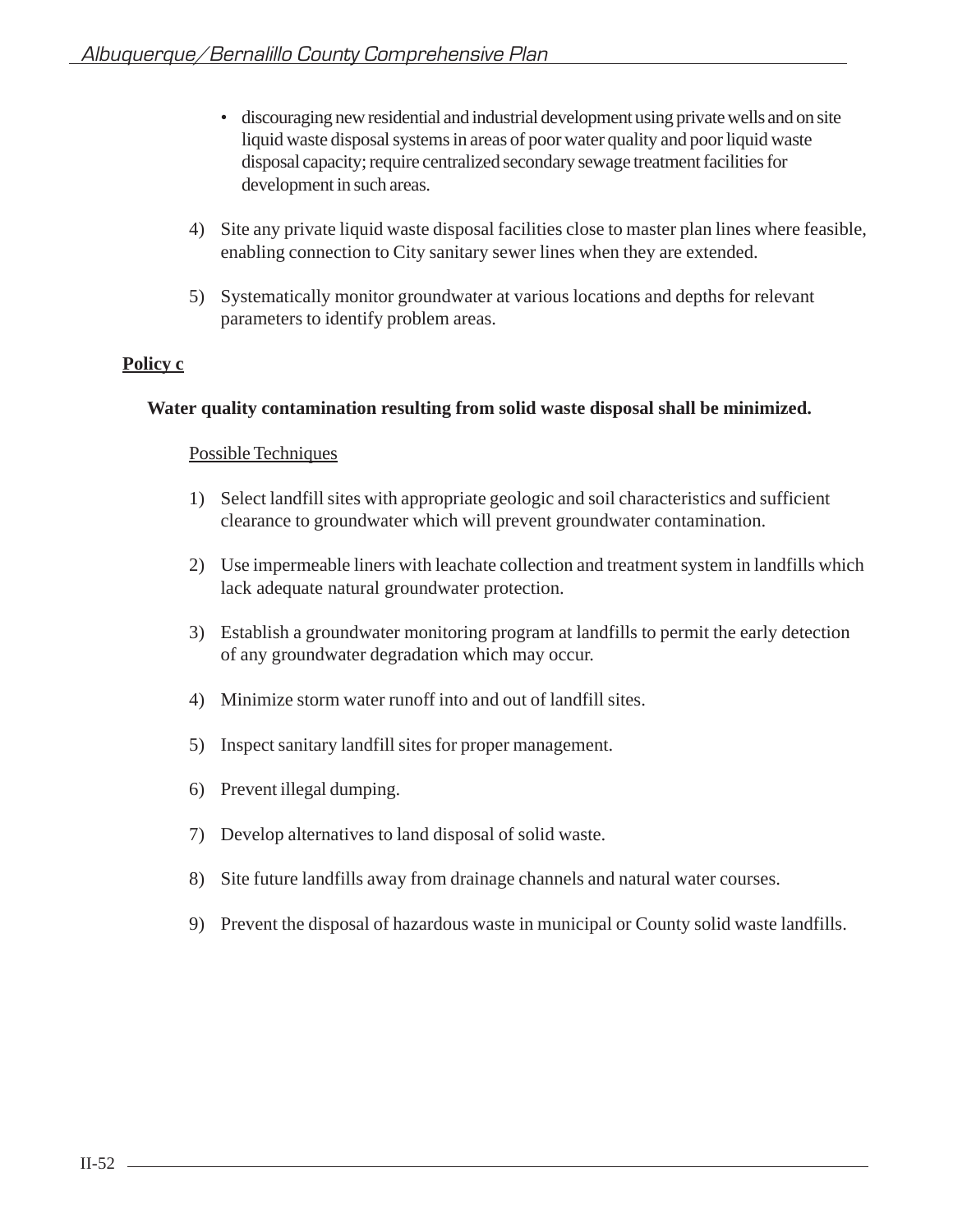# **Policy d**

# **Water quality management plans shall be coordinated to assure Bernalillo County's citizens receive adequate water quantity and quality that meets essential needs.**

# Possible Techniques

1) Establish and maintain mechanisms for coordination.

# **Policy e**

## **Provide greater emphasis on a total systems approach to water as a valuable resource.**

- 1) Continue development of the Comprehensive Groundwater Resource Management Program.
- 2) Investigate a regional approach to water supply and treatment.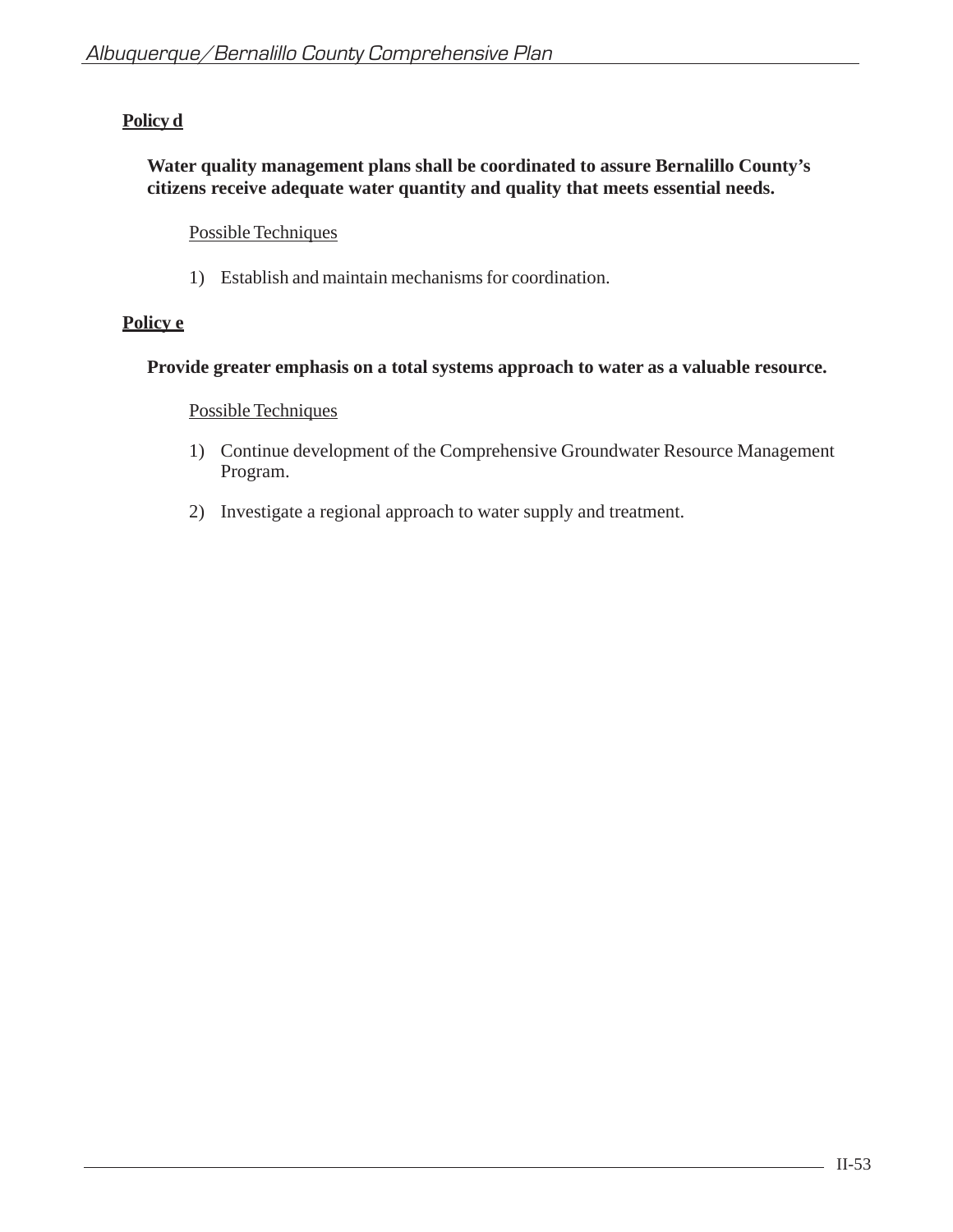# **3. SOLID WASTE**

**The Goal is an economical and environmentally sound method of solid waste disposal which utilizes the energy content and material value of municipal solid waste.**

# **Policy a**

## **Planning and implementation of more efficient and economical methods of solid waste collection shall be continued.**

## Possible Techniques

- 1) Continue investigating and using up-to-date equipment and collection methods.
- 2) Encourage designs utilizing advanced waste collection technology (e.g. hydraulic or collection tube systems).
- 3) Investigate possible privatization of refuse collection.

## **Policy b**

## **Encourage solid waste recycling systems which reduce the volume of waste while converting portions of the waste stream to useful products and/or energy.**

- 1) Encourage marketing of containers which are biodegradable or recyclable; support legislation which prohibits distribution and sale of beverages in non-recyclable cans or non-returnable bottles.
- 2) Undertake educational programs promoting voluntary collection of recyclable items (e.g. bottles, cans and paper); educate consumers to accept products made from reclaimed material.
- 3) Continue efforts towards joint public/private ventures for the collection of recyclable items such as bottles, cans and paper.
- 4) Encourage business to take a more active role in recycling and cogeneration techniques (e.g. seeking means of useful disposal or conversion of dairy and feedlot wastes and automobile hulks).
- 5) Periodically evaluate the feasibility of a recovery plant to reutilize valuable materials from municipal solid waste and to generate energy for local use or sale.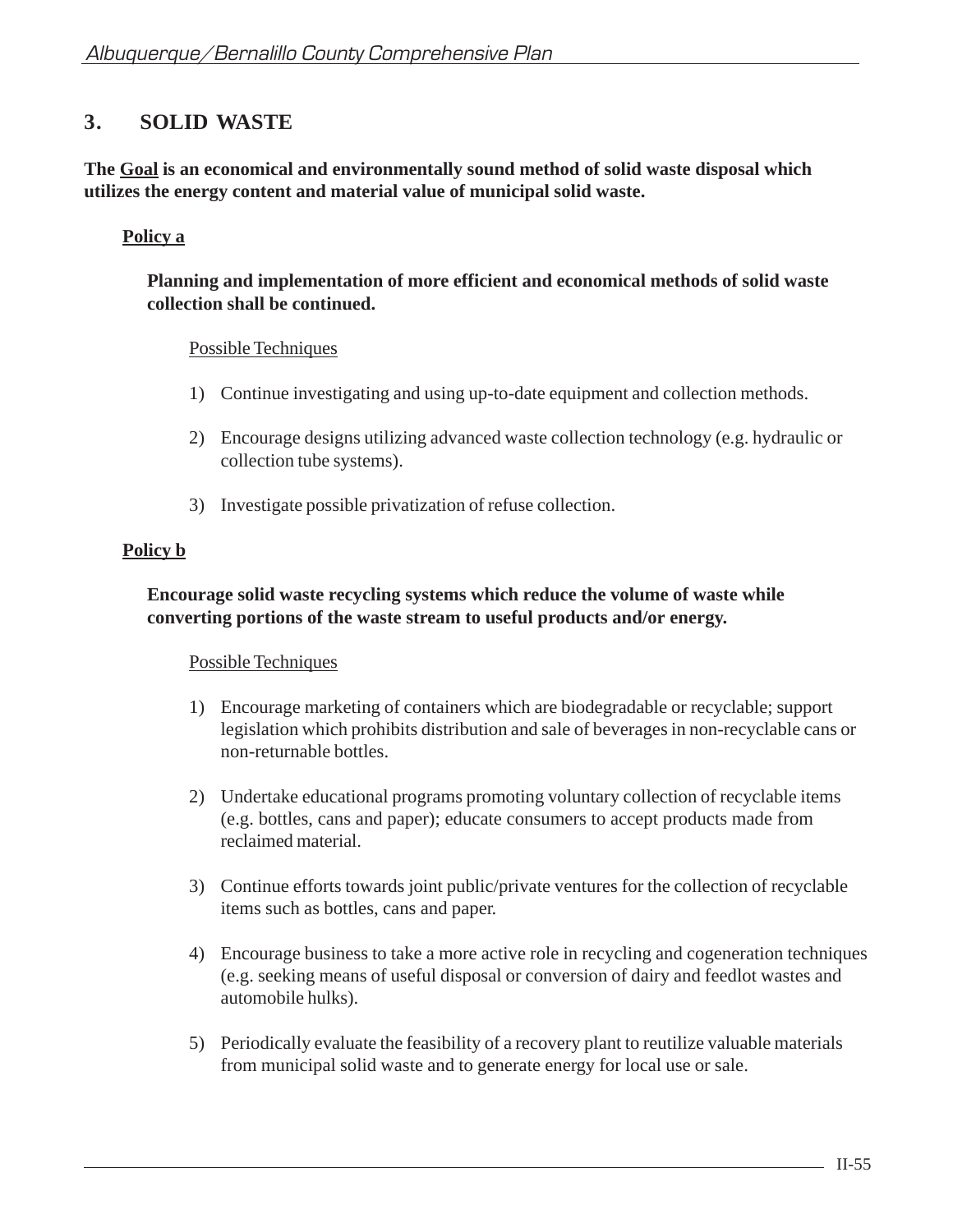# **Illegal dumping shall be minimized.**

## Possible Techniques

- 1) Continue efforts to educate the public concerning their responsibility for correct solid waste disposal and publicize the locations of legal landfill sites.
- 2) Locate and document significant illegal dumping sites; clean up and close the areas through owner notification, posting of "no dumping" signs, and berming or fencing to deny access.
- 3) Increase surveillance and enforcement; continue option of municipal clean-up as a penalty.
- 4) Continue patrol public open space to prevent illegal dumping.
- 5) Investigate the use of residential solid waste transfer stations between areas of population and landfills.
- 6) Enforce controls against poorly secured waste or construction materials during transportation and encourage stronger offender penalties.

# **Policy d**

## **The potential for water and air pollution from regional landfills shall be minimized.**

- 1) Select any additional sites which will not contaminate groundwater. Sites will have geologic and soil characteristics and adequate depth to groundwater which will minimize development or percolation of leachate. Where existing landfill sites do not have adequate natural protection against groundwater contamination, use impermeable liners, leachate collection and treatment systems, and groundwater monitoring well networks.
- 2) Continue to prevent surface water runoff into landfill sites.
- 3) Pave roads to landfill sites.
- 4) Establish a groundwater monitoring program at all landfills which includes the installation of monitoring wells.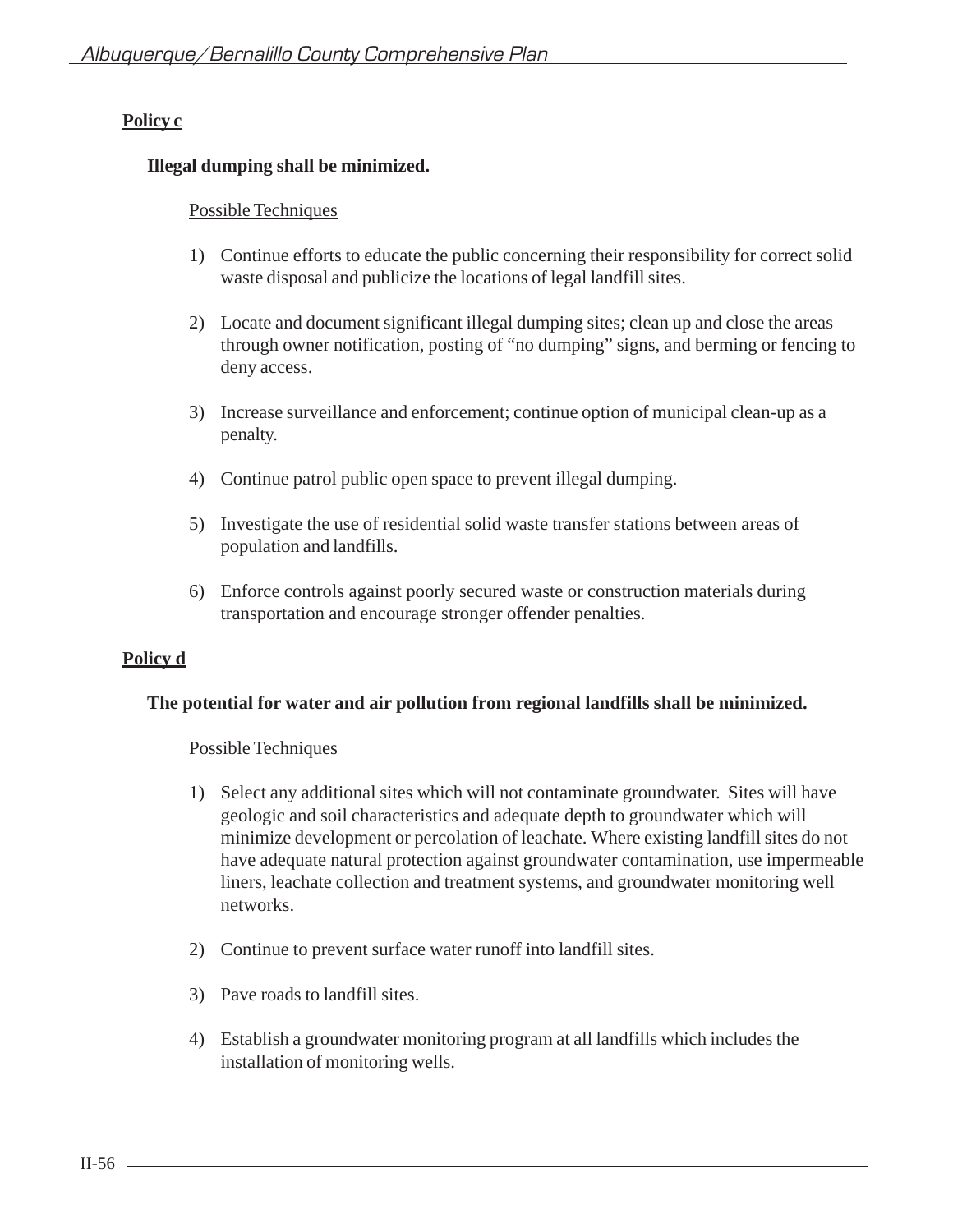# **Policy e**

# **Landfills shall be designed and engineered in accordance with their ultimate use, improving the land's open space or reuse potential where needed and appropriate.**

## Possible Techniques

- 1) Improve coordination between landfill site selection and city-wide land use planning.
- 2) Use compaction techniques compatible with future planned land use.

# **Policy f**

# **Continue development of a program for managing hazardous waste generated by households and conditionally exempt small quantity generators.**

## Possible Techniques

1) Develop a comprehensive, long-range waste management plan for collecting, transporting, storing, disposing, and recycling household hazardous wastes in an environmentally sound and fiscally responsible manner.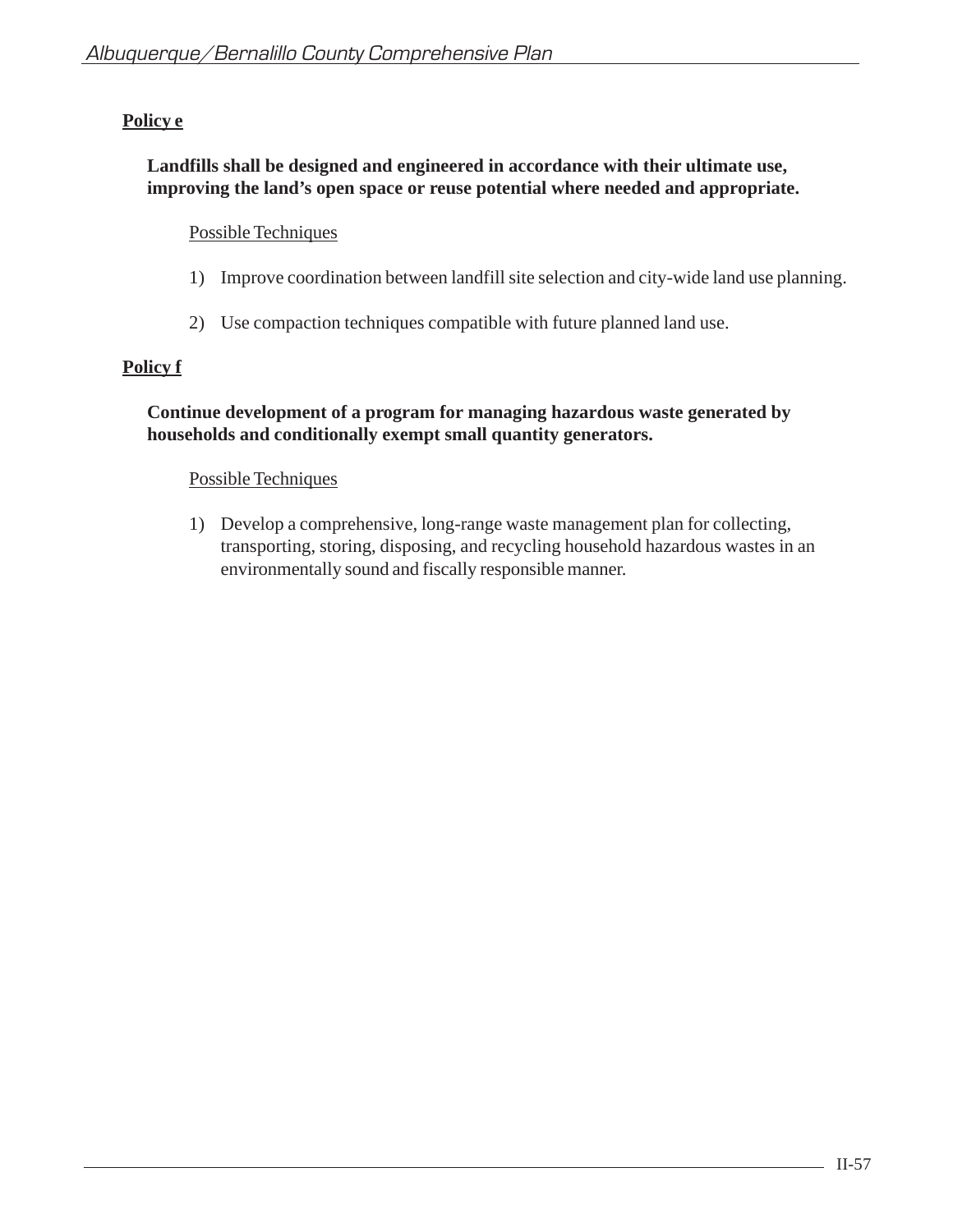# **4. NOISE**

**The Goal is to protect the public health and welfare and enhance the quality of life by reducing noise and by preventing new land use/noise conflicts.**

# **Policy a**

**Noise considerations shall be integrated into the planning process so that future noise/land use conflicts are prevented.**

- 1) Develop zoning standards to regulate the distance between of noise producing activities and noise sensitive land uses.
- 2) Where feasible, include noise mitigation measures in the construction of new and/or reconstructed roadways when noise sensitive land uses will be affected.
- 3) Utilize non-noise sensitive land uses to separate sensitive uses.
- 4) Adopt land use compatibility guidelines that establish standards for all types of noise producing and noise sensitive developments.
- 5) Require noise impact analyses for all new development with noise-sensitive land uses.
- 6) Include noise mitigation measures for all noise-sensitive and residential uses adjacent to current or proposed arterial streets.
- 7) Consider noise/land use conflicts in redevelopment processes.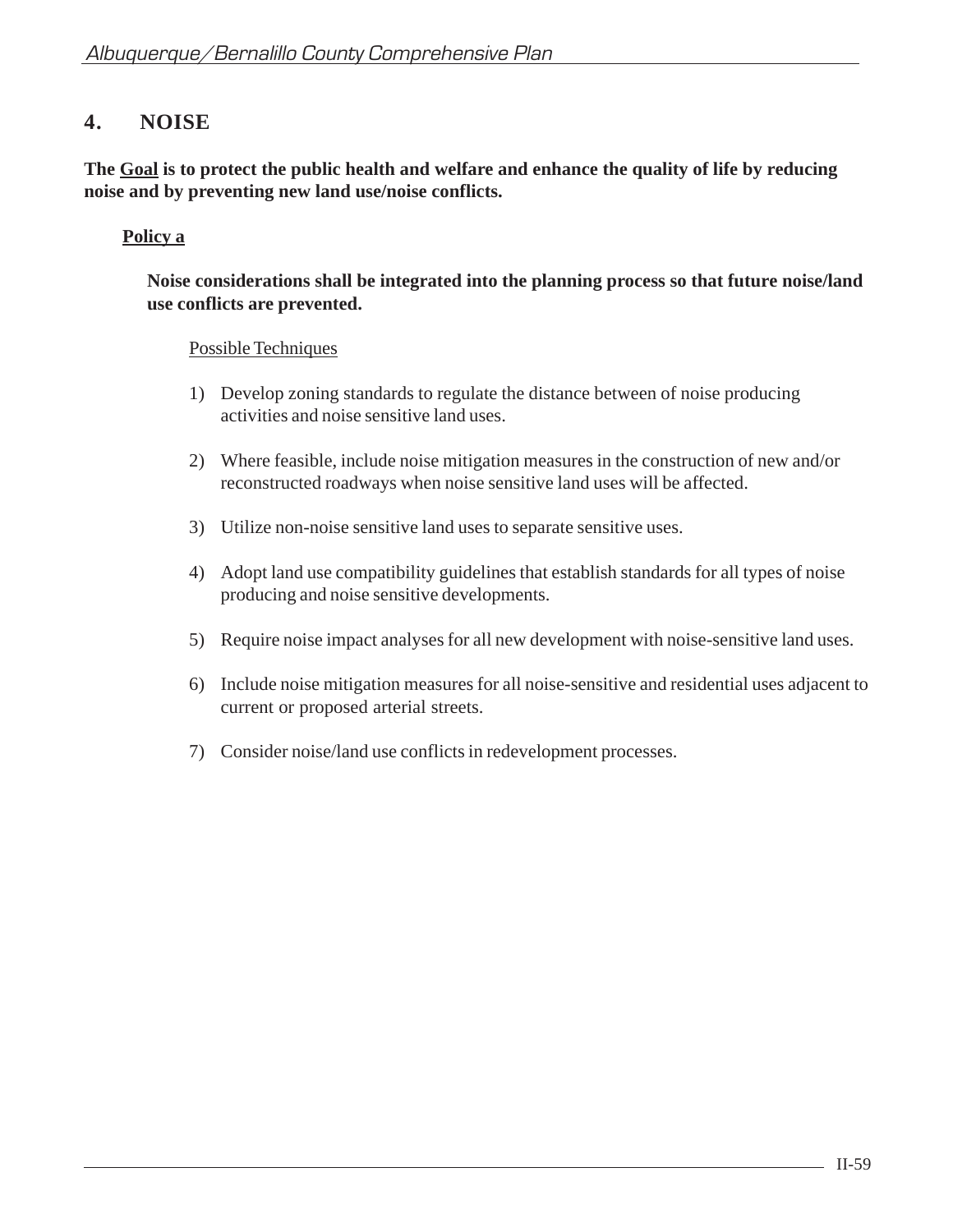# **Policy b**

# **Construction of noise sensitive land uses near existing noise sources shall include strategies to minimize adverse noise effects.**

- 1) Use zoning to guide compatible land uses within aircraft noise zones.
- 2) Where commercial development is located adjacent to residential land uses, effectively locate, shield, or design mechanical equipment to ensure that sound levels do not exceed those allowed by the Noise Control Ordinance.
- 3) Employ open space buffers, berms and barriers.
- 4) Guide new building construction and orientation so as to minimize the effects from noise producing sources.
- 5) Include noise mitigation measures in all new noise sensitive development located adjacent to existing or planned arterial roadways.
- 6) Include airport noise contours described in the Airport Systems Plan in the zone atlas.
- 7) Make information available to apprise potential buyers and tenants of affected properties as to the presence of aircraft noise and its meaning with regard to existing or proposed land uses.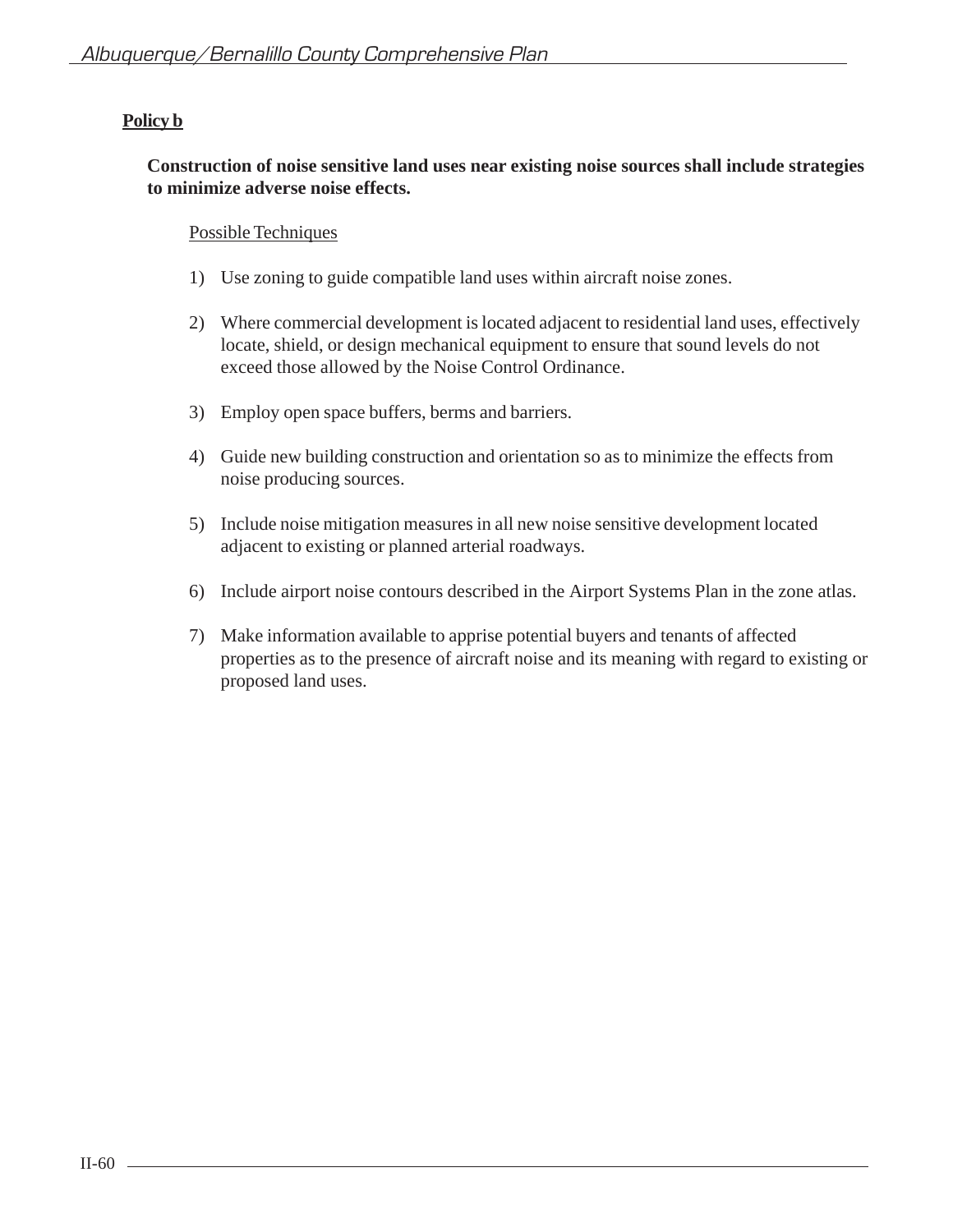# **5. HISTORIC RESOURCES**

**The Goal is to protect, reuse, or enhance significant historic districts and buildings .**

# **Policy a**

# **Efforts to provide incentives for the protection of significant districts and buildings shall be continued and expanded.**

# Possible Techniques

- 1) Develop technical and financial assistance to preserve designated historic districts and buildings.
- 2) Examine legal and financial incentives to facilitate designation and protection of historic districts, structures, and sites.
- 3) Amend City and County ordinances to preserve designated structures.
- 4) Direct public improvements to areas where the rehabilitation of historic districts and structures is proposed.

## **Policy b**

## **Research, evaluation, and protection of historical and cultural properties in the City and County shall be continued.**

- 1) Conduct a comprehensive survey to identify additional historically significant districts and structures.
- 2) Nominate additional qualifying historic districts and properties to State and Federal Registers.
- 3) Enact a County ordinance to protect significant historic properties outside the City limits, including possible creation of a County Landmarks Preservation Commission.
- 4) Map the Historic Overlay Zone in qualifying historic districts.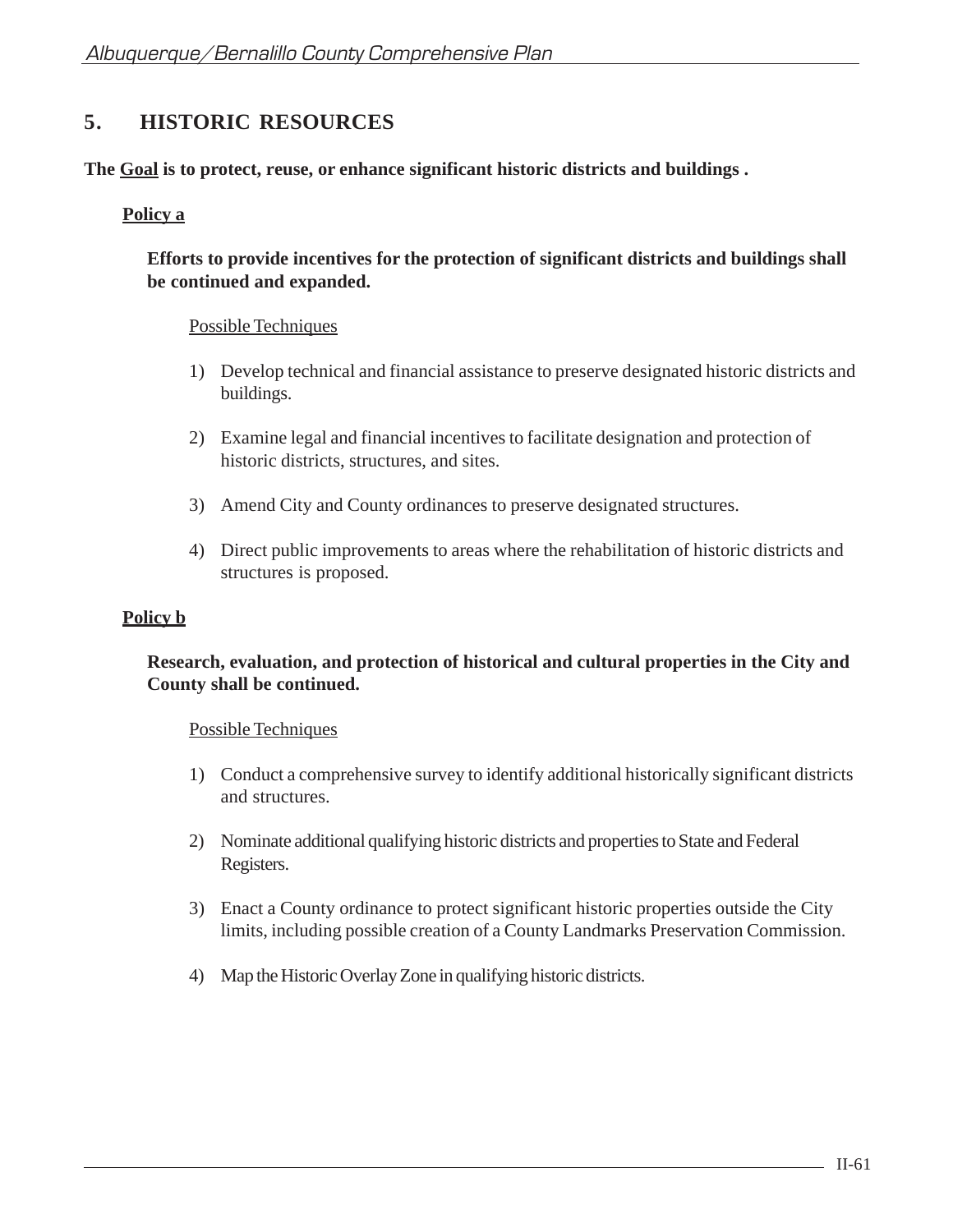# **Increase public and inter-agency awareness of historic resources and preservation concerns.**

- 1) Support activities which increase the public's awareness of preservation efforts and historic resources.
- 2) Record officially designated City Landmarks and historic areas on maps and records.
- 3) Assess effects of local government programs and projects on historic properties.
- 4) Consider acquiring historic sites as educational facilities.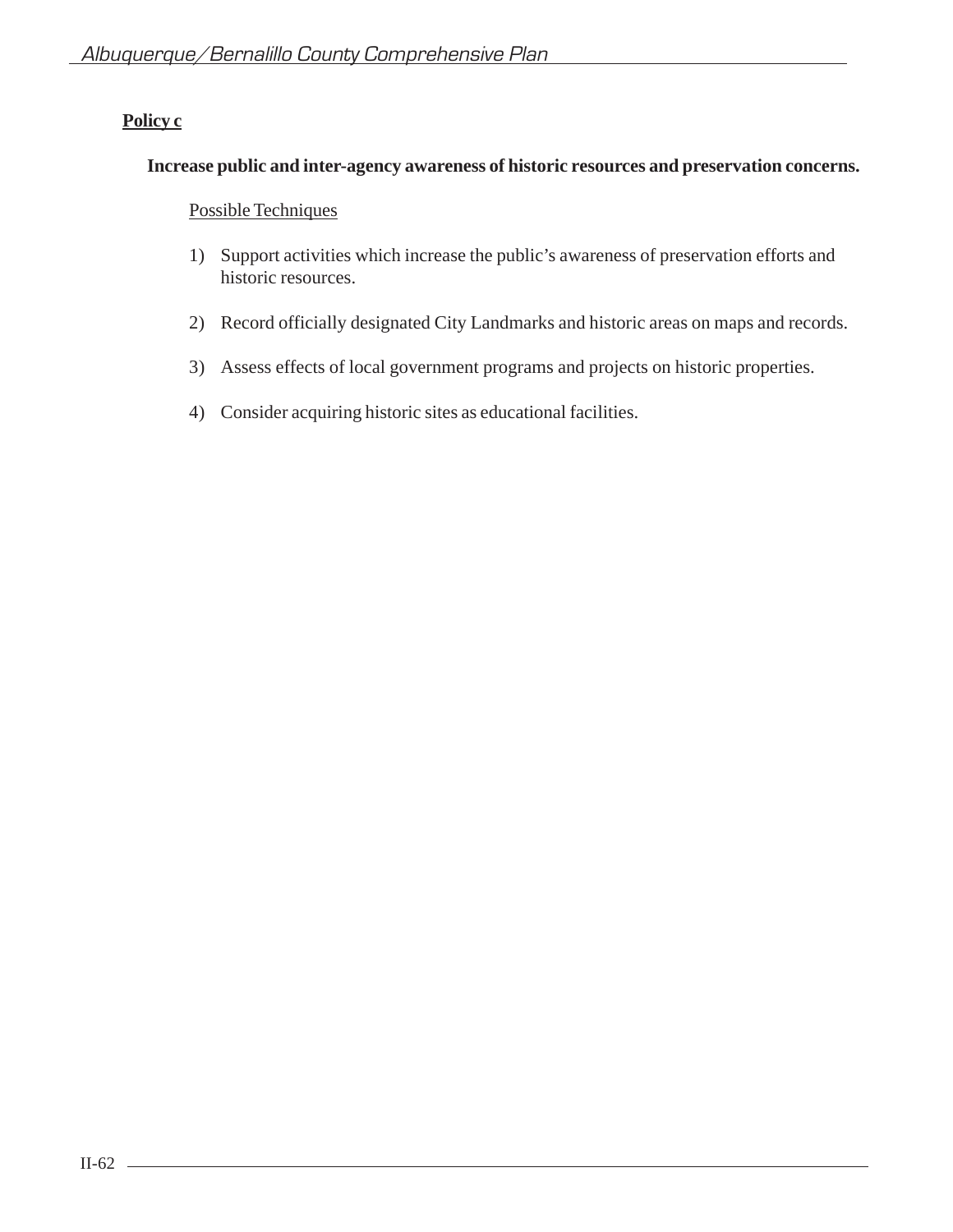# **6. ARCHAEOLOGICAL RESOURCES**

**The Goal is to identify and manage or acquire significant archaeological and paleontological sites for research, education, economic, and/or recreation use.**

## **Policy a**

#### **A proactive program for identifying and evaluating archaeological and paleontological sites and items in the metropolitan area shall be undertaken.**

#### Possible Techniques

- 1) Conduct a comprehensive survey to identify archaeological and paleontological sites in advance of development.
- 2) Initiate under an appropriate local government agency, a site management program with adequate staff and management capacity.
- 3) Form an advisory committee to advise staff and policy makers.
- 4) Require archaeological clearance surveys in identified areas proposed for development.
- 5) Develop and periodically review guidelines for determining archaeological and paleontological site significance.

#### **Policy b**

#### **Appropriate treatment of significant sites and remedies for those that cannot be preserved shall be determined.**

- 1) Develop special archaeological overlay zoning or use Historic Overlay zoning for significant sites.
- 2) Pursue inter-governmental cooperation at the City, County, State, Tribal and Federal levels.
- 3) Establish a local repository for survey, testing, and excavation records for artifacts removed from sites in the City/County area.
- 4) Acquire significant sites and items through public and private efforts to prevent loss.
- 5) Request the advisory committee to review proposed site acquisitions and make recommendations to the City and County.
- 6) Develop incentives for private owners to preserve sites and encourage site donation to the City and County.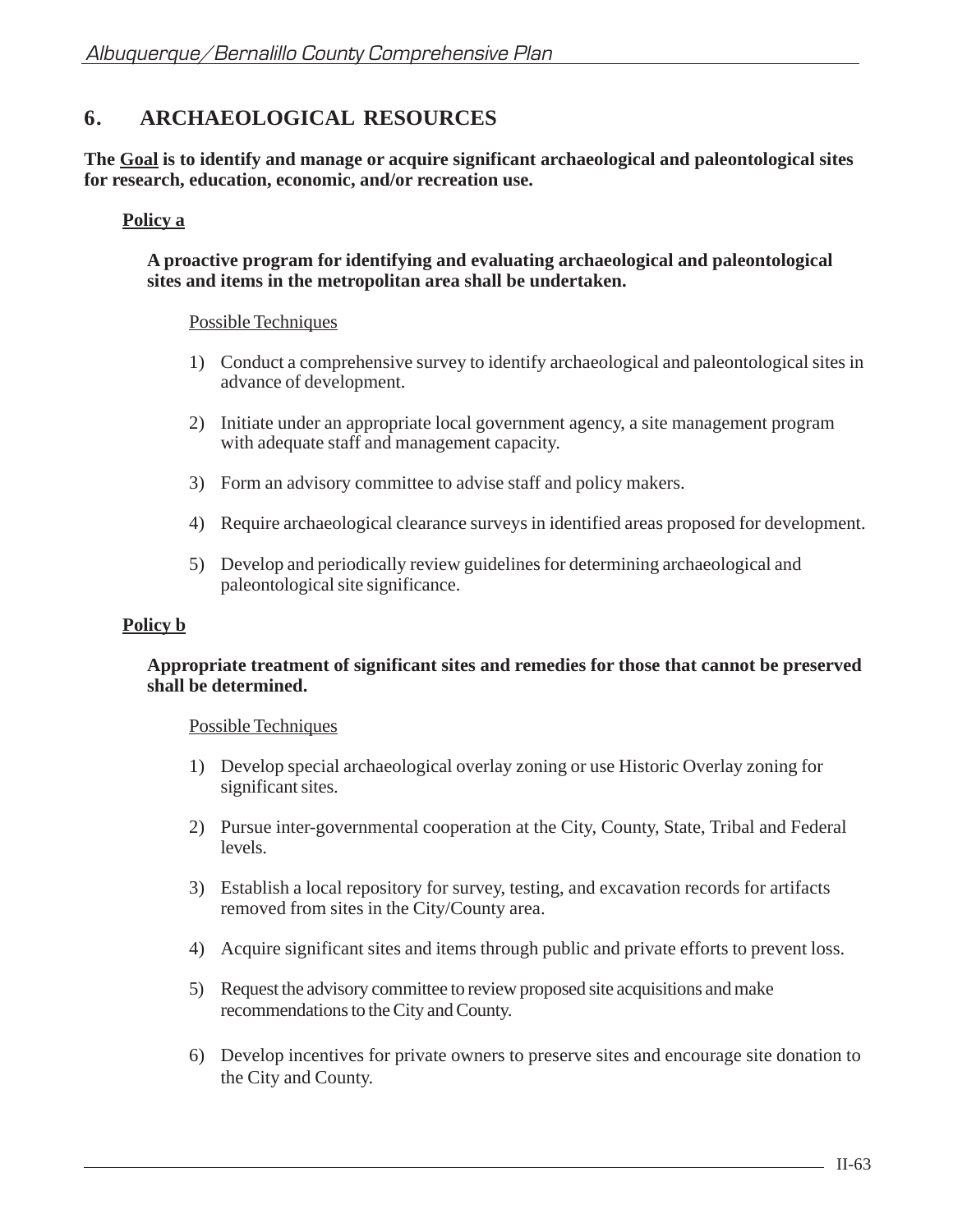## **Public understanding of and appreciation for the area's archaeological and paleontological past shall be promoted.**

- 1) Develop deeper support for the Albuquerque Museum and other local and regional museums and educational institutions to facilitate student utilization of archaeological and paleontological interpretive sites.
- 2) Encourage public involvement in the site management program.
- 3) Develop a publication program oriented toward the general public.
- 4) Acquire sites as parks, research preserves, and historic interest areas.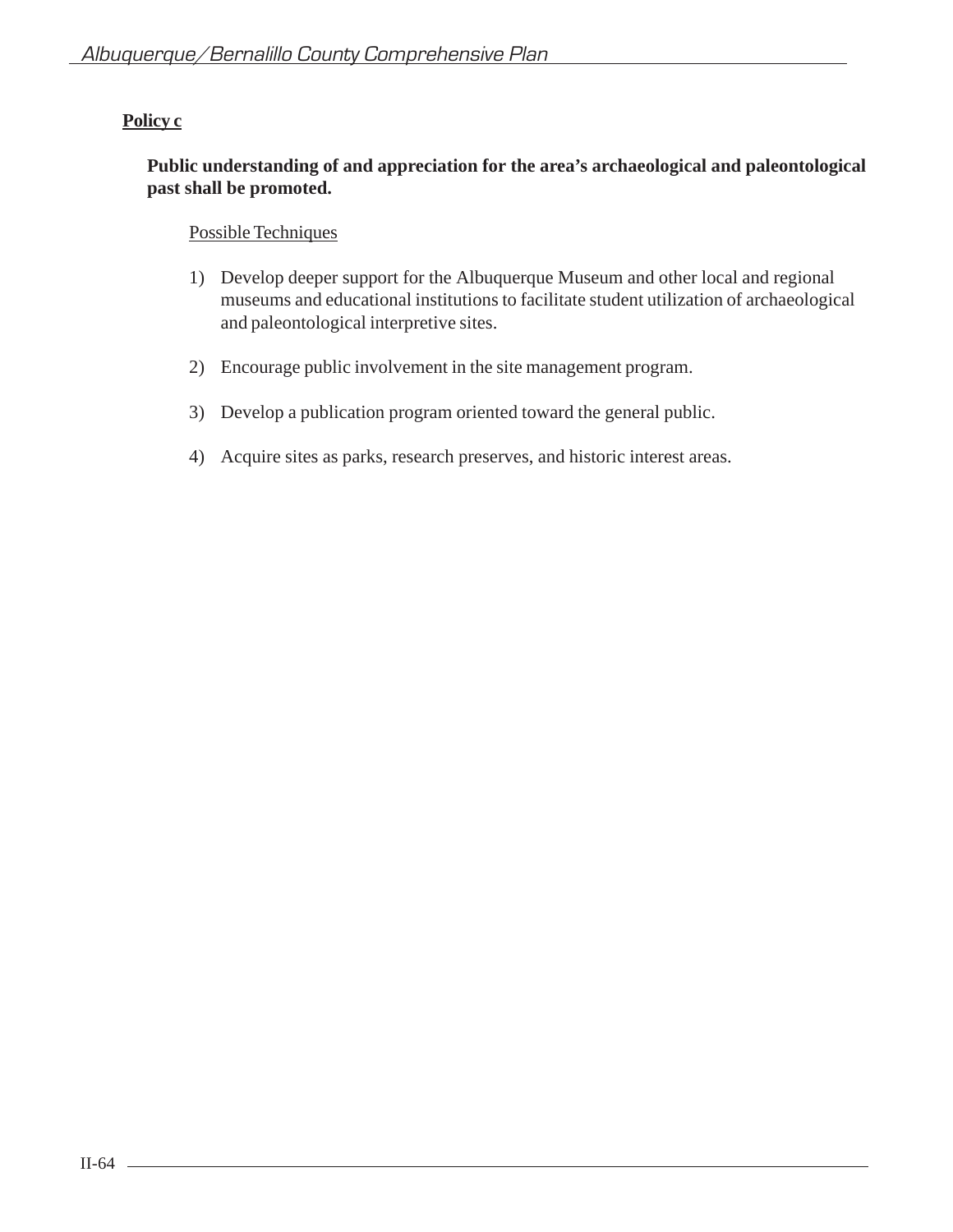# **7. CULTURAL TRADITIONS AND THE ARTS**

**The Goal is to emphasize and support unique cultural traditions and arts as viable components of the community's well-being.**

## **Policy a**

**Programs which contribute to the greater understanding of area history and ethnic traditions shall be encouraged.**

#### Possible Techniques

- 1) Promote museum exhibits in local community centers.
- 2) Promote ethnohistorical site acquisition and development of interpretive facilities.
- 3) Improve identification of historic districts and sites.
- 4) Support the organization of tours in historic districts.

#### **Policy b**

**Participation and attendance at traditional community observances and activities shall be encouraged as appropriate.**

#### **Policy c**

#### **Coordination and promotion of the arts in the metropolitan area shall be supported.**

- 1) Coordinate and promote cultural resources and arts activities.
- 2) Form a commission to develop a comprehensive cultural activities program.
- 3) Develop multi-use performing arts facilities.
- 4) Determine the needs and criteria for portable, performing arts staging that can be used throughout the community.
- 5) Develop an "arts-in-schools" program.
- 6) Explore the formation of a coalition to support the visual and performing arts.
- 7) Support small neighborhood cultural events throughout the City and the County.
- 8) Request the Albuquerque Museum sponsor more local art shows and exhibits, culminating in an annual juried contemporary craft show.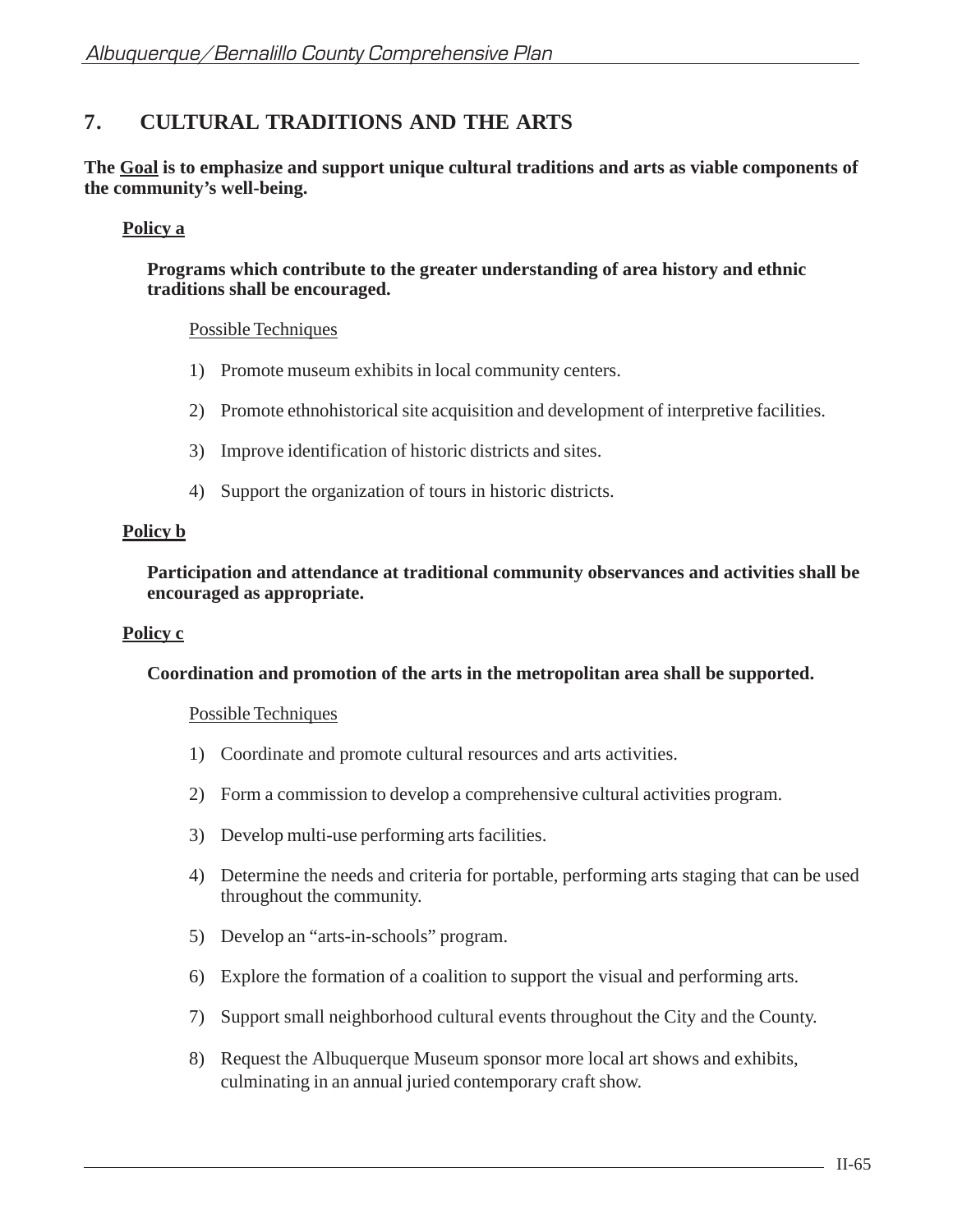# **Policy d**

**A cultural Plan for the City of Albuquerque with topic specific goals, policies, and action strategies shall serve to implement the Comprehensive Plan. The Cultural Plan for the City shall be updated in the same fashion as all ohter Comprehensive Plan elements.\***

\*The Cultural Plan is available separately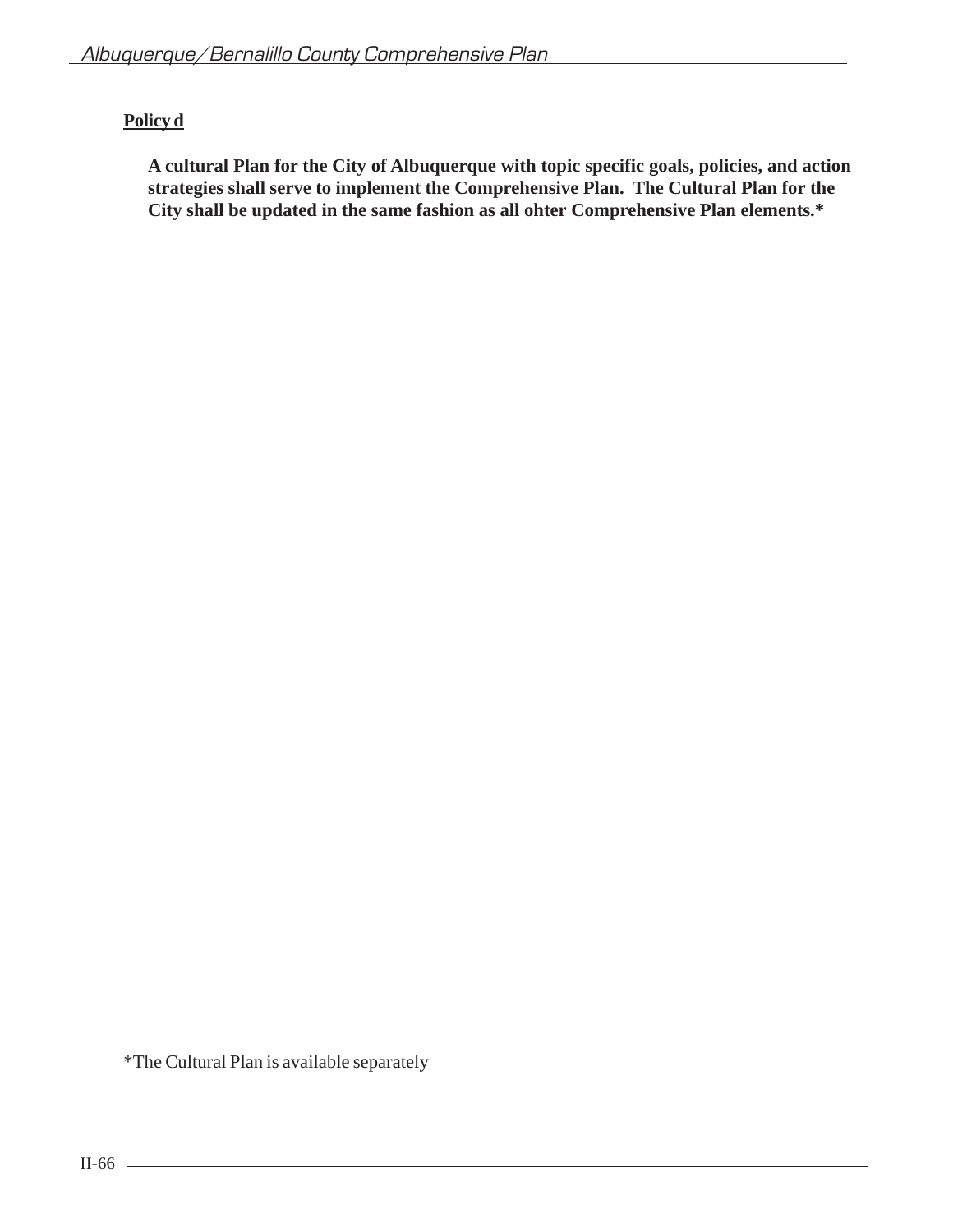# **8. DEVELOPED LANDSCAPE**

**The Goal is to maintain and improve the natural and the developed landscapes' quality.**

# **Policy a**

# **The natural and visual environment, particularly features unique to Albuquerque, shall be respected as a significant determinant in development decisions.**

## Possible Techniques

- 1) Conduct an inventory of important visual, environmental, and climatic resources affecting design considerations.
- 2) Adopt environmentally-based development standards for use in the subdivision, zoning, and site plan approval processes which encourage solutions which are not limited to engineering effectiveness.
- 3) Review development applications for the references to project design qualities.
- 4) Design public facilities (including buildings, parks, plazas, utilities, bridges, streets, stadiums, and airports) with respect for environmental and visual factors.
- 5) Certify compliance with the Sidewalk Ordinance prohibiting placement of incidental structures which block sidewalks in existing and new development.

## **Policy b**

# **Public facilities (including buildings, parks, plazas, utilities, bridges, streets, stadiums, and airports) shall be designed to realize opportunities for City/County beautification.**

- 1) Utilize an inventory of visual, environmental, and climatic resources in determining area and sector plan policies.
- 2) Adopt qualitative standards for development and design of public facilities.
- 3) Investigate interagency and intergovernmental arrangements to initiate a design review process and qualitative standards for the planning, design, and construction of public buildings and spaces.
- 4) Adopt landscape standards for street medians, rights-of-way, and other public use/open areas.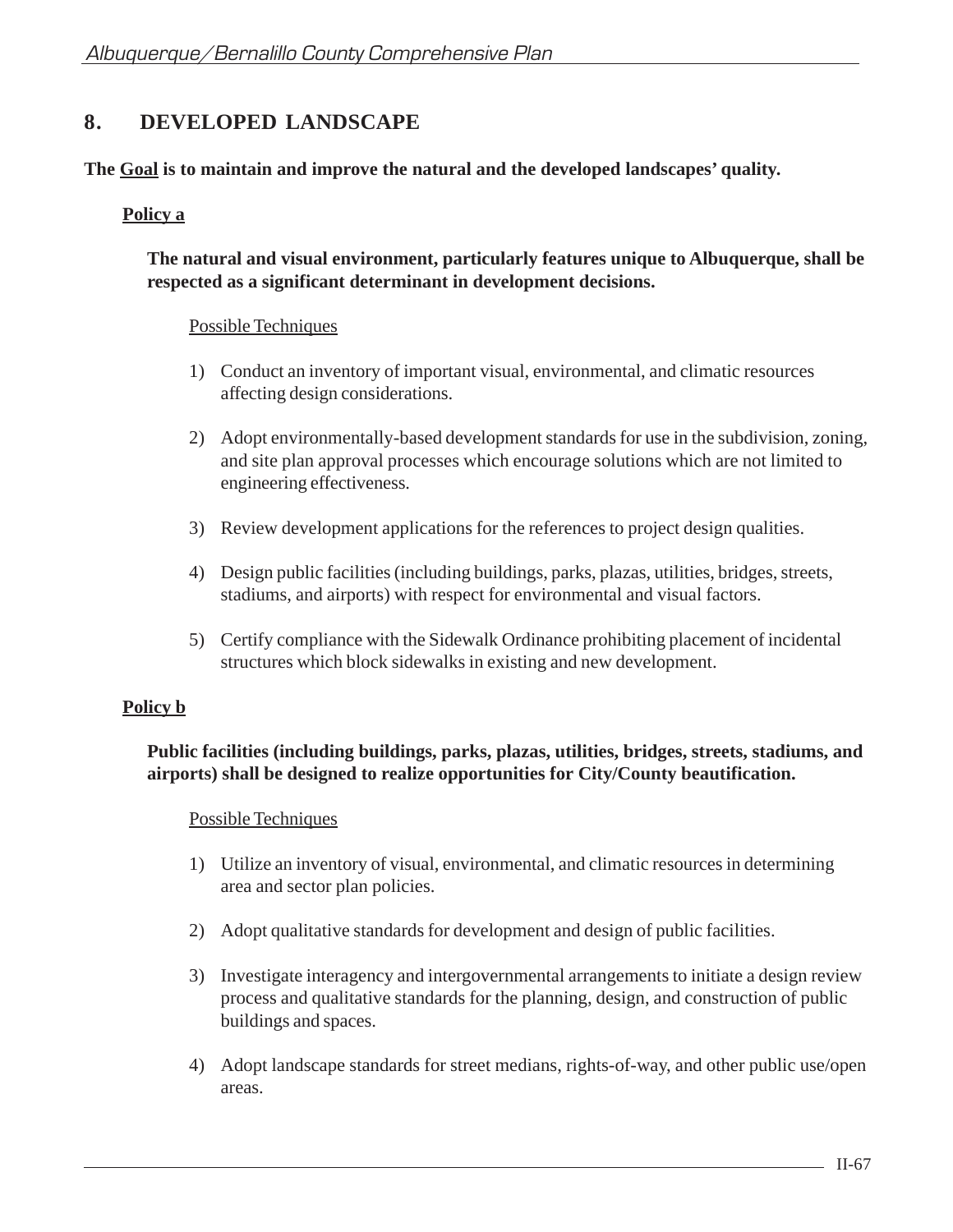**Incidental structures such as signs, guywires, poles, fireplugs, street furniture and overhead utility wires shall be designed for minimal visual intrusion and mobility impediment to pedestrians.**

# Possible Techniques

- 1) Amend of the City and County Zoning and Subdivision Ordinances to improve pedestrian mobility.
- 2) Work with utility companies and other responsible agencies to develop improvement districts (or other workable means) for burying existing overhead electrical distribution lines.
- 3) Revise Zoning Ordinance sign regulations to equitably reduce number and visual intrusion of signs along major streets.
- 4) Develop and enforce specifications to coordinate the placement of visually pleasing street furniture, utility poles, and fire hydrants, within the public right-of-way in locations which do not conflict with pedestrian mobility.

# **Policy d**

## **Landscaping shall be encouraged within public and private rights-of-way to control water erosion and dust, and create a pleasing visual environment; native vegetation should be used where appropriate.**

- 1) Specify vegetation within right-of-way development in design of new streets.
- 2) Investigate street design that naturally irrigates vegetation.
- 3) Review and update relevant City legislation to promote high-quality street landscaping.
- 4) Plant native trees along the recreational trail and open space system, utilizing natural irrigation along arroyos and irrigation ditches.
- 5) Provide incentives for developers to landscape and maintain medians adjacent to new development.
- 6) Use plants with low water requirements and which cause minimal allergic response.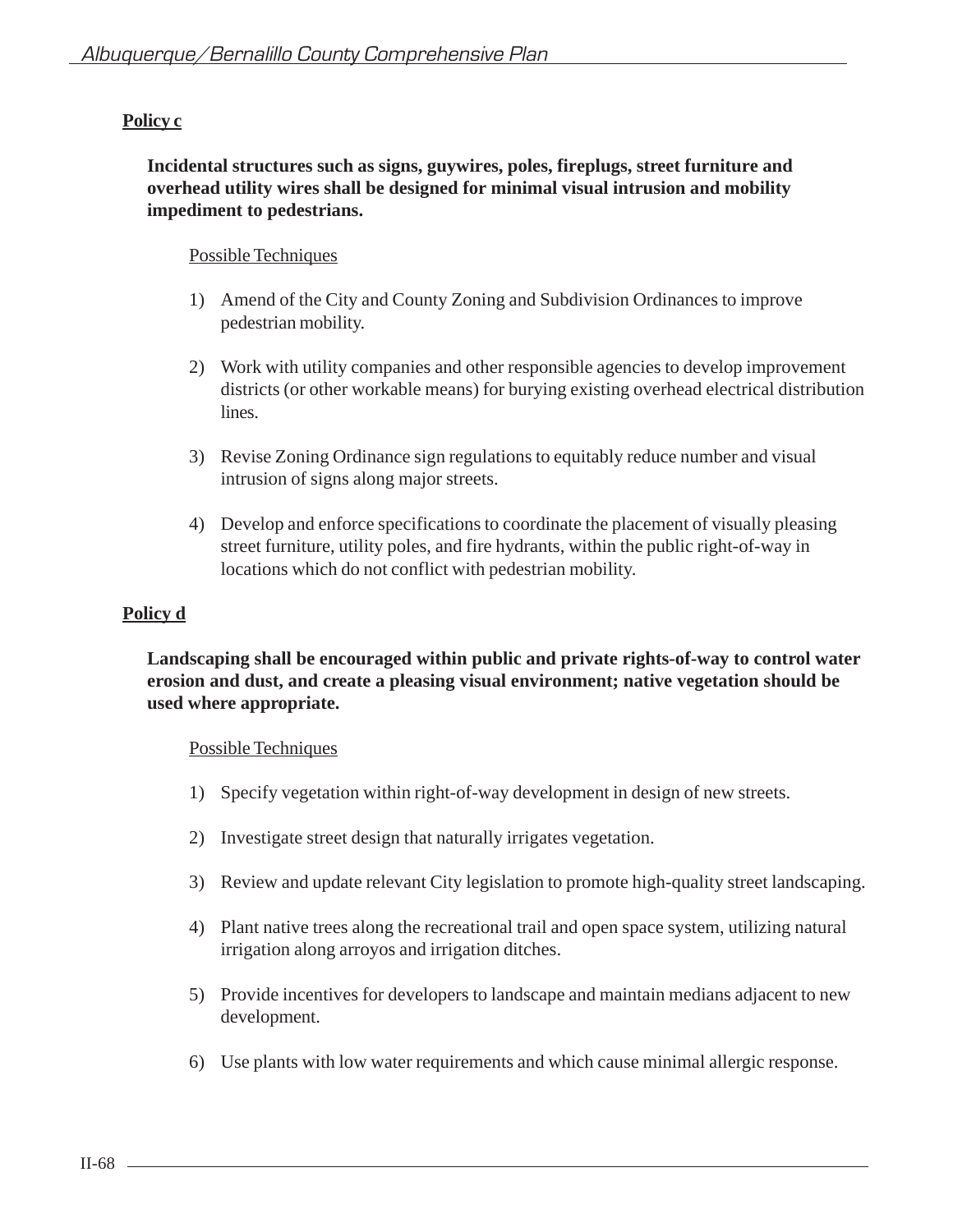# **Policy e**

**In highly scenic areas, development design and materials shall be in harmony with the landscape. Building siting shall minimize alteration of existing vegetation and topography and minimize visibility of structures in scenic vista areas.**

- 1) Identify and designate scenic areas.
- 2) Map an overlay zone to establish specific design and siting criteria for scenic areas.
- 3) Review site plans within scenic areas for consistency with design criteria.
- 4) Encourage developer use of private covenants.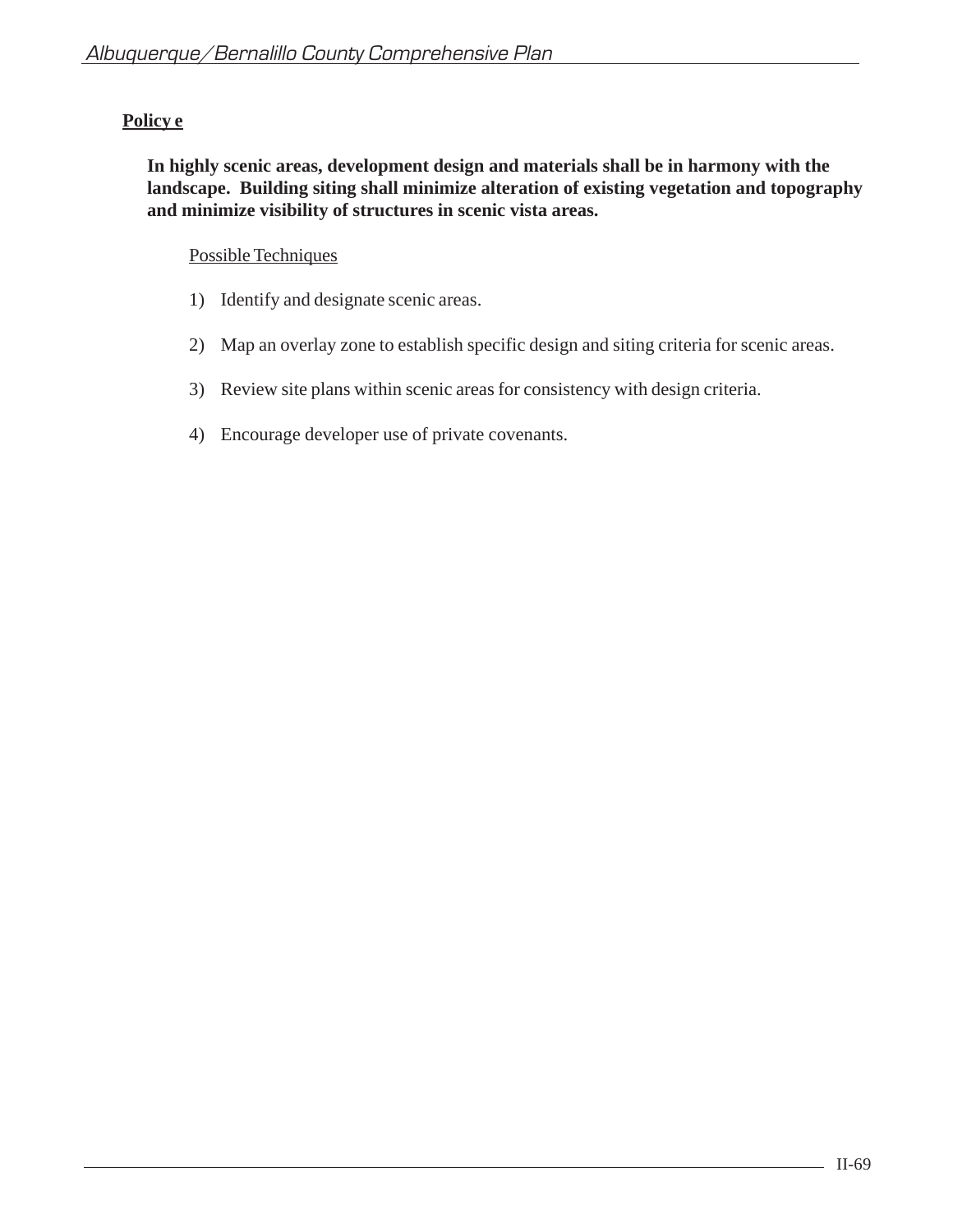# **9. COMMUNITY IDENTITY AND URBAN DESIGN**

**The Goal is to preserve and enhance the natural and built characteristics, social, cultural and historical features that identify Albuquerque and Bernalillo County sub-areas as distinct communities and collections of neighborhoods.**

# **Policy a**

**The City and County differentiate into thirteen sub-areas as shown on the Community Areas map; the unique character and constituent neighborhoods of each area identified on the Community Areas map shall be respected in all planning and development actions.**

# **Policy b**

**In each Community Area, strategic planning, neighborhood planning, development and redevelopment shall be evaluated in light of its relationship to and effect upon the following:**

- **1) The natural environment**
	- **Indigenous vegetation and other materials appropriate to landscapes.**
	- **Topography and landscape features such as arroyos, the Rio Grande and bosque, the foothills, and escarpments**
	- **Soils and erosion potential**
	- **Colors and textures of the natural environment**
	- **Views**
- **2) Built environment**
	- **Height and massing of buildings**
	- **Setbacks from the street**
	- **Placement of entrances and windows**
	- **Walls and fences**
	- **Parking areas design and relationship to buildings**
	- **Road widths, sidewalks, curb cuts, medians**
	- **Grain of streets/size of parcels**
	- **Patterns of movement (e.g. pedestrian connections, access to transportation/ transit)**
	- **Street furniture (e.g. bus stops, street lights, signs)**
	- **Landscaping materials, both planting and hardscape**
	- **Public infrastructure (e.g. drainage facilities, bridges)**
	- **Social interaction opportunities**
	- **Relationship between built and natural environment**
- **3) Local history**
	- **Architectural styles and traditions**
	- **Current and historic significance to Albuquerque**
	- **Historic plazas and other Activity Centers**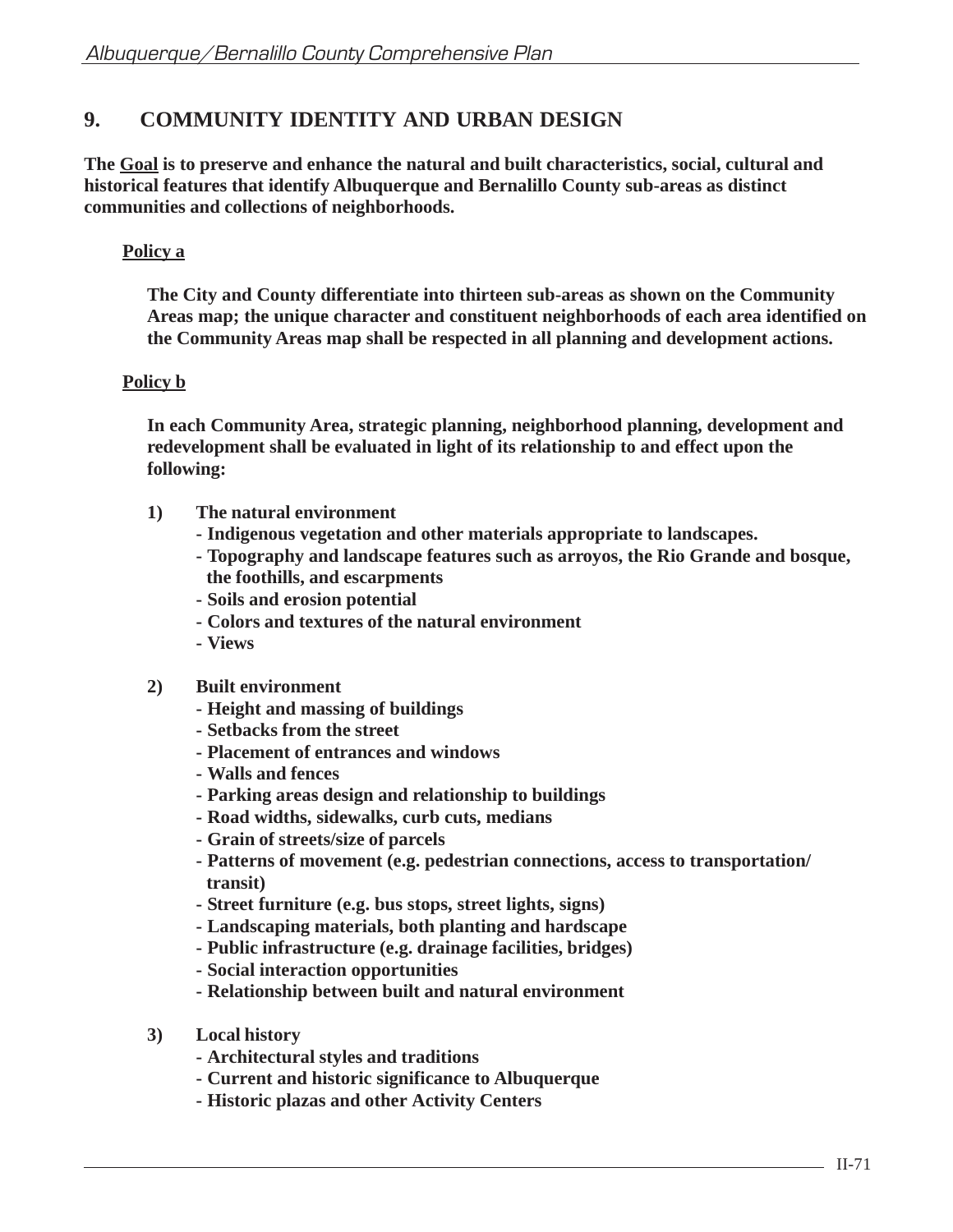- **4) Culture and traditions**
	- **Cultural characteristics of residents**
	- **Community celebrations and events**

**The identity and cohesiveness of each community shall be strengthened through identification and enhancement of community Activity Centers that have a scale, mix of uses, design character, and location appropriate to the unique character of the community. (See also policies under "Activity Centers")**

# **Policy d**

**Development projects within Community Activity Centers should contribute the following:**

- **1. Related land uses that effectively encourage walking trips from one destination to another within the center, including shopping, schools, parks or plazas, employment, entertainment, and civic uses such as public libraries, recreation or senior centers, post office or fire station.**
- **2. Pedestrian linkages among uses in the Activity Center and connecting to surrounding neighborhoods.**
- **3. Buildings designed and arranged to reflect local architectural traditions, scale, height, massing and setbacks appropriate to the community served by the Activity Center and that support public transit and pedestrian activity.**
- **4. Landscaping, street furniture, public art, colored or textured paving and other improvements to the public realm that reinforce the cultural, social and design traditions of the community served by the Activity Center.**

## **Policy e**

**Roadway corridors (collectors, arterials, Enhanced Transit and Major Transit) within each community and that connect the community's Activity Centers shall be designed and developed to reinforce the community's unique identity; streetscape improvements to these roadways shall be designed to:**

- **minimize water use**
- **screen parking areas**
- **create useful and attractive signage and building facades**
- **facilitate walking safety and convenience**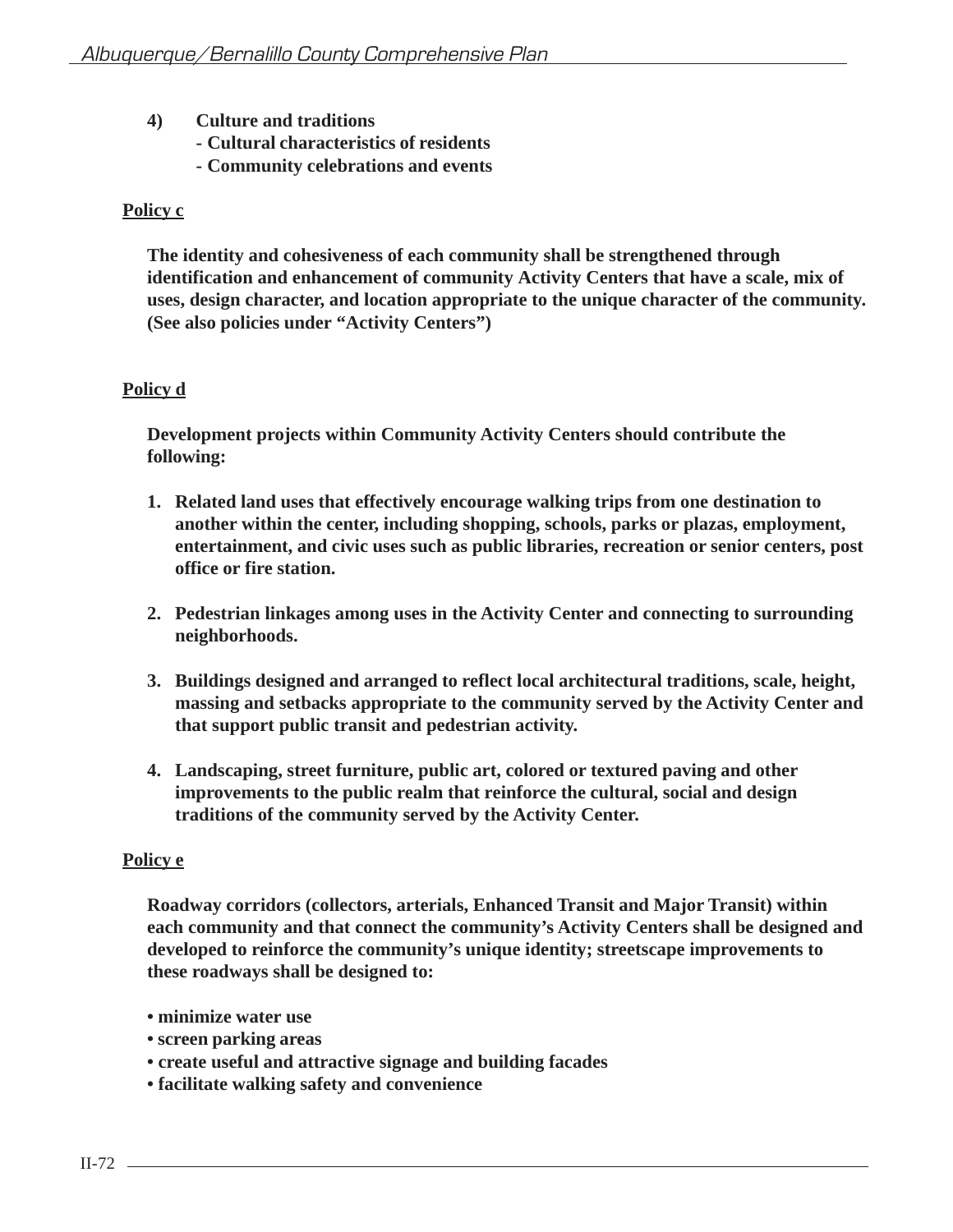# **D. COMMUNITY RESOURCE MANAGEMENT**

# **1. SERVICE PROVISION**

**The Goal is to develop and manage use of public services/facilities in an efficient and equitable manner and in accordance with other land use planning policies.**

# **Policy a**

**Rank two facilities plans for water, sewer, transportation, and drainage shall reflect the regional nature of these systems and the need for long range analysis.**

# **Policy b**

**Capital spending priorities for the City and County shall be consistent with the land use goals and policies of the Comprehensive Plan.**

# **Policy c**

**The existing public service area should be highest priority for service, capacity, use, maintenance, and rehabilitation.**

- 1) Provide public services to adjacent jurisdictions only where approved by the Mayor and the City Council.
- 2) Review utility extensions and expansions for compliance with Plan policies.
- 3) Provide public services to encourage and reinforce development location policies.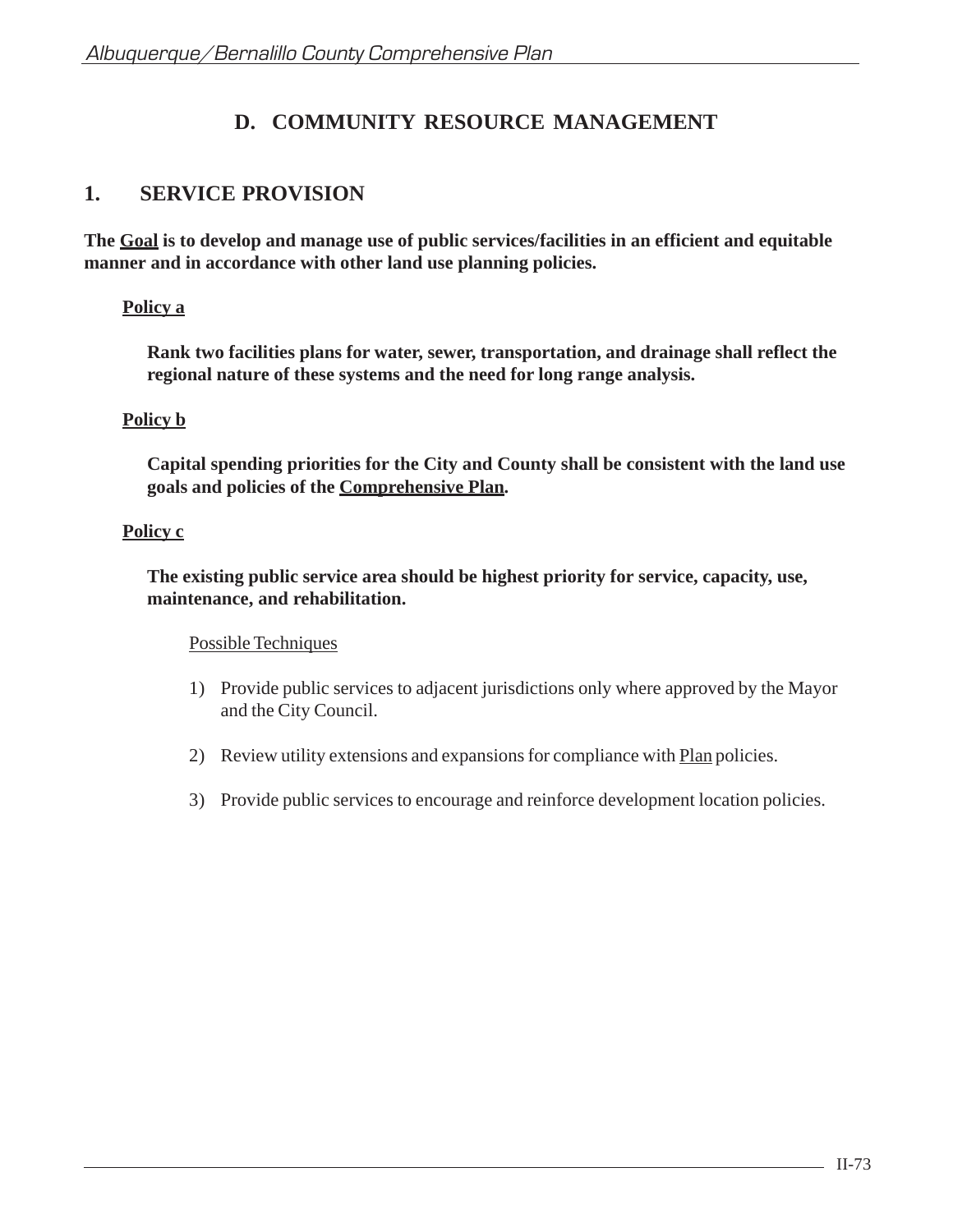# **Policy d**

## **Public service expansion costs, benefits, and effects should be evaluated and balanced between new service recipients, existing users and the community at large.**

- 1) Review zone map amendment requests to ensure consistency with plans and service level performance standards.
- 2) Evaluate public service provision costs for proposed development within the noncontiguous portions of the Developing Urban and the Reserve areas relative to costs in the Established Urban area.
- 3) Examine use of incentives for development within the existing public services areas, such as modifying utility connection fees and graduated system expansion charges.
- 4) Conduct annual monitoring/evaluation of public services levels and impacts of growth on service levels.
- 5) Require compliance with an approved performance schedule for development requests as a condition of approval.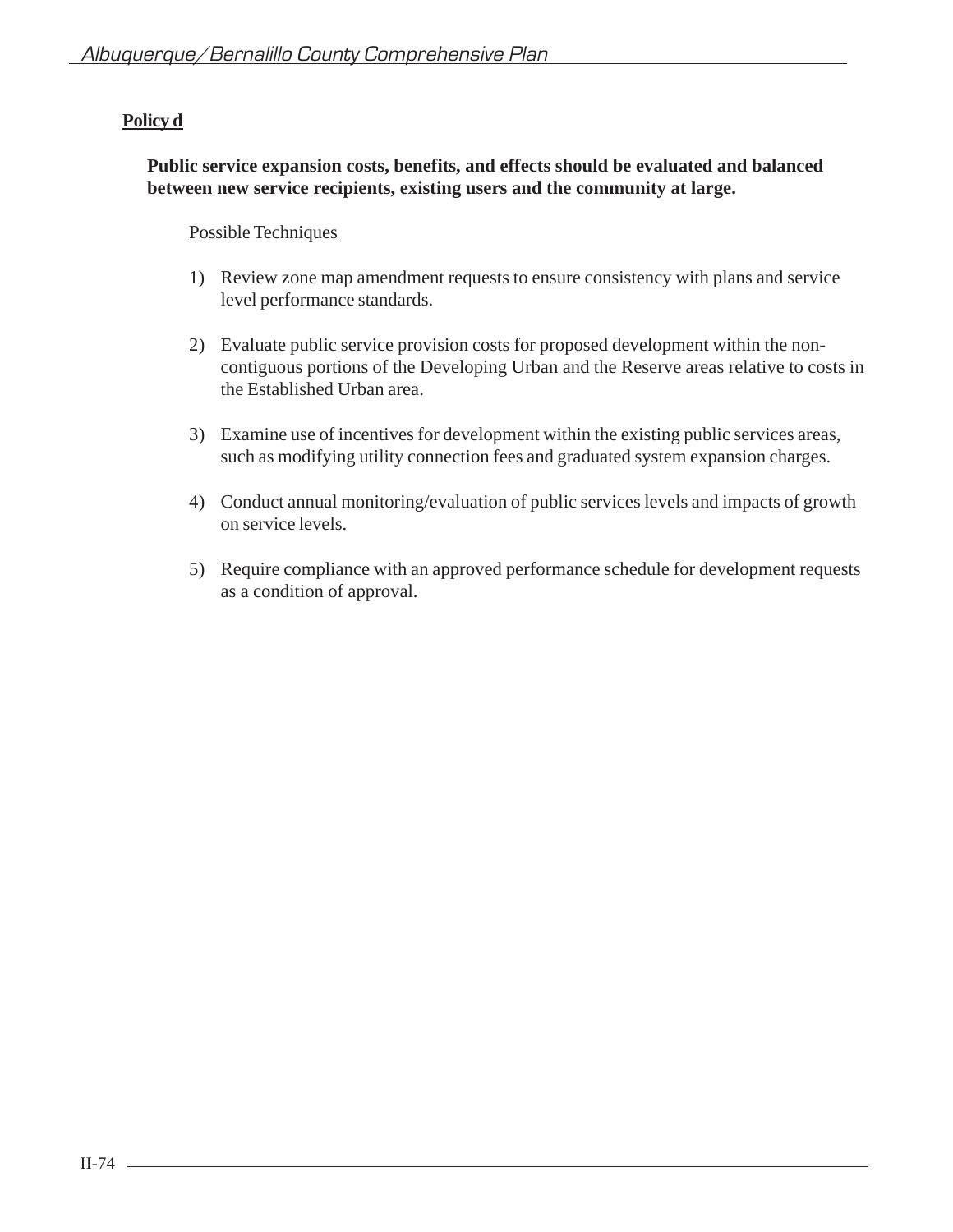# **2. WATER MANAGEMENT**

## **The Goal is efficient water management and use.**

# **Policy a**

**Measures shall be adopted to discourage wasteful water use, such as extensive landscapewater runoff to uncultivated areas.**

## Possible Techniques

- 1) Enforce landscaping and irrigation requirements of the City and County.
- 2) Design parks over 20 acres to include vegetation with low water requirements.
- 3) Study the costs, benefits, and impacts of adjusting water rates to encourage conservation.
- 4) Revise City and County development regulations to encourage or require recycling and conservation devices in new development.
- 5) Require water conservation devices in new construction.

## **Policy b**

# **Maximum absorption of precipitation shall be encouraged through retention of natural arroyos and other means of runoff conservation within the context of overall water resource management.**

- 1) Utilize on-site water detention and infiltration facilities in new development where feasible.
- 2) Certify compliance with detailed storm run off plans for new development.
- 3) Require regular maintenance and removal of sediment and debris from surface water retention and infiltration facilities.
- 4) Certify compliance with seeding, planting, and/or rip-rap drainage ordinance guidelines.
- 5) Ensure easements and rights-of-way follow drainage ordinance guidelines.
- 6) Minimize impervious cover in new development.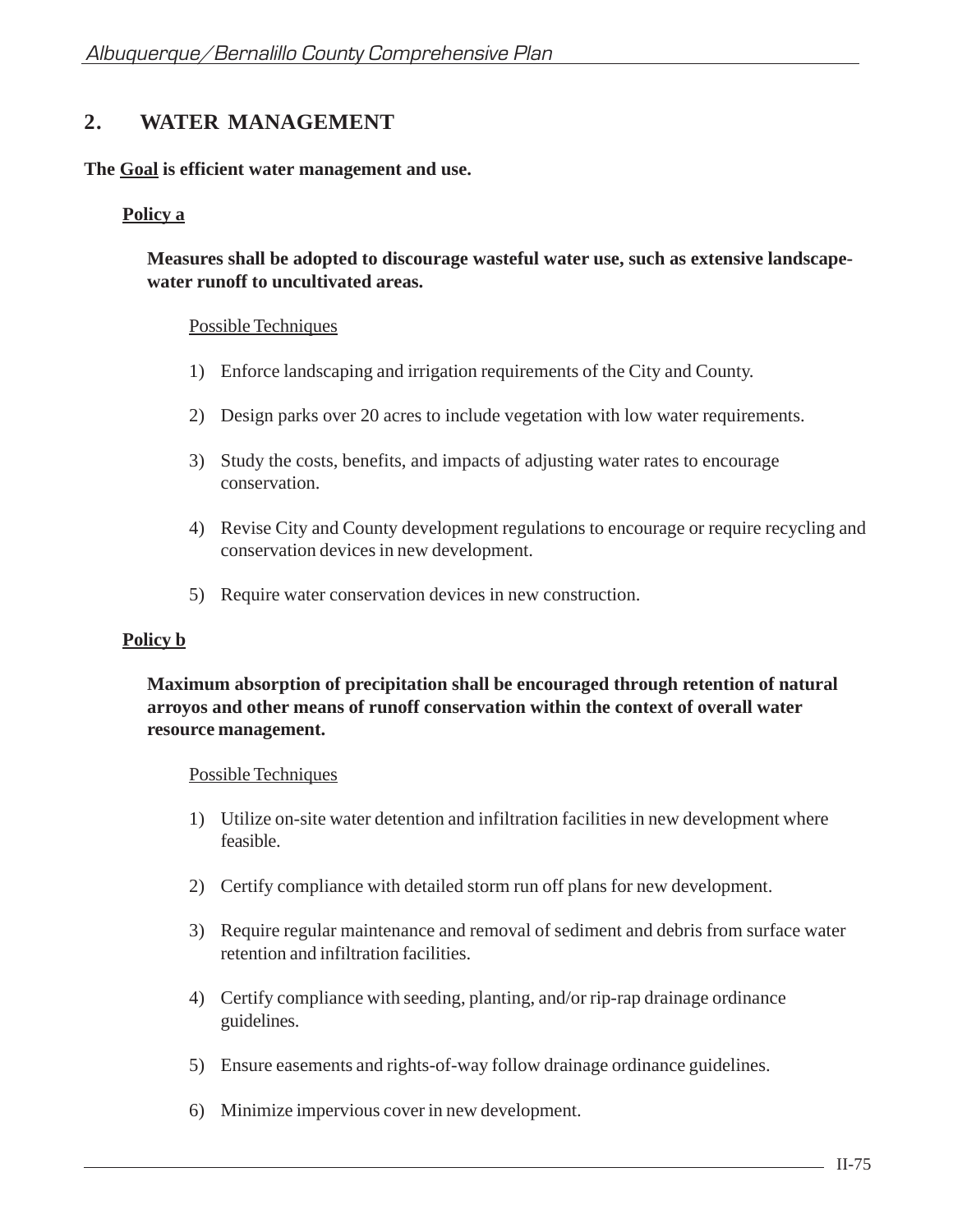## **Existing water rights shall be protected and new rights acquired if necessary to accommodate increasing population needs.**

- 1) Examine use of agreements to transfer vested water rights to the City when agriculture lands are retired to a different use.
- 2) Coordinate water management efforts within the state.
- 3) Oppose inter-basin transfers of water and water rights which reduce water availability to Bernalillo County.
- 4) Investigate City acquisition of water rights associated with annexed properties.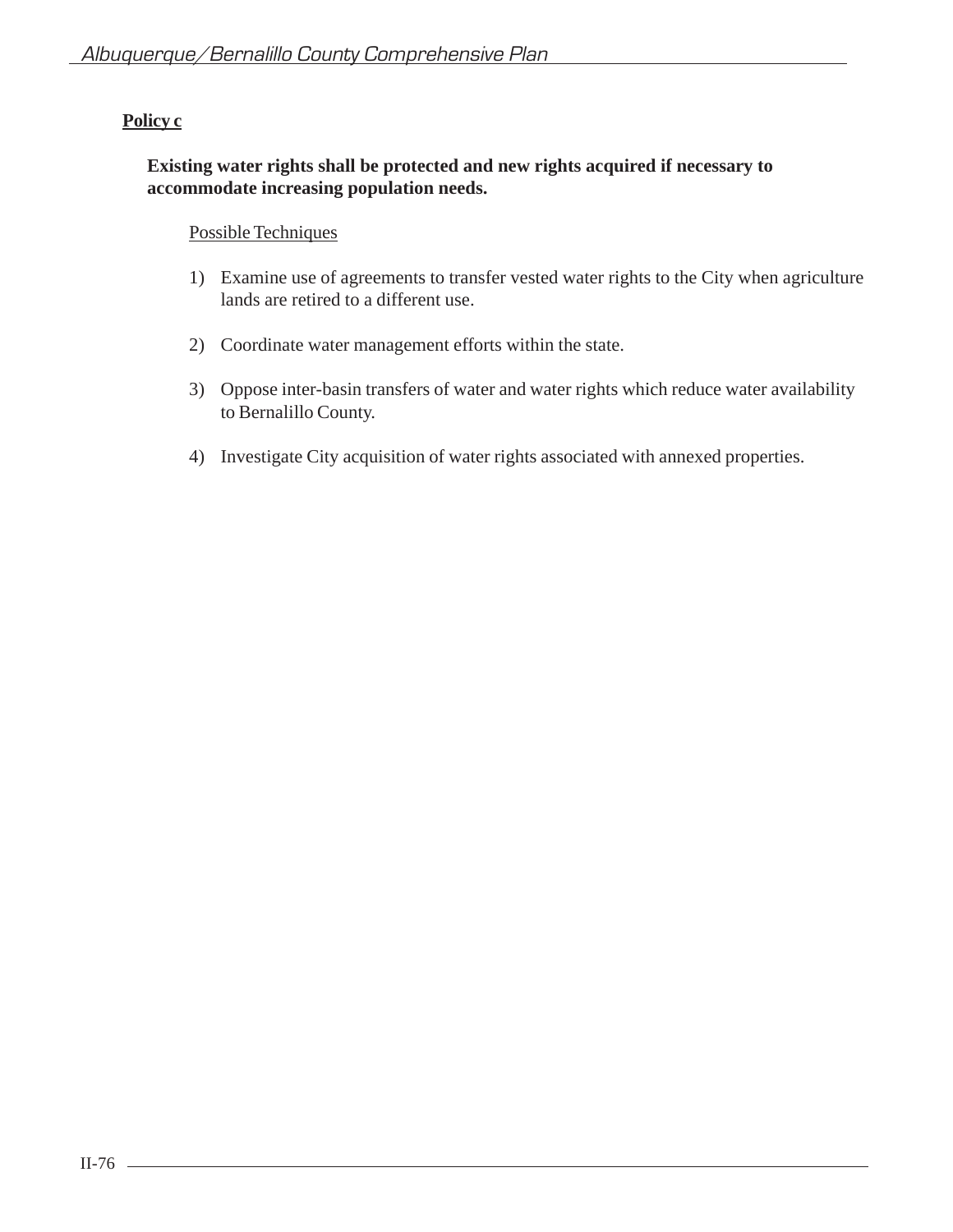# **3. ENERGY MANAGEMENT**

**The Goal is to maintain an adequate, economical supply of energy through energy management techniques and use of alternative and renewable energy sources.**

# **Policy a**

#### **Use of energy management techniques shall be encouraged.**

- 1) Increase public awareness about the importance of energy conservation and demonstrate cost-effective and efficient applications of energy management techniques in local government operations and buildings.
- 2) Offer financial or regulatory incentives to developers for meeting building energy performance standards in new construction.
- 3) Apply energy planning techniques and develop an annual energy budget report which would forecast local demand for, and supply of, conventional energy commodities, and which would recommend actions if supply and demand are not balanced. Coordinate with local utilities.
- 4) Encourage energy audits and energy disclosure reports or ratings for residential buildings at the time of sale.
- 5) Investigate financing sources for a low income family home weatherization program.
- 6) Advocate adoption of appliance efficiency standards.
- 7) Encourage lower winter and higher summer building temperatures and adopt lower maximum lighting levels for signs and stores.
- 8) Promote the use of variable electric rates that reflect periods of peak demand; encourage peak-limiting devices and scheduling of major energy-consuming equipment to coincide with off-peak periods.
- 9) Promote the use of single metering for apartments in an equitable manner.
- 10) Promote public awards programs for energy management efforts.
- 11) Certify compliance with the Life Cycle Cost Analysis Ordinance which applies to all municipal structures built which consume energy.
- 12) Convert street lights to the most efficient lighting method.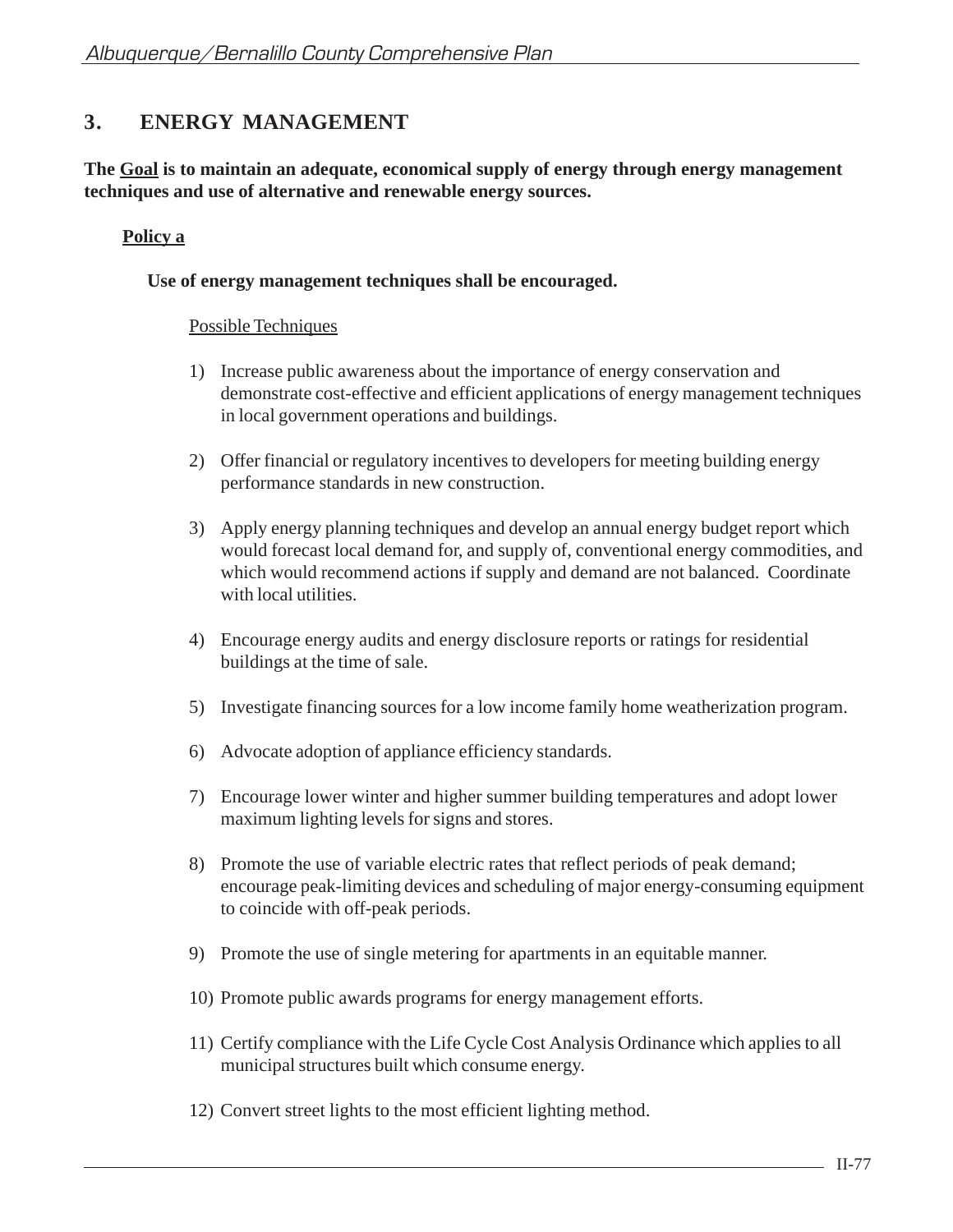# **Policy b**

## **Efficient and economic use of alternative and renewable energy sources such as solar, wind, solid and liquid waste, and geothermal supplies shall be encouraged.**

### Possible Techniques

- 1) Advocate a low-cost Federal, State or local program for the purchase of residential solar water heating equipment through bonds or other financial incentives.
- 2) Consider augmenting conventional energy sources for the municipal water system with alternative energy sources.
- 3) Consider development of a recovery plant to produce energy from municipal waste.
- 4) Advocate equitable utility "buy back" rates for small power producers.
- 5) Demonstrate use of alternative energy sources in local government projects and buildings.
- 6) Investigate use of "energy performance standards" which prescribe annual consumption levels of purchased energy but provide flexibility in meeting those standards.

## **Policy c**

## **Land use planning that will maximize potential for efficient use of alternative and renewable energy sources shall be undertaken.**

- 1) Certify compliance with the solar access provisions of the City Zoning Code and the City Subdivision Ordinance.
- 2) Consider adopting geothermal overlay zoning to encourage use of energy in known geothermal resource areas of the west mesa.
- 3) Encourage planned unit developments and clustered housing to enable replacement of individual systems with a single or coordinated community energy system.
- 4) Encourage housing design and orientation to enable each unit to take advantage of solar energy, wind shelter, and other microclimatic characteristics.
- 5) Encourage use of vegetation to maximize natural shading and cooling in summer and allow penetration of sun for solar heating in winter.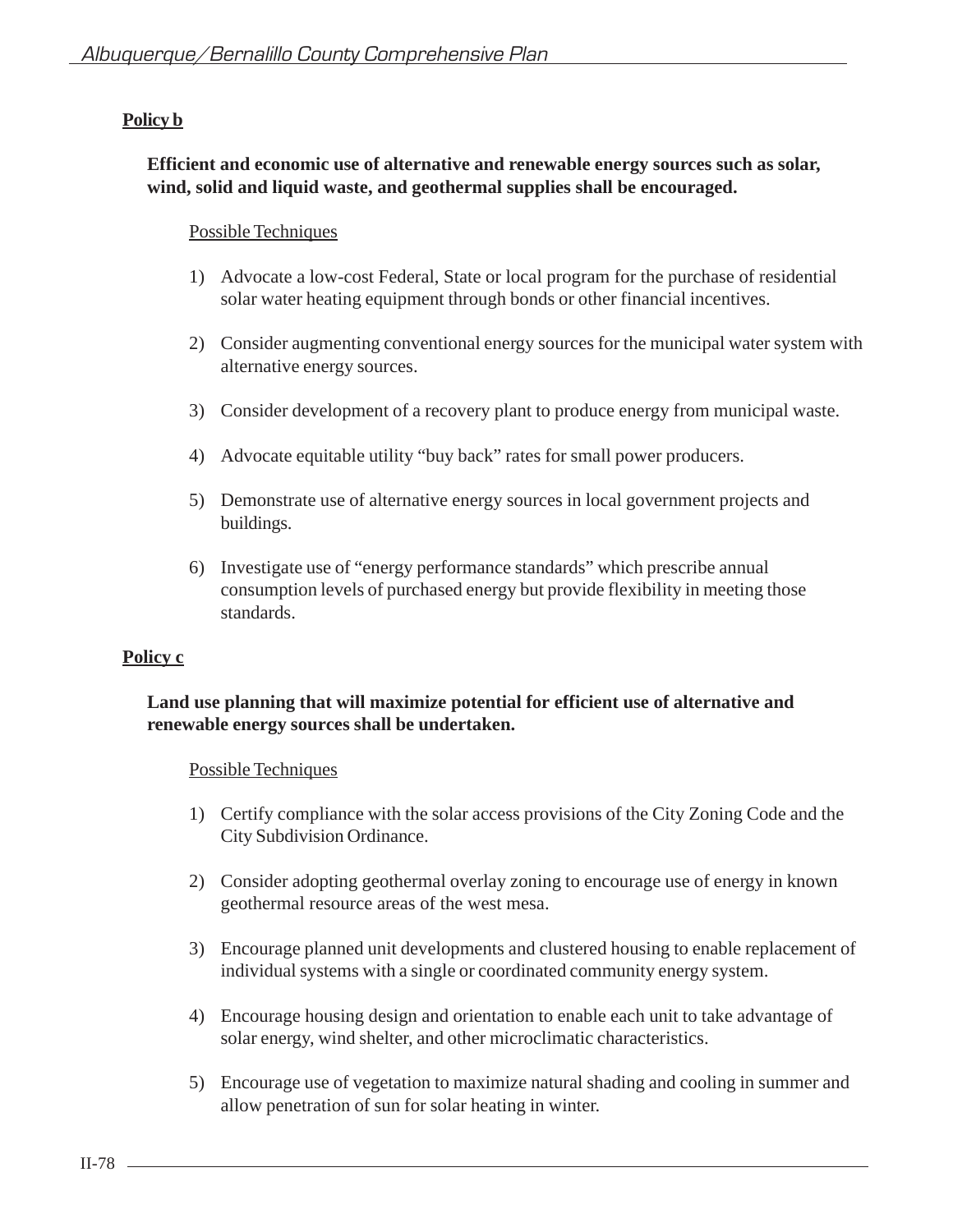# **Policy d**

**A transportation system that is more energy efficient shall be developed. In particular, promote:**

- **a variety of transportation modes including expansion of transit, paratransit, and railway systems; and**
- **fuel efficiency standards for automobiles.**

# Possible Techniques

- 1) Continue to support programs promoting ridesharing concepts such as carpooling, vanpooling, and other efficient transportation, by means such as exclusive lanes, preferential parking, park-and-ride lots, and auto-restricted zones.
- 2) Continue traffic engineering improvements for fuel conservation such as coordinated signals and flashing signal operation, where appropriate.
- 3) Advocate the continuation of Federal legislation setting automobile performance standards for fuel efficiency.
- 4) Continue to promote the development and expansion of mass transit, a bicycle network, and pedestrian improvements. Evaluate alternative transit service options to determine the most cost effective transit solution(s) for Bernalillo County.
- 5) Improve the functional location of employment and services.
- 6) Support use of alternative energy sources for transportation.

## **Policy e**

## **An emergency energy curtailment plan shall be developed through cooperation between governmental agencies and private utilities.**

- 1) Develop, with agencies and local energy suppliers, emergency contingency plans for energy shortfall episodes to assure essential energy supplies and quickly reduce energy consumption.
- 2) Consider forming an energy consumers coalition, comprised of major commercial and industrial users of conventional energy, to be served a local means for providing information on energy reduction techniques in times of emergency.
- 3) Update the City's administrative instruction on emergency fuel allocation planning.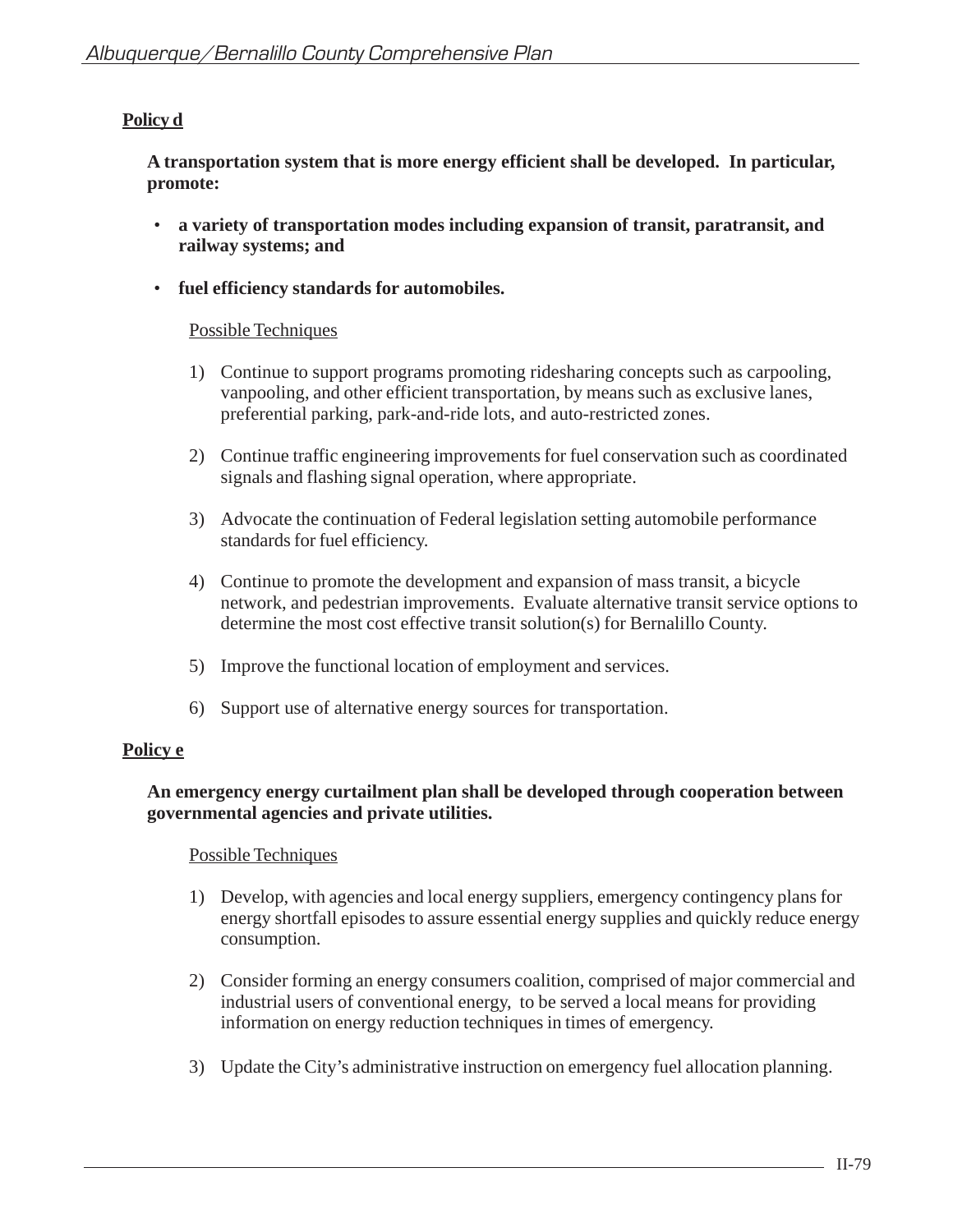# **4. TRANSPORTATION AND TRANSIT**

**The Goal is to develop corridors, both streets and adjacent land uses, that provide a balanced circulation system through efficient placement of employment and services, and encouragement of bicycling, walking, and use of transit/paratransit as alternatives to automobile travel, while providing sufficient roadway capacity to meet mobility and access needs.**

# **Policy a**

**The following Table presents ideal policy objectives for street design, transit service, and development form consistent with Transportation Corridors and Activity Centers as shown on the Comprehensive Plan's Activity Centers and Transportation Corridors map in the Activity Centers section. Each corridor will undergo further analysis that will identify design elements, appropriate uses, transportation service, and other details of implementation.**

# Possible Techniques

- 1) Provide adequate right-of-way and street capacity to meet mobility and access needs.
- 2) Balance the street system by encouraging bicycling, walking, and use of mass transit in and between the Activity Centers.
- 3) Provide high occupancy vehicle lanes on freeways and along heavily travelled arterial streets.

## Possible Techniques for Implementing Corridors

- 4) Review the Zoning and other Ordinances for revisions necessary to facilitate private land use development and redevelopment of mixed-use concentrations of housing and employment that supports transit and pedestrian activity.
- 5) Develop prototype plans and integrating mechanisms that illustrate details of ideal land use, site design, neighborhood interface, public right-of-way features, etc. for each type of corridor as defined by Comprehensive Plan policy.
- 6) Form an inter-agency team to devise ways of evaluating private land use intensity change corridor by corridor, which must occur for the City to rebuild arterial streets with Major Transit or Enhanced Transit characteristics.
- 7) In cooperation with the private sector, develop a balanced program of regulations and incentives designed to attract more jobs near housing concentrations, to target growth to corridors by priority, and to encourage and support Business Improvement Districts in those most committed to achieving the characteristics identified in the above corridors policies.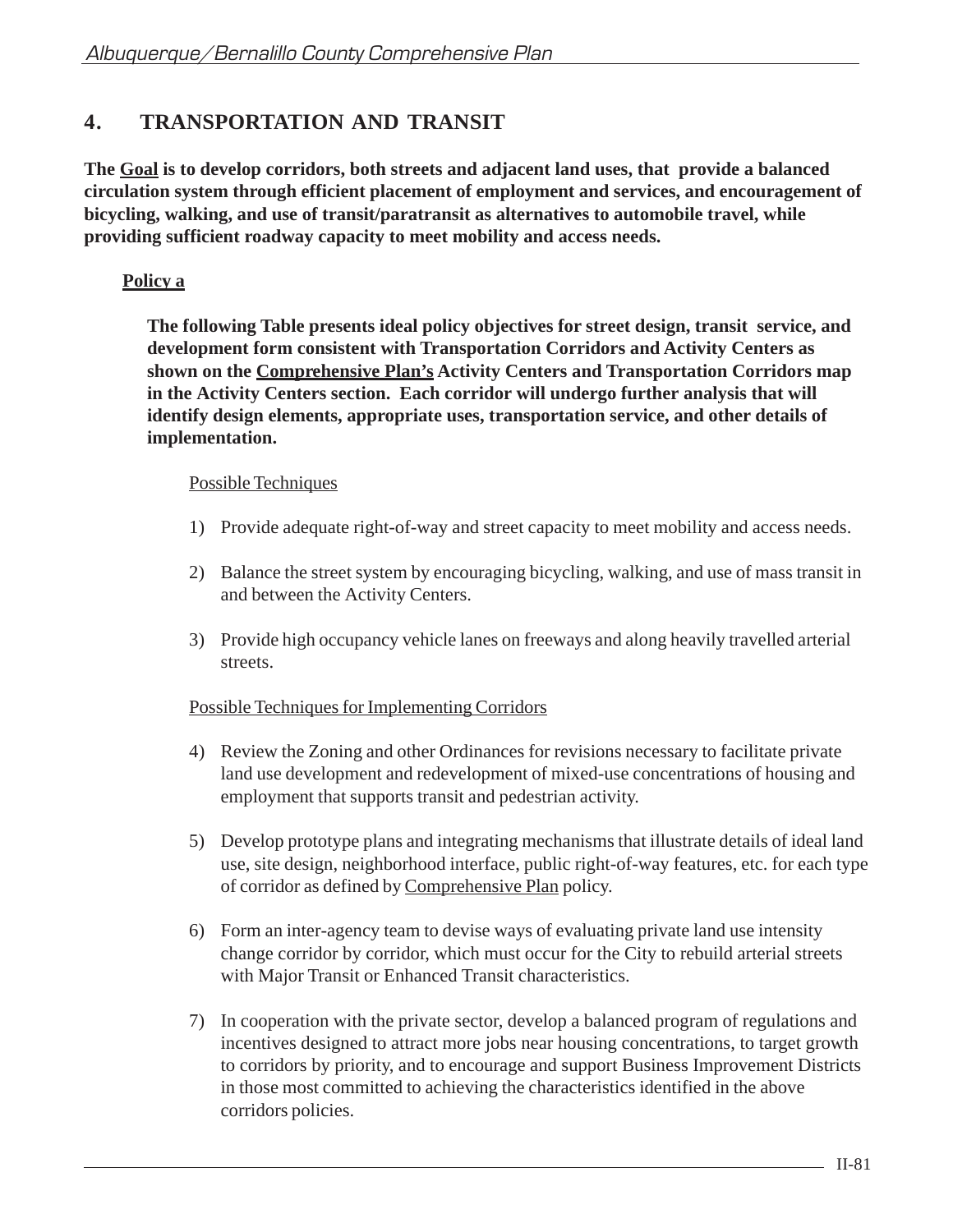| <b>Steet Design</b>                       |                                                                                                                       |                                                                                                                                                                                                                                                                                                                                                                                                                                  |                                                                                                                                                                                                                                                                                                                                                                                                                                                                                                                |                                                                                                                    |  |  |  |  |
|-------------------------------------------|-----------------------------------------------------------------------------------------------------------------------|----------------------------------------------------------------------------------------------------------------------------------------------------------------------------------------------------------------------------------------------------------------------------------------------------------------------------------------------------------------------------------------------------------------------------------|----------------------------------------------------------------------------------------------------------------------------------------------------------------------------------------------------------------------------------------------------------------------------------------------------------------------------------------------------------------------------------------------------------------------------------------------------------------------------------------------------------------|--------------------------------------------------------------------------------------------------------------------|--|--|--|--|
| <b>Policy Objective</b>                   | <b>Express</b>                                                                                                        | <b>Major Transit</b>                                                                                                                                                                                                                                                                                                                                                                                                             | <b>Enhanced Transit</b>                                                                                                                                                                                                                                                                                                                                                                                                                                                                                        | <b>Arterial</b>                                                                                                    |  |  |  |  |
| <b>Access Control</b>                     | limited access                                                                                                        | full access                                                                                                                                                                                                                                                                                                                                                                                                                      | some access control                                                                                                                                                                                                                                                                                                                                                                                                                                                                                            | some access control                                                                                                |  |  |  |  |
| Peak Hour/LOS/Auto                        | LOS D or better                                                                                                       | LOS D or better. The City may<br>permit a lower LOS at an<br>intersection by substituting transit<br>improvements for auto<br>improvements. A developer may be<br>allowed to substitute transit<br>improvements, employee travel<br>demand strategies, and mixed use<br>developments which lower overall<br>trip generation, in place of auto<br>based improvements in order to<br>mitigate traffic impacts of a<br>development. | LOS D or better. The City may<br>permit a lower LOS at an<br>intersection by substituting transit<br>improvements which facilitate transit<br>vehicles bypassing congestion at the<br>intersection for auto improvements.<br>A developer may be allowed to<br>substitute transit improvements,<br>employee travel demand strategies,<br>and mixed use developments which<br>lower overall trip generation, in place<br>of auto based improvements in order<br>to mitigate traffic impacts of a<br>development. | LOS D or better                                                                                                    |  |  |  |  |
| <b>Travel Speed</b>                       | 45-55 mph                                                                                                             | 30-35 mph                                                                                                                                                                                                                                                                                                                                                                                                                        | 35-45 mph                                                                                                                                                                                                                                                                                                                                                                                                                                                                                                      | 35-45 mph                                                                                                          |  |  |  |  |
| <b>Signalized</b><br><b>Intersections</b> | decel lanes; right<br>turn lanes                                                                                      | transit/emergency vehicle signal<br>preemption; selected lanes for transit;<br>selected right turn lanes                                                                                                                                                                                                                                                                                                                         | transit/emergency vehicle signal<br>preemption; selected lanes for transit;<br>some right turn lanes                                                                                                                                                                                                                                                                                                                                                                                                           | some decel<br>lanes;some right turn<br>lanes                                                                       |  |  |  |  |
| <b>Transit in Outside</b><br>Lane         | shared with auto                                                                                                      | dedication of lane concurrent with<br>transit level of service requirement                                                                                                                                                                                                                                                                                                                                                       | generally shared with auto, but with<br>exceptions to facilitate transit<br>movement through intersections                                                                                                                                                                                                                                                                                                                                                                                                     | shared with auto                                                                                                   |  |  |  |  |
| <b>On-Street Parking</b>                  | no                                                                                                                    | Permissible on case-by-case basis                                                                                                                                                                                                                                                                                                                                                                                                | Permissible on case-by-case basis                                                                                                                                                                                                                                                                                                                                                                                                                                                                              | Permissible on case-<br>by-case basis                                                                              |  |  |  |  |
| <b>Pedestrian Circulation</b>             | pedestrian<br>connections<br>required from<br>development to<br>transit stops and<br>between adjacent<br>developments | maximize pedestrian connections to<br>transit stops, between adjacent<br>developments, and across the street                                                                                                                                                                                                                                                                                                                     | maximize pedestrian connections to<br>transit stops and between adjacent<br>developments                                                                                                                                                                                                                                                                                                                                                                                                                       | pedestrian<br>connections required<br>from development to<br>transit stops and<br>between adjacent<br>developments |  |  |  |  |
| <b>Sidewalk</b>                           | trail or sidewalk,<br>minimum 6 feet<br>wide                                                                          | 12 foot wide sidewalk; as little as 6<br>feet where there are unalterable<br>constraints                                                                                                                                                                                                                                                                                                                                         | 6-8 foot wide sidewalk                                                                                                                                                                                                                                                                                                                                                                                                                                                                                         | 6 foot wide sidewalk                                                                                               |  |  |  |  |
| <b>Sidewalk Setback</b>                   | 8 feet minimum<br>unless right-of-<br>way constrained                                                                 | 4 feet minimum, may be reduced if<br>wider sidewalk is desirable or should<br>be increased with sufficient right-of-<br>way                                                                                                                                                                                                                                                                                                      | 4 feet minimum, may be reduced if<br>wider sidewalk is desirable or should<br>be increased with sufficient right-of-<br>way                                                                                                                                                                                                                                                                                                                                                                                    | 4 feet minimum,<br>should be increased<br>with sufficient right-<br>of-way                                         |  |  |  |  |
| <b>Bicycle Circulation</b>                | trail preferred;<br>bike lanes<br>possible                                                                            | alternate routing or bikes, if possible                                                                                                                                                                                                                                                                                                                                                                                          | based on bike plan                                                                                                                                                                                                                                                                                                                                                                                                                                                                                             | based on bike plan                                                                                                 |  |  |  |  |

#### Table 11 Policy a. CORRIDOR POLICIES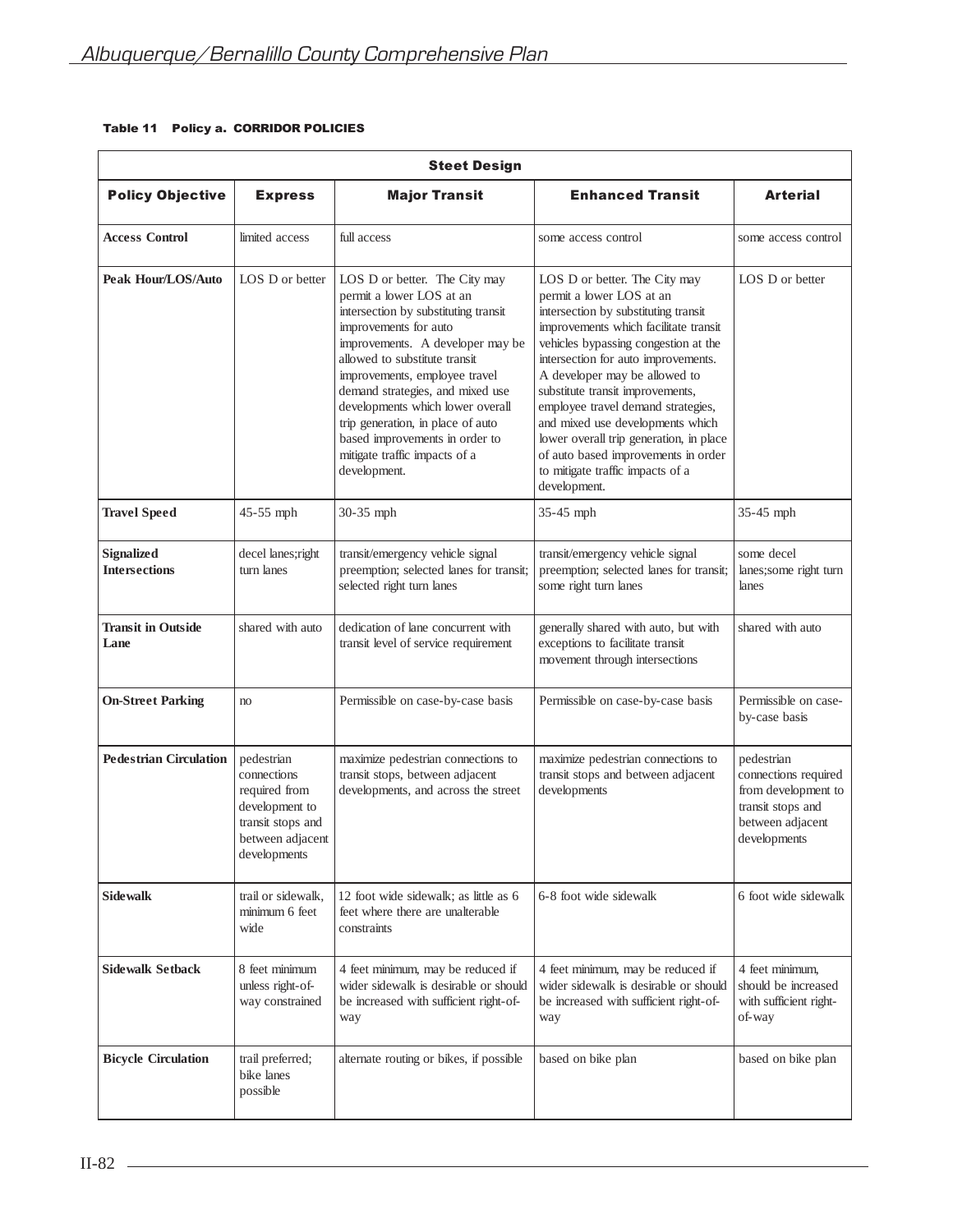| <b>Transit Service</b>                                                            |                                                                                          |                                                  |                                              |                                                    |  |  |  |
|-----------------------------------------------------------------------------------|------------------------------------------------------------------------------------------|--------------------------------------------------|----------------------------------------------|----------------------------------------------------|--|--|--|
| <b>Policy Objective</b>                                                           | <b>Express</b>                                                                           | <b>Major Transit</b>                             | <b>Enhanced Transit</b>                      | <b>Arterial</b>                                    |  |  |  |
| <b>Bus Service Type</b>                                                           | Express rush hour service                                                                | Local; some express                              | Some local; mostly express                   | Local; some express                                |  |  |  |
| <b>Frequencies:Peak</b><br>Hour                                                   | $20-30$ minutes                                                                          | 5-10 minutes                                     | 5-15 minutes local; 15-30<br>minutes express | $15-30$ minutes                                    |  |  |  |
| <b>Frequencies: Off Peak</b><br>Hour                                              | Express service                                                                          | 10 minutes maximum, except<br>late evening hours | 15-30 minutes local; $60$<br>minutes express | $20-45$ minutes                                    |  |  |  |
| <b>Target Service Hours</b>                                                       | Approximately 6 am to 9 pm                                                               | Approximately5 am to<br>midnight                 | Approximately5 am to<br>midnight             | Approximately6 am to 9 pm                          |  |  |  |
| Route & Service<br><b>Commitment</b>                                              | Long term capital<br>commitment                                                          | Long term capital<br>commitment                  | Long term capital<br>commitment              | Flexible                                           |  |  |  |
| <b>Stations/Stops</b><br>(Capital Commitment)                                     | Enhanced bus stops at<br>activity nodes; park-n-ride<br>with enhanced stops; bus<br>bays | Varies; amenity based on<br>adjacent uses        | Weather-protected bus stops                  | Weather-protected bus stops<br>at select locations |  |  |  |
| <b>High Capacity</b><br><b>Service</b><br>(community-wide high<br>capacity study) | Not anticipated                                                                          | Future service possible                          | Future service possible                      | Not anticipated                                    |  |  |  |

| <b>Development Form</b>                                                   |                                                                     |                                                                                         |                                                                                         |                                                                        |  |  |  |
|---------------------------------------------------------------------------|---------------------------------------------------------------------|-----------------------------------------------------------------------------------------|-----------------------------------------------------------------------------------------|------------------------------------------------------------------------|--|--|--|
| <b>Policy Objective</b>                                                   | <b>Express</b>                                                      | <b>Major Transit</b>                                                                    | <b>Enhanced Transit</b>                                                                 | <b>Arterial</b>                                                        |  |  |  |
| <b>Building Access from</b><br><b>Street</b>                              | Flexible                                                            | Provide major entrance from<br>street                                                   | Provide an entrance from<br>street                                                      | Flexible                                                               |  |  |  |
| <b>Building Setback</b>                                                   | Based on zoning ordinance                                           | Minimum setback: setback<br>to provide landscaping or<br>pedestrian activity areas only | Minimum setback: setback<br>to provide landscaping or<br>pedestrian activity areas only | Based on zoning ordinance                                              |  |  |  |
| <b>Parking Location</b>                                                   | Flexible                                                            | Separated from the street by<br>the building                                            | Separated from the street by<br>the building or to the side of<br>the building          | Flexible                                                               |  |  |  |
| <b>Parking Reductions</b>                                                 | 10% allowed if transit stop<br>available; shared parking<br>allowed | 10% mandatory and up to<br>25% encouraged; shared<br>parking encouraged                 | 10-20% encouraged; shared<br>parking encouraged                                         | 10% encouraged if transit<br>stop available; shared<br>parking allowed |  |  |  |
| <b>Employment Density</b><br><b>Targets for New</b><br><b>Development</b> | Flexible                                                            | Floor area ratio of $1.0 - 2.0$                                                         | Floor area ratio of $0.5-1.5$                                                           | Flexible                                                               |  |  |  |
| <b>Housing Density</b><br><b>Targets for New</b><br>Development           | $5-12$ du/acres (net)                                               | 10-35 $du/acre$ (net)                                                                   | $7-30$ du/acre (net)                                                                    | $5-20$ du/acre (net)                                                   |  |  |  |
| <b>Modal Hierarchy</b>                                                    | Autos<br><b>Transit</b><br><b>Bikes</b><br>Pedestrians              | <b>Transit</b><br>Pedestrians<br>Autos<br><b>Bikes</b>                                  | Transit & Autos<br>Pedestrians<br><b>Bikes</b>                                          | Various accommodations of<br>modal needs                               |  |  |  |

NOTE: Not all the above objectives will be implemented throughout the system due to such constraints as right-of-way width, costs of *acquisition etc.*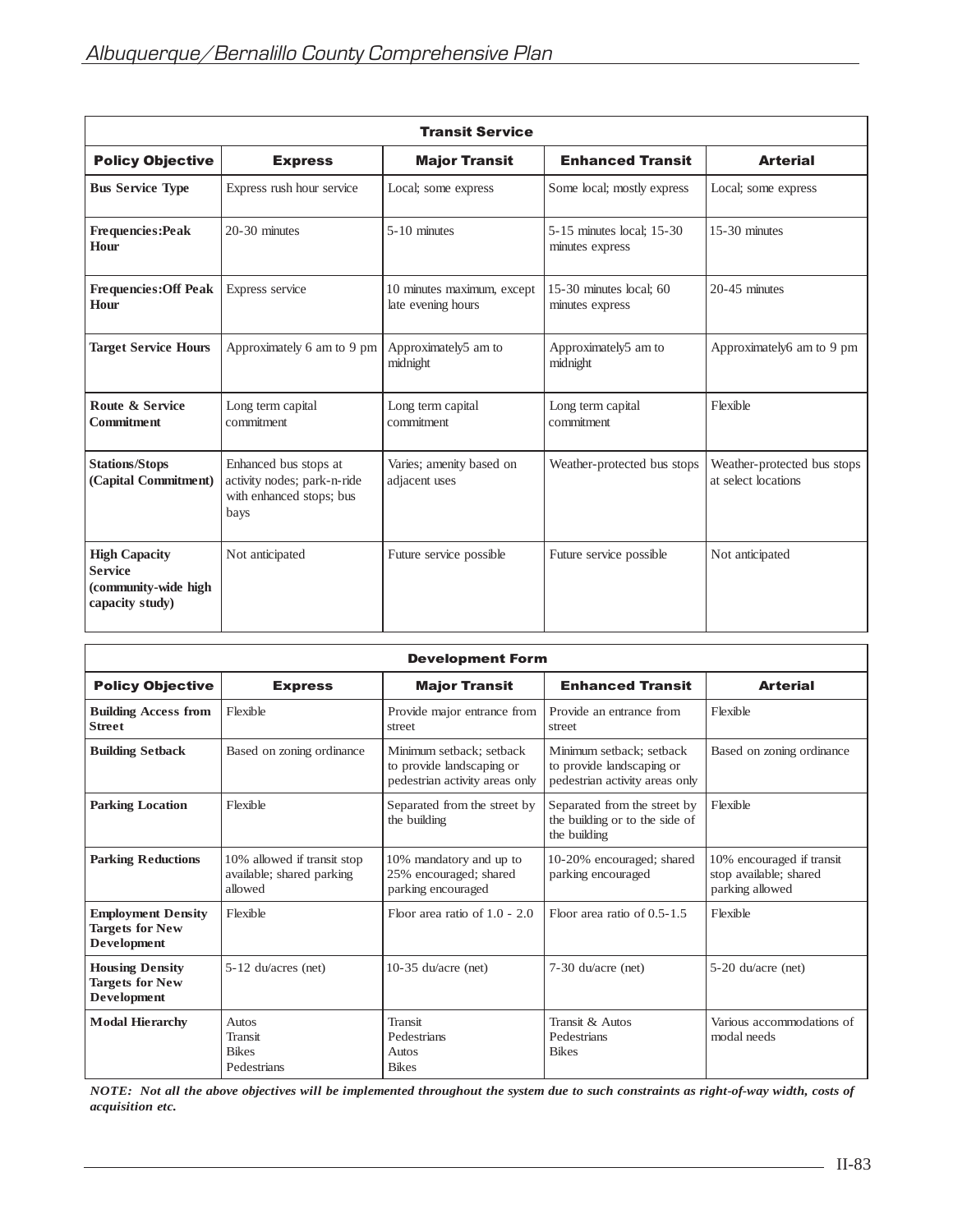- 8) Review all development standards and ordinances and identify obstacles to achieving the pedestrian and transit orientation necessary in transit corridors; develop modifications which facilitate walking and transit use in areas of suitable land use.
- 9) Identify all funding mechanisms e.g. Capital Improvement Programs, Metropolitan Transportation Program, Metropolitan Redevelopment Area funds, a development impact fee system — and their potential as implementation tools and incentives for development of corridors, by priority.

# **Policy b**

**The City will structure capital expenditures and land use regulations in support of creating additional housing and jobs within Major Transit and Enhanced Transit Corridors, and will promote ongoing public/private cooperation necessary to create private market conditions that support intensified development of jobs and housing in these corridors.**

# **Policy c**

**In order to add to transit ridership, and where it will not destabilize adjacent neighborhoods, additional dwelling units are encouraged close to Major Transit and Enhanced Transit streets.**

# **Policy d**

**The frequency of driveways along principal and minor arterial streets will be reduced when possible, toward a spacing frequency of one or two drives per 300 feet of frontage on principal arterials, and one or two drives per 200 feet on minor arterials.**

# **Policy e**

**The architecture of bridge structures, landscaping, planting and public art shall be incorporated into interstate highway engineering designs in cooperation with the State of New Mexico.**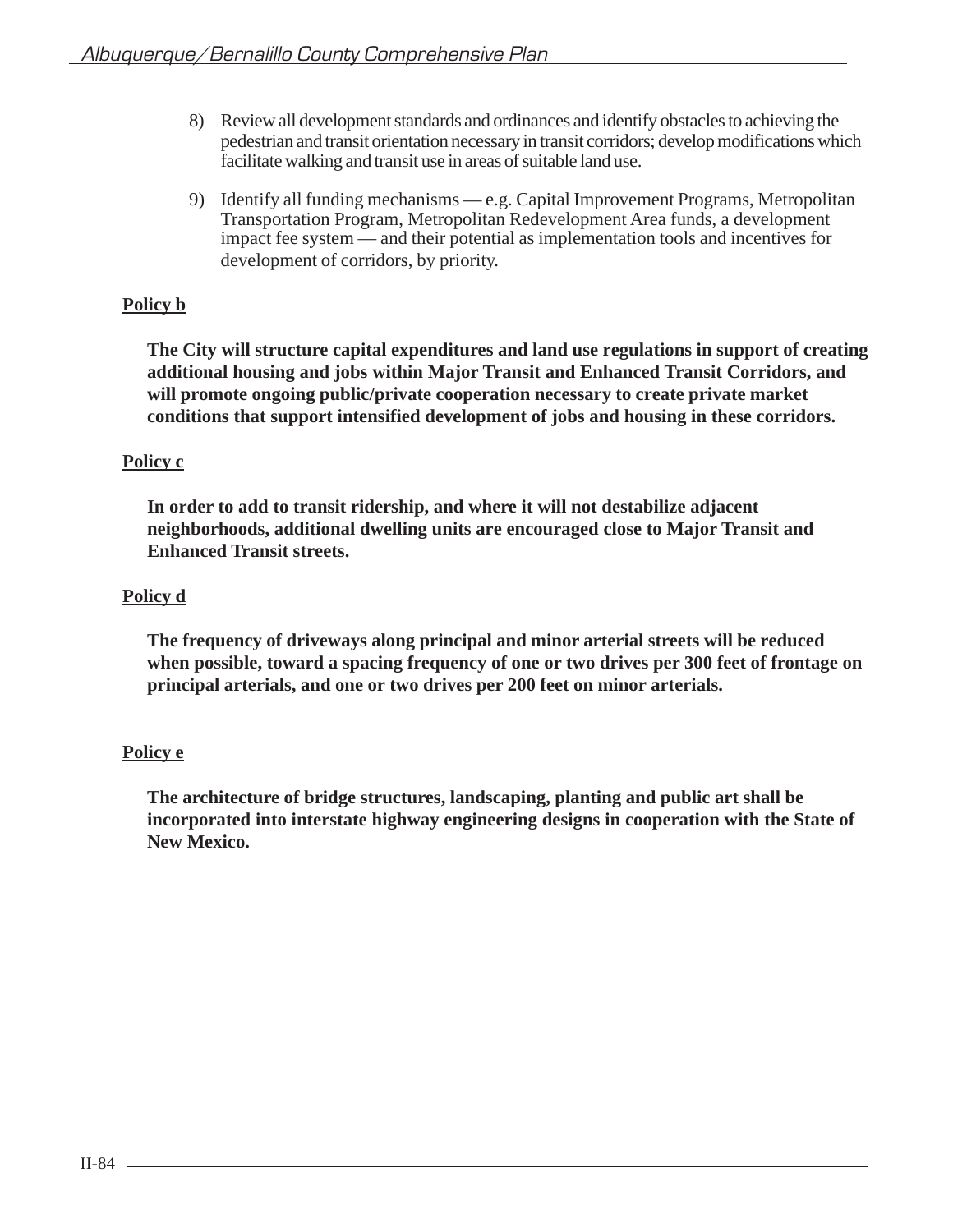# **Policy f**

**Transit planning and implementation shall be coordinated among agencies and area jurisdictions, including identification of high capacity corridors for high occupancy vehicles.**

- 1) Monitoring and update the Transit Development Program at regular intervals.
- 2) Promote public support of additional taxing sources to be used for public transit.
- 3) Continue to examine the application of various multi-modal transportation technologies.
- 4) Maintain transit public awareness program.
- 6) Solicit cooperation from businesses to support employee use of alternative modes.
- 7) Establish the following land use standards to promote transit use in potential high capacity transit corridors:
	- Reserve land for park and ride lots, transit centers, and transit lanes as necessary upon subdivision or site development plan approval;
	- Encourage high density development in Activity Centers and in other high employment areas;
	- Minimize requirements for commercial and office use off-street parking where effective transportation alternatives exist or can be implemented;
	- Revise the City Subdivision Ordinance to provide for dedication of land for park and ride lots and transit (transfer) centers.
- 8) Coordinate efforts by the City and County to promote alternative modes.
- 9) Coordinate transit and paratransit services from outlying communities.
- 10) Implement City and County ridesharing programs as models for businesses.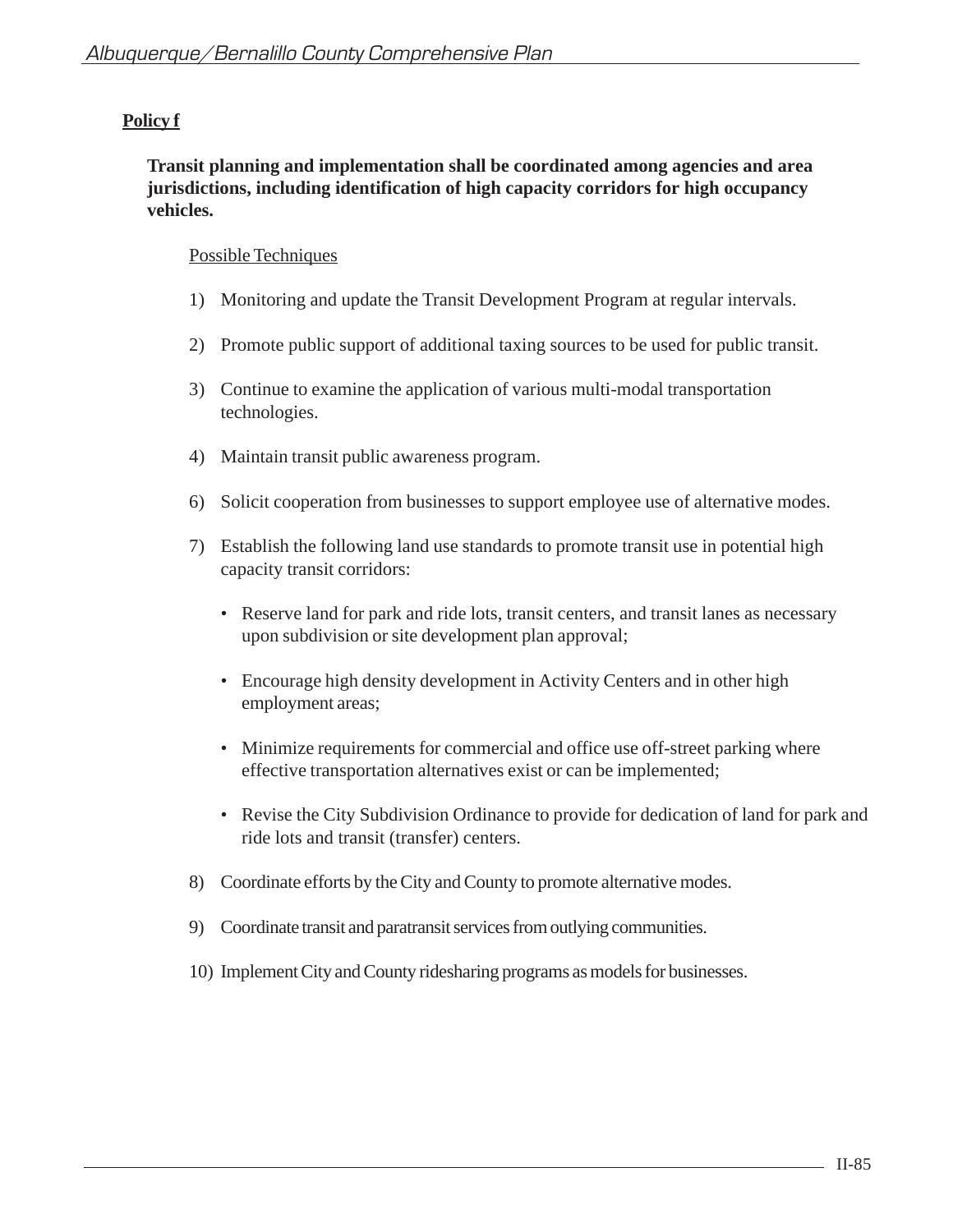# **Policy g**

## **Pedestrian opportunities shall be promoted and integrated into development to create safe and pleasant non-motorized travel conditions.**

- 1) Develop a pedestrian improvement plan to include, but not limited to, the identification of candidate auto-free and auto-restricted areas in appropriate parts of Major Activity Centers (Downtown, possibly Uptown) and Community Activity Centers (Old Town, University neighborhoods).
- 2) Conduct pedestrian studies in areas of heavy pedestrian activity to identify improvements needed for safety, efficiency, capacity, and amenity.
- 3) Construct pedestrian improvements identified in the pedestrian plan. Finance through assessment districts, Tax Increment Financing, and Community Development Block Grants.
- 4) Achieve by subdivision review and by acquisition of rights-of-way.
- 5) Certify compliance with the setback provision of the Sidewalk Ordinance in subdivisions with traditional design orientation.
- 6) Coordinate with City/County Public Works and Parks and Recreation planning.
- 7) Establish fringe parking around pedestrian-oriented areas.
- 8) Encourage home delivery service.
- 9) Improve design provisions and other requirements for barrier-free construction design for the elderly and handicapped.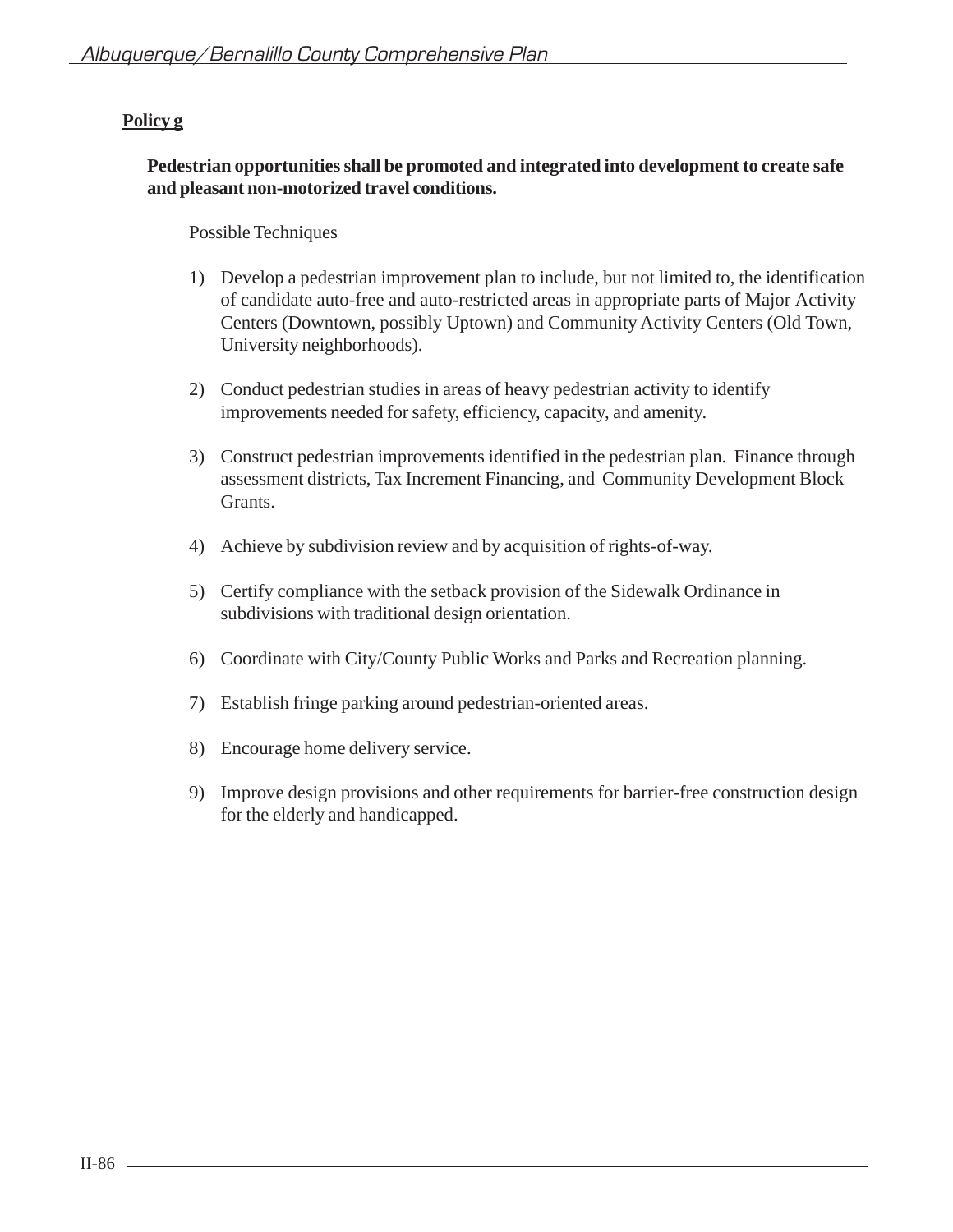# **Policy h**

## **A metropolitan area-wide recreational and commuter bicycle and trail network which emphasizes connections among Activity Centers shall be constructed and promoted.**

## Possible Techniques

- 1) Implement Bikeway Network with Bikeway Advisory Committee and the annual Transportation Improvement Program
- 2) Coordinate bikeway construction and street improvements; finance through Capital Implementation Program, Federal funding and other available resources.
- 3) Require new subdivision and planned unit developments to dedicate rights-of-way for bikeways, separate from streets where appropriate.
- 4) Require commercial and service centers to make provisions for bicycle access and parking and encourage businesses to support employee use of the bicycle network.
- 5) Incorporate bikeways into the arroyo trail system.
- 6) Provide separation for bikeways and pedestrianways where feasible.
- 7) Provide permanent bike lanes on any new river crossings.
- 8) Assess the feasibility and possible location of an equestrian trail system with an analysis of adjacent land use that will accommodate the boarding of horses.
- 9) Form a City/County trails task force to advise with trail network planning.

# **Policy i**

## **Street and highway projects shall include paralleling paths and safe crossings for bicycles, pedestrians, and equestrians where appropriate.**

- 1) Coordinate policy with the Annual Transportation Improvement Program and the Long Range Roadway System Plan, through the urban transportation planning process.
- 2) Certify project consistency with trail plans.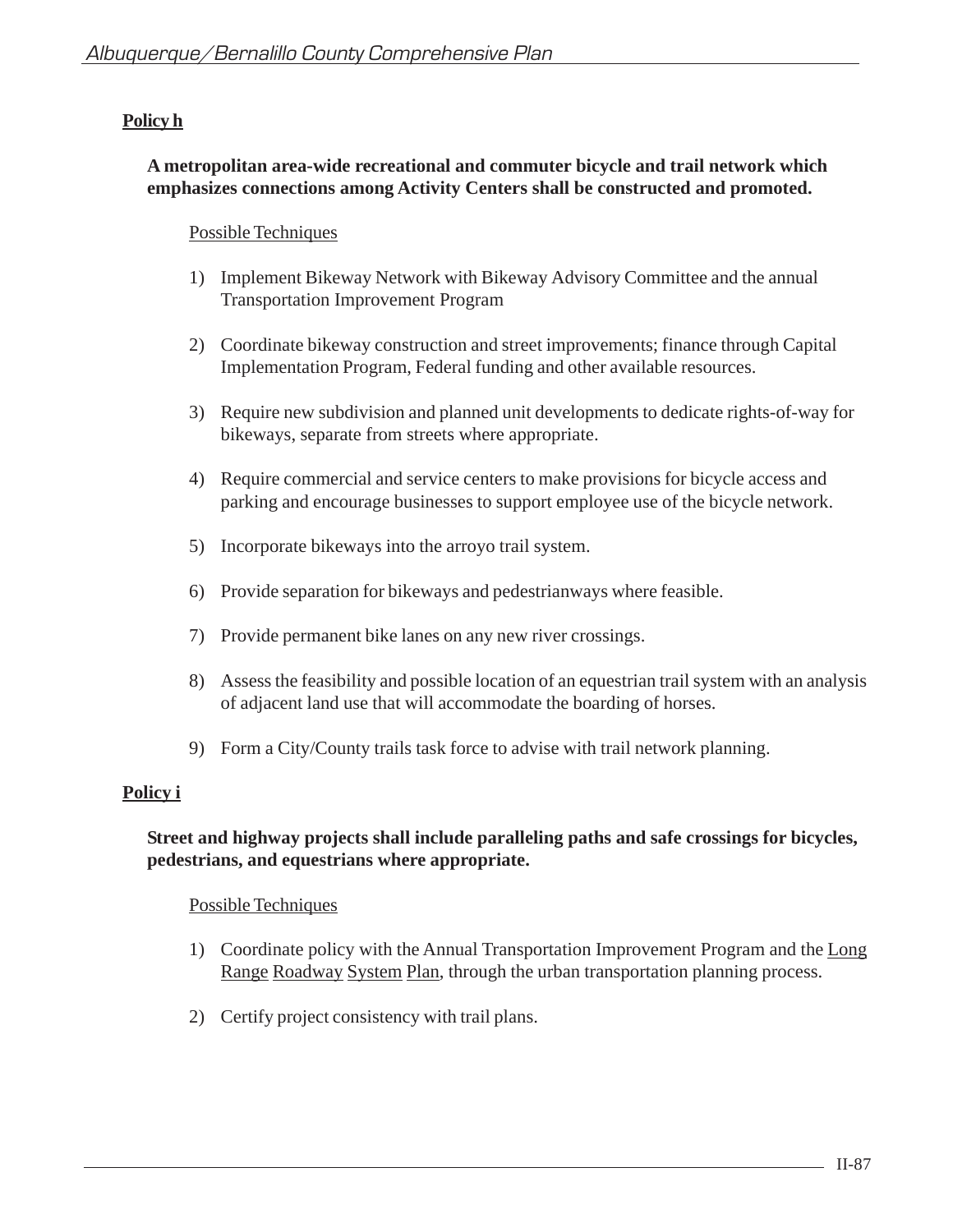# **Policy j**

### **For each mode, potential transportation/emergency response hazards such as grade crossings, obsolete street geometry, and inadequate street lighting shall be minimized.**

#### Possible Techniques

- 1) Plan the street system to provide emergency vehicles with direct routes to all parts of the city.
- 2) Plan bicycle and pedestrian paths for accessible law enforcement and for surveillance by area residents.
- 3) Continue emergency response training for hazardous waste transportation accidents.
- 4) Identify and map those streets serving as primary routes for emergency vehicles.
- 5) Design major streets as all-weather facilities, functional during 100-year flood events.

### **Policy k**

## **In currently developed areas, efficiency of existing arterial streets shall be increased in preference to addition of new freeways.**

- 1) Improve signalization, median control; consolidate and/or limit access, improve pavement quality, intersection capacity, striping, and channelization of existing arterials and other Transportation System Management (TSM) programs determined effective.
- 2) Coordinate policy with the Transportation Improvement Program and the Long Range Roadway System Plan through the Urban Transportation Planning Process.
- 3) Include Plan goals and policies in street location and improvement studies.
- 4) Maximize potential of all forms of ridesharing (buses, carpools, vanpools, etc.) by providing priority treatment (park and ride lots, special lanes and/or freeway ramps, and priority signalization) and other effective transportation system management actions.
- 5) Apply regional travel demand forecasting techniques in developing a generalized understanding of the benefit/cost values of implementing or expanding ridesharing and other TSM programs.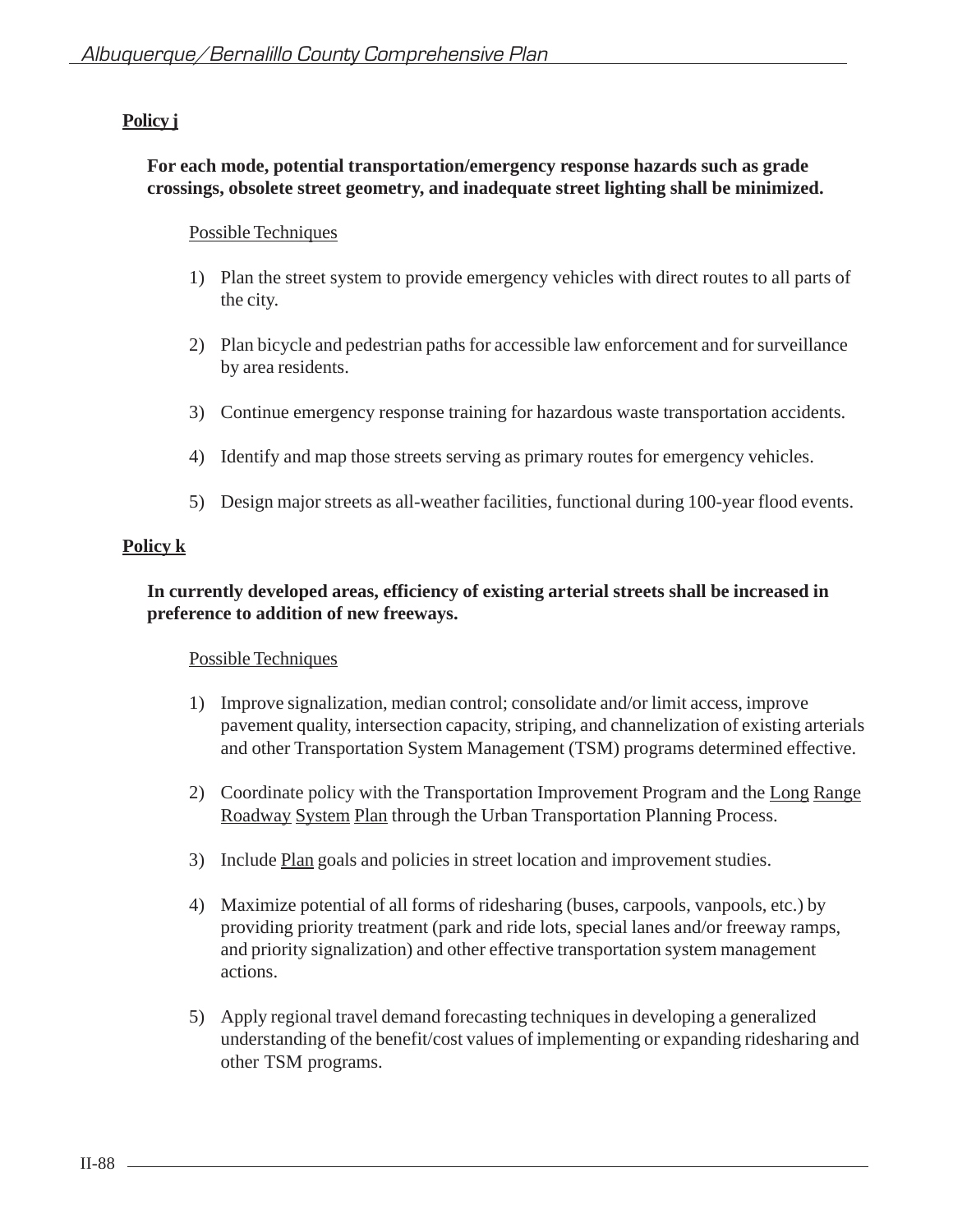# **Policy l**

## **In the newly developing areas, a portion of the street system should focus on arterial roads upon which vehicles encounter few stops.**

## Possible Techniques

- 1) Coordinate policy with the Transportation Improvement Program and the Long Range Roadway System Plan through the urban transportation planning process.
- 2) Involve all pertinent agencies in roadway location studies to specify routes and design.
- 3) Limit access along arterials where appropriate, consider landscaping, buffering and limiting the speed and type of vehicles allowed.

## **Policy m**

**In rural areas, an all-weather circulation system allowing year-round access to existing and planned development shall be established, with construction standards based on a hierarchy of use. Roads should fit the topography of the area traversed as well as the scale of travel needs.**

#### Possible Techniques

- 1) Use Federal road classification system for Rural Areas.
- 2) Discourage widening of rural roads carrying primarily local traffic.
- 3) Investigate alternate width and shoulder requirements for rural roads.

### **Policy n**

### **Important environmental and cultural resources should continue to be considered in roadway planning, design, and construction to minimize harmful effects and engineering costs of facilities.**

### Possible Techniques

1) Conduct an environmental analysis and prepare environmental documentation including appropriate mitigation techniques for each major transportation project. These techniques may include public acquisition of additional land.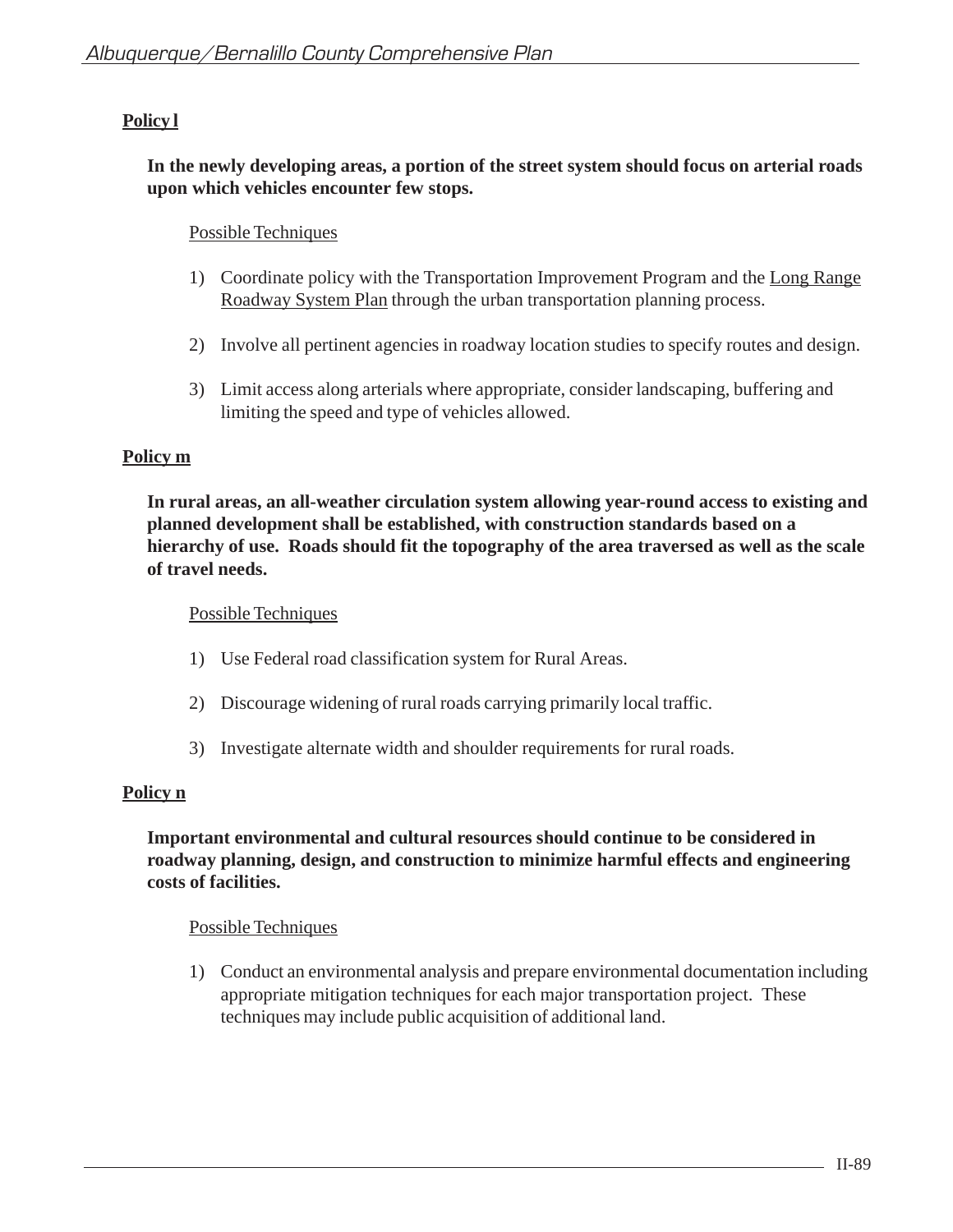## **Policy o**

#### **Peak hour demands on the circulation system should be decreased.**

#### Possible Techniques

- 1) Develop and implement an areawide transportation demand management program.
- 2) Encourage private business to provide incentives to alternatives to private automobile commuting.
- 3) Promote carpooling, vanpooling, and other transportation alternatives.
- 4) Promote staggered work time and compressed work week in government and private business.
- 5) Improve public transit service, (including express bus commuter service) to major employment centers, to improve effectiveness in terms of travel time and convenience.
- 6) Improve the transit system to facilitate connections among such travel modes as train, inter-city bus, Activity Center circulators, and other paratransit (e.g. van pools).
- 7) Locate higher density development to balance bi-directional peak hours traffic flows on major streets.

### **Policy p**

## **Efficient, safe access and transfer capability shall be provided between all modes of transportation.**

- 1) Provide efficient accessibility to multi-modal transfer terminals (e.g. Albuquerque International Airport, University of New Mexico) via interstate and arterial highway system connections with inter-city and intra-city buses, taxis future rail transit and other services.
- 2) Initiate a bus-bike system which transports bicyclists and bicycles.
- 3) Provide bicycle parking facilities such as high security racks or lockers at Activity Centers, selected bus stops or in park-and-ride locations.
- 4) Provide park-and-ride facilities in areas of heavy travel demand.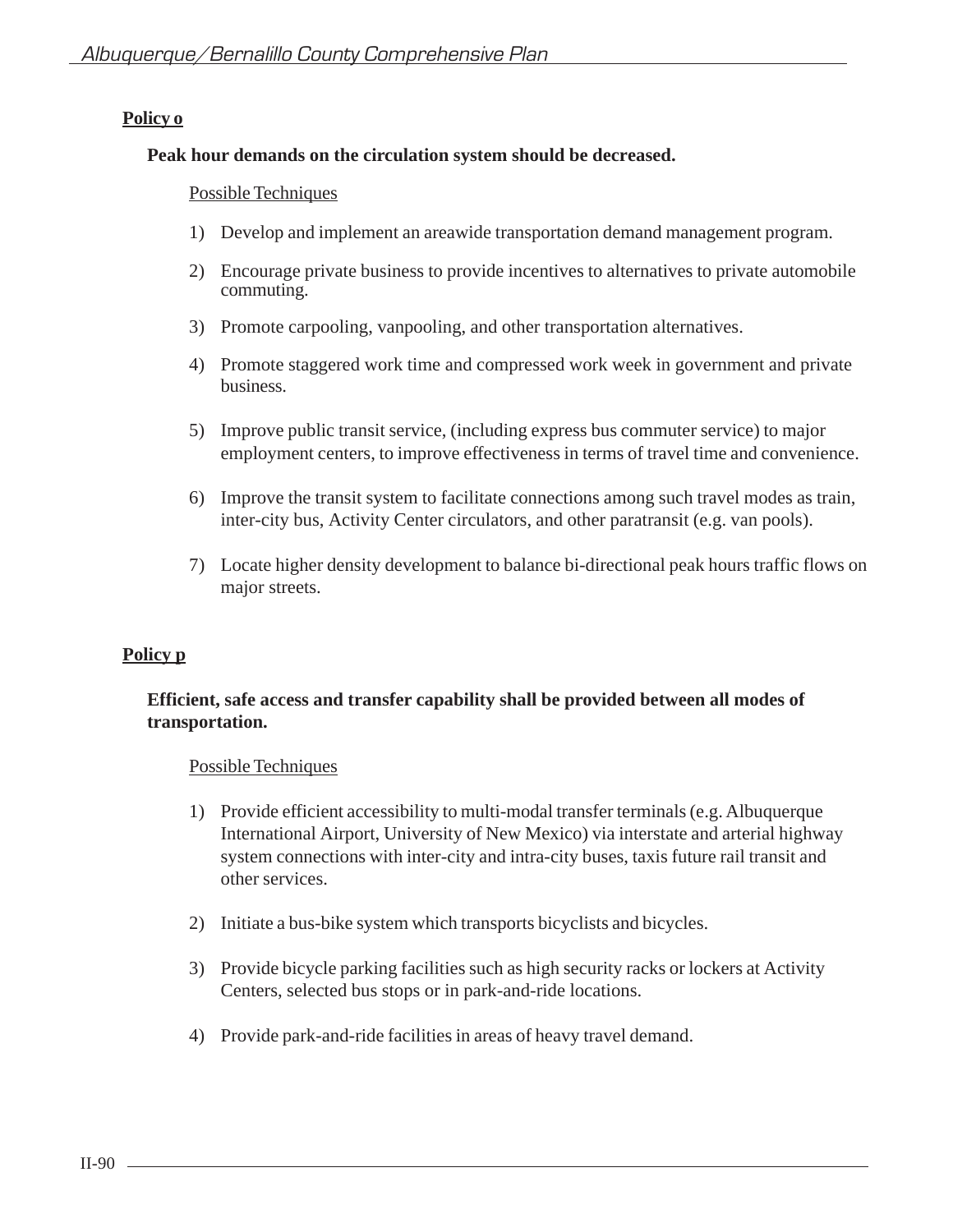- 5) Apply regional travel demand forecasting techniques to assess the effectiveness of inducing greater use of existing transportation system capacity through multi-modal usage.
- 6) Establish mode share objectives; monitor mode effectiveness.
- 7) Develop service performance standards for evaluating the need, type and location of connecting transfer facilities.
- 8) Identify multi-modal needs and opportunities for passengers and freight transportation, and design transportation facilities for multi-modal access.
- 9) Continue development of the transit system to facilitate connections among such travel modes as train, inter-city bus, taxis, and para-transit (e.g. van pools).
- 10) Develop a multi-modal transportation center Downtown.

### **Policy q**

# **Transportation investments should emphasize overall mobility needs and choice among modes in the regional and intra-city movement of people and goals.**

- 1) Provide adequate street capacity and right-of-way to meet mobility and access needs.
- 2) Improve the effectiveness of the existing street system by encouraging bicycling, walking, and use of mass transit in and between the Activity Centers.
- 3) Consider providing high occupancy vehicle lanes on the Interstate Highways.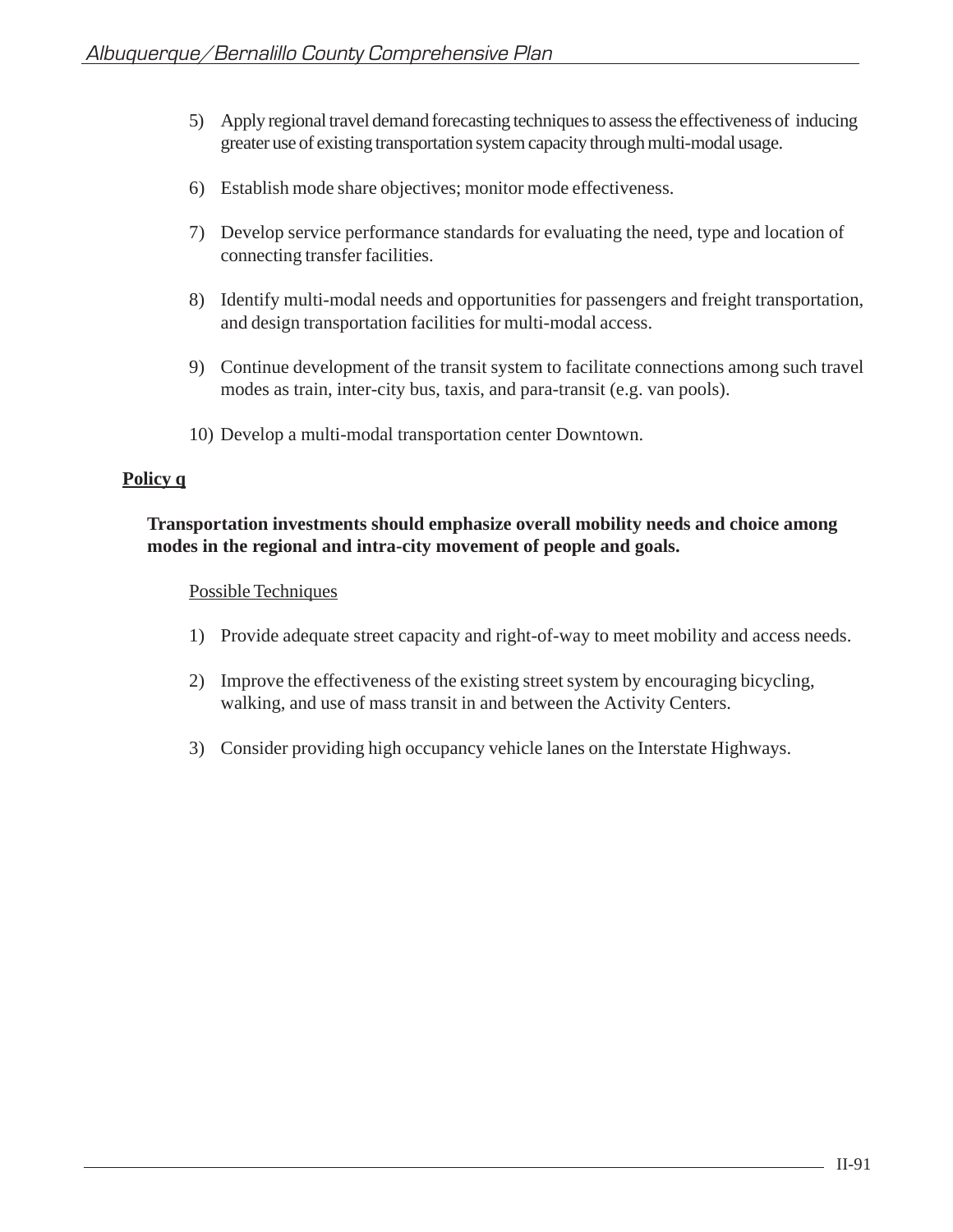# **5. HOUSING**

**The Goal is to increase the supply of affordable housing; conserve and improve the quality of housing; amellorate the problems of homelessness, overcrowding, and displacement of low income residents; and assure against discrimination in the provision of housing.**

# **Policy a**

## **The supply of affordable housing, shall be preserved and increased and the opportunity to obtain standard housing for a reasonable proportion of income assured.**

- 1) Assess the City's housing inventory to determine the amount and distribution of rental and owner-occupied units affordable to lower income groups, including the homeless; update the study every three years.
- 2) Form a working group composed of representatives from public and private sectors and staffed by the City Department of Family and Community Services to evaluate affordability of housing to all income groups.
- 3) Institute strategies to minimize the displacement of low income people from affordable housing.
- 4) Secure public and private resources, and create a range of incentives to encourage production and wide distribution of all types of affordable housing.
- 5) Investigate innovative financing methods to maintain an adequate supply of low and moderate income housing.
- 6) Monitor the percentage of housing developed with public resources in each census tract and construct assisted housing in those tracts with low percentages (less than 15%).
- 7) Periodically review of the effects of development controls on housing costs.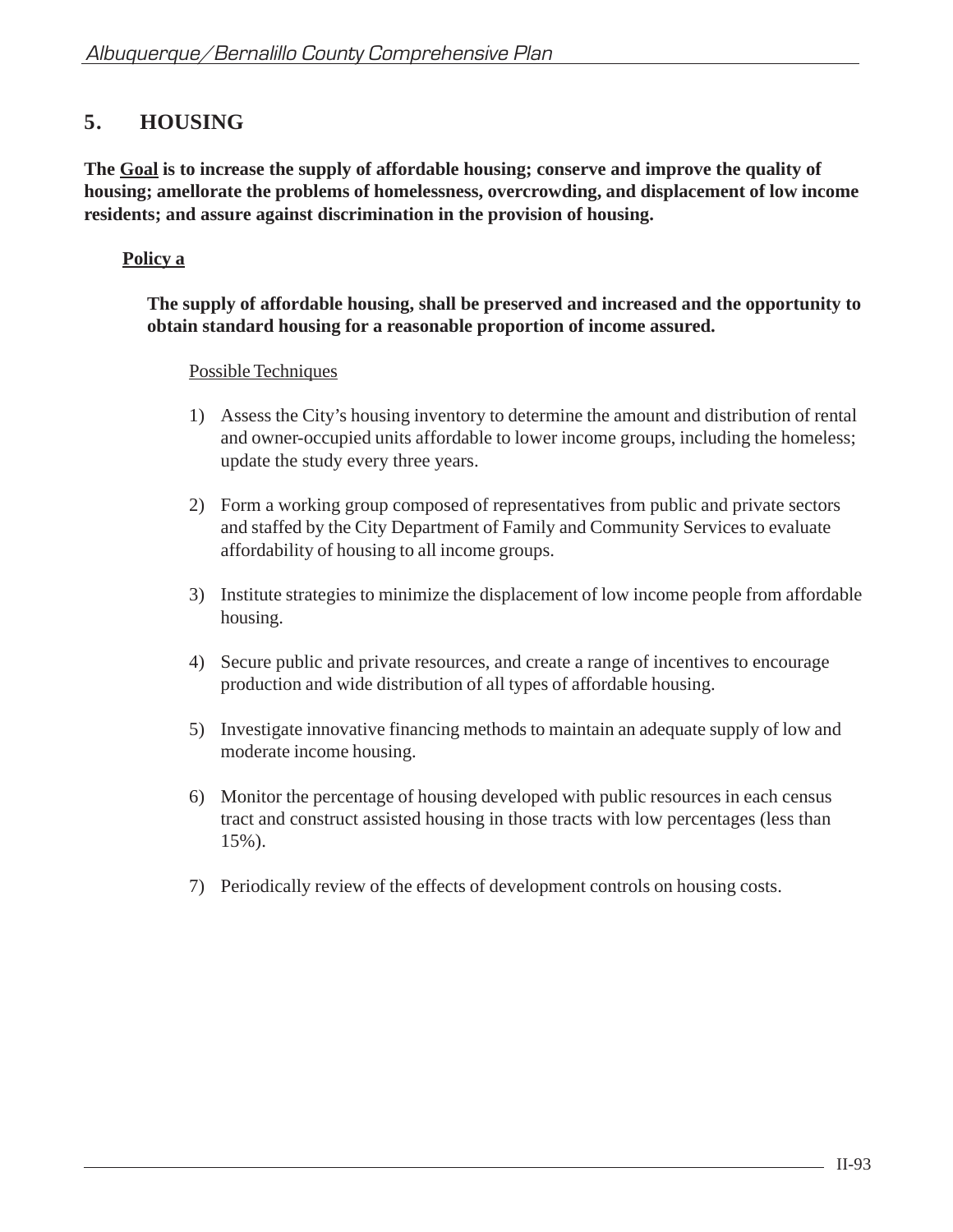# **Policy b**

## **Quality and innovation in new housing design and construction shall be promoted and quality of existing housing improved through concentrated renovation programs in deteriorating neighborhoods.**

### Possible Techniques

- 1) Monitor the number of substandard housing units. Target housing rehabilitation programs to improve substandard dwellings.
- 2) Use public and private financing and other means to increase the number of rehabilitated substandard housing units.
- 3) Integrate housing rehabilitation programs with neighborhood revitalization programs.
- 4) Improve housing quality by compliance with the Zoning Ordinance and the Housing Code throughout the City; provide adequate financial support for systematic code enforcement.
- 5) Structure an incentive program, aimed at rental and non-rental housing markets, lenders and local government officials, to stimulate renovation of deteriorated and substandard housing.
- 6) Examine amending City and County ordinances to permit zoning bonuses and tax abatement incentives for rehabilitation.
- 7) Revise any City and County ordinances that restrict innovation in new housing design and construction.

### **Policy c**

## **The displacement of low income households, shall be ameliorated and the objectives of historic preservation and conservation of affordable housing balanced.**

- 1) Monitor the effects of home improvement and preservation programs on nearby land costs, property values and rents, and conversion to non-residential uses.
- 2) Establish strategies to minimize displacement of low income people from affordable housing by: (1) identifying funding to assist individuals and families whose homelessness has been caused by displacement; and (2) coordinating the work of local government agencies.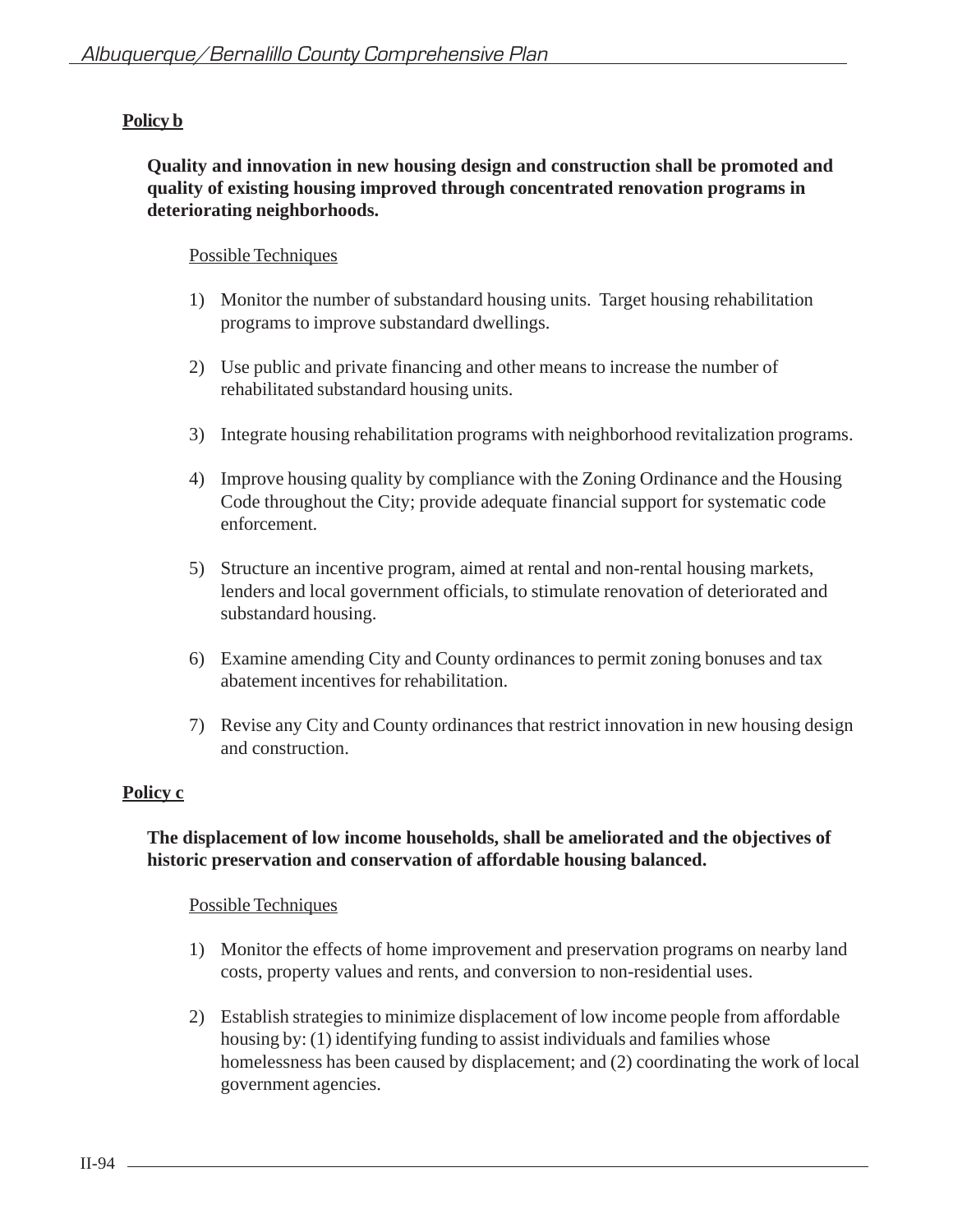# **Policy d**

## **Availability of a wide distribution of decent housing for all persons regardless of race, color, religion, sex, national origin, ancestry, or handicapped status shall be assured.**

## Possible Techniques

- 1) Enforce the Human Rights Ordinance provisions that prohibit housing discrimination.
- 2) Provide information on fair housing practices to owners, tenants, lending institutions, and real estate associations through the Public Interest Research Group and housing and lending associations.
- 3) Complete an analysis of housing demographics and use the information to target locations for ordinance enforcement activities and to select sites for new public housing.
- 4) Integrate a fair housing system with other City and County activities aimed at preventing discrimination.

# **Policy e**

**Encourage efficiencies in the public development review process and reduce unnecessary construction costs, but balance short-term benefits of delivering less costly housing with long-term benefits of preserving investment in homes and protection of quality of life.**

- 1) Review administrative rules (e.g., Development Process Manual) periodically for ways of expediting the development review process.
- 2) Disseminate ideas on quality, and efficient land use development.
- 3) Eliminate unnecessary costs or time delays caused by governmental organization or administrative process.
- 4) Keep building codes current with the state of the art; allow or require materials aimed at reducing costs without sacrificing dependability and public safety.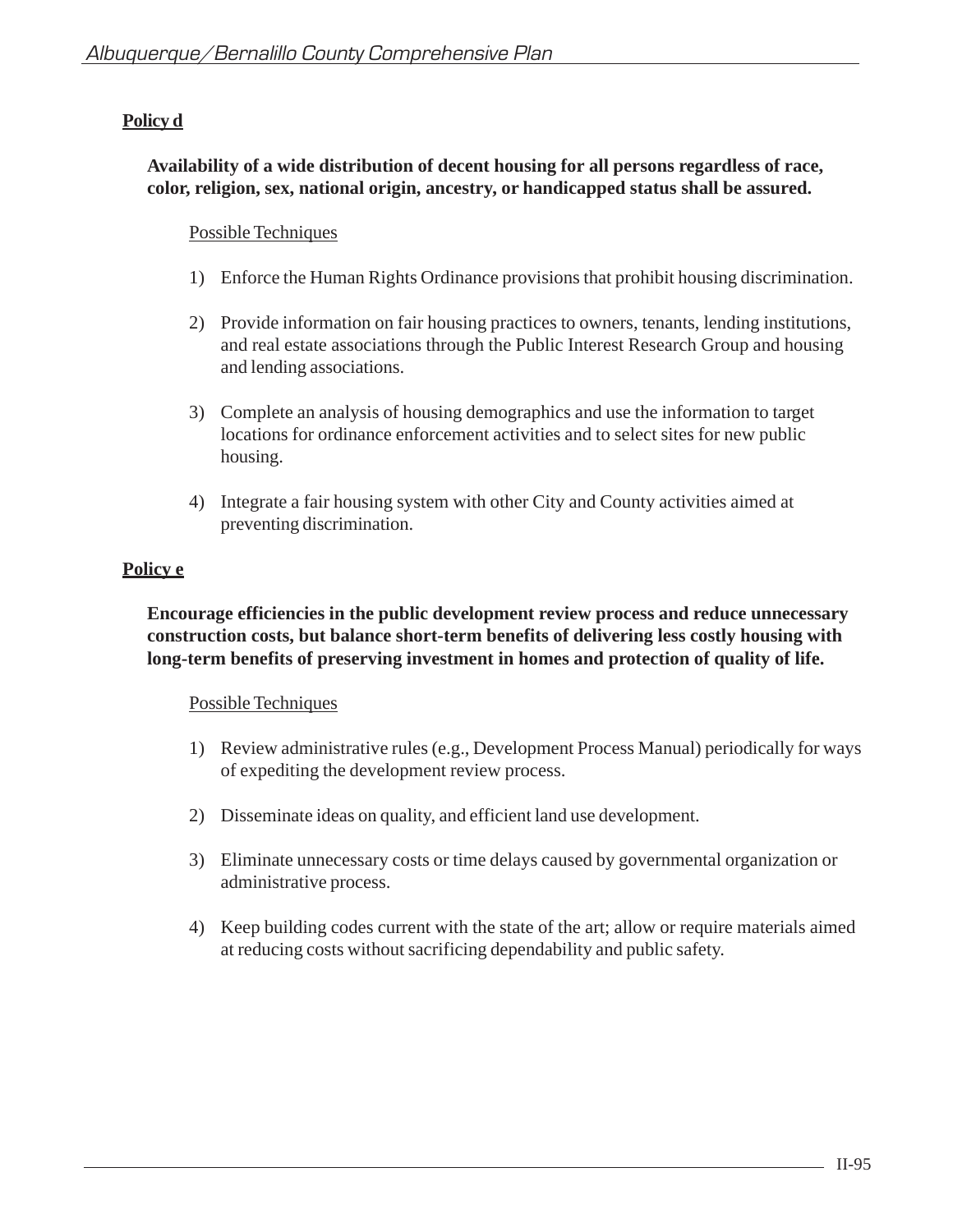# **6. ECONOMIC DEVELOPMENT**

**The Goal is to achieve steady and diversified economic development balanced with other important social, cultural, and environmental goals.**

## **Policy a**

**New employment opportunities which will accommodate a wide range of occupational skills and salary levels shall be encouraged and new jobs located convenient to areas of most need.**

### Possible Techniques

- 1) Provide incentives to prospective employers through use of municipal industrial revenue bonds, planning activities, utility extensions, and support of recruitment and training services.
- 2) Encourage expansion of export-based business to strengthen the economy.
- 3) Encourage prospective employers willing to hire local residents and able to diversify the employment base.

#### **Policy b**

### **Development of local business enterprises as well as the recruitment of outside firms shall be emphasized.**

#### Possible Techniques

1) Offer incentives to local employers to expand the existing employment base.

#### **Policy c**

### **Opportunities for improvement in occupational skills and advancement shall be encouraged.**

- 1) Support educational institutions offering adult education programs appropriate to the emerging employment base.
- 2) Encourage prospective employers to cooperate in offering training and recruitment programs.
- 3) Provide more efficient distribution of employment information on the unemployed.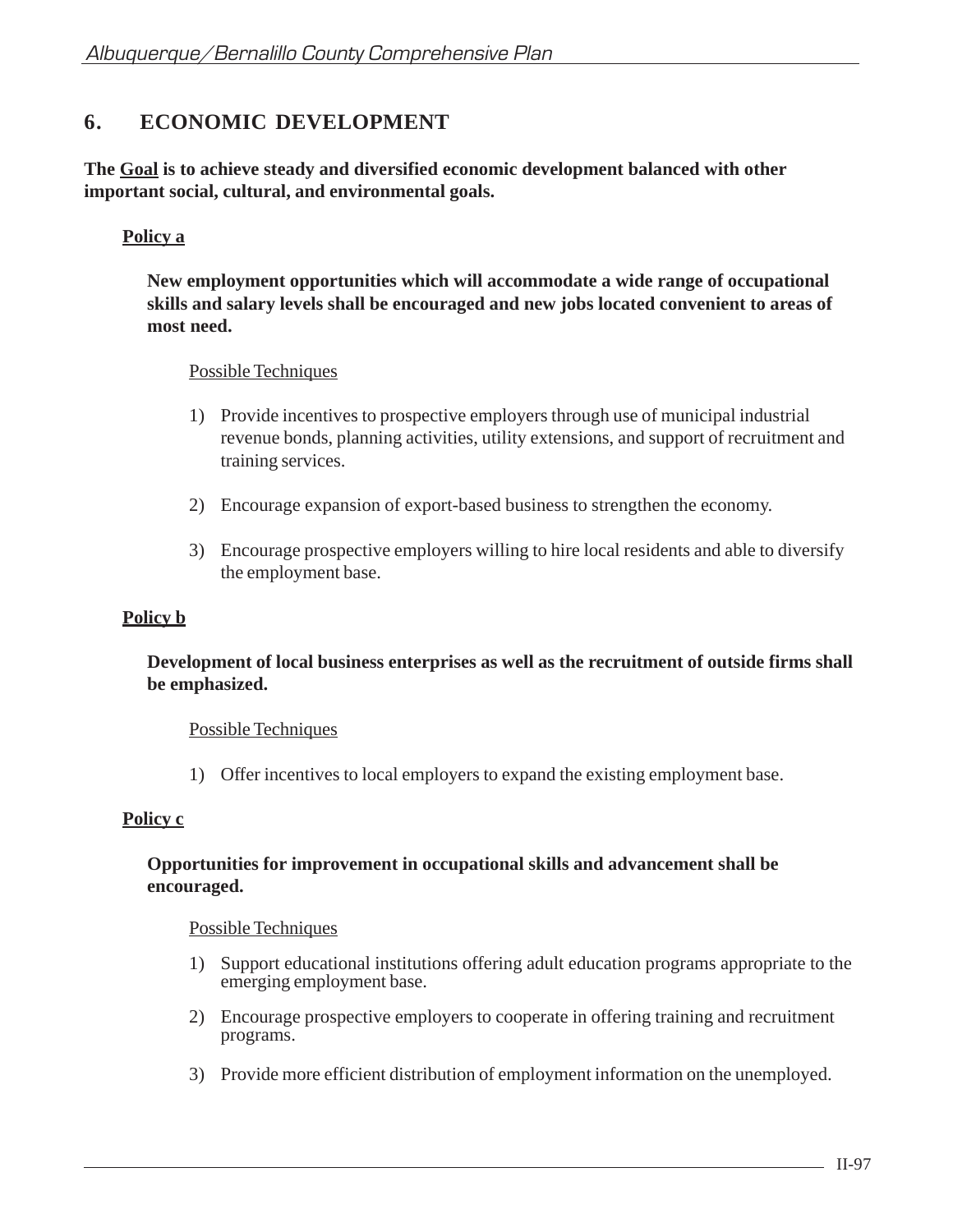# **Policy d**

## **Tourism shall be promoted.**

## Possible Techniques

- 1) Promote recreational, athletic, and cultural programs and events of a regional nature.
- 2) Develop and support convention related facilities.
- 3) Manage development and change to retain and enhance unique features which give this area its identity.
- 4) Promote tourism and educational use of the Open Space network and archaeological sites through construction of appropriate facilities, trails, interpretive centers, and picnic areas.

## **Policy e**

## **A sound fiscal position for local government shall be maintained.**

### Possible Techniques

- 1) Prepare and annually review an integrated strategic plan for local government.
- 2) Relate planning and development priorities to achieving fiscal solvency.

# **Policy f**

### **The City and the County should remove obstacles to sound growth management and economic development throughout the community.**

### Possible Techniques

- 1) Prepare an area-wide economic development strategy.
- 2) Identify obstacles to private investment (obsolete platting, deteriorating building conditions, public perception, vacancies, obsolete land uses, and high crime areas) through surveys, economic base analysis, and market studies.
- 3) Target economic incentive programs to promote equitable economic development conditions throughout the community.
- 4) Develop strategies to correct problems of disinvestment.

### **Policy g**

**Concentrations of employment in Activity Centers should be promoted in an effort to balance jobs with housing and population and reduce the need to travel.**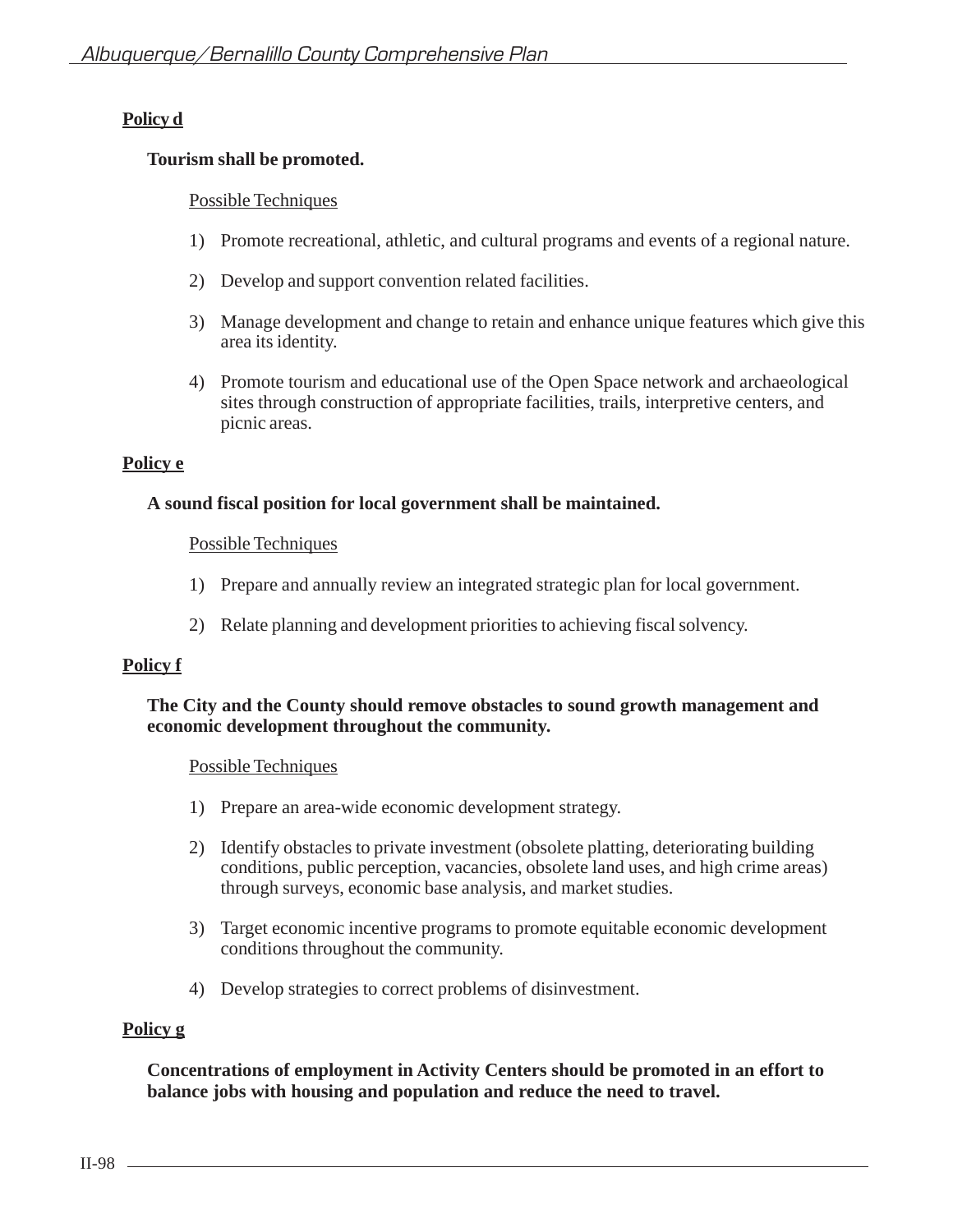# **7. EDUCATION**

**The Goal is to provide a wide variety of educational and recreational opportunities available to citizens from all cultural, age and educational groups.**

## **Policy a**

**A variety of opportunities for post secondary and adult education and training shall be supported.**

#### Possible Techniques

- 1) Continue support for existing and expanded adult educational programs and institutions.
- 2) Actively support attempts to provide aid to public and private schools.

#### **Policy b**

**Stronger communication and planning links with area schools and educational institutions shall be established.**

#### Possible Techniques

- 1) Improve coordination among the Albuquerque Public Schools, the City, and the County in long range planning efforts and other relevant matters.
- 2) Cooperate on joint use of public facilities and sites.

### **Policy c**

#### **Library services shall be expanded and made more accessible to people at a neighborhood and community level.**

- 1) Consider feasibility of opening school libraries longer hours to serve broader community needs.
- 2) Improve coordination between the School District, the City, the County and the State public libraries for cooperative use of learning materials and facilities.
- 3) Increase funding for all aspects of library system, including personnel.
- 4) Investigate regionalization of the library system.
- 5) Continue City/County library services consolidation.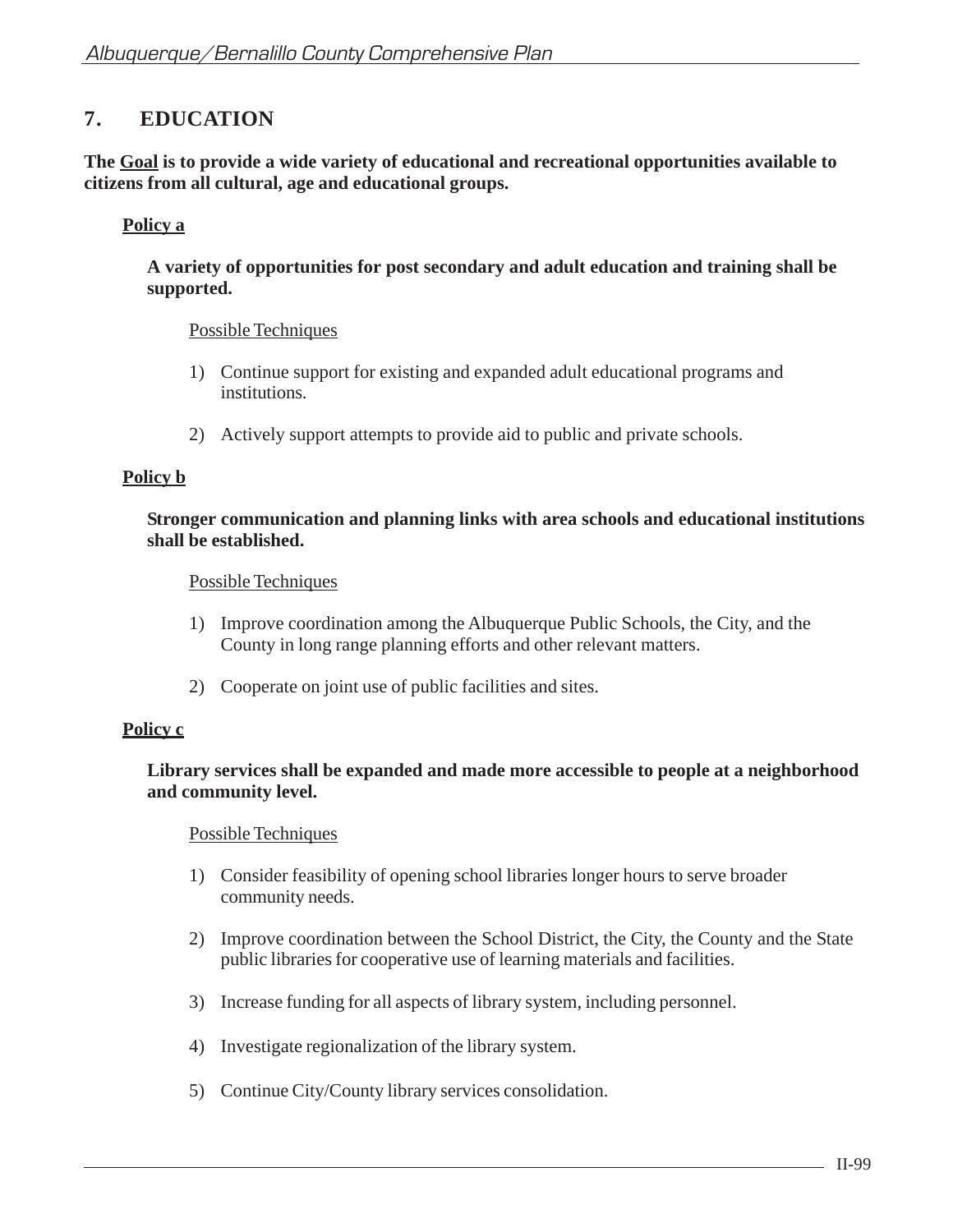# **Policy d**

## **Efforts should be made to integrate educational programs with the natural and cultural environments.**

## Possible Techniques

- 1) Preserve areas of scientific, natural, historic and cultural interest for educational as well as recreational purposes; include environmental studies in primary, secondary, and post secondary educational programs.
- 2) Provide environmental teaching resources for the classroom.
- 3) Use selected Major Public Open Space sites as an outdoor laboratory or classroom.

## **Policy e**

## **Variety and flexibility in educational and recreational resources shall be encouraged through joint use of facilities.**

- 1) Continue use of the Rio Grande Zoo as a site for concerts and art exhibits.
- 2) Continue cultural activities (concerts, plays, art shows) in the park system and other private and public sites.
- 3) Continue joint use of educational/recreation facilities and the Open Space network:
	- continue planning for joint school/park sites.
	- continue to locate joint use swimming pools on high school sites.
	- locate tennis or multi-purpose play courts on all secondary school sites.
	- encourage use of Albuquerque Public School and University of New Mexico buildings for jointly sponsored recreational programs.
	- allow use of facilities by non-profit groups.
- 4) Develop and maintain a trail network, separated from motorized traffic, to serve all schools and parks, and to serve both recreation and transportation purposes to combine pleasure and exercise with daily commuting.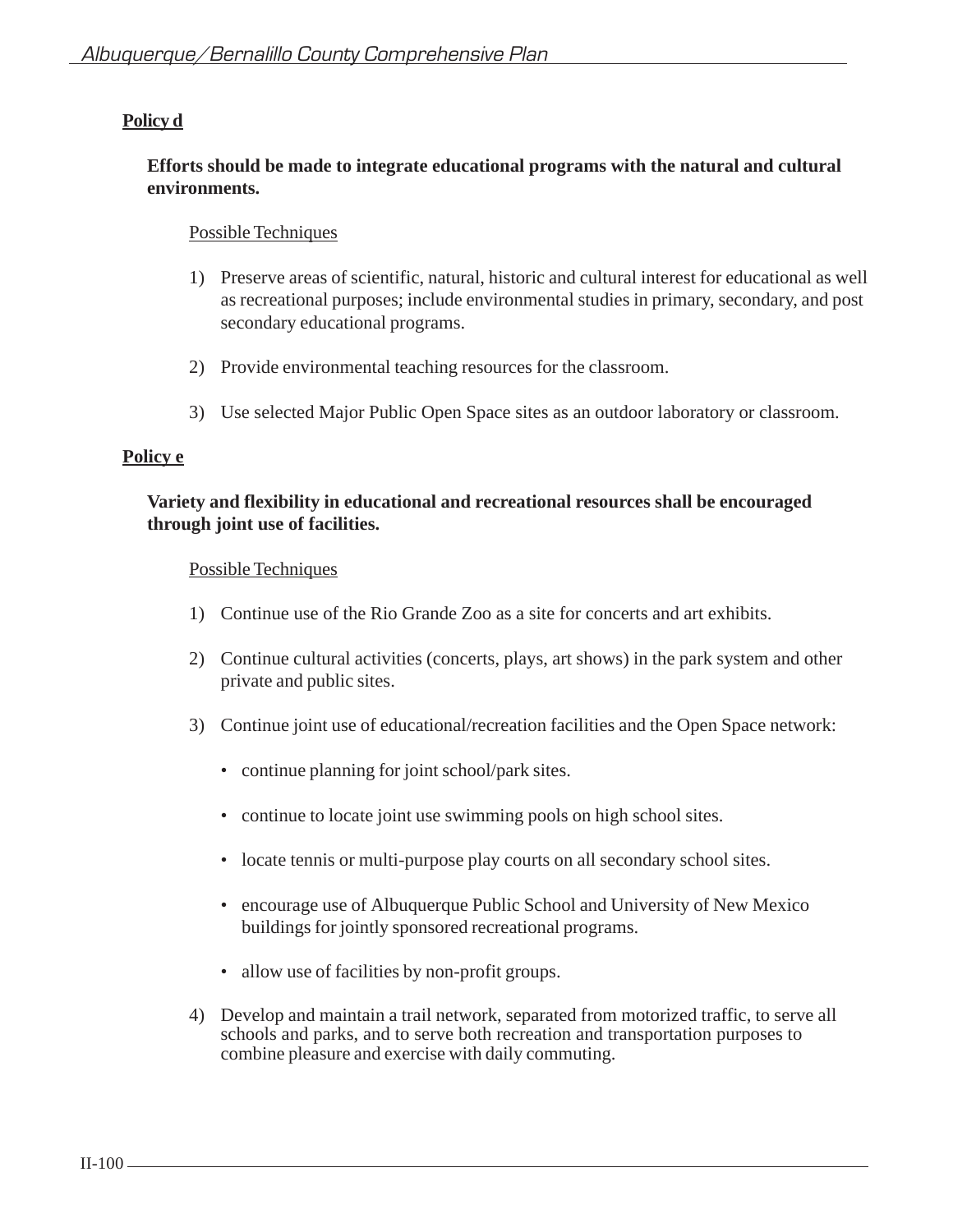# **Policy f**

## **A botanical garden with an educational emphasis should be established.**

### Possible Techniques

- 1) Develop a plan for funding and constructing a City/County botanical garden.
- 2) Develop and implement programs to perpetuate vegetation native to or found in the semi-arid grasslands, mountains, and waters of the Southwest.
- 3) Conduct and stimulate programs of education and public interest by providing demonstration gardens, historic garden types, and life-zone gardens.

## **Policy g**

### **Adult literacy shall be increased.**

#### Possible Techniques

- 1) Support educational institutions in maintaining data bases which identify client groups.
- 2) Support Graduate Equivalent Diploma and other continuing education programs.

### **Policy h**

### **Public awareness of substance-abuse and resulting problems shall be promoted.**

### Possible Techniques

1) Establish inter-agency cooperative program designed to target at risk populations, and provide preventive education, counseling and referral.

### **Policy i**

**The City's Cultural Plan with specific goals, policies, and action strategies, shall serve the Comprehensive Plan. The Cultural Plan, available separately, shall be updated in the same fashion as all other Comprehensive Plan elements.**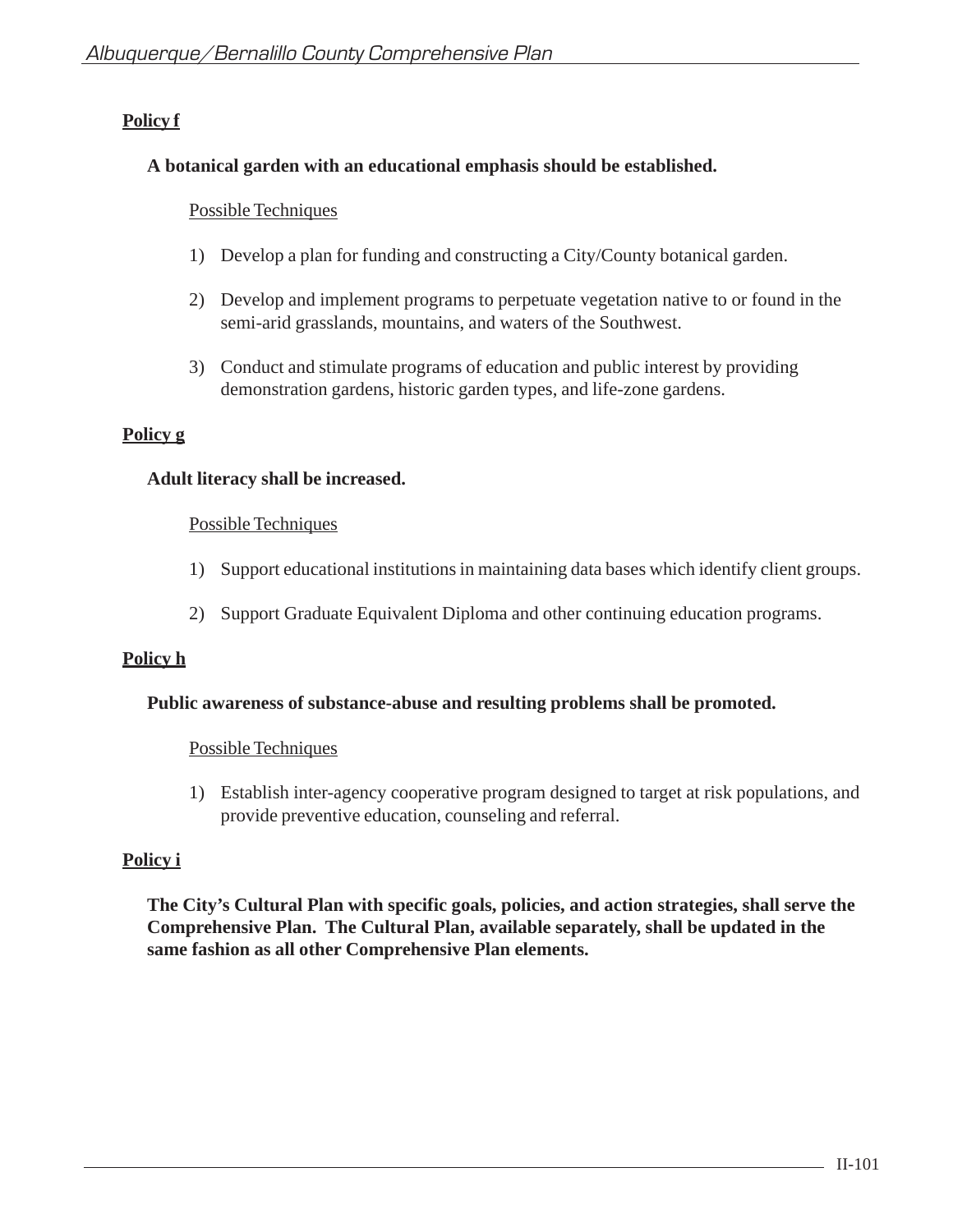# **8. HUMAN SERVICES**

**The Goal is to site human service facilities in locations that provide the greatest possible access to services, and to consider human rights and human service needs in development and redevelopment throughout the Plan area.**

# **Policy a**

### **Zoning, land use, transportation and economic development strategies shall be consistent with the goal of maximizing access to human services.**

### Possible Techniques

- 1) Review land use and the Zoning Ordinance to ensure access to human services.
- 2) Review economic development proposals to ensure access to human services.

## **Policy b**

## **Establish community-based residential care facilities equitably throughout the City and County.**

#### Possible Techniques

1) Amend the City and County Zoning Ordinances to define and appropriately regulate community residential care facilities to balance the need for such facilities with neighborhood impact.

### **Policy c**

### **Development's negative effects upon individuals and neighborhoods shall be minimized.**

### Possible Techniques

1) Develop objective criteria to measure social impacts of land development.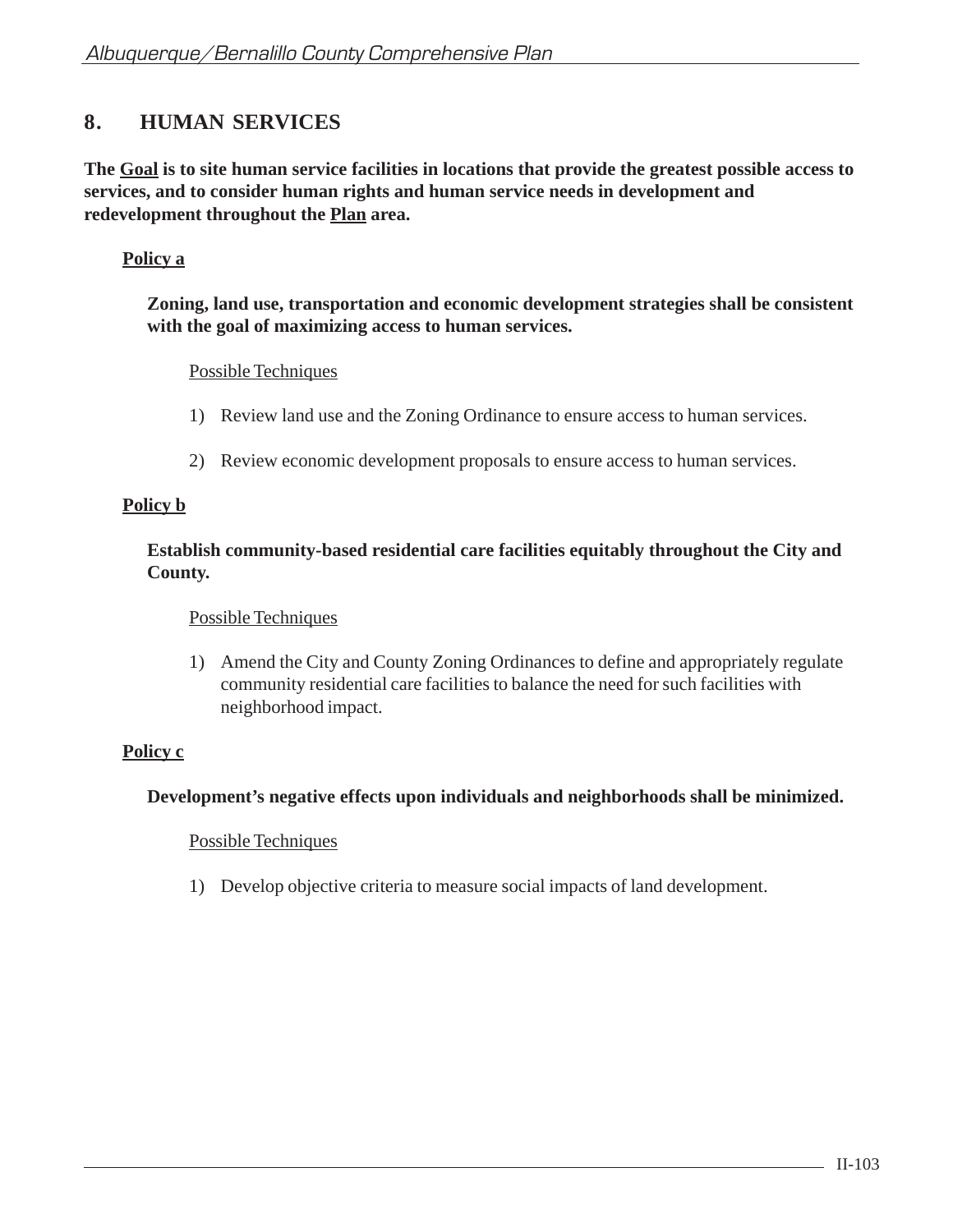# **9. PUBLIC SAFETY**

**The Goal is to develop a safe and secure community in cooperation with the public and other governmental agencies.**

## **Policy a**

## **A strong fire prevention and suppression program to protect lives and property shall be maintained.**

#### Possible Techniques

- 1) Provide a budget and personnel adequate to perform annual inspections of structures and the required number of code-enforcement and building plan examinations.
- 2) Provide a budget and personnel adequate for response necessary to protect lives and property and minimize insurance rates.
- 3) Review and update City and County fire code standards as necessary.
- 4) Provide an on-going fire prevention educational program in the public and private schools and the media.
- 5) Upgrade the arson investigation and training programs.
- 6) Employ modern techniques and equipment to surpress fires and manage emergency/ disaster conditions.
- 7) Ensure the best use of fire-resistant construction materials.
- 8) Maintain the water distribution system at an adequate pressure and capacity level and improve it where necessary to effectively surpress fires.

### **Policy b**

#### **Emergency preparedness capabilities shall be maintained.**

- 1) Utilize hazard program plans based on analysis of the metropolitan area.
- 2) Maintain state-of-the-art training by participation in on-going staff training programs.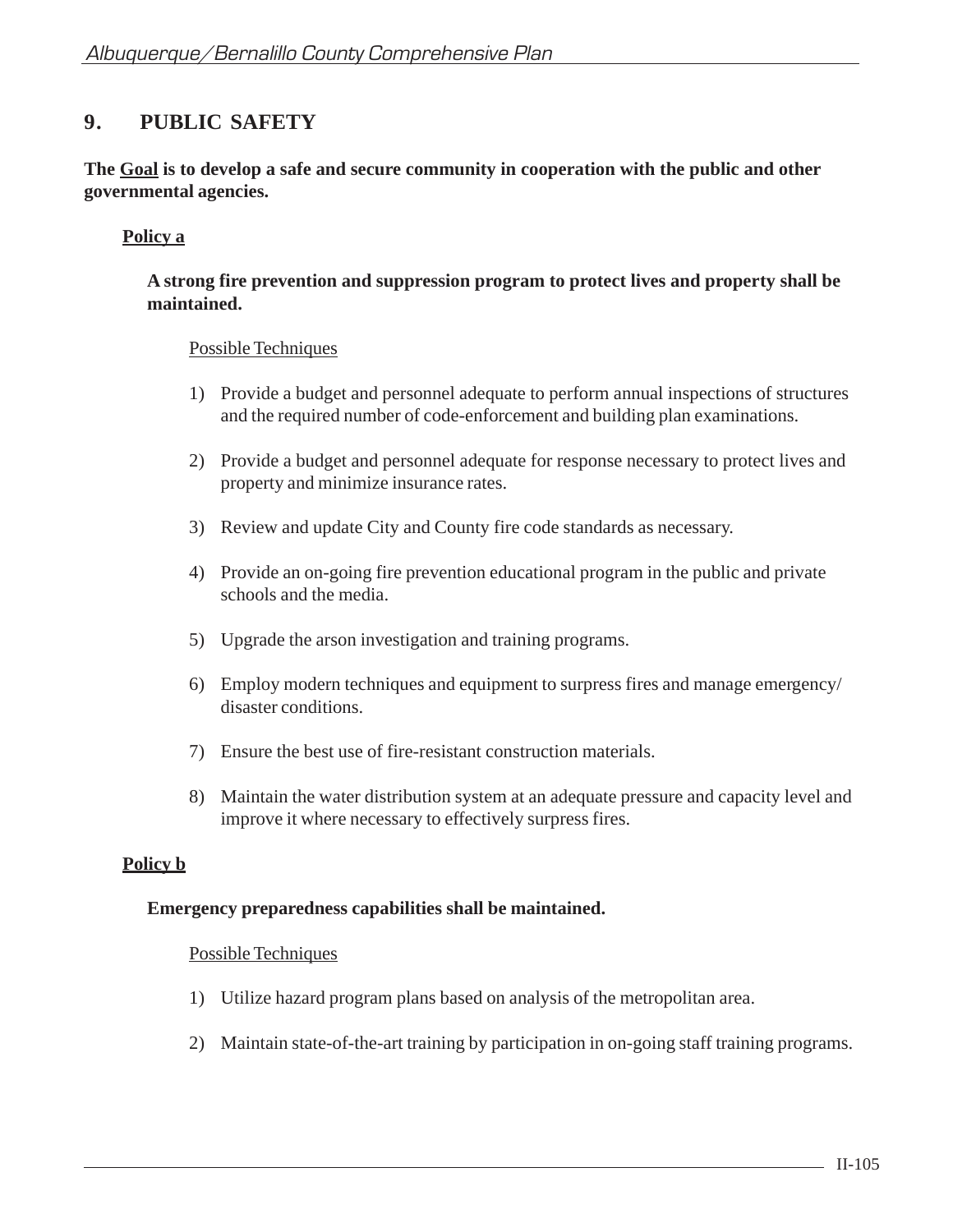# **Policy c**

## **Effective and efficient use of technological and human resources shall be maximized.**

## Possible Techniques

- 1) Maintain adequate personnel and records to continuously track crime trends.
- 2) Assure adequate funding of training programs and state-of-the art equipment necessary to conduct periodic needs analysis.

# **Policy d**

## **Emergency and routine crime prevention efforts shall be continued and improved.**

- 1) Participate with other local governments in identifying causes of police service problems, (i.e. changing demographics, urban growth patterns,) which could be addressed through planning.
- 2) Develop ability to forecast threats to public safety and respond with preventive measures, such as the Neighborhood Watch and Crimestoppers, programs.
- 3) Develop partnerships with all community elements to reduce and prevent crime.
- 4) Review development plans to ensure design which minimizes the potential for crime.
- 5) Provide an on-going safety and crime prevention education program in schools.